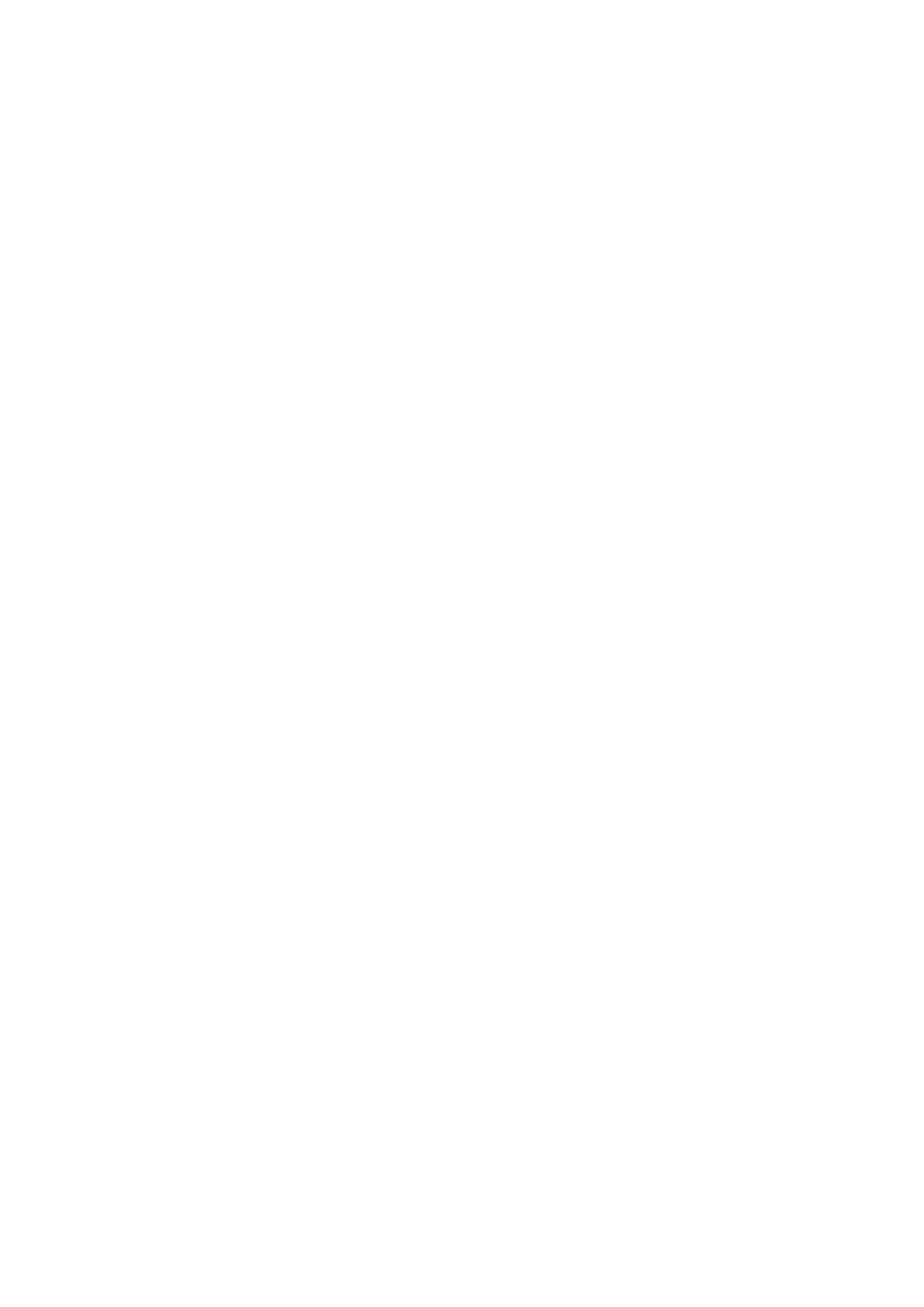Western Australia

# **Bail Act 1982**

**An Act to make better provision for bail in criminal proceedings.** 

Compare 07 Apr 2020 [09-h0-00] / 09 Jul 2020 [09-i0-00] page 1 Extract from www.slp.wa.gov.au, see that website for further information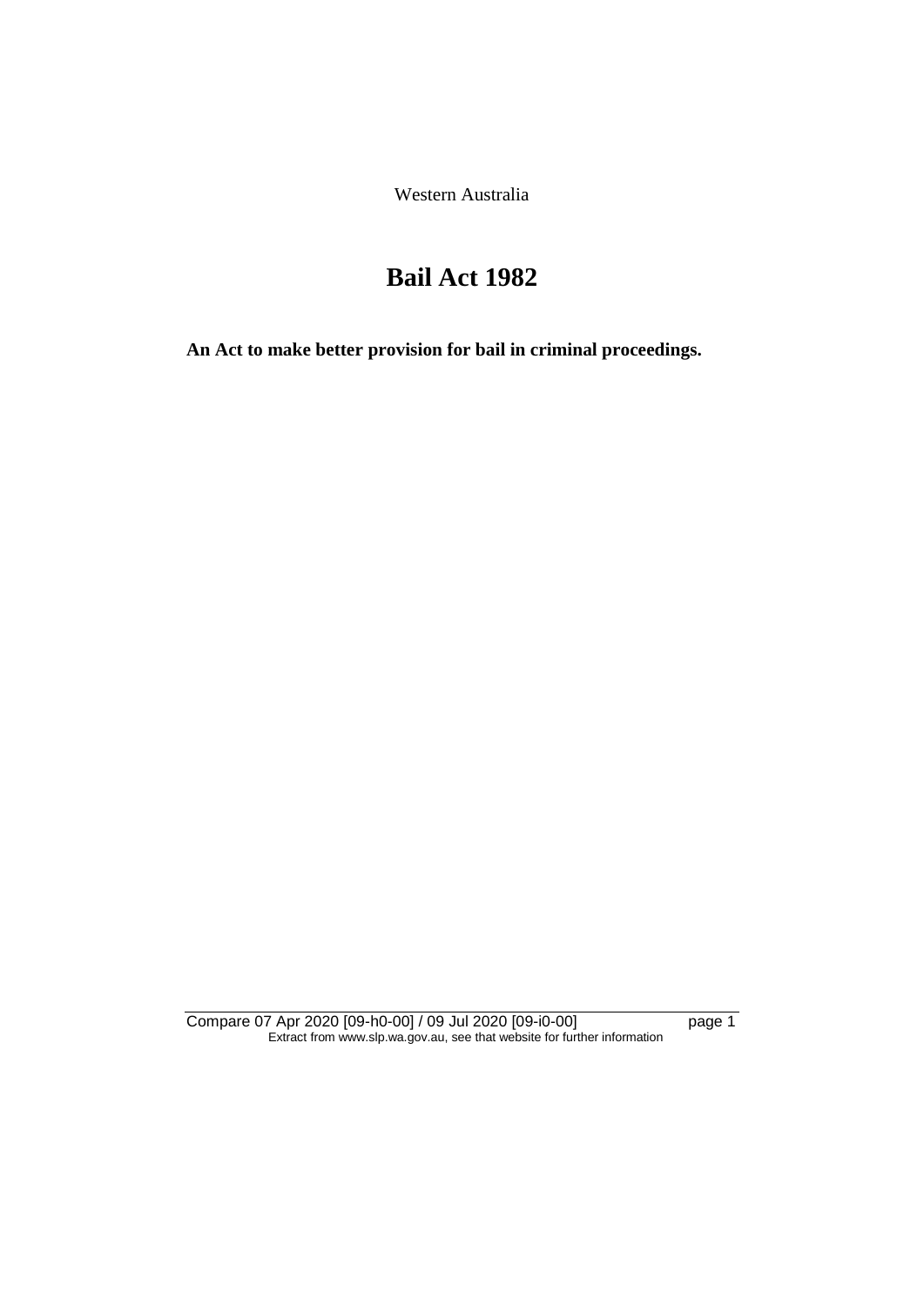# **Part I — Preliminary**

#### **1. Short title**

This Act may be cited as the *Bail Act 1982*.

# **2. Commencement**

This Act shall come into operation on a day to be fixed by proclamation.

# **3. Terms used**

(1) In this Act, unless a contrary intention appears —

*accused* includes —

- (a) a person charged with, convicted of, or found guilty of an offence;
- (b) a person whose conviction for an offence is stayed;
- (c) a person in respect of whom an appeal relating to an offence is pending;
- (d) a person in respect of whom a new trial for an offence has been ordered;

#### *adjournment* —

- (a) means any order of a court by which proceedings for an offence are postponed or interrupted or are to be held at a different time or place before the same court; and
- (b) is deemed to include any order of a court, other than a committal to the Supreme Court or District Court, by which the venue of any proceedings for an offence is changed to another court or a court at another place whether by way of a remand, referral, or recommittal of the accused or otherwise;

*appeal* includes an application for leave to appeal;

# *appropriate judicial officer* means —

(a) subject to paragraphs (b), (c) and (d), a judicial officer who is empowered to exercise jurisdiction in the court

page 2 Compare 07 Apr 2020 [09-h0-00] / 09 Jul 2020 [09-i0-00] Extract from www.slp.wa.gov.au, see that website for further information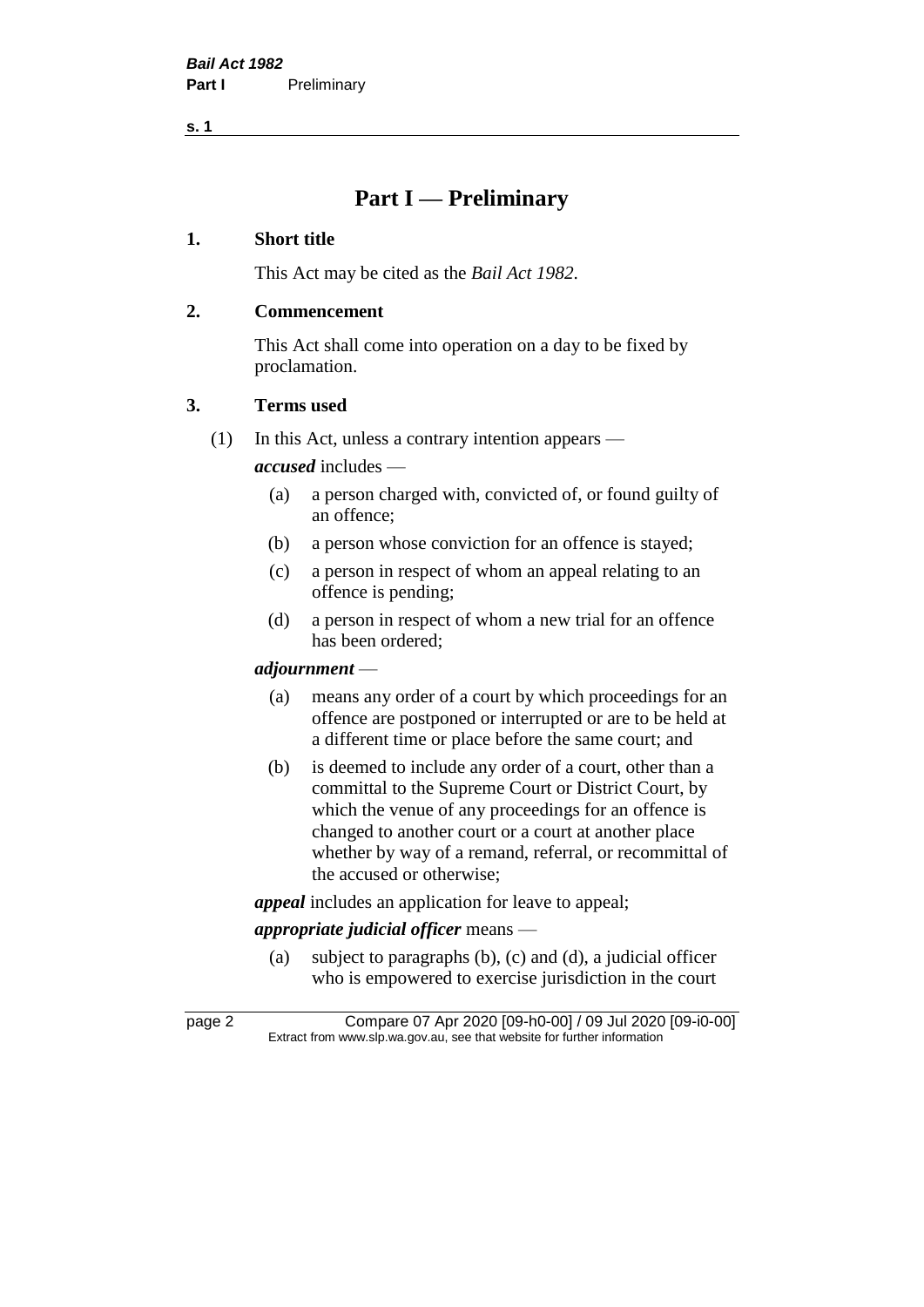before which the accused is required to appear pursuant to his bail undertaking; or

- (b) if the court is the Court of Appeal, a judge of appeal; or
- (c) except in section 49, a judge of the Supreme Court or of the Children's Court, as the case may require, in any case where —
	- (i) under section 15 only a judge of the Supreme Court or of the Children's Court has power to grant bail; or
	- (ii) a judicial officer has exercised the power contained in section 31(2)(d),

for the appearance in question; or

(d) except in section 49, a judge of the Supreme Court, of the District Court, or of the Children's Court, as the case may require, in any case where such a judge has granted bail under section 14 for the appearance in question;

*approved*, in relation to a form, means approved by the chief executive officer of the department of the Public Service principally assisting in the administration of this Act;

*approved electronic monitoring device* means —

- (a) an electronic monitoring device that has been approved by the CEO (corrections); and
- (b) any equipment, wires or other items associated with a device under paragraph (a);

*as soon as is practicable* means as soon as is reasonably practicable;

*authorised community services officer* means any of the following persons —

- (a) the CEO (corrections) or a delegate of the CEO (corrections) under subsection (5);
- (b) a registrar of the Children's Court;
- (c) a superintendent of a detention centre under the *Young Offenders Act 1994*;

Compare 07 Apr 2020 [09-h0-00] / 09 Jul 2020 [09-i0-00] page 3 Extract from www.slp.wa.gov.au, see that website for further information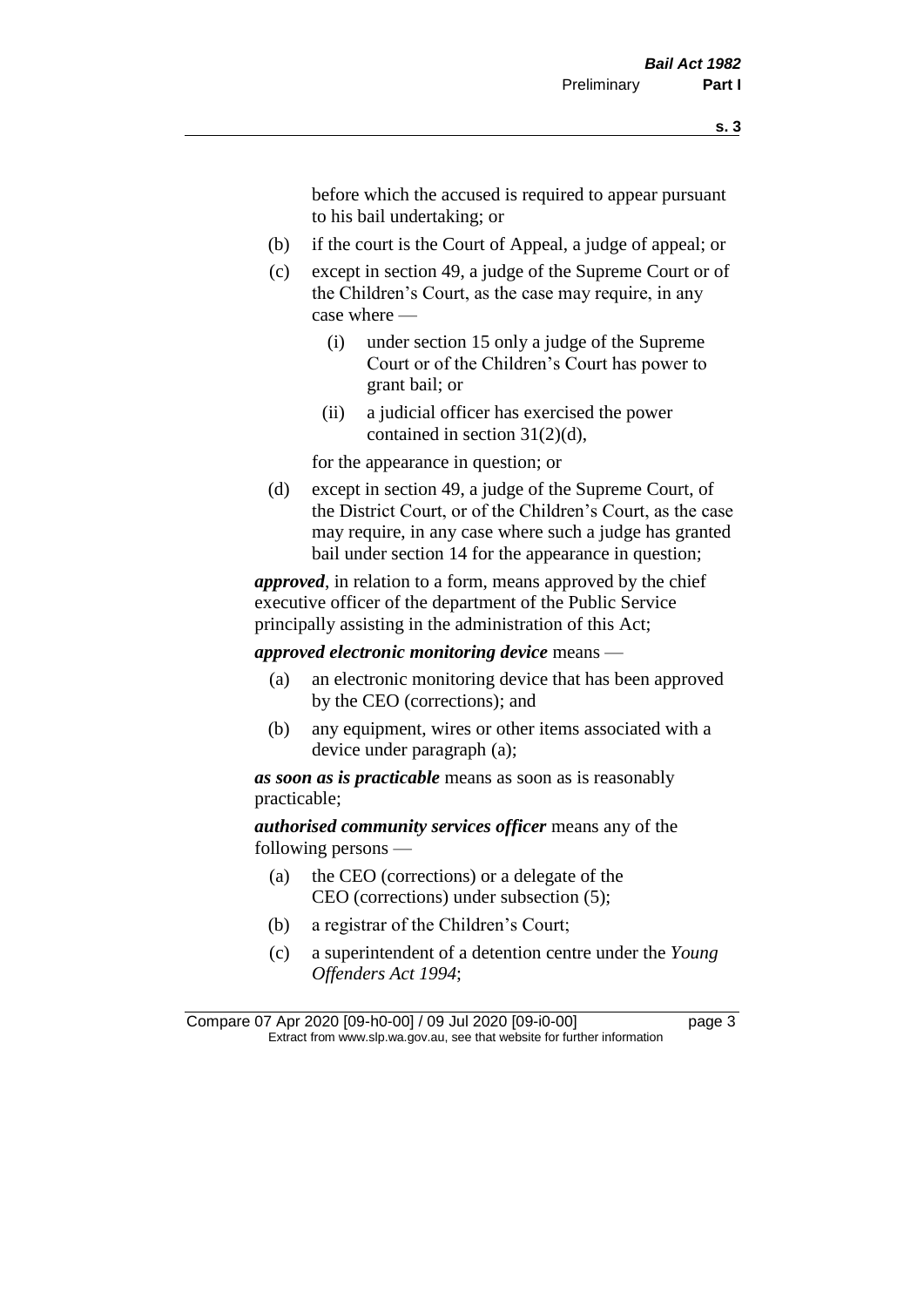(d) the officer for the time being in charge of any detention centre under the *Young Offenders Act 1994*;

*authorised officer* means an authorised police officer or an authorised community services officer;

#### *authorised police officer* means —

- (a) a police officer who holds the rank of sergeant, or a higher rank;
- (b) the police officer who is for the time being in charge of a police station;
- (c) whichever of these officers is for the time being in charge of a lock-up —
	- (i) a police officer;
	- (ii) a special constable appointed under the *Police Act 1892* Part III whose powers, duties and obligations are or include those of an authorised police officer under this Act;
	- (iii) a police auxiliary officer appointed under the *Police Act 1892* Part IIIB whose powers, duties and obligations are or include those of an authorised police officer under this Act;

*bail undertaking* means an undertaking described in section 28(2);

*CEO (corrections)* means the chief executive officer of the Public Sector agency principally assisting the Minister administering Part 8 of the *Sentence Administration Act 2003* in its administration;

*Chief Judge* means the Chief Judge of the District Court;

*Chief Justice* means the Chief Justice of Western Australia;

*child* has the same meaning as *young person* has in the *Young Offenders Act 1994*;

*Commonwealth Criminal Code* means the Criminal Code set out in the Schedule to the *Criminal Code Act 1995* (Commonwealth);

page 4 Compare 07 Apr 2020 [09-h0-00] / 09 Jul 2020 [09-i0-00] Extract from www.slp.wa.gov.au, see that website for further information

**s. 3**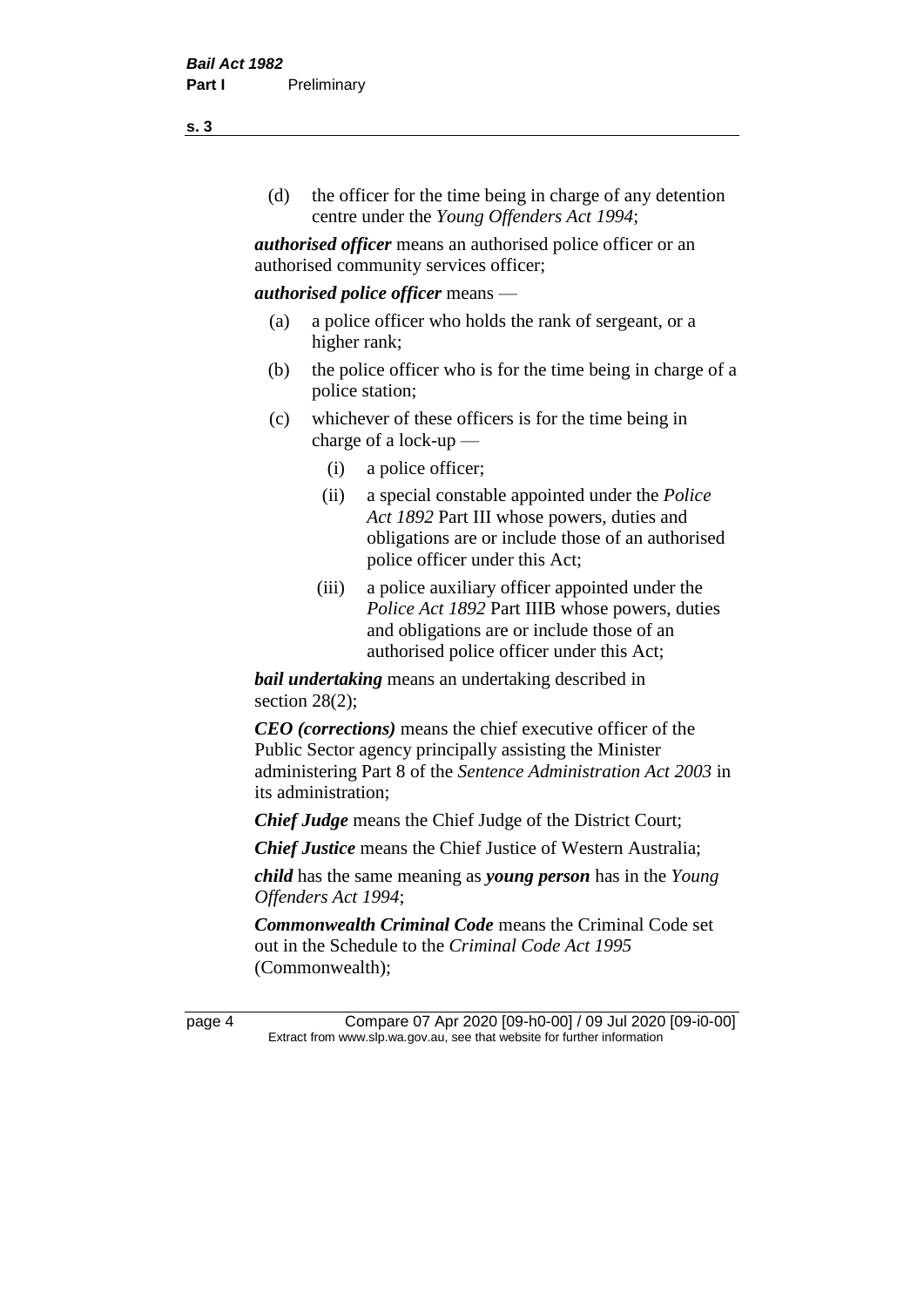*community corrections officer* has the same meaning as in the *Sentence Administration Act 2003*;

*confirmed control order* has the meaning given in the Commonwealth Criminal Code section 100.1(1);

*court* means each of the following —

- (a) the Magistrates Court;
- (b) the Children's Court;
- (c) the Coroner's Court of Western Australia;
- (d) the District Court;
- (e) the Supreme Court;
- (f) the Court of Appeal;

*court custody centre* has the meaning given in the *Court Security and Custodial Services Act 1999* section 3;

*Director of Public Prosecutions* means —

- (a) the Director of Public Prosecutions for the State; or
- (b) the officer in charge in the State of the Commonwealth Office of the Director of Public Prosecutions,

as the case requires;

*early release order* means an early release order made under the *Sentence Administration Act 1995* or *Sentence Administration Act 2003*;

*home detention condition* means a home detention condition imposed under clause 3 of Part D of Schedule 1;

*interim control order* has the meaning given in the Commonwealth Criminal Code section 100.1(1);

*judge of appeal* has the meaning given in the *Supreme Court Act 1935* section 4(1);

*judicial officer* means any person empowered to exercise jurisdiction in a court whether or not he is sitting as a court, and includes a single justice and, where the context so requires, the Court of Appeal exercising jurisdiction under this Act;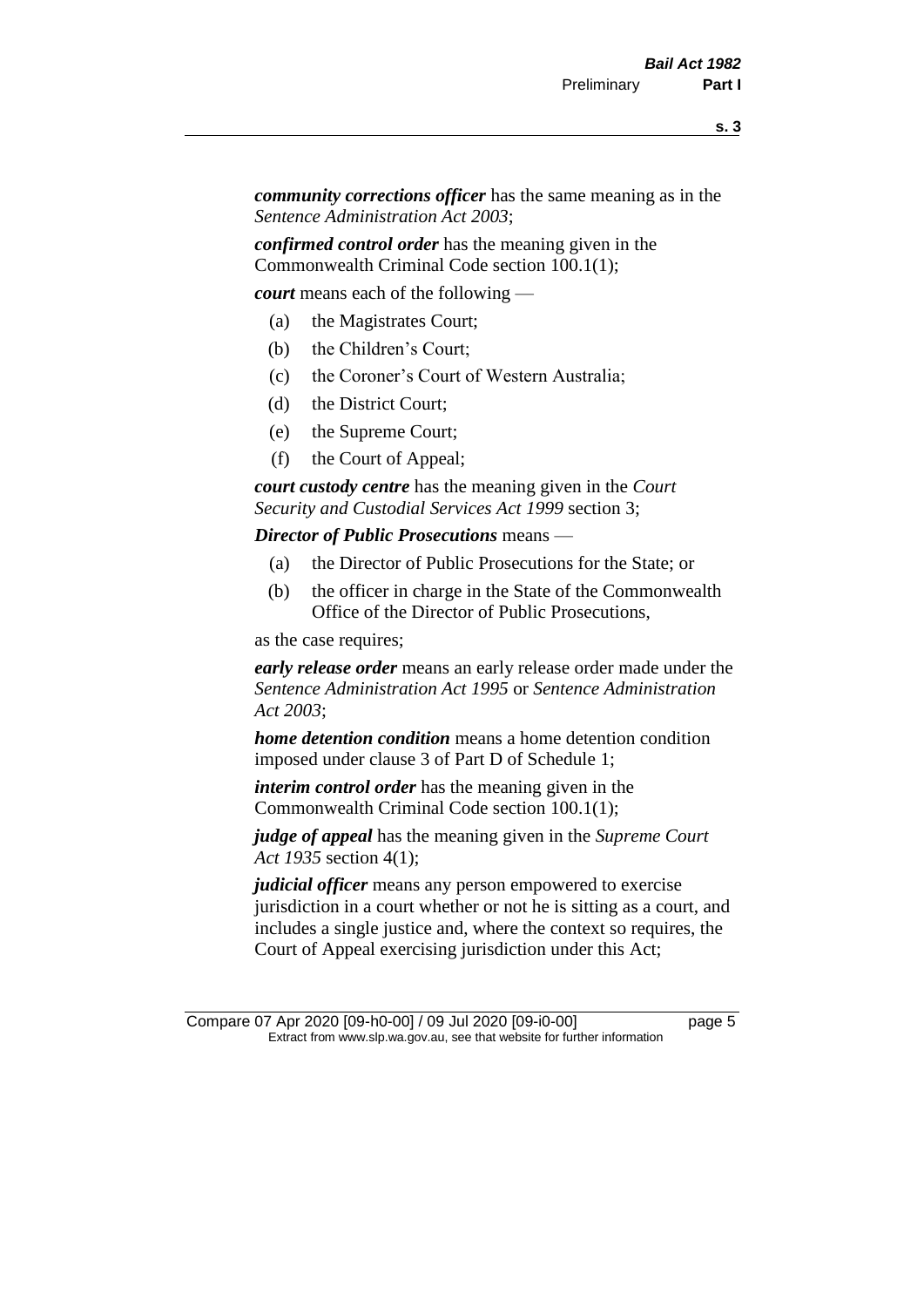*lock-up* includes a place prescribed as a lock-up for the purposes of the *Court Security and Custodial Services Act 1999*;

*offence* means any act, omission or conduct which renders the person doing the act, making the omission or engaging in the conduct liable to any punishment, and includes an alleged offence; but nothing in this definition shall limit the operation of subsection (4);

*person linked to terrorism* means a person who —

- (a) is charged with, or has been convicted of, a terrorism offence; or
- (b) is the subject of an interim control order or confirmed control order, or has been the subject of a confirmed control order within the last 10 years;

*prosecutor* includes —

- (a) in the case of an offence charged in a prosecution notice, the prosecutor;
- (b) in the case of an offence charged in an indictment, the State or the Commonwealth, as the case may be;

*registrar* of a court means —

- (a) for a court other than the Coroner's Court of Western Australia, the principal registrar, a registrar or a deputy registrar of the court; or
- (b) for the Coroner's Court of Western Australia, a coroner's registrar as defined in the *Coroners Act 1996* section 3;

*serious offence* means —

- (a) an offence against section 51(2a); and
- (b) an offence described in Schedule 2;

*surety* and *surety undertaking* have the meanings assigned to them by section 35;

*surety approval officer* means a person who is authorised by section 36 to decide whether an applicant should be approved as a surety;

page 6 Compare 07 Apr 2020 [09-h0-00] / 09 Jul 2020 [09-i0-00] Extract from www.slp.wa.gov.au, see that website for further information

**s. 3**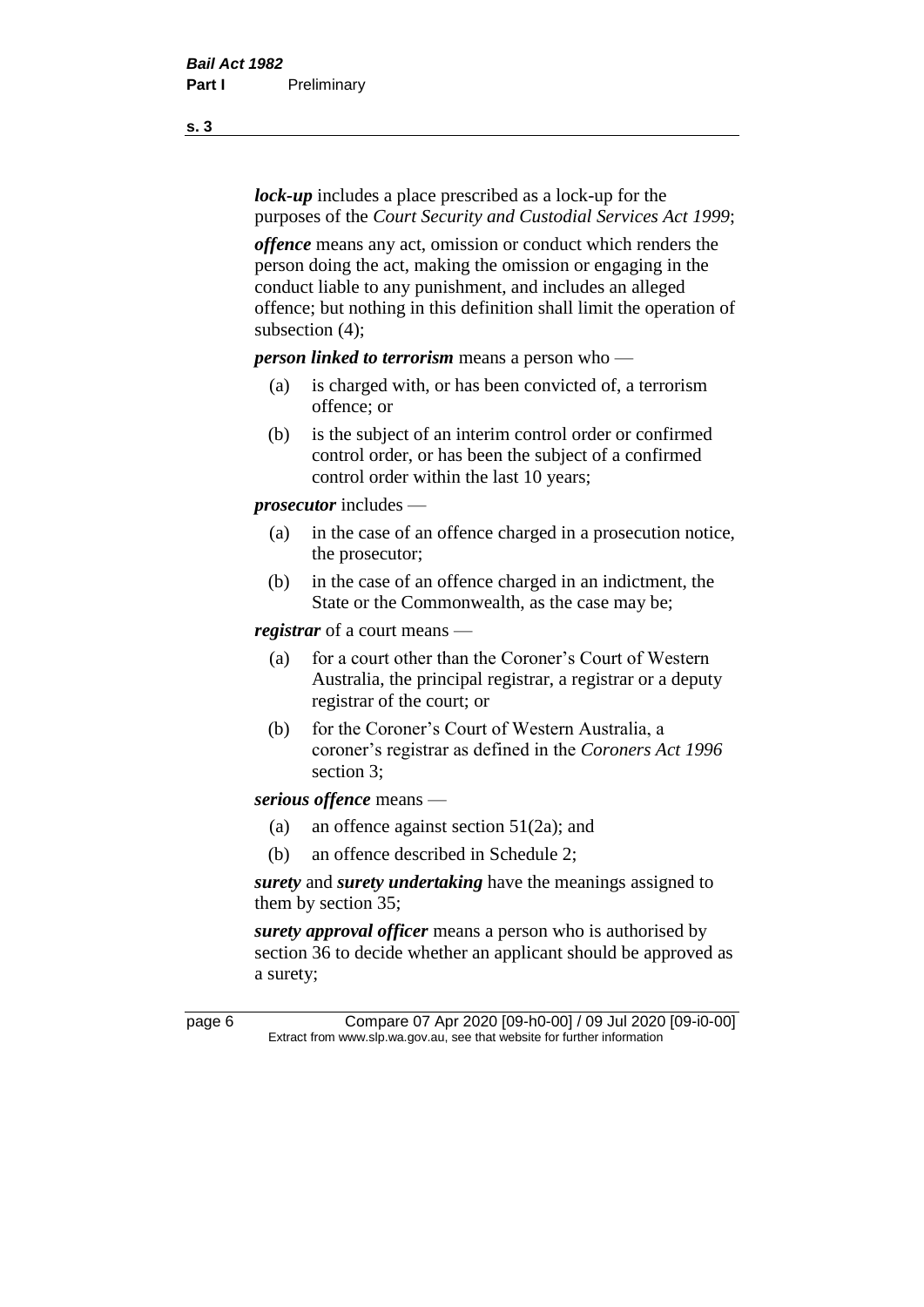*terrorism offence* means —

- (a) an offence against the Commonwealth Criminal Code Division 72 Subdivision A; or
- (b) an offence against the Commonwealth Criminal Code Division 80 Subdivision B; or
- (c) an offence against the Commonwealth Criminal Code Part 5.3, except an offence against section 104.22, 104.27, 104.27A, 105.41 or 105.45; or
- (d) an offence against the Commonwealth Criminal Code Part 5.5; or
- (e) an offence against either of the following provisions of the *Charter of the United Nations Act 1945*  (Commonwealth) —
	- (i) Part 4; or
	- (ii) Part 5, to the extent that it relates to the *Charter of the United Nations (Sanctions — Al-Qaida) Regulations 2008* (Commonwealth);
	- or
- (f) an offence against the *Crimes (Foreign Incursions and Recruitment) Act 1978* (Commonwealth) (repealed); or
- (g) an offence against the *Crimes (Internationally Protected Persons) Act 1976* (Commonwealth) section 8; or
- (h) an offence under a written law or a law of the Commonwealth, another State, a Territory or another country, that substantially corresponds to an offence in paragraphs (a) to (e) and (g); or
- (i) an offence of attempting, inciting or conspiring to commit an offence referred to in paragraphs (a) to (h);

*terrorist act* has the meaning given in the *Terrorism (Commonwealth Powers) Act 2002* section 3;

Compare 07 Apr 2020 [09-h0-00] / 09 Jul 2020 [09-i0-00] page 7 Extract from www.slp.wa.gov.au, see that website for further information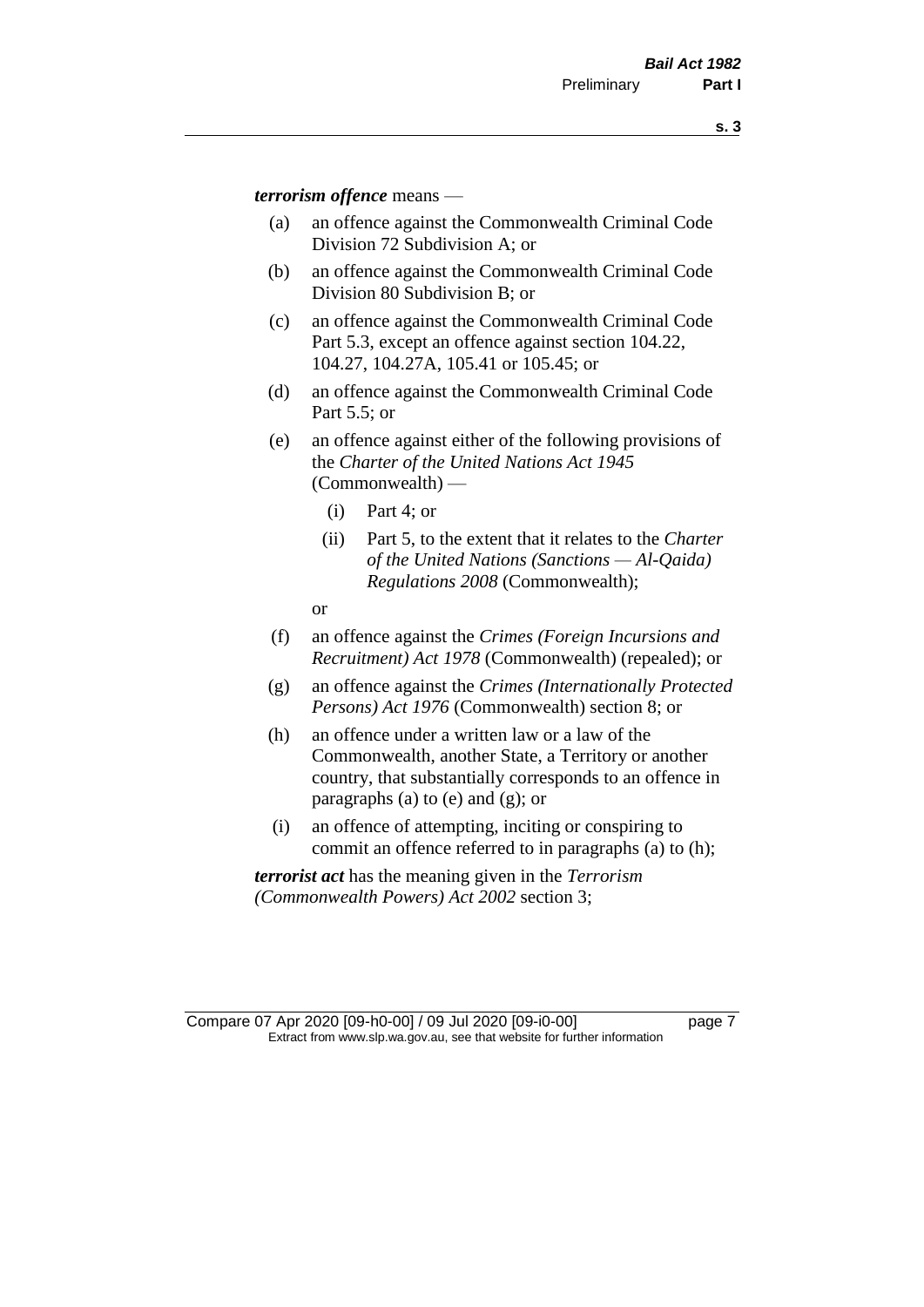*terrorist intelligence information* means information relating to an actual or suspected terrorist act (whether in this State or elsewhere) the disclosure of which could reasonably be expected —

- (a) to prejudice national security; or
- (b) to endanger a person's life or physical safety; or
- (c) to threaten significant damage to infrastructure or property; or
- (d) to prejudice a criminal investigation; or
- (e) to reveal intelligence-gathering methodologies, investigative techniques or technologies or covert practices; or
- (f) to enable the discovery of the existence or identity of a confidential source of information relevant to law enforcement;

*trial* means all proceedings for an offence between —

- (a) the time when the accused is called upon to plead to the prosecution notice or the indictment; and
- (b) the time when the accused is found not guilty or is sentenced.
- (2) A reference in this Act
	- (a) to a power to grant bail includes a reference to a power to refuse bail;
	- (b) to a grant of bail includes a reference to a grant of bail by the exercise of a power in section 31(2).
- (3) Where in this Act there is a reference to a requirement that an accused appear in court, the reference is to a requirement, unless a contrary intention appears, that the accused —
	- (a) surrender himself into the custody of the court or, in the case of a bail undertaking, of the court specified therein, or of such person as the court may direct, to be dealt with according to law; and

page 8 Compare 07 Apr 2020 [09-h0-00] / 09 Jul 2020 [09-i0-00] Extract from www.slp.wa.gov.au, see that website for further information

**s. 3**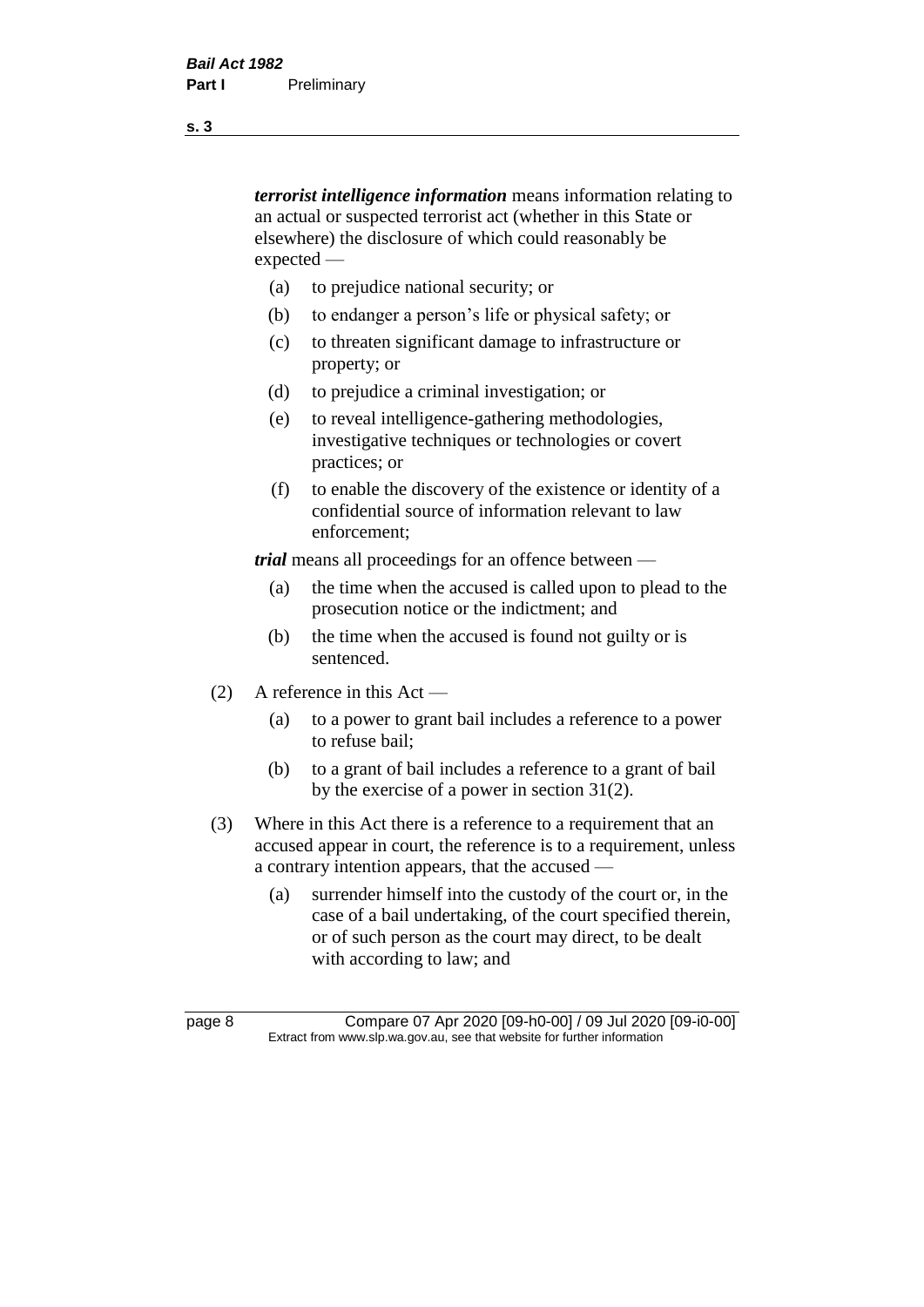- (b) submit himself to a search of his person and any property then in his possession (which is hereby authorised) and allow to be taken from him, to be dealt with according to the relevant law and procedures, anything so found; and
- (c) remain in custody until authorised to be released therefrom.
- (4) If a person is arrested under a warrant issued
	- (a) under section 50, 79, 84E or 129 of the *Sentencing Act 1995* in connection with a possible breach of a conditional release order, a sentence of suspended imprisonment or conditional suspended imprisonment, or a community order imposed under that Act; or
	- (b) under section 43 of the *Young Offenders Act 1994* in respect of an alleged breach of a youth community based order, an intensive youth supervision order or a conditional release order made under that Act,
	- then
		- (c) the person is to be taken as having been arrested and to be in custody awaiting an appearance in court for the offence for which the sentence was imposed; and
		- (d) the first appearance in court after the arrest is to be taken, for the purposes of sections  $5(1)$  and  $8(1)$  and clause 1 of Part A and clause 7 of Part C of Schedule 1, to be the initial appearance for that offence; and
		- (e) the proceedings following the arrest are to be taken to be proceedings for that offence and to be a trial for the purpose of the definition in subsection (1) of *trial*.

Compare 07 Apr 2020 [09-h0-00] / 09 Jul 2020 [09-i0-00] page 9 Extract from www.slp.wa.gov.au, see that website for further information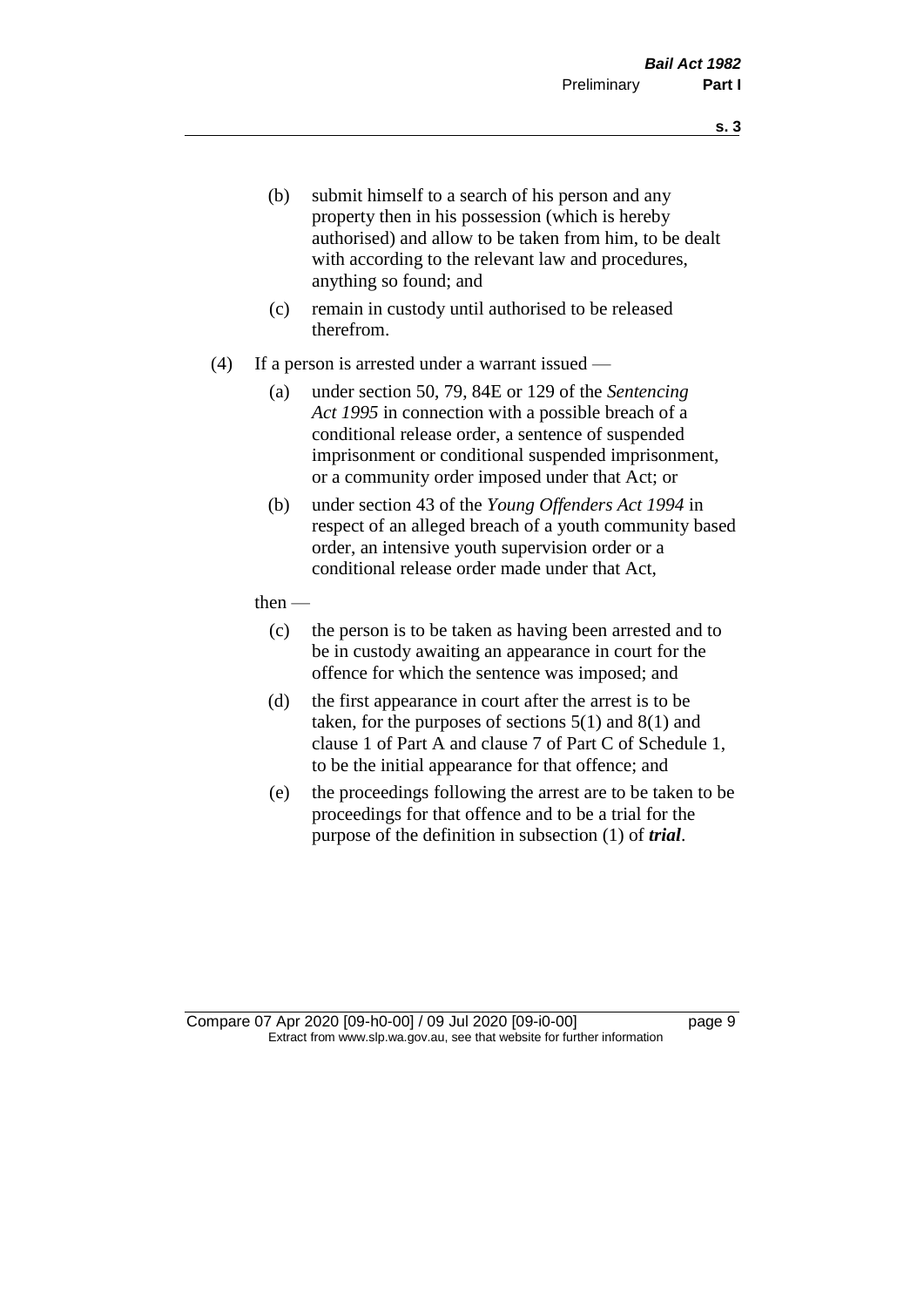(5) The CEO (corrections) may by writing signed by him delegate to any officer of the department of which he is the chief executive officer any function he has under this Act as an authorised community services officer.

*[Section 3 amended: No. 74 of 1984 s. 3; No. 15 of 1988 s. 4; No. 49 of 1988 s. 78; No. 61 of 1990 s. 4; No. 31 of 1993 s. 6; No. 45 of 1993 s. 4 and 12; No. 78 of 1995 s. 7; No. 57 of 1997 s. 21(1); No. 54 of 1998 s. 4 and 14; No. 47 of 1999 s. 7; No. 50 of 2003 s. 29(3); No. 65 of 2003 s. 121(2); No. 27 of 2004 s. 13(2); No. 34 of 2004 Sch. 2 cl. 3(2); No. 45 of 2004 s. 28(4); No. 59 of 2004 s. 141; No. 84 of 2004 s. 11, 82 and 83(2); No. 65 of 2006 s. 51 and 53; No. 6 of 2008 s. 4 and 24(2); No. 46 of 2011 s. 25; No. 20 of 2013 s. 22; No. 15 of 2019 s. 4; No. 13 of 2020 s. 22.]* 

*[Section 3. Modifications to be applied in order to give effect to Cross-border Justice Act 2008: section altered 1 Nov 2009. See endnote 1M; amended: No. 42 of 2009 s. 12.]*

*[3A. Deleted: No. 20 of 2013 s. 23.]*

# **4. Application of this Act**

The operation of this Act extends to any appearance in a court for an offence —

- (a) except to the extent that in this Act, or in the law creating the offence or applicable thereto, express provision is made excluding or limiting the operation of this Act in respect of that appearance; and
- (b) whether or not that law contains a reference to the granting of bail; and
- (c) however any reference in that law to the granting of bail may be expressed; and

page 10 Compare 07 Apr 2020 [09-h0-00] / 09 Jul 2020 [09-i0-00] Extract from www.slp.wa.gov.au, see that website for further information

**s. 4**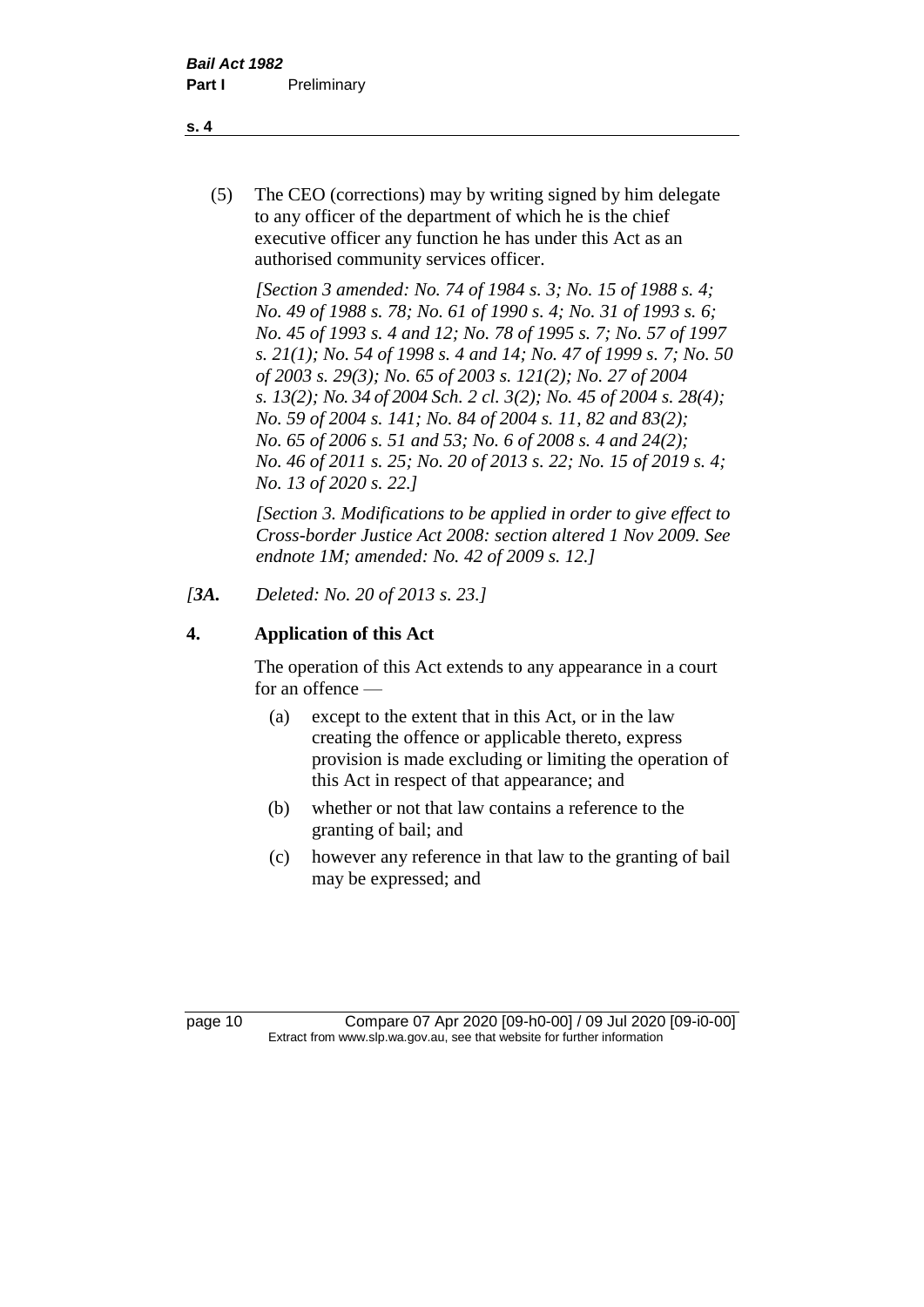(d) as if any reference therein to the taking of a recognizance were to a requirement that, except where bail is dispensed with under this Act, the accused enter into a bail undertaking.

*[Section 4 amended: No. 84 of 2004 s. 82.]*

*[4AA.* 1M *Modifications to be applied in order to give effect to Cross-border Justice Act 2008: section inserted 1 Nov 2009. See endnote 1M.]*

#### **4AB.** *Courts and Tribunals (Electronic Processes Facilitation) Act 2013* **Part 2 applies**

The *Courts and Tribunals (Electronic Processes Facilitation) Act 2013* Part 2 applies to this Act.

*[Section 4AB inserted: No. 20 of 2013 s. 24.]*

#### **4A. Accused appearing on summons or court hearing notice, detention and bail of**

- $(1)$  Where
	- (a) an accused has appeared in court for an offence pursuant to a summons or court hearing notice issued under the *Criminal Procedure Act 2004*; and
	- (b) a judicial officer adjourns the proceedings,

the accused is not to be detained in custody to further appear before the court for that offence unless the judicial officer so orders.

- (2) If an order is made under subsection (1), the duty described in section 7(1) applies.
- (3) On any appearance in court by the accused a judicial officer to whom section 7(1) applies may revoke an order made under subsection  $(1)$ .

*[Section 4A inserted: No. 6 of 2008 s. 6(1).]*

Compare 07 Apr 2020 [09-h0-00] / 09 Jul 2020 [09-i0-00] page 11 Extract from www.slp.wa.gov.au, see that website for further information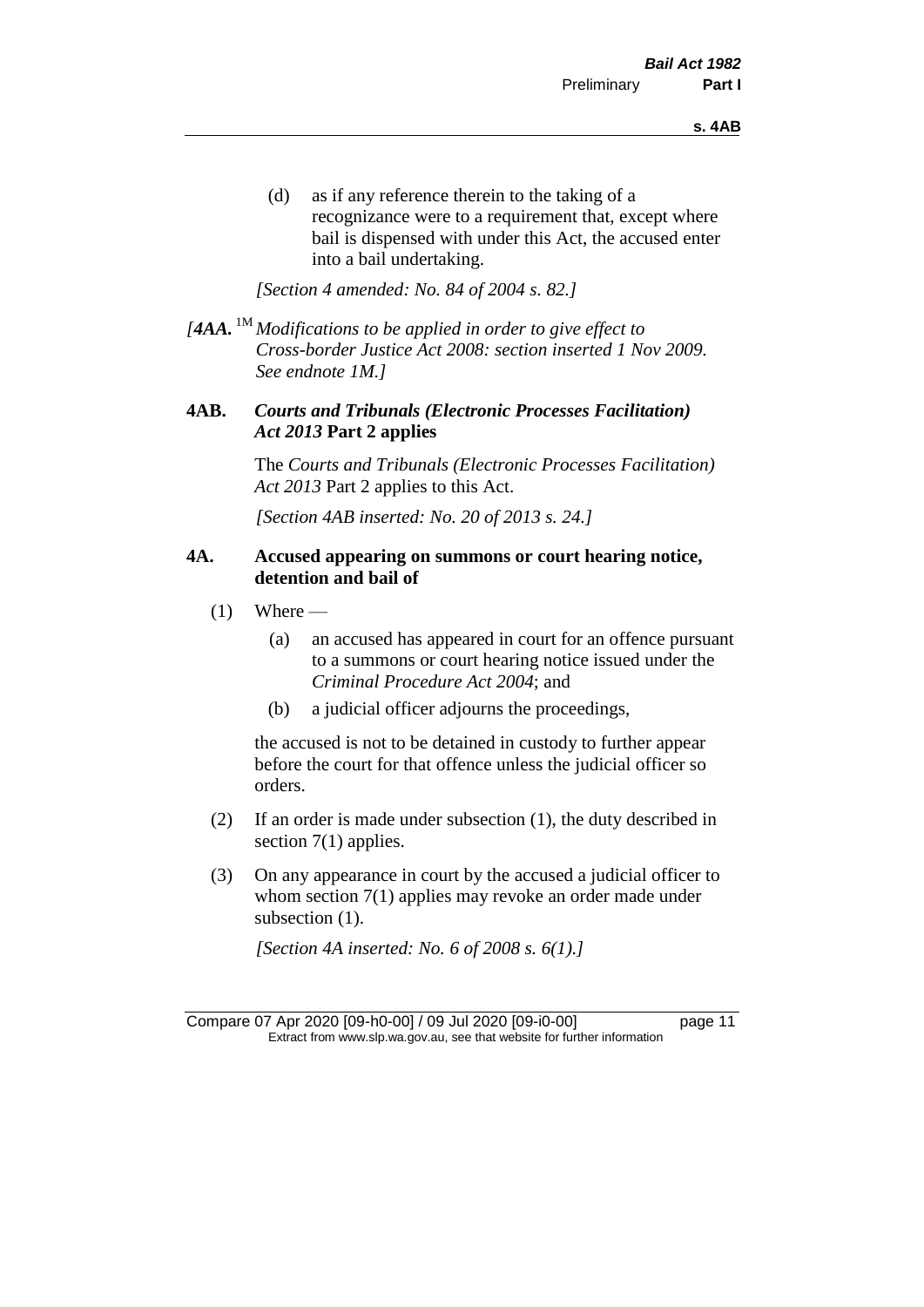# **Part II — Rights of accused in relation to bail**

*[Heading amended: No. 84 of 2004 s. 82.]* 

# **5. Accused's rights to have bail considered**

- (1) An accused who is in custody for an offence awaiting his initial appearance in court therefor is entitled —
	- (a) subject to sections 9, 10, 12 and 16(2), to have his case for bail for that appearance considered under and in accordance with this Act as soon as is practicable;
	- (b) if his case is not so considered, or if he is refused bail or is not released on bail, to be brought before a court as soon as is practicable.
- (2) An accused who is in custody awaiting any appearance in court for an offence, other than an initial appearance, is entitled, subject to sections 7B, 7C, 7E, 9 and 10, to have his case for bail for that appearance considered under and in accordance with this Act.

*[Section 5 amended: No. 74 of 1984 s. 4; No. 84 of 2004 s. 82; No. 6 of 2008 s. 7.]* 

#### **6. Arresting officer's duty to consider bail**

- (1) This section applies to a police officer or other person (the *arrester*) who —
	- (a) charges a person who is under arrest (the *accused*) with an offence; and
	- (b) does not release the accused unconditionally under section 142 of the *Criminal Investigation Act 2006*,

or who arrests a person under a warrant.

- (2) This section is subject to  $-$ 
	- (a) the exercise of the power conferred by section 9; and
	- (b) sections 10, 12 and 16 and Schedule 1 Part C clauses 3A and 3D.

page 12 Compare 07 Apr 2020 [09-h0-00] / 09 Jul 2020 [09-i0-00] Extract from www.slp.wa.gov.au, see that website for further information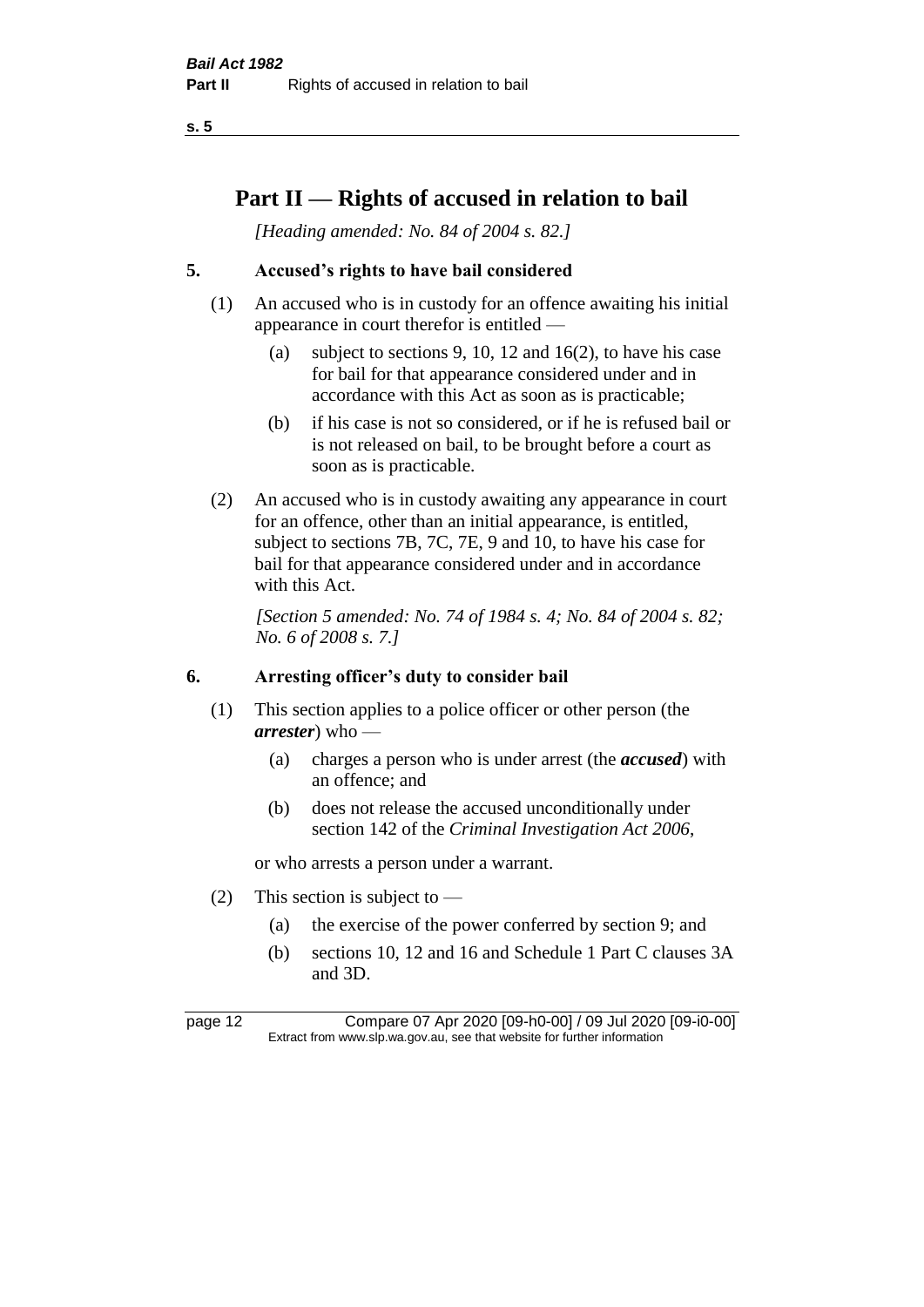- (3) The duties in this section shall be performed whether or not an application for bail is made by or on behalf of the accused.
- (4) As soon as is practicable after the accused is charged, or arrested under a warrant, as the case may be, the arrester shall either —
	- (a) bring the accused or cause the accused to be brought before a court; or
	- (b) perform the other duties of the arrester under this section.
- (5) If the arrester has power to grant the accused bail, the arrester shall consider the accused's case for bail.
- (6) If the arrester does not have power to grant the accused bail, the arrester shall, unless subsection (8), (9), (10) or (11) applies, bring or cause the accused to be brought before an authorised police officer or a justice or, in the case of a child, any authorised officer or a justice, who shall consider the accused's case for bail as soon as is practicable.
- (7) Even if the arrester has power to grant the accused bail, the arrester may, instead of complying with subsection (5), comply with subsection  $(6)$  as if the arrester did not.
- (8) If under section 15 only a judge of the Supreme Court or a judge of the Children's Court has power to grant the accused bail, the arrester shall bring the accused or cause the accused to be brought before a judge of the Supreme Court or a judge of the Children's Court, as the case requires, who shall consider the accused's case for bail as soon as is practicable.
- (9) If under section 16 only a justice has power to grant the accused bail, the arrester shall bring the accused or cause the accused to be brought before a justice, who shall consider the accused's case for bail as soon as is practicable.
- (10) If section 16A applies, the arrester shall bring the accused or cause the accused to be brought before a court or judge referred

Compare 07 Apr 2020 [09-h0-00] / 09 Jul 2020 [09-i0-00] page 13 Extract from www.slp.wa.gov.au, see that website for further information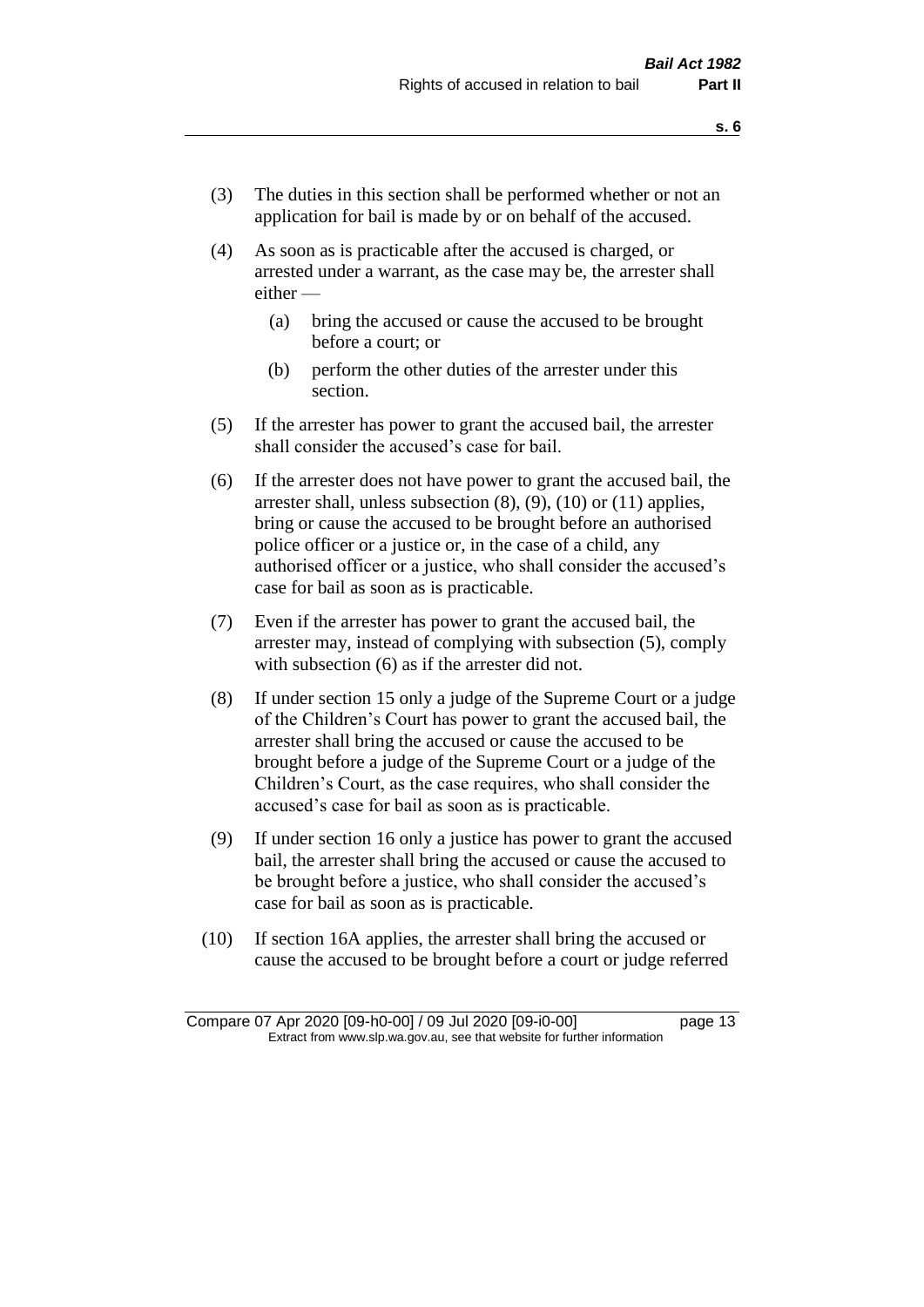**s. 6A**

to in section 16A(1), who shall consider the accused's case for bail as soon as is practicable.

(11) If section 16B applies, the arrester must bring the accused or cause the accused to be brought before a court constituted by a judicial officer other than a justice, who must consider the accused's case for bail as soon as is practicable.

> *[Section 6 inserted: No. 59 of 2006 s. 4(1); amended: No. 21 of 2017 s. 4; No. 15 of 2019 s. 5.]*

#### **6A. Officials considering bail may order release without bail**

(1) In this section —

*accused* means an accused who is under arrest, other than pursuant to a warrant;

*released* means released from custody without being required to enter into, or without having entered into, a bail undertaking;

*serious offence* means an indictable offence the penalty specified by a written law for which is or includes imprisonment for 5 years or more or life;

*summary court* means the Magistrates Court or the Children's Court.

- (2) An authorised officer or justice who is considering an accused's case for bail for an initial appearance in a summary court on a charge of an indictable offence that is not a serious offence may order that the accused be served with a summons under the *Criminal Procedure Act 2004*, and released, in respect of the charge unless satisfied —
	- (a) that there are reasonable grounds to suspect the accused would not obey the summons if served with it; or
	- (b) that not releasing the accused is justified under subsection (4) or for any other reason.
- (3) An authorised officer or justice who is considering an accused's case for bail for an initial appearance in a summary court on a charge of a simple offence must order that the accused be served with a court hearing notice under the *Criminal Procedure*

page 14 Compare 07 Apr 2020 [09-h0-00] / 09 Jul 2020 [09-i0-00] Extract from www.slp.wa.gov.au, see that website for further information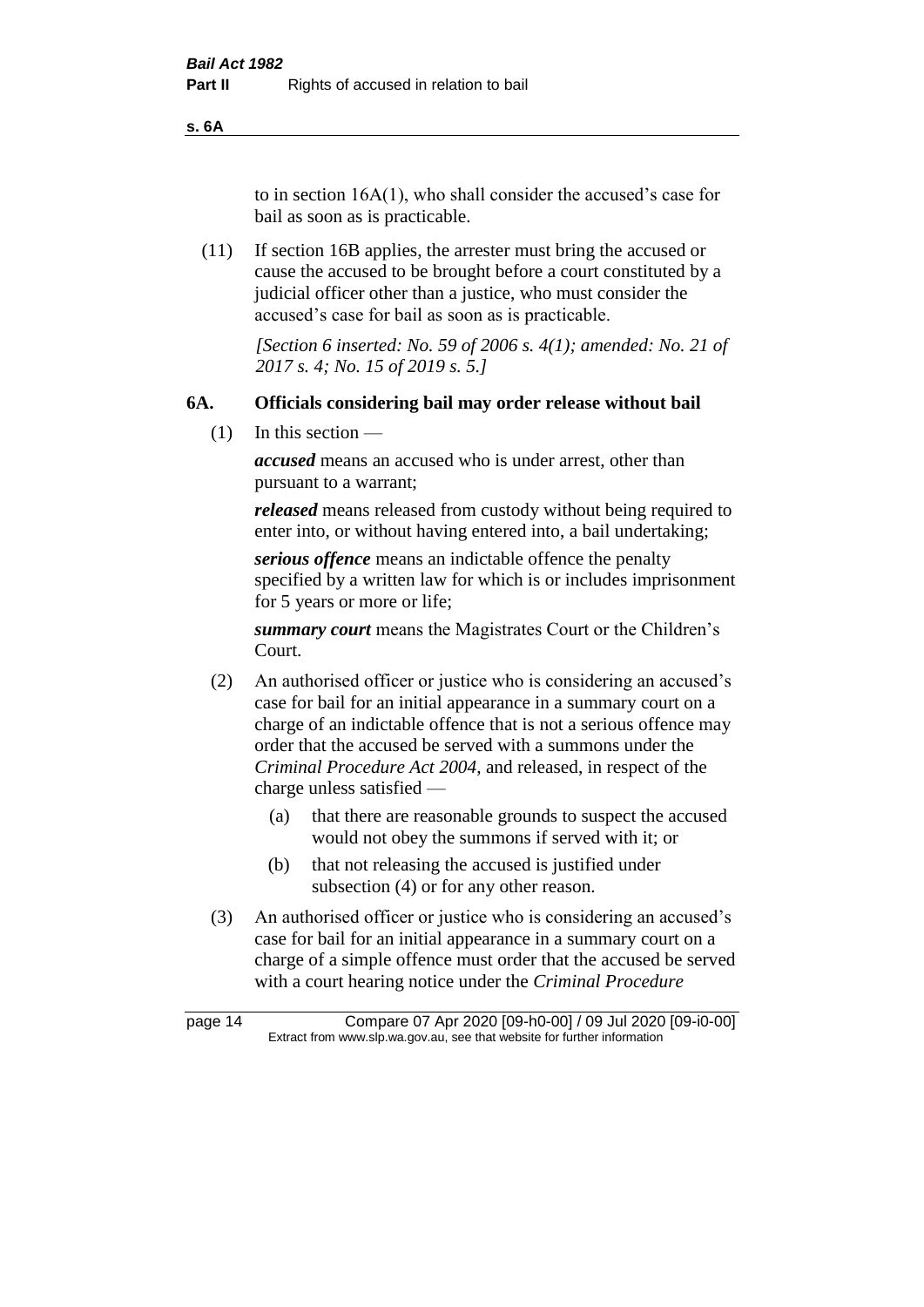*Act 2004*, and released, in respect of the charge unless satisfied —

- (a) that the presence of the accused when the charge is dealt with is likely to be necessary for any reason or for sentencing purposes; or
- (b) that not releasing the accused is justified under subsection (4) or for any other reason.
- (4) Not releasing an accused is justified if there are reasonable grounds to suspect that if the accused were released —
	- (a) the accused
		- (i) would commit an offence; or
		- (ii) would continue or repeat an offence with which he or she is charged; or
		- (iii) would endanger another person's safety or property; or
		- (iv) would interfere with witnesses or otherwise obstruct the course of justice, whether in relation to the accused or any other person;
		- or
	- (b) the accused's safety would be endangered.
- (5) This section does not affect the operation of section 28 or 30 of the *Criminal Procedure Act 2004*.

*[Section 6A inserted: No. 59 of 2006 s. 5.]* 

#### **7. Unconvicted accused, court to consider bail for**

(1) Upon and following an accused's initial appearance in court for an offence every judicial officer who may thereafter order his detention or continued detention in custody before conviction for the offence is under a duty, unless section 7B, 7C or 7E applies, to consider the accused's case for bail, whether or not an application for bail is made by the accused or on his behalf.

*[(2)-(4) deleted]*

Compare 07 Apr 2020 [09-h0-00] / 09 Jul 2020 [09-i0-00] page 15 Extract from www.slp.wa.gov.au, see that website for further information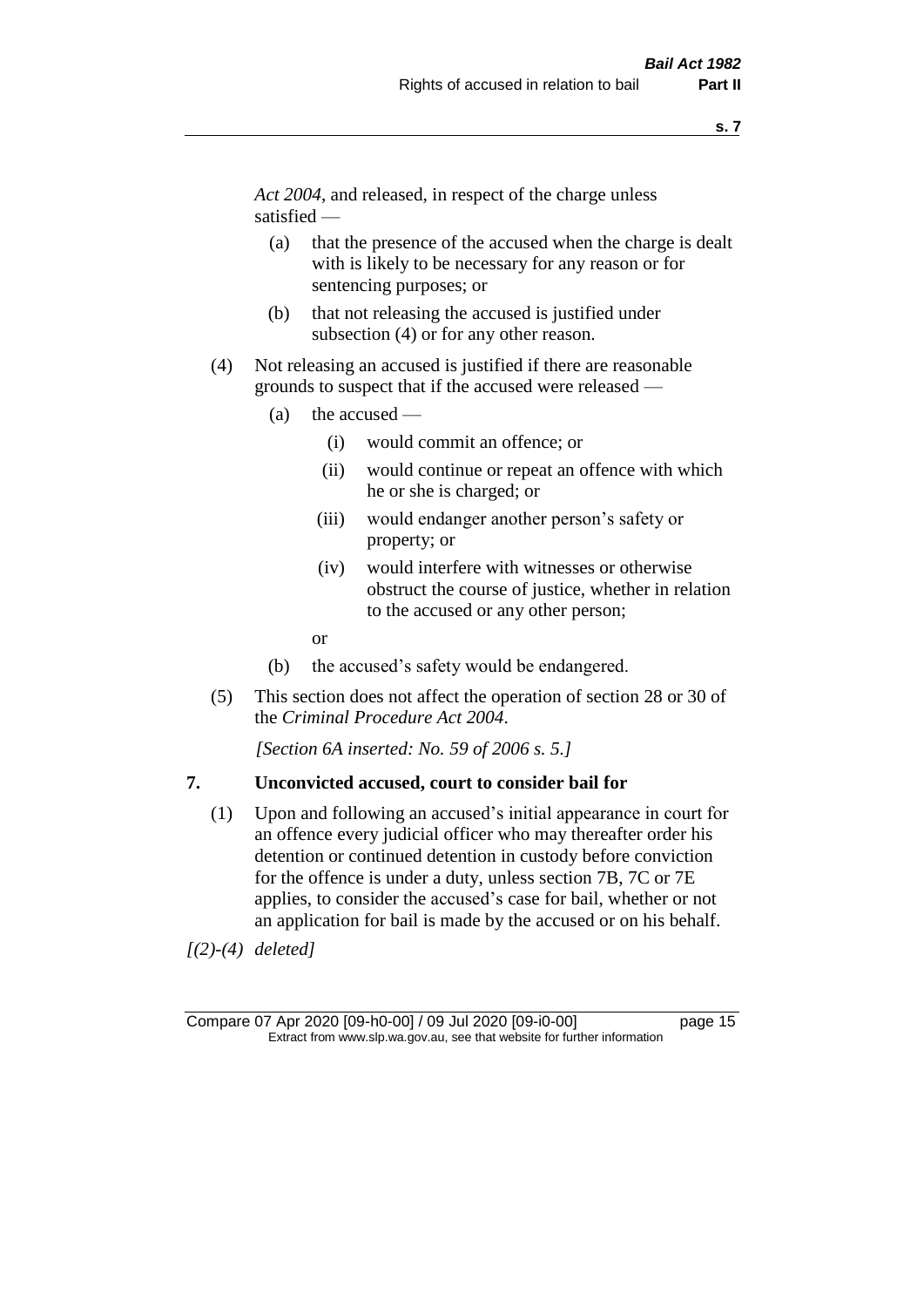**s. 7A**

(5) The operation of this section is subject to the exercise of the powers conferred by sections 7A and 9 and to the provisions of sections 10, 12 and 16(2) and Schedule 1 Part C clauses 3A, 3D and 3E.

*[Section 7 amended: No. 74 of 1984 s. 5; No. 49 of 1988 s. 80; No. 45 of 1993 s. 6; No. 84 of 2004 s. 82; No. 59 of 2006 s. 4(2); No. 6 of 2008 s. 8; No. 21 of 2017 s. 5; No. 15 of 2019 s. 6.]* 

# **7A. Bail may be dispensed with by court**

- (1) A judicial officer referred to in section 7(1) may, instead of discharging the duty imposed by that subsection, dispense with the requirement for bail for an appearance in court for an offence by an accused if the judicial officer —
	- (a) has jurisdiction to do so under section 13A(1); and
	- (b) may properly do so under section 13A(2).
- (2) Where the requirement for bail is dispensed with under this section, the accused has a right to be at liberty until the accused is required to appear before a court for the offence, but subject  $to -$ 
	- (a) section 59A; and
	- (b) any requirement that the accused be in custody for some other offence or reason.

*[Section 7A inserted: No. 6 of 2008 s. 9(1).]*

# **7B. Adult accused of murder**

 $(1)$  In this section —

*judge* means a judge of the Supreme Court.

- (2) This section applies where
	- (a) an accused is in custody for an offence of murder so that under section 15 only a judge has power to grant bail; and

page 16 Compare 07 Apr 2020 [09-h0-00] / 09 Jul 2020 [09-i0-00] Extract from www.slp.wa.gov.au, see that website for further information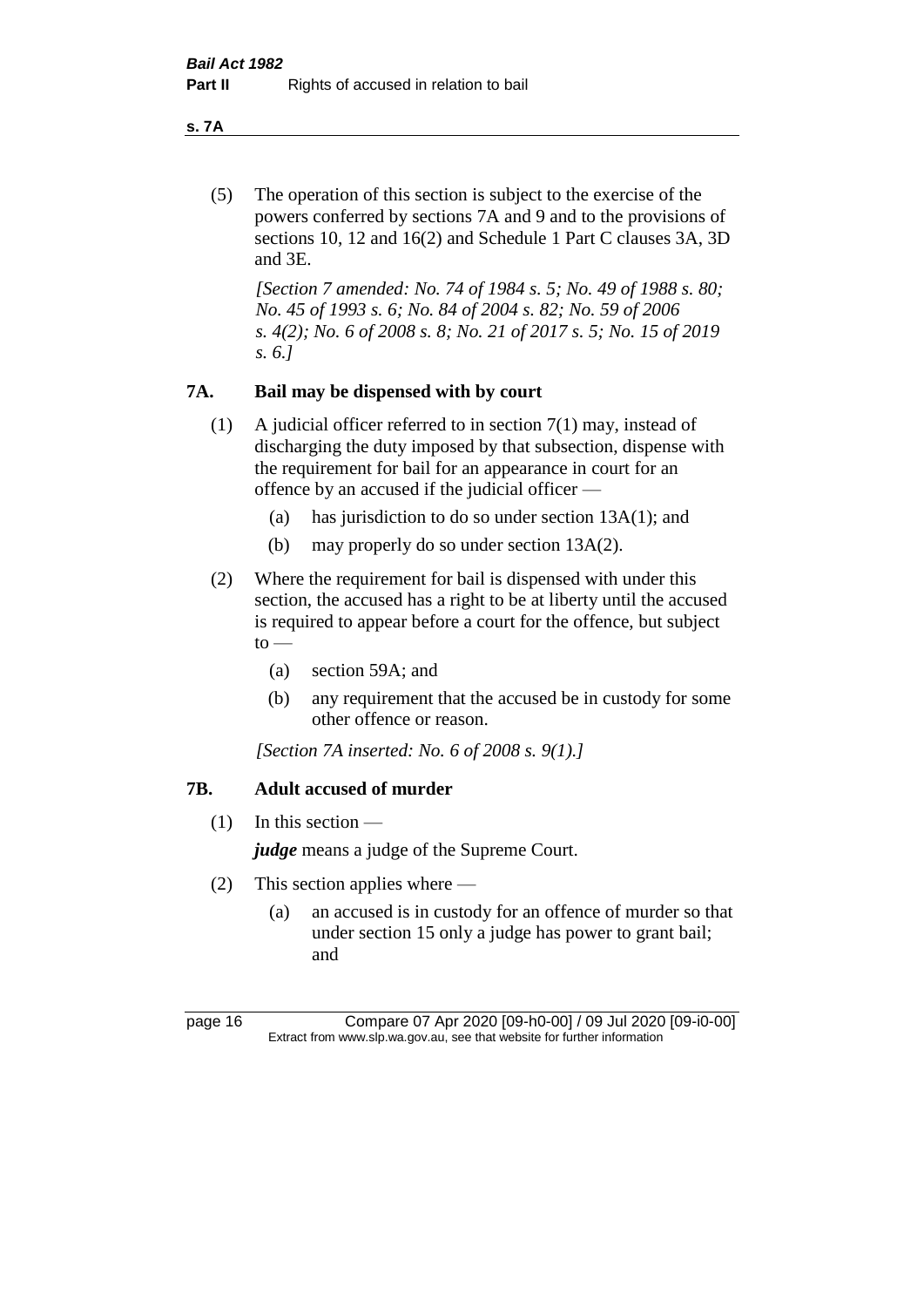- (b) the accused is not a child.
- (3) Where this section applies the accused, or a person on the accused's behalf, may make an application to a judge for bail at any time before conviction for the offence.
- (4) Upon an accused's initial appearance in court for an offence of murder, the judicial officer who may order the accused's detention in custody is under a duty to inform the accused of the right conferred by subsection (3).
- $(5)$  Where
	- (a) an accused's case for bail has been considered by a judge on an application under subsection (3); and
	- (b) bail has been refused,

the accused's case for bail shall not be considered on any subsequent occasion in the same case when the accused's continued detention may be ordered unless subsection (6) applies.

- (6) The accused's case for bail shall again be considered by a judge if the accused, or a person on the accused's behalf, applies to a judge and satisfies the judge that —
	- (a) new facts have been discovered, new circumstances have arisen or the circumstances have changed since bail was refused; or
	- (b) the accused failed to adequately present the accused's case for bail on the previous occasion.
- $(7)$  Where
	- (a) an accused's case for bail has been considered by a judge on an application under subsection (3); and
	- (b) bail has been granted,

on any subsequent appearance in the same case a judicial officer may order, notwithstanding section 15, that bail is to continue on the same terms and conditions.

Compare 07 Apr 2020 [09-h0-00] / 09 Jul 2020 [09-i0-00] page 17 Extract from www.slp.wa.gov.au, see that website for further information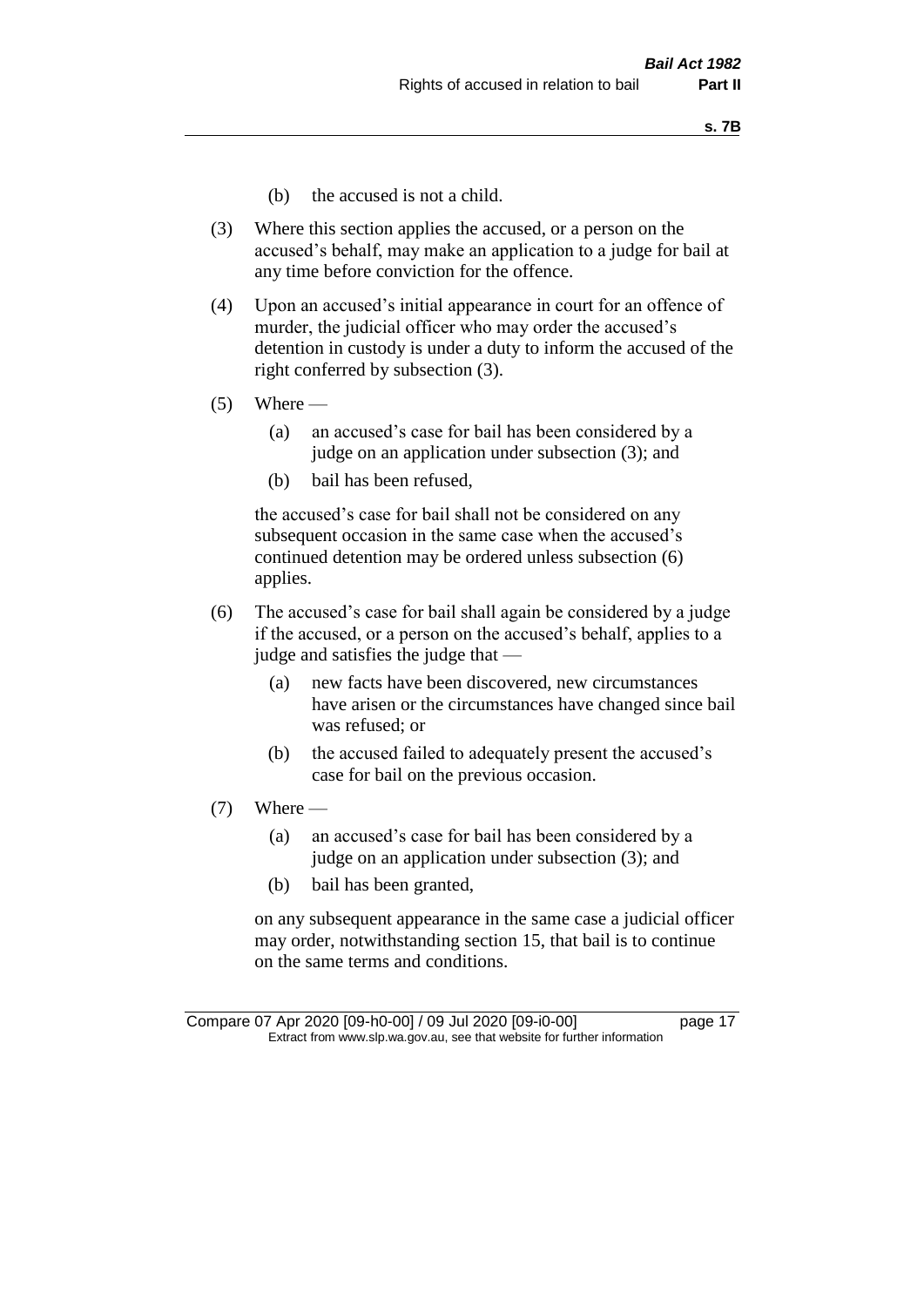#### **s. 7C**

(8) The accused is to be taken before a judge for the purposes of an application under this section only if the judge so orders.

*[Section 7B inserted: No. 6 of 2008 s. 9(1); amended: No. 29 of 2008 s. 24(2) and (3).]*

# **7C. Child accused of murder**

- (1) This section applies where a child accused is in custody for an offence of murder so that under section 15 only a judge of the Children's Court has power to grant bail.
- (2) Where this section applies, the judicial officer referred to in section 7(1) other than a judge of the Children's Court, shall, whether or not an application for bail is made by the accused or on the accused's behalf, cause the accused to be taken as soon as is practicable before a judge of the Children's Court for the purpose of having the accused's case for bail considered by the judge.
- (3) Notwithstanding subsection (2), where
	- (a) the duty described in that subsection has been discharged once in relation to a child accused's case for bail; and
	- (b) bail has on that occasion been refused by a judge of the Children's Court,

the accused's case for bail need not be considered on any subsequent occasion in the same case when the accused's continued detention may be ordered unless subsection (4) applies.

- (4) On a subsequent occasion the accused may apply to the judicial officer who may order the accused's continued detention for a reconsideration of the accused's case for bail on the ground that —
	- (a) new facts have been discovered, new circumstances have arisen or the circumstances have changed since bail was refused on the occasion mentioned in subsection (3); or

page 18 Compare 07 Apr 2020 [09-h0-00] / 09 Jul 2020 [09-i0-00] Extract from www.slp.wa.gov.au, see that website for further information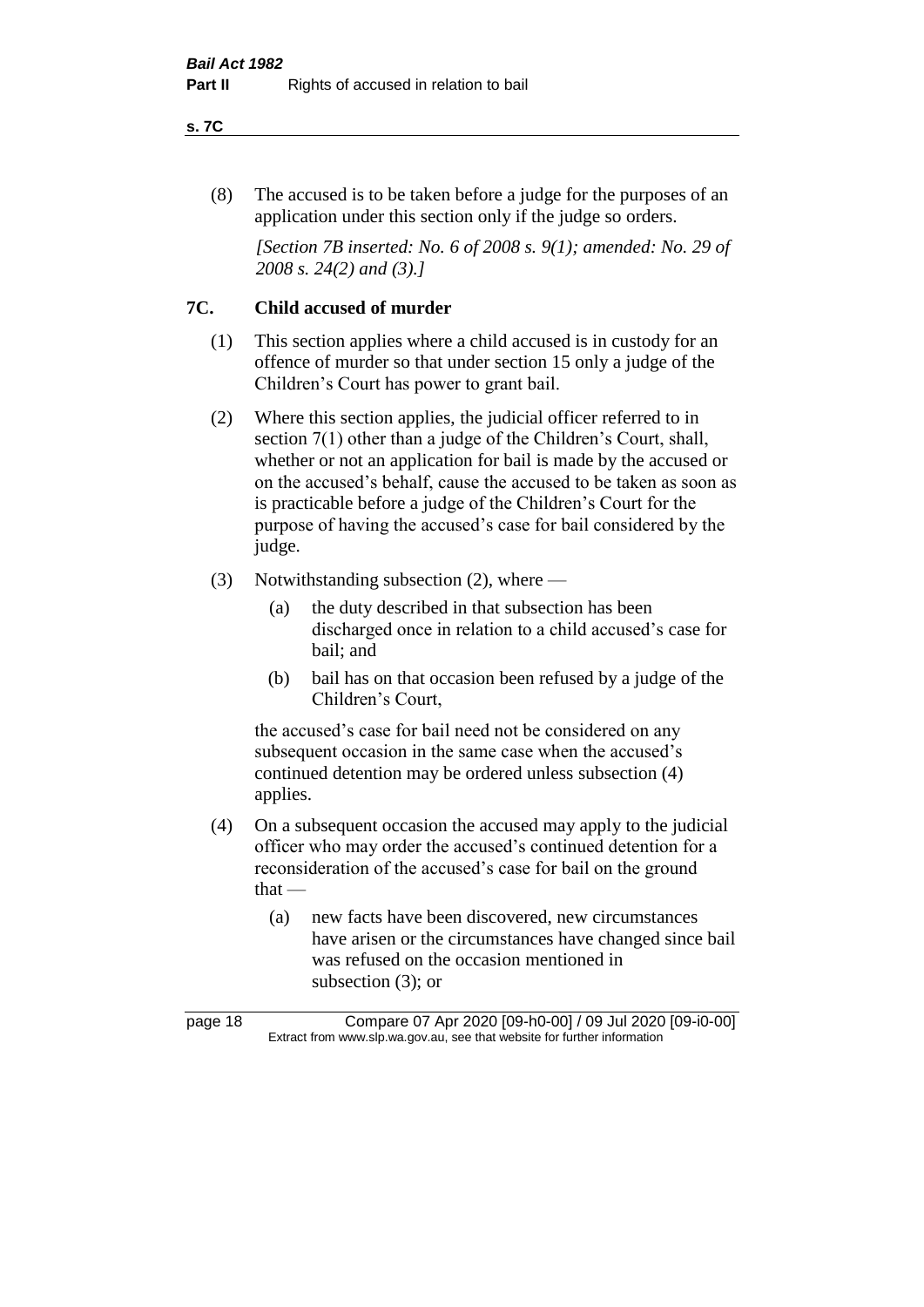- (b) the accused failed to adequately present the accused's case for bail on that occasion.
- (5) If the judicial officer is satisfied as to one or more of those grounds the judicial officer shall cause the accused to be taken as soon as is practicable before a judge of the Children's Court for the purpose of having the accused's case for bail considered by the judge.

*[Section 7C inserted: No. 6 of 2008 s. 9(1); amended: No. 29 of 2008 s. 24(4).]*

#### **7D. Bail after initial decision by court, court's duty as to**

- (1) Notwithstanding section 7(1), after
	- (a) the duty described in that subsection has been discharged once in relation to an accused's case for bail; or
	- (b) a judge of the Children's Court has considered the case under section 15,

it is sufficient on any subsequent consideration of bail in the same case for a judicial officer, including a judge of the Children's Court acting under section 15, to make inquiry of the accused in terms of subsection (2).

- (2) The inquiry to be so made is  $-$ 
	- (a) whether any new fact has been discovered or new circumstance has arisen, or whether the circumstances have changed, since bail was previously granted or refused; and
	- (b) whether the accused considers that the accused failed to adequately present the accused's case for bail on a previous occasion.

Compare 07 Apr 2020 [09-h0-00] / 09 Jul 2020 [09-i0-00] page 19 Extract from www.slp.wa.gov.au, see that website for further information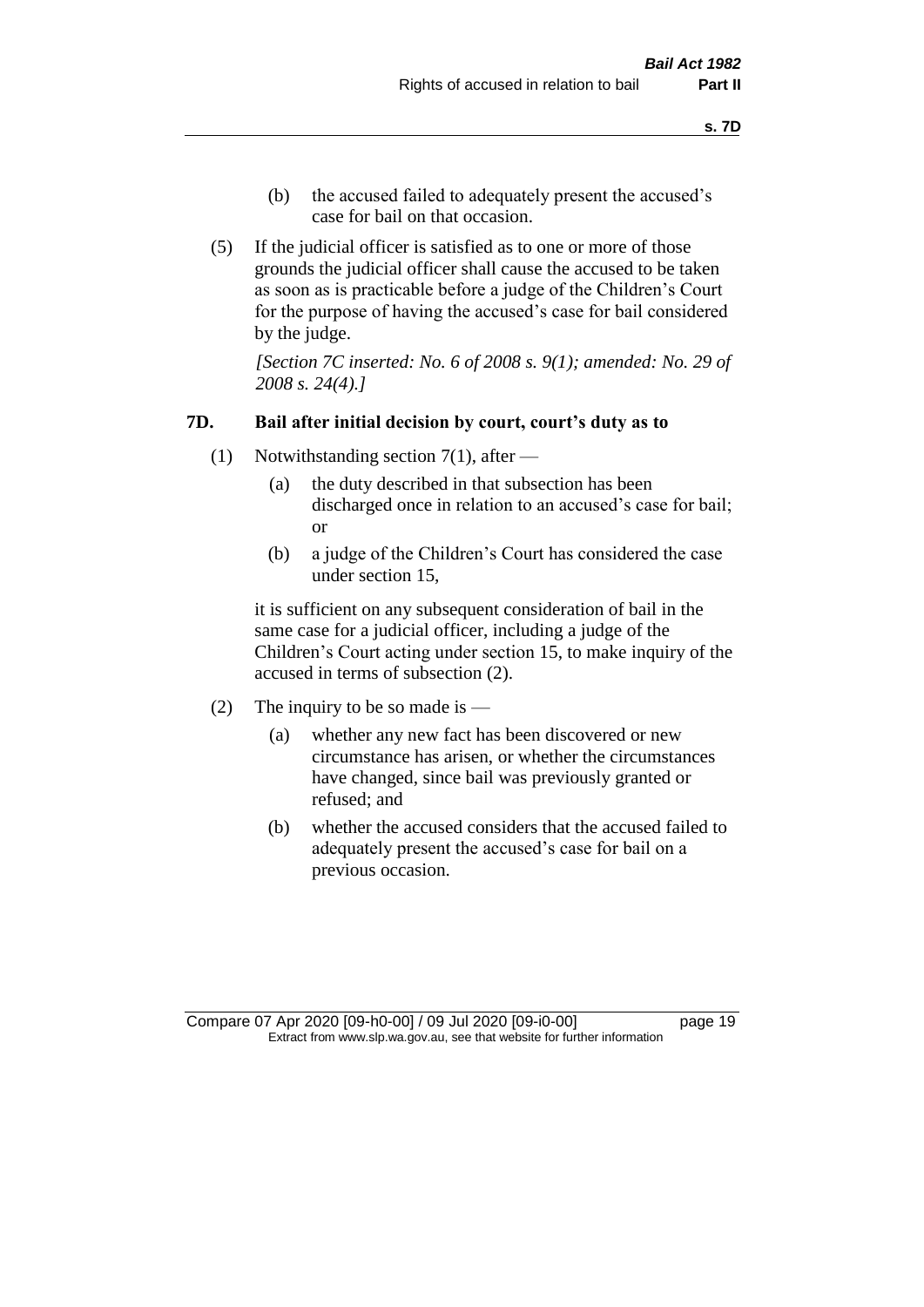**s. 7E**

(3) Unless the judicial officer is satisfied that there is any reason of the kind mentioned in subsection (2) for not doing so, the judicial officer may adopt the decision previously made in the case, but with power to make such variations of the terms and conditions of bail as the judicial officer thinks fit.

*[Section 7D inserted: No. 6 of 2008 s. 9(1).]*

# **7E. Bail refused for trial, court's duty during trial**

- $(1)$  Where
	- (a) an accused has been refused bail for the accused's appearance for trial for an offence; and
	- (b) the trial extends beyond one day,

a judicial officer referred to in section 7(1) need not comply with that subsection unless the accused, or a person on the accused's behalf, applies for bail.

(2) In subsection  $(1)$  —

*trial* means that part of proceedings for an offence when evidence is being received by the court in respect of the offence and also extends to any time when —

- (a) legal argument is being heard; or
- (b) a judicial officer or a jury is deliberating.

*[Section 7E inserted: No. 6 of 2008 s. 9(1).]*

# **7F. Appeal from court of summary jurisdiction, bail in case of**

- (1) If a person is in custody and an appeal has been commenced under the *Criminal Appeals Act 2004* Part 2 in connection with the decision by virtue of which the person is in custody, the person may apply for bail —
	- (a) if the appeal is to be heard and determined by the Court of Appeal or if an application has been made to the Court of Appeal for leave to appeal to the Court of Appeal — to a judge of appeal; or

page 20 Compare 07 Apr 2020 [09-h0-00] / 09 Jul 2020 [09-i0-00] Extract from www.slp.wa.gov.au, see that website for further information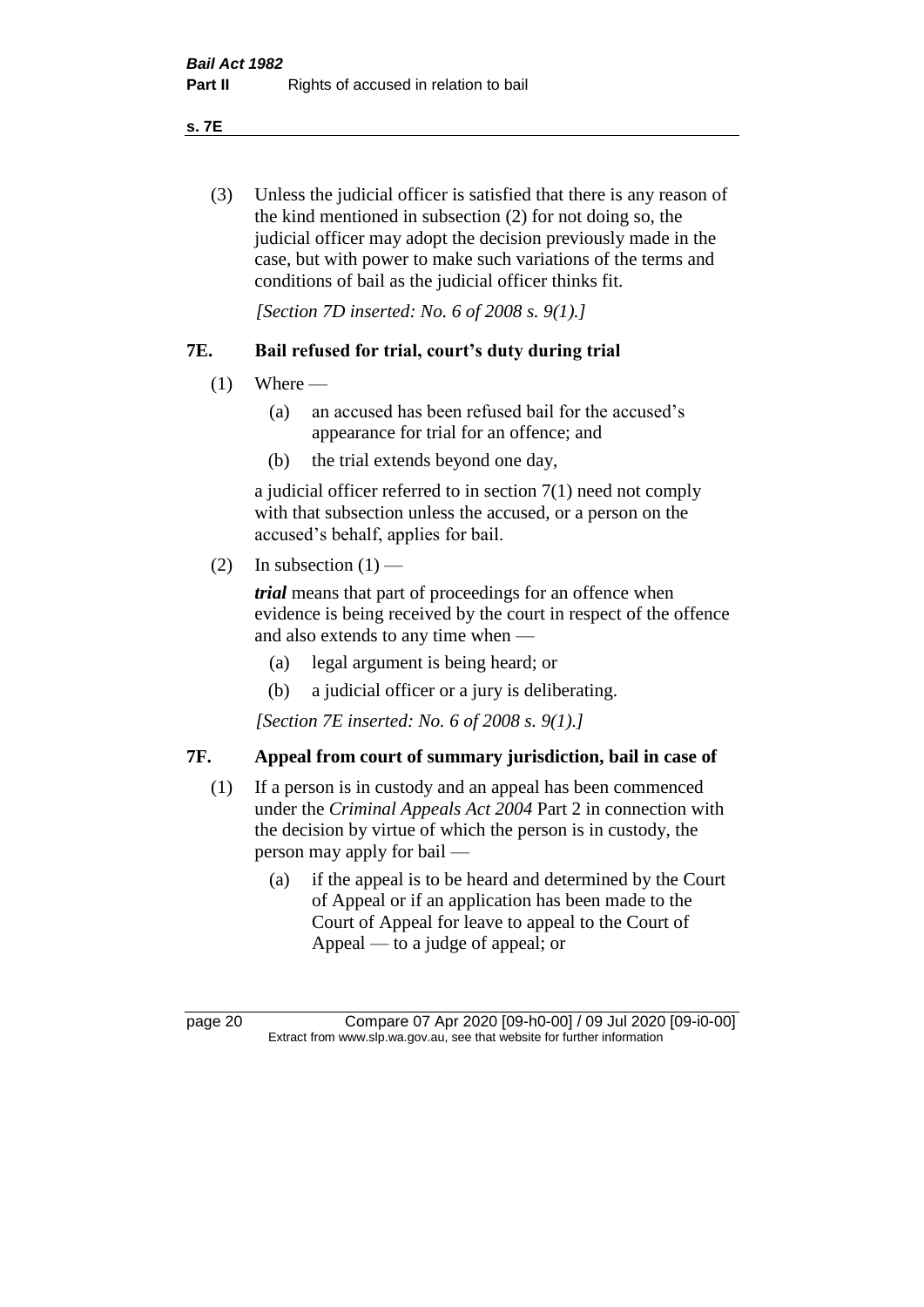- (b) in any other case to a judge of the Supreme Court.
- (2) Bail shall not be granted to an applicant for bail under subsection (1) unless —
	- (a) the applicant has given notice of the application for bail  $to -$ 
		- (i) the Director of Public Prosecutions; or
		- (ii) the State Solicitor,

as the case may require; and

(b) that official has been given an opportunity to be heard on the application.

*[Section 7F inserted: No. 6 of 2008 s. 9(1).]*

#### **8. Accused to be given information, approved forms etc.**

- (1) Subject to subsection (4), a judicial officer or authorised officer who is called upon to consider an accused's case for bail, on the first occasion when it arises in relation to an offence or group of offences for which an accused is required to appear, shall ensure that the accused is, or has been, given —
	- (a) such information in writing as to the effect of this Act as is prescribed for the purposes of this paragraph; and
	- (b) an approved form for completion, designed to disclose to the judicial officer or authorised officer all information relevant to the decision; and
	- (c) where the accused is unable or insufficiently able, to read, speak or write English, such assistance as he may reasonably require in order to have communicated to him the information mentioned in paragraph (a) and complete the form referred to in paragraph (b).

Compare 07 Apr 2020 [09-h0-00] / 09 Jul 2020 [09-i0-00] page 21 Extract from www.slp.wa.gov.au, see that website for further information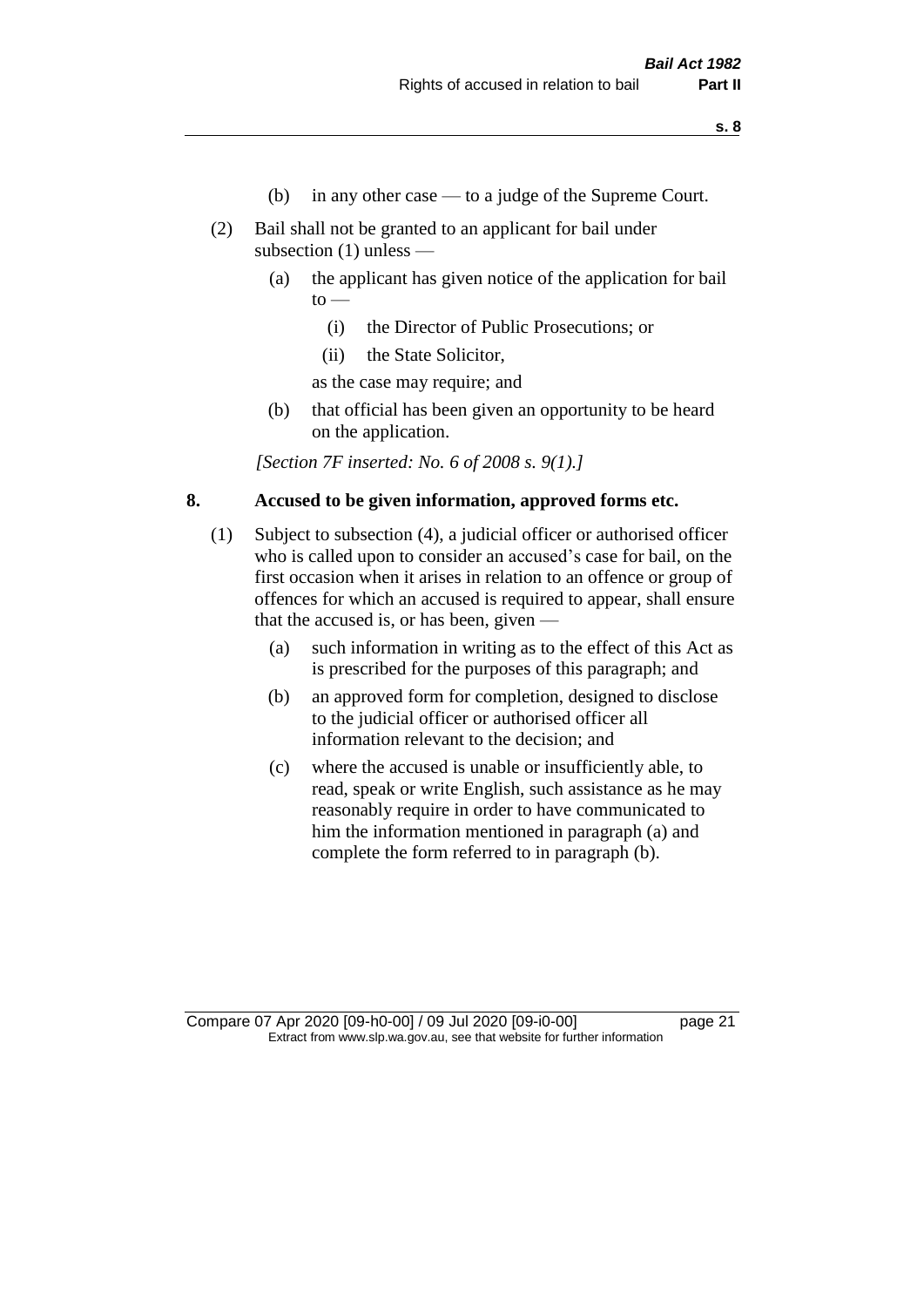- (2) After an accused case for bail has been considered once, a judicial officer or authorised officer on any subsequent consideration of bail in the same case shall —
	- (a) comply with subsection  $(1)(a)$ ; and
	- (b) either comply with subsection  $(1)(b)$  or obtain the form previously completed for the purposes of that paragraph, if any, and ensure that —
		- (i) the form is revised in order to show any changes which he is informed have occurred since it was completed; and
		- (ii) any assistance, of the kind referred to in subsection  $(1)(c)$  is given to the accused for the purpose of completing or revising the form, as the case may be.
- (3) Nothing in this section shall be read as limiting section 23.
- (3a) Notwithstanding subsection  $(1)(a)$  or  $(2)(a)$  a judicial officer or authorised officer need not comply with that paragraph if it appears to him that the accused's case for bail is such that bail is likely to be granted to him in accordance with this Act; but if it subsequently appears to him that bail will not be granted or that the accused is dissatisfied with any condition imposed on the grant of bail he shall then comply with that paragraph.
- (4) Notwithstanding subsection (1)(b) or (2)(b), a judicial officer or an authorised officer may dispense with completion or revision of the form referred to in those paragraphs if it appears to him  $that -$ 
	- (a) the accused's case for bail is such that bail is likely to be granted to him in accordance with this Act; and
	- (b) the information in the possession of the judicial officer or authorised officer is sufficient for his consideration of the case.
- (5) Where a person has applied for bail for an appeal as mentioned in section 7F(1), this section applies as if the consideration of

page 22 Compare 07 Apr 2020 [09-h0-00] / 09 Jul 2020 [09-i0-00] Extract from www.slp.wa.gov.au, see that website for further information

**s. 8**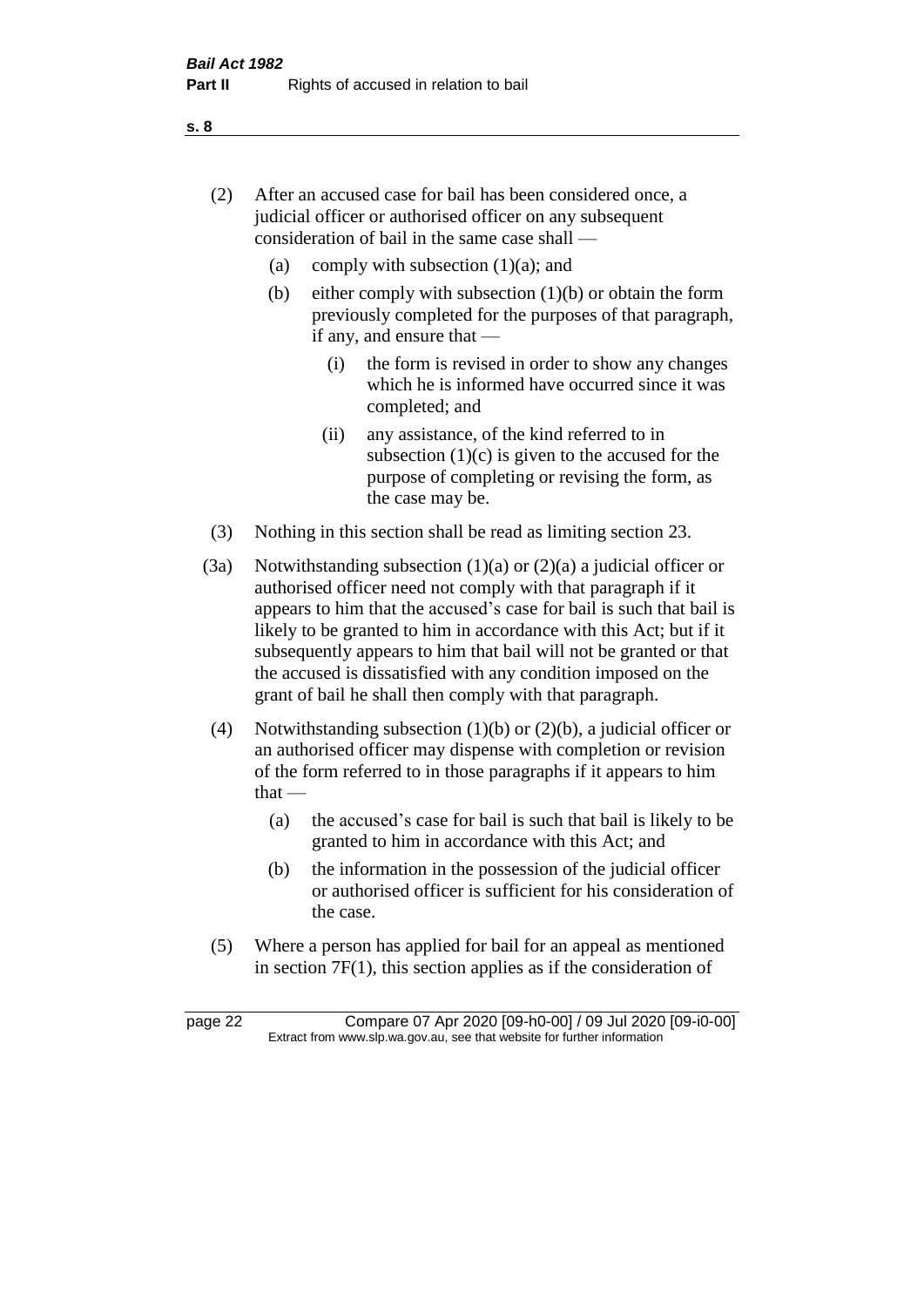bail for the appeal were a first consideration of bail for an offence.

*[Section 8 amended: No. 74 of 1984 s. 6; No. 15 of 1988 s. 6; No. 33 of 1989 s. 18; No. 84 of 2004 s. 82; No. 6 of 2008 s. 9(2) and 43(1).]* 

# **9. Bail decision may be deferred until more information obtained**

- (1) Subject to section 26(2) of the *Young Offenders Act 1994*, a judicial officer or authorised officer who is called upon to consider a case for bail may defer consideration of the case for a period not exceeding 30 days if he thinks it is necessary —
	- (a) to obtain more information for the purpose of making a decision in accordance with this Act; or
	- (b) to take any step authorised by section  $24(1)$  or  $24A(1)$ or (2).
- (2) Nothing in this section shall be taken to limit the right of an accused to be brought before a court as soon as is practicable if he is not released on bail.

*[Section 9 amended: No. 57 of 1997 s. 21(2); No. 84 of 2004 s. 82; No. 6 of 2008 s. 10(1).]*

# **10. Sections 5, 6 and 7 do not apply if accused imprisoned for other cause**

Notwithstanding sections 5, 6 and 7, the rights conferred on an accused and the duties imposed on police officers, authorised officers and judicial officers by those sections in respect of an appearance in court for an offence do not arise where —

- (a) the accused is in custody for some other offence or reason (including the non-payment of a sum of money); and
- (b) the police officer, authorised officer or judicial officer is satisfied that the accused is likely to remain in custody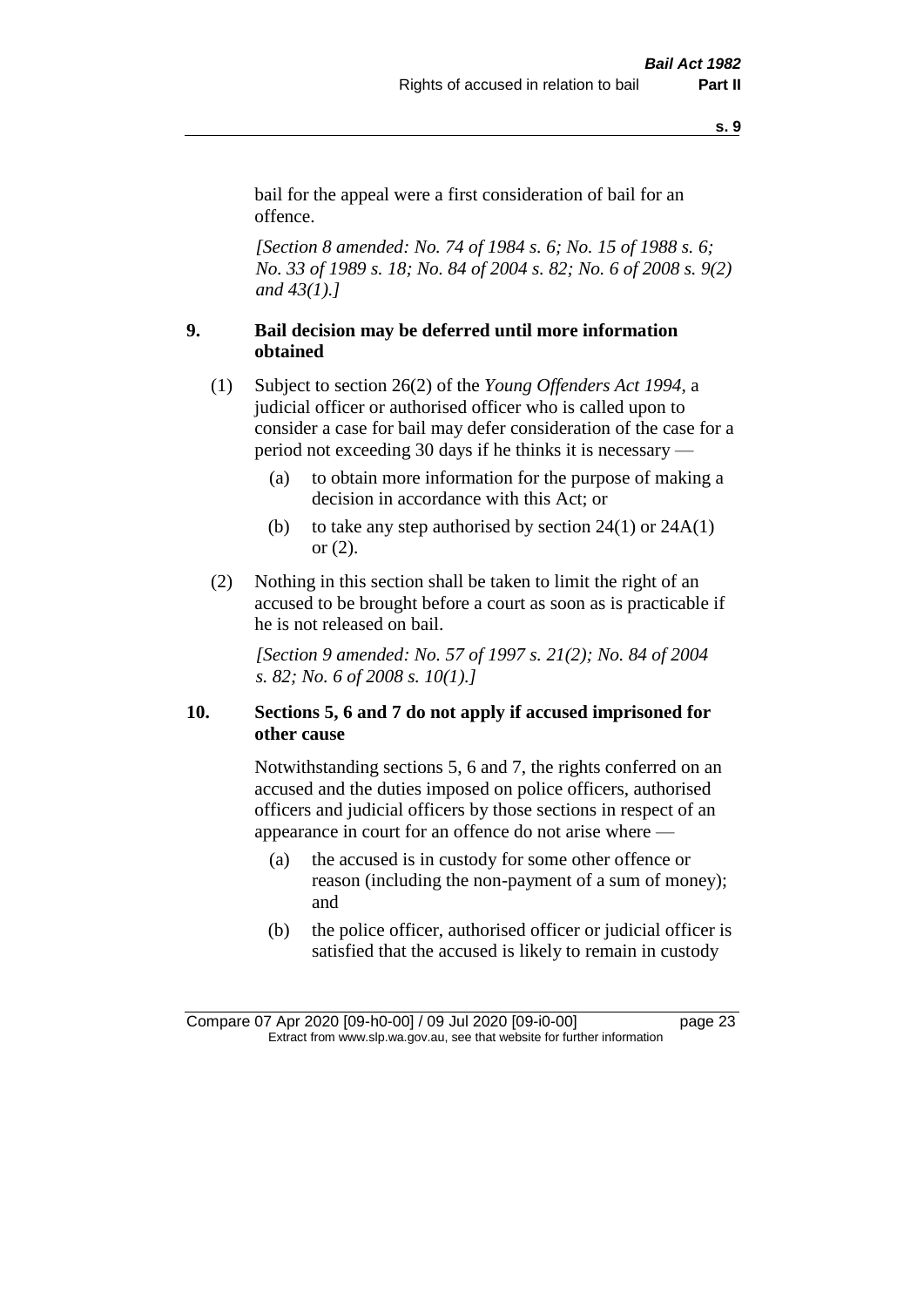for that other offence or reason until or beyond the time for the appearance for the first-mentioned offence.

*[Section 10 amended: No. 84 of 2004 s. 82.]*

# **11. Accused's rights following grant of bail**

- $(1)$  When
	- (a) bail has been granted to an accused for an appearance in court; and
	- (b) all conditions which are to be complied with before the release of the accused have been complied with; and
	- (c) he has entered into a bail undertaking for that appearance or his bail undertaking is deemed to be amended under section 31(3),

the accused has a right to be at liberty until he is required to appear, or to next appear, before a court, but subject to —

- (d) any requirement that he be in custody for some other reason; and
- (e) the exercise of the powers in sections 14(3), 17A, 46, 50F, 54 and 55; and
- (f) the limitation mentioned in section 12.
- (2) Where the accused is in custody in a lock-up, court custody centre or prison, the right conferred by subsection (1) is also subject to the person in charge of the lock-up, court custody centre or prison either —
	- (a) signing a certificate under subsection (3); or
	- (b) receiving notice that a certificate has been signed by another person under that subsection.
- (3) After an accused becomes entitled to be at liberty as provided in subsection (1), a person referred to in section 29 may sign a certificate to that effect in the prescribed form.

page 24 Compare 07 Apr 2020 [09-h0-00] / 09 Jul 2020 [09-i0-00] Extract from www.slp.wa.gov.au, see that website for further information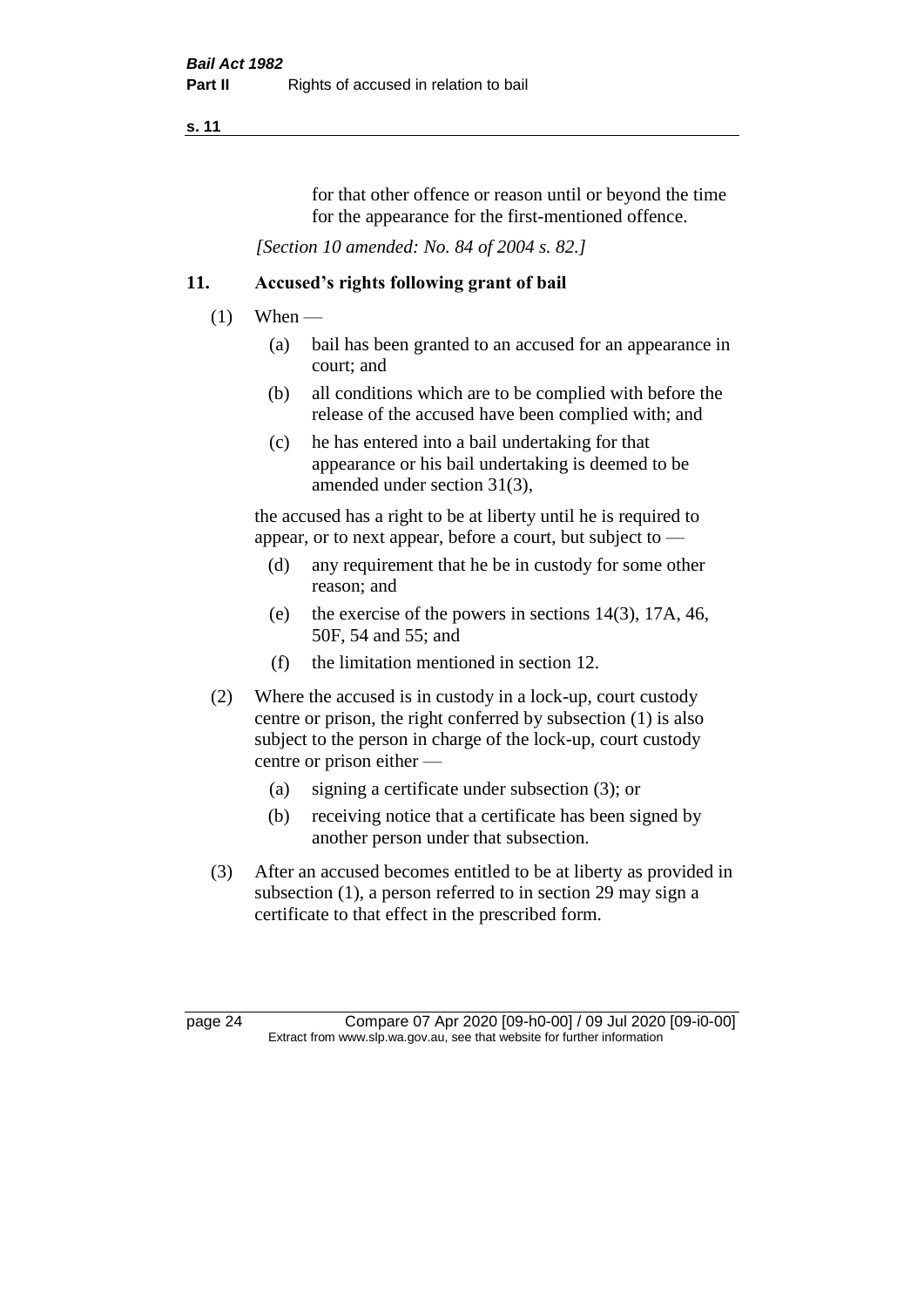- (4) The person in charge of a lock-up, court custody centre or prison in which the accused is in custody shall release the accused from custody as soon as is practicable after —
	- (a) the person in charge signs the certificate; or
	- (b) if the certificate is signed by a person other than the person in charge, the person in charge receives notice as described in subsection (2)(b).

*[Section 11 amended: No. 74 of 1984 s. 7; No. 15 of 1988 s. 7; No. 49 of 1988 s. 81; No. 45 of 1993 s. 7; No. 47 of 1999 s. 8; No. 59 of 2004 s. 141; No. 84 of 2004 s. 82; No. 6 of 2008 s. 11(1) and (2).]* 

#### **12. Rights in s. 7A(2) and 11, limitations on**

The right of an accused to have his case for bail considered as soon as is practicable, his right to be at liberty as mentioned in sections 7A(2) and 11(1), and the corresponding duties created by this Part, are limited so far as is reasonably necessary for the exercise or performance by a person of any statutory power or function vested in him which requires or permits the continued custody of the accused, including the exercise of the powers set out in Part 12 of the *Criminal Investigation Act 2006* and Parts 6 and 7 of the *Criminal Investigation (Identifying People) Act 2002*.

*[Section 12 amended: No. 6 of 2002 Sch. 2 cl. 1; No. 84 of 2004 s. 82; No. 59 of 2006 s. 6; No. 6 of 2008 s. 12.]*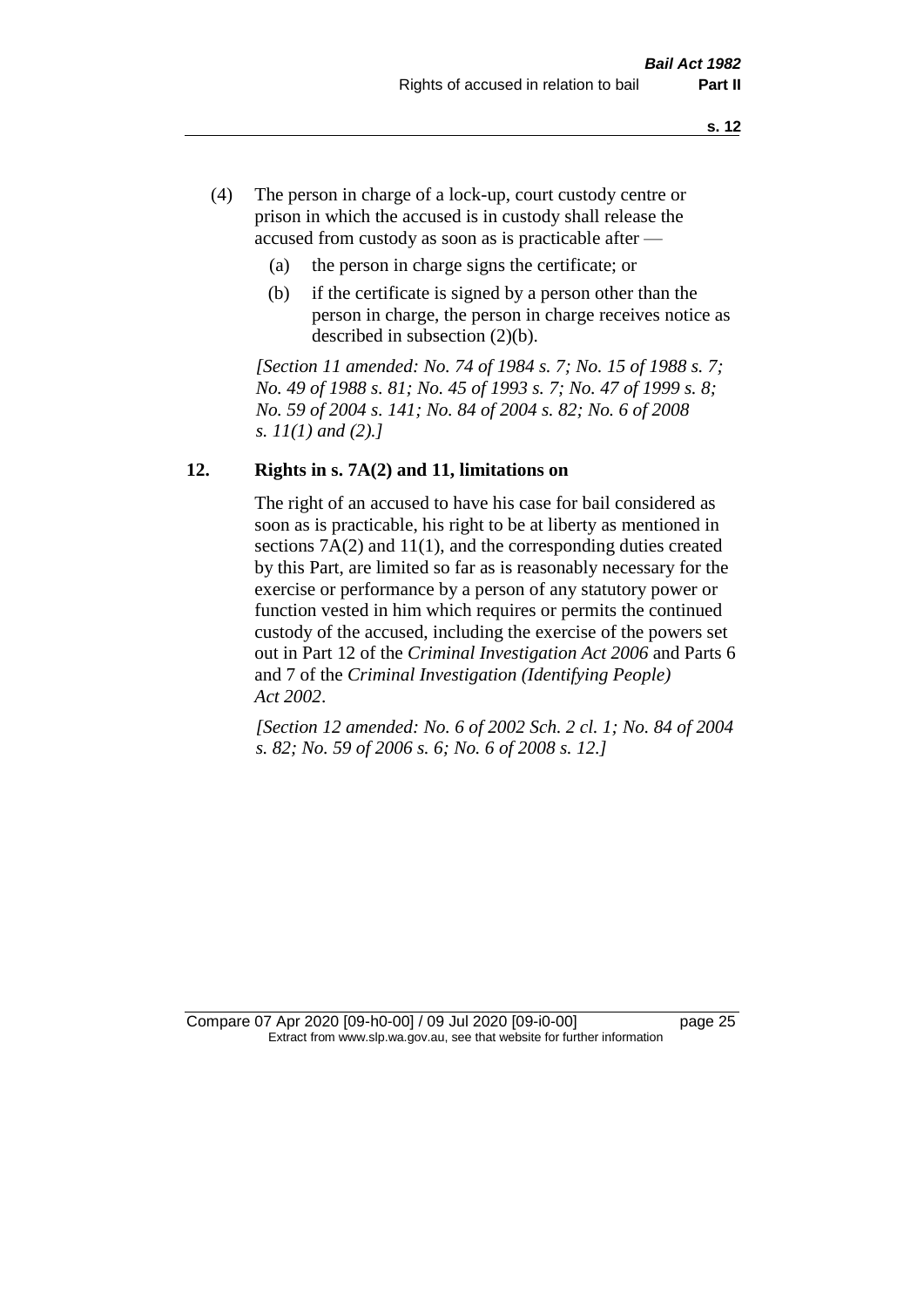# **Part III — Jurisdiction relating to bail**

*[Heading inserted: No. 6 of 2008 s. 13.]*

# **13. Jurisdiction to grant bail, who has and exercise of (Sch. 1)**

- (1) Jurisdiction to grant bail for any appearance described in the first column of Part A of Schedule 1 is vested in the judicial officer or authorised officer specified in the second column of that Part opposite thereto and shall be exercised subject to and in accordance with this Part and the further provisions in Parts B, C and D of Schedule 1.
- (2) A home detention condition shall not be imposed as a condition of bail except by a judicial officer.

*[Section 13 amended: No. 61 of 1990 s. 5; No. 45 of 1993 s. 12.]* 

#### **13A. Jurisdiction in s. 7A to dispense with bail, who has and exercise of**

- (1) Jurisdiction to dispense with the requirement for bail under section 7A for any appearance described in the first column of Schedule 1 Part A clause 2 or 3 is vested, subject to Schedule 1 Part B, in the judicial officer specified in the second column of that clause opposite that description, but Schedule 1 Part A clause 7 does not apply for the purposes of this subsection.
- (2) The jurisdiction referred to in subsection (1) is exercisable  $only$ —
	- (a) in respect of an appearance in court before conviction for an offence; and
	- (b) if it appears to the judicial officer that bail would be granted in accordance with Schedule 1 Part C clause 1 or 2 but that in the circumstances the completion of bail papers is an unnecessary imposition.
- (3) Where a judicial officer dispenses with the requirement for bail for an appearance by an accused the registrar of the court shall,

page 26 Compare 07 Apr 2020 [09-h0-00] / 09 Jul 2020 [09-i0-00] Extract from www.slp.wa.gov.au, see that website for further information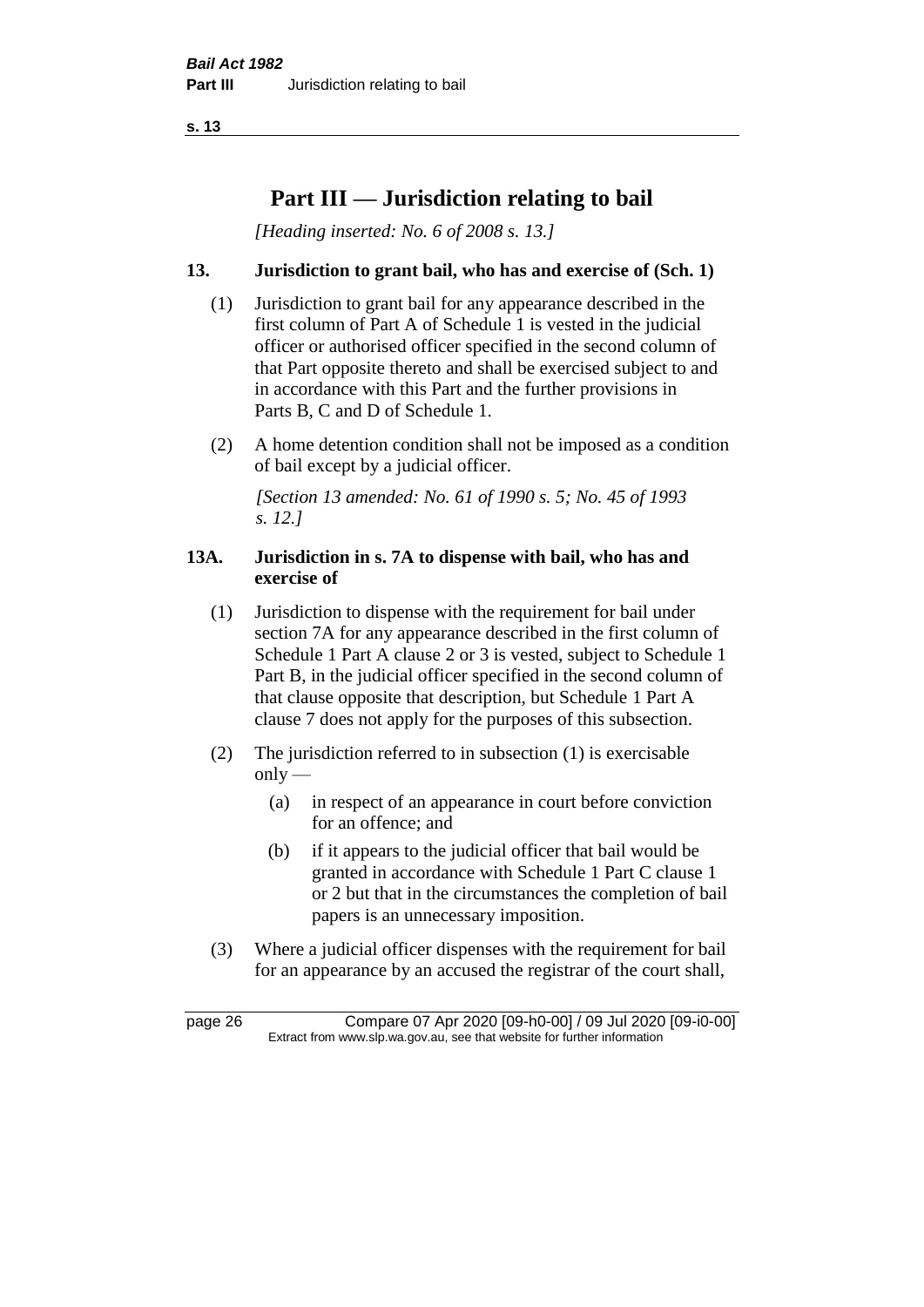in accordance with section 13B, give written notice to the accused of the time and place for the appearance.

*[Section 13A inserted: No. 6 of 2008 s. 14.]*

#### **13B. Notices under s. 13A(3), service and proof of**

- (1) A written notice to an accused under section  $13A(3)$  shall be
	- (a) given to the accused personally; or
	- (b) sent to the accused by post to the accused's address appearing in the records of the court; or
	- (c) in urgent cases or with the accused's consent, provided to the accused by electronic means in accordance with the regulations.
- (2) A person who gives, sends or provides a notice in accordance with subsection (1) shall endorse on a file copy of the notice a certificate showing —
	- (a) that the person has done so; and
	- (b) the time of doing so.
- (3) If a notice is sent by post under subsection  $(1)(b)$ , the notice is to be presumed, unless the contrary is shown, to have been received at the time when, in the ordinary course of events, it would have been delivered.
- (4) In any proceedings
	- (a) a document purporting to be a copy of a notice referred to in subsection (1) is evidence of the terms of the notice; and
	- (b) an endorsement on a copy of a notice referred to in subsection (2) purporting to be a certificate referred to in that subsection is evidence of the matters appearing in the certificate without proof of the signature of the person who made the endorsement.

*[Section 13B inserted: No. 6 of 2008 s. 14; amended: No. 20 of 2013 s. 25.]*

Compare 07 Apr 2020 [09-h0-00] / 09 Jul 2020 [09-i0-00] page 27 Extract from www.slp.wa.gov.au, see that website for further information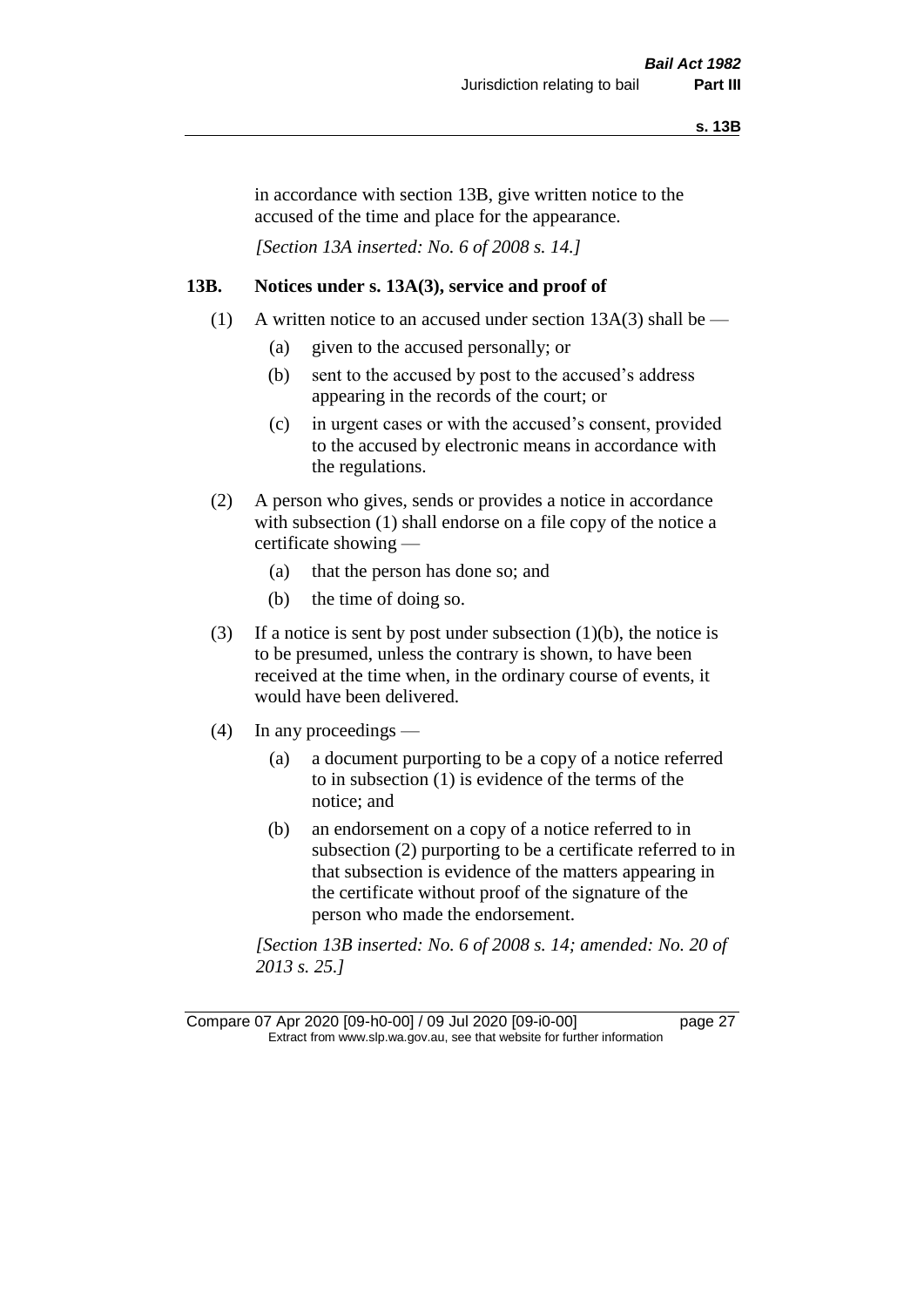#### **14. Judges, jurisdiction of**

- (1) A judge may, in accordance with this Act
	- (a) exercise a power to grant bail which is conferred upon any other judicial officer or any authorised officer by this Act; and
	- (b) revoke or vary any bail previously granted by any other such officer; and
	- (c) under section 7A dispense with the requirement for bail or revoke an existing dispensation.
- (2) Subject to subsection (2a), the jurisdiction of a judge under subsection (1) in respect of an appearance by an accused may be invoked by application made by either the prosecutor or the accused, and whether or not any other judicial officer has —
	- (a) previously granted, refused or dispensed with bail; or
	- (b) exercised any power conferred on him by section 55,

in respect of that appearance.

- (2a) After the jurisdiction under subsection (1) has been invoked once by an accused in relation to an offence or group of offences for which he is required to appear, it may not be further invoked by that accused in relation to that offence or group of offences unless the accused satisfies a judge that —
	- (a) new facts have been discovered, new circumstances have arisen or the circumstances have changed since the occasion when the jurisdiction was invoked; or
	- (b) he failed to adequately present his case for bail on that occasion.
- (3) Where under subsection (1) a judge
	- (a) revokes the bail of an accused who is at liberty, he may order that the accused be returned to custody to await the appearance for which the bail was granted;

page 28 Compare 07 Apr 2020 [09-h0-00] / 09 Jul 2020 [09-i0-00] Extract from www.slp.wa.gov.au, see that website for further information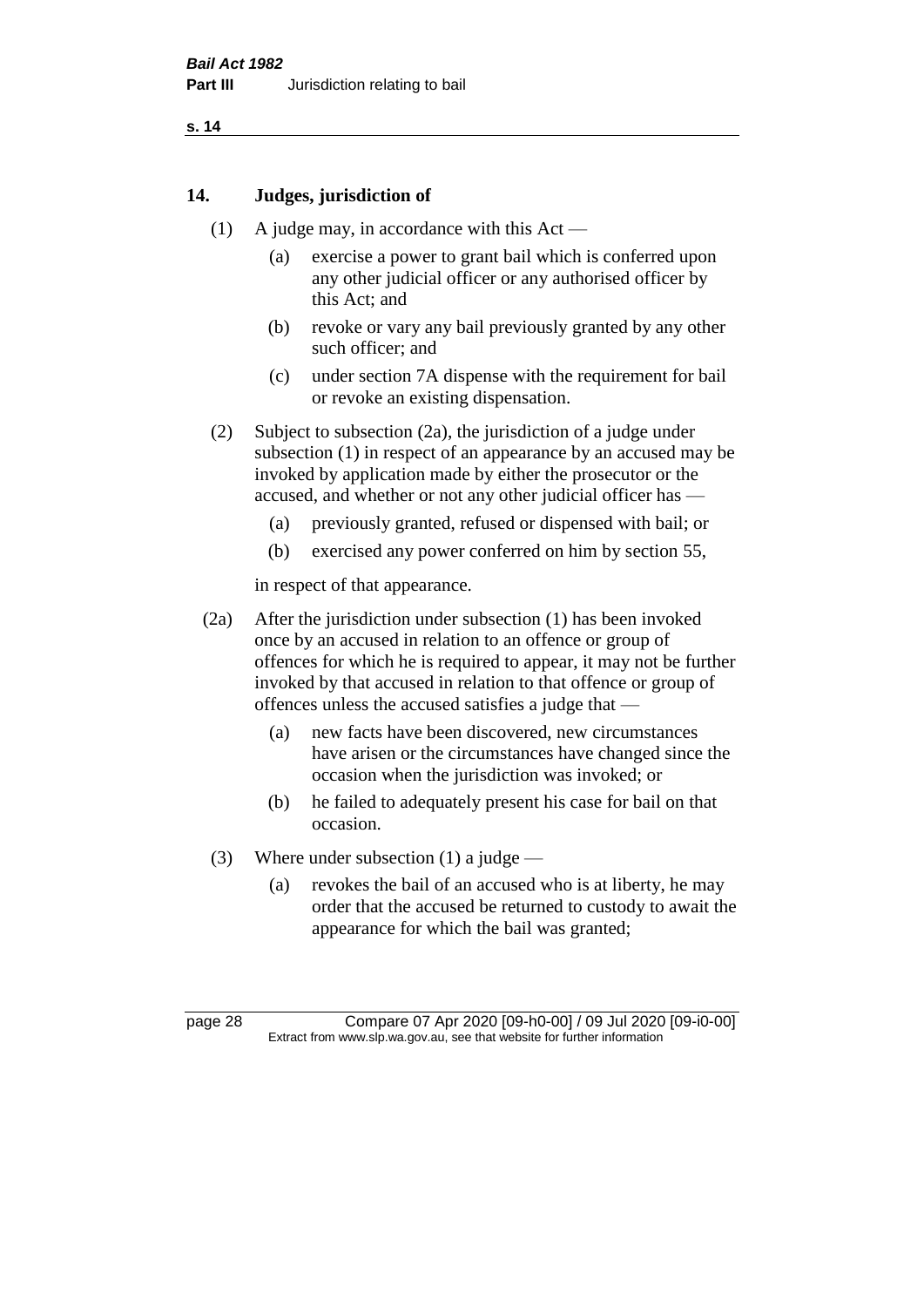and the judge may issue any warrant which may be necessary to carry such an order into effect.

- (4) In this section
	- (a) references to a judge are references
		- (i) in the case of a child charged with an offence before the Children's Court, to a judge of that Court; and
		- (ii) in the case of an accused committed for trial or sentence to the District Court, to a judge of that Court; and
		- (iii) in any other case, to a judge of the Supreme Court;
		- and
	- (b) references to any other judicial officer
		- (i) in relation to the exercise of powers under this section by a judge, are references to any judicial officer whose jurisdiction is inferior to that of the judge; but
		- (ii) in relation to the exercise of powers under this section by a judge of the Supreme Court, do not include a judge of the Children's Court or a judge of the District Court.

*[Section 14 amended: No. 74 of 1984 s. 8; No. 49 of 1988 s. 82; No. 84 of 2004 s. 82; No. 6 of 2008 s. 15(1)-(4).]* 

# **15. Accused charged with murder, jurisdiction as to bail for**

- (1) Where an accused is in custody for murder, the power to grant bail shall be exercised only by a judge of the Supreme Court, or in the case of an accused who is a child by a judge of the Children's Court, except —
	- (a) where section  $31(2)(d)$  applies; or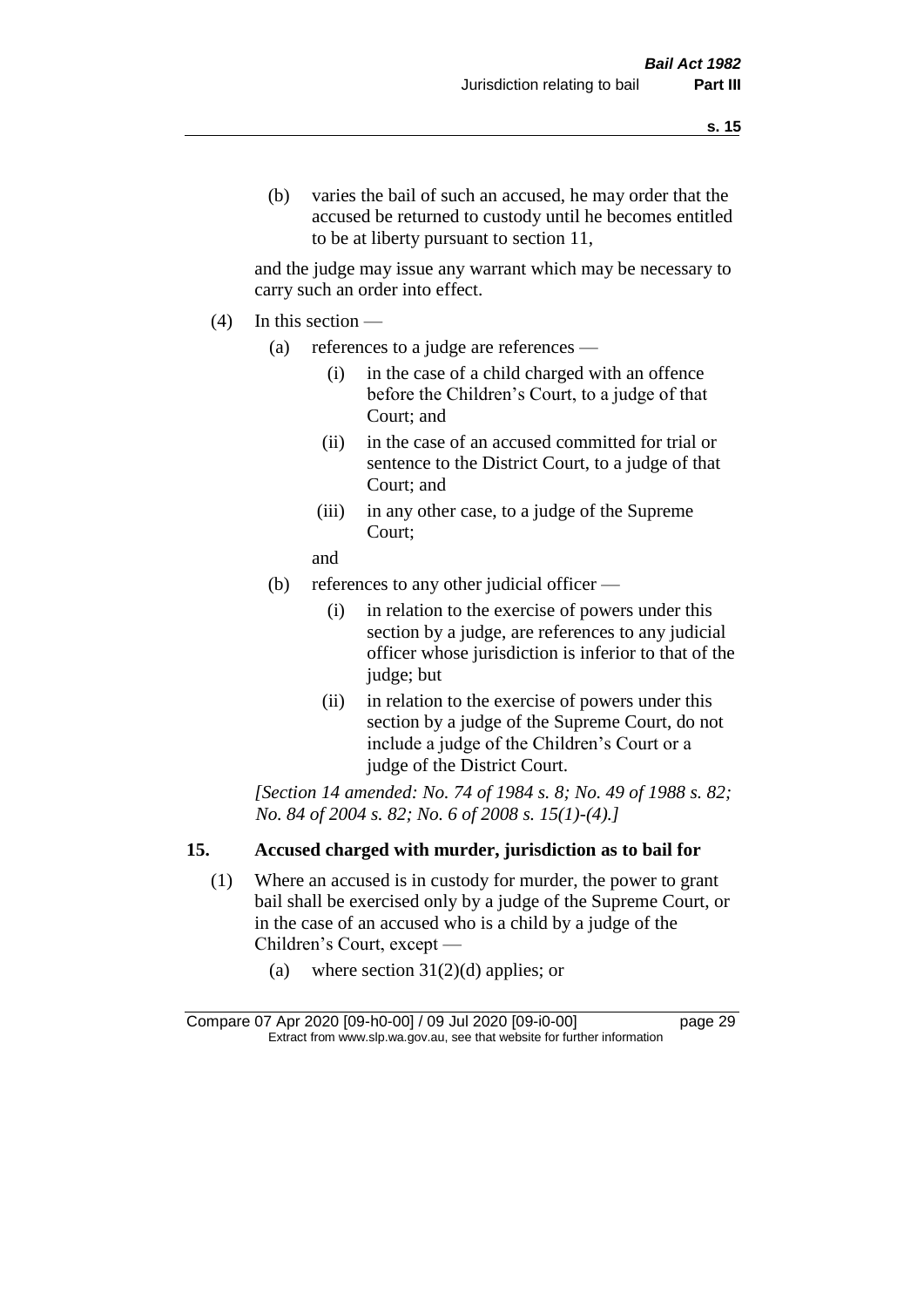**s. 15A**

- (b) to the extent that the Court of Appeal exercises its powers under Part A of Schedule 1.
- *[(2) deleted]*

*[Section 15 amended: No. 52 of 1984 s. 35; No. 74 of 1984 s. 9; No. 49 of 1988 s. 83; No. 70 of 1988 s. 45; No. 45 of 1993 s. 12; No. 45 of 2004 s. 28(4); No. 84 of 2004 s. 82; No. 29 of 2008 s. 24(5).]* 

# **15A. Appeal against judge's decision on bail, commencement and conduct**

 $(1)$  In this section —

*bail decision* means a decision —

- (a) to grant or refuse bail; or
- (b) to vary or revoke bail; or
- (c) to dispense with the requirement for bail; or
- (d) to impose any condition on a grant of bail,

and includes a decision under section 55 or 59A(4).

- (2) The prosecutor or the accused may appeal to the Court of Appeal against a bail decision of —
	- (a) a judge of the Children's Court; or
	- (b) a judge of the District Court; or
	- (c) a judge of the Supreme Court.
- (3) The leave of the Court of Appeal is required for each ground of appeal in an appeal under this section.
- (4) The *Criminal Appeals Act 2004* section 27(2), (3) and (4) apply, with necessary modifications, as if an appeal under this section were an appeal under Part 3 of that Act.
- (5) An appeal under this section shall be commenced and conducted in accordance with this section, section 15B and rules of court made by the Supreme Court.

page 30 Compare 07 Apr 2020 [09-h0-00] / 09 Jul 2020 [09-i0-00] Extract from www.slp.wa.gov.au, see that website for further information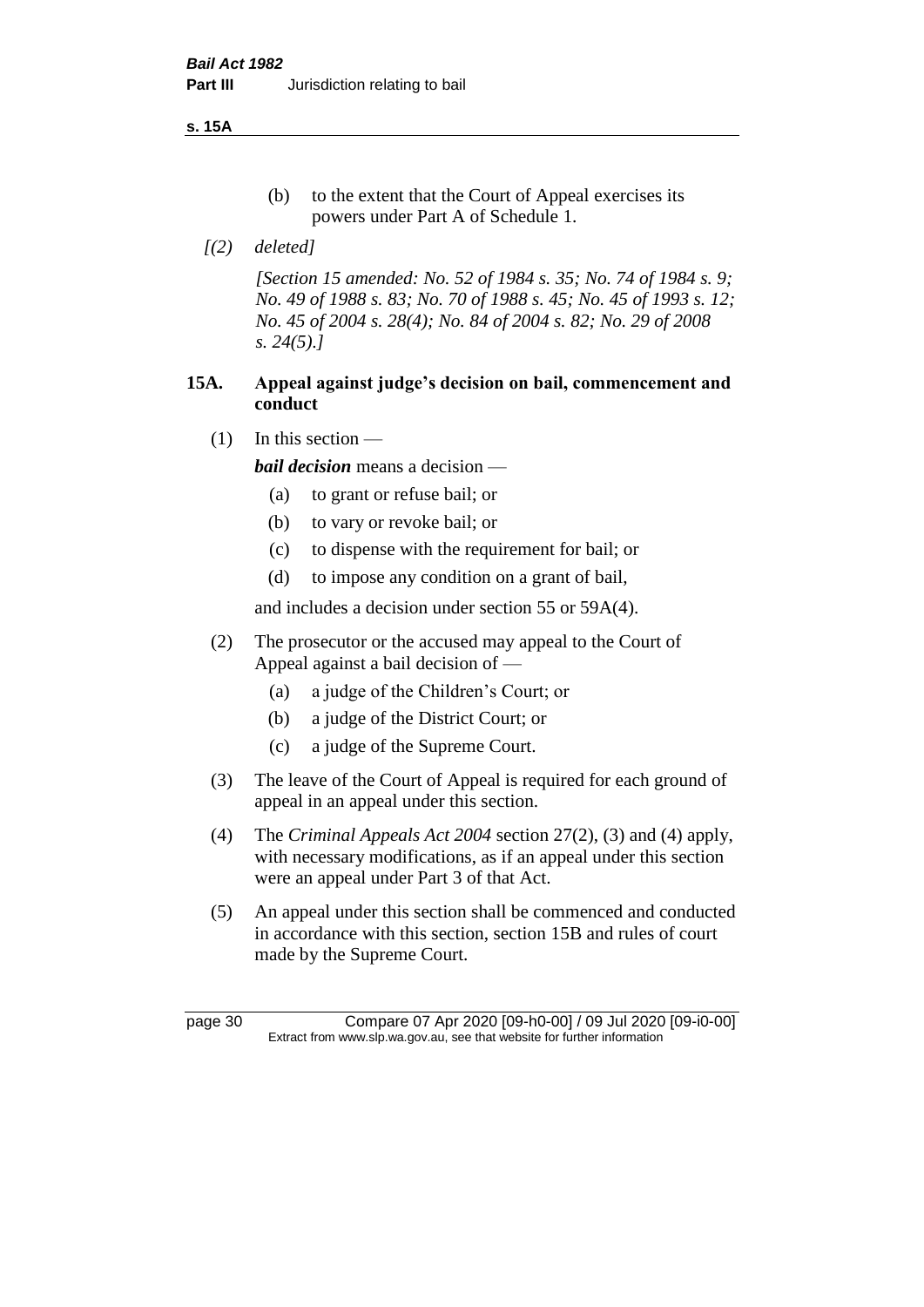- (6) An appeal under this section shall be commenced by lodging with the Court of Appeal an application for leave to appeal that sets out the grounds of the appeal.
- (7) An appeal under this section cannot be commenced later than 21 days after the date of the bail decision unless the Court of Appeal orders otherwise.
- (8) An accused who is a party to an appeal under this section and who is in custody is entitled to be present at the hearing of the appeal if the accused so requests, and any official responsible for that custody who is informed of such a request shall do what is necessary to give effect to it.
- (9) For the purposes of giving effect to a request referred to in subsection (8), arrangements may be made for the accused to appear before the Court of Appeal by means of a video link or an audio link in accordance with section 66B, unless the Court of Appeal has ordered that the accused appear before it in person.

*[Section 15A inserted: No. 6 of 2008 s. 16(1).]*

#### **15B. Appeal under s. 15A, determination**

- (1) The Court of Appeal has jurisdiction to hear and determine an appeal under section 15A.
- (2) The Court of Appeal shall determine an appeal on the material and evidence that was before the judge whose decision is the subject of the appeal.
- (3) Any decision of the Court of Appeal in relation to bail shall be made in accordance with the relevant provisions of sections 13A and 17 and Schedule 1.
- (4) Where in determining an appeal the Court of Appeal revokes the bail of an accused who is at liberty, it may order that the accused be returned to custody to await the appearance for which the bail was granted.

Compare 07 Apr 2020 [09-h0-00] / 09 Jul 2020 [09-i0-00] page 31 Extract from www.slp.wa.gov.au, see that website for further information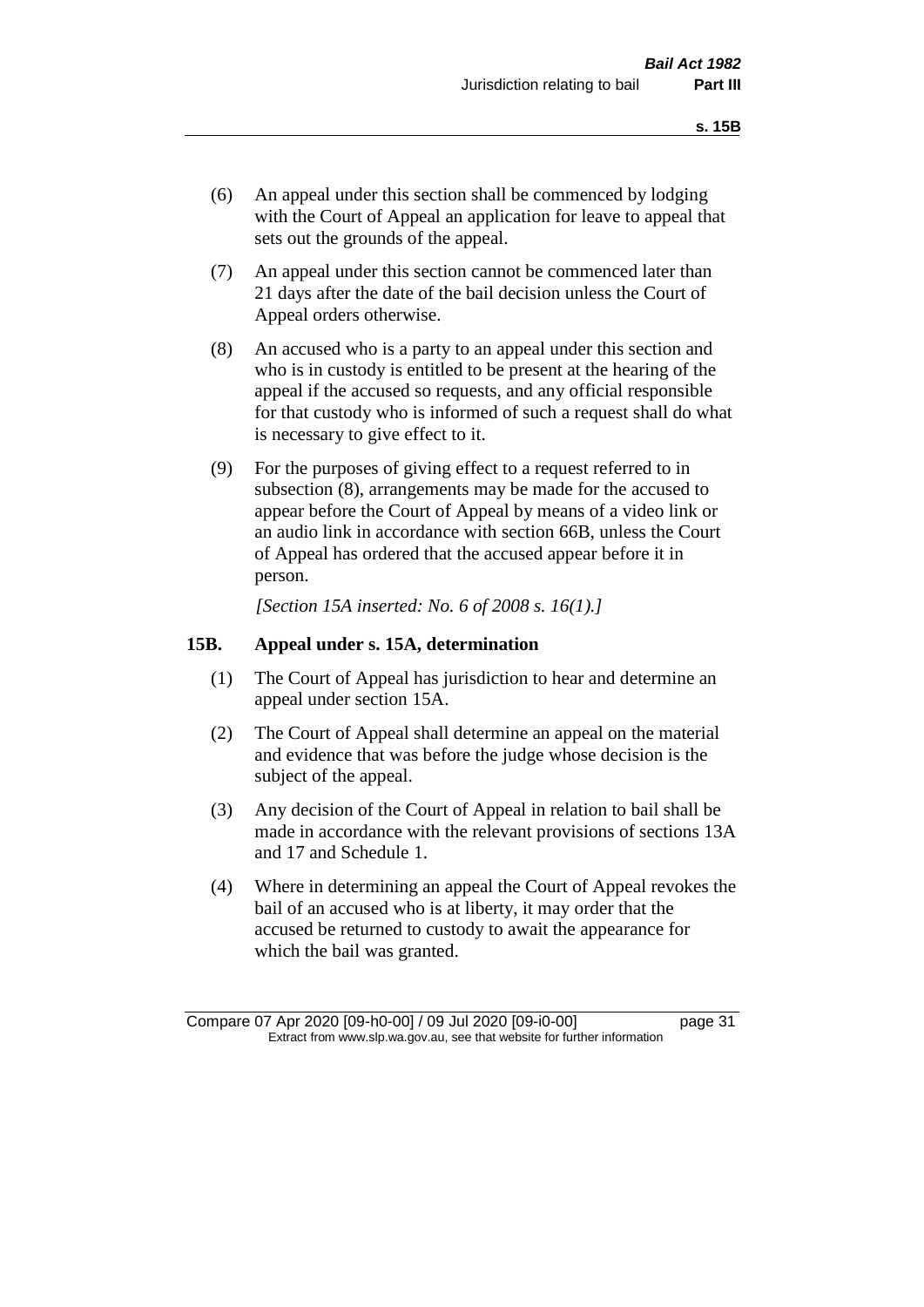- (5) Where in determining an appeal the Court of Appeal varies the bail of an accused who is at liberty, it may order that the accused be returned to custody until the accused becomes entitled to be again at liberty pursuant to section 11.
- (6) A judge of appeal may issue any warrant that may be necessary to carry into effect an order under subsection (4) or (5).

*[Section 15B inserted: No. 6 of 2008 s. 16(1).]*

# **16. Person arrested on warrant, bail of**

- (1) Subject to sections 14, 15 and 16B where the arrest of an accused for an offence is made pursuant to a warrant he shall not be granted bail before he is brought before a court or judicial officer as commanded by the warrant, except by a justice acting in terms of section 6(9).
- (2) Notwithstanding subsection (1) or any other provision of this Act, an accused who has been arrested pursuant to a warrant —
	- (a) issued under section 59B; or
	- (b) issued under the *Criminal Procedure Act 2004* for an offence against section 51(1) or (2),

shall not have a right to have his case for bail considered, and shall not be granted bail, before he is brought before the court as commanded by the warrant.

*[Section 16 amended: No. 59 of 2004 s. 141; No. 84 of 2004 s. 11 and 82; No. 59 of 2006 s. 4(3); No. 6 of 2008 s. 36(2); No. 15 of 2019 s. 7.]*

# **16A. Person arrested in urban area, restrictions on who can grant bail for in some cases**

- (1) Where this section applies to a person who has been arrested for an offence jurisdiction does not arise under section 13 until the person is brought before —
	- (a) a court constituted by or so as to include a magistrate; or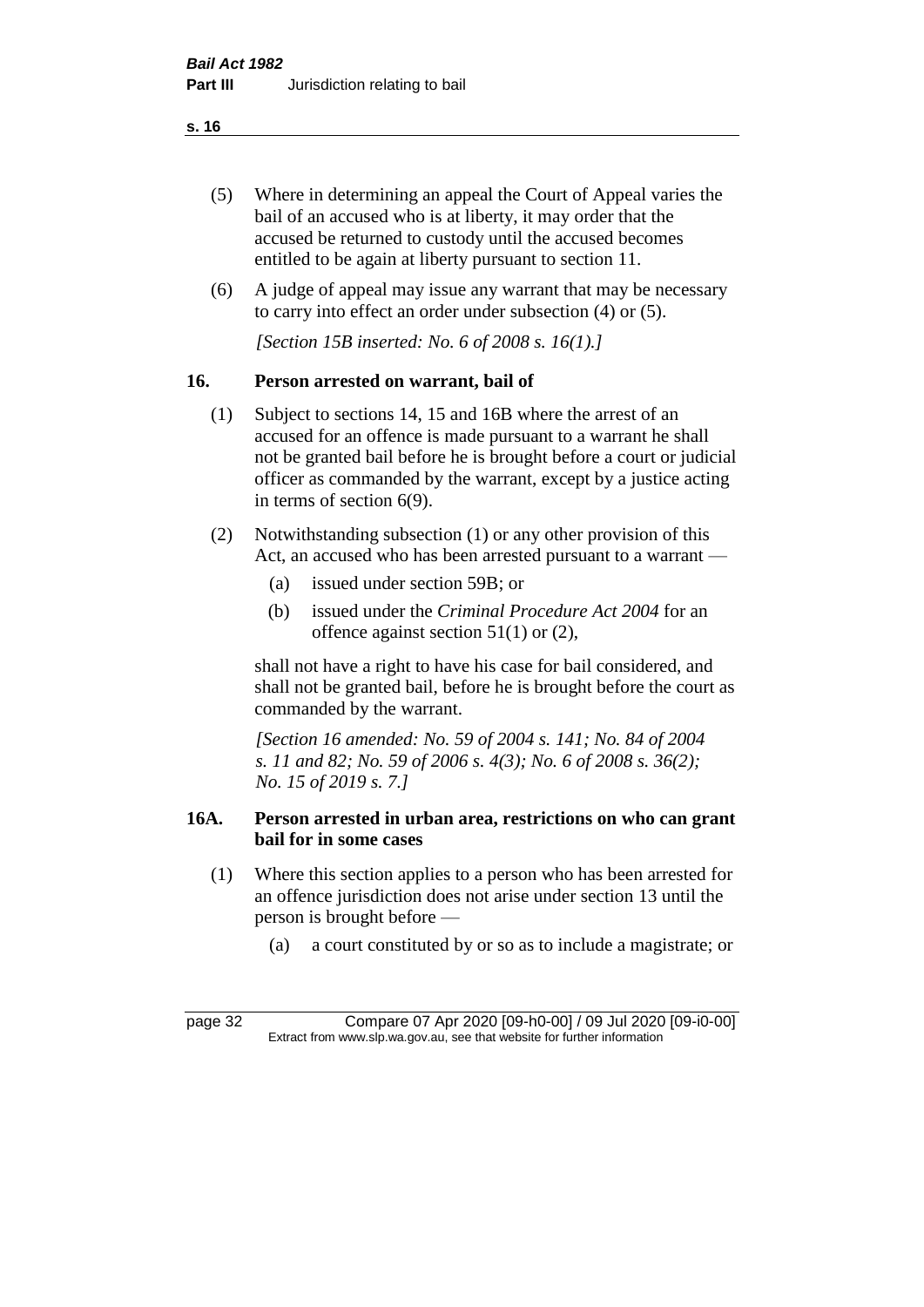- (b) where section 15 applies, a judge of the Supreme Court or a judge of the Children's Court as the case may require.
- (2) This section applies where
	- (a) a person has been arrested in an urban area for a serious offence; and
	- (b) the serious offence is alleged to have been committed while the accused was —
		- (i) on bail for; or
		- (ii) at liberty under an early release order made in respect of,

another serious offence.

- *[(3) deleted.]*
- (4) In this section —

*urban area* means —

- (a) the metropolitan region as defined in the *Planning and Development Act 2005* and any prescribed area that adjoins that region; and
- (b) any other prescribed area of the State, being the whole or part of, or an area adjoining, a local government district under the *Local Government Act 1995* that is designated under that Act as a city or a town.

*[Section 16A inserted: No. 54 of 1998 s. 6(1); amended: No. 38 of 2004 s. 59; No. 84 of 2004 s. 82; No. 38 of 2005 s. 15; No. 49 of 2016 s. 88; No. 13 of 2020 s. 23.]*

#### **16B. Person linked to terrorism**

- (1) This section applies if a person linked to terrorism is in custody —
	- (a) awaiting an appearance in court before conviction for an offence; or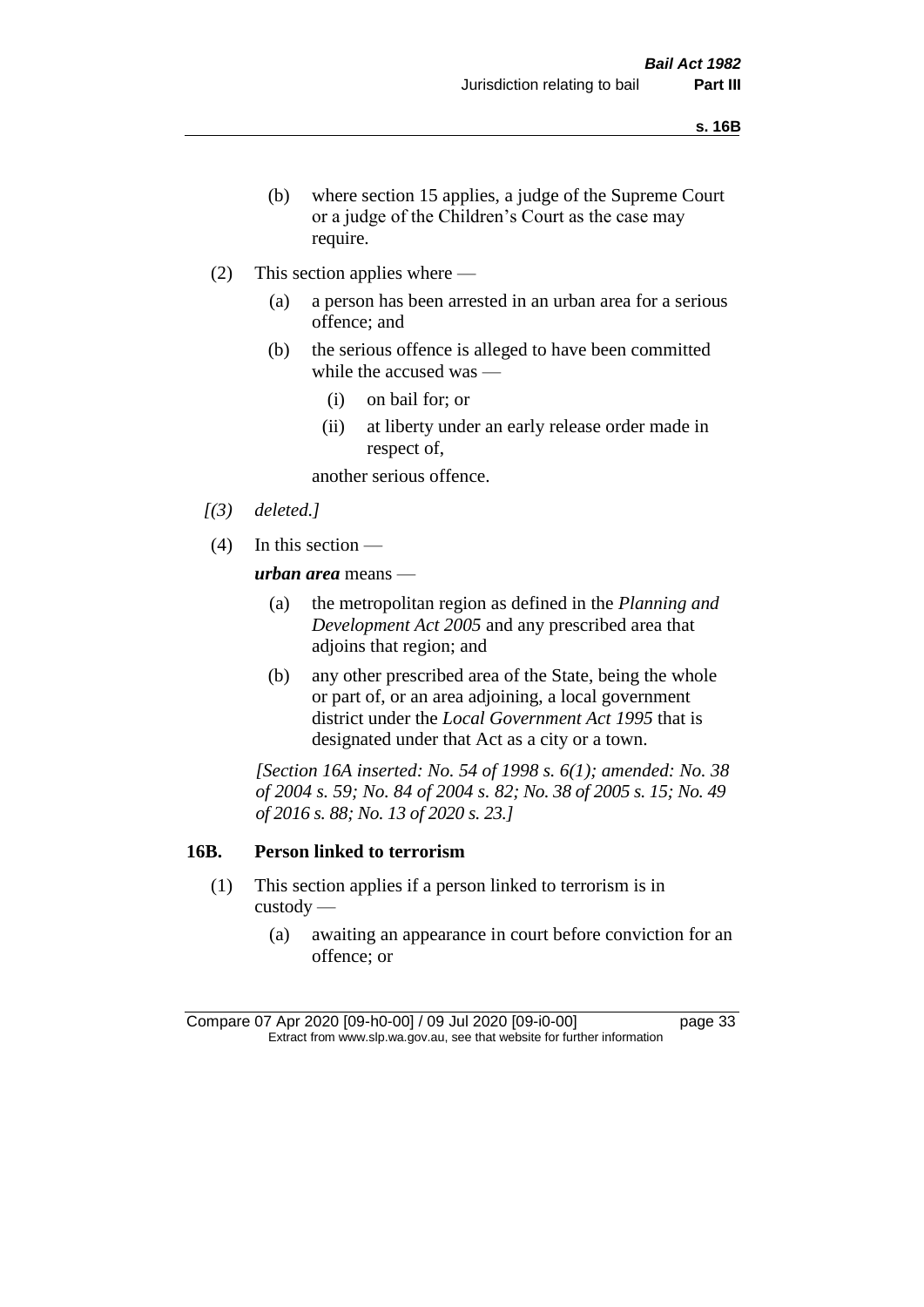- (b) waiting to be sentenced or otherwise dealt with for an offence of which the person has been convicted.
- (2) The power to grant bail to the person can be exercised only by a court constituted by a judicial officer other than a justice.

*[Section 16B inserted: No. 15 of 2019 s. 8.]*

# **17. Conditions on bail which may be imposed**

- (1) A judicial officer or authorised officer may impose conditions on a grant of bail only to the extent that he is authorised to do so by clause 2(3)(c) of Part C and Part D of Schedule 1.
- (2) Conditions imposed on a grant of bail shall not be any more onerous on the accused than the judicial officer or authorised officer considers is required in the public interest having regard to the nature of the offence for which the accused is in custody and the circumstances of the accused.

*[Section 17 amended: No. 45 of 1993 s. 8 and 12; No. 84 of 2004 s. 82.]* 

# **17A. Child on bail, changing responsible person for (Sch. 1 Pt. C cl. 2)**

- (1) Where this section applies, an authorised police officer may
	- (a) cancel an undertaking of the kind described in clause 2(3)(c) of Part C of Schedule 1; and
	- (b) approve of another person as a responsible person within the meaning in that clause; and
	- (c) detain the accused or order his detention until the person so approved enters into an undertaking of the kind mentioned in paragraph (a).
- (2) Subsection (1) applies where
	- (a) a person has entered into an undertaking referred to in paragraph (a) of that subsection; and

page 34 Compare 07 Apr 2020 [09-h0-00] / 09 Jul 2020 [09-i0-00] Extract from www.slp.wa.gov.au, see that website for further information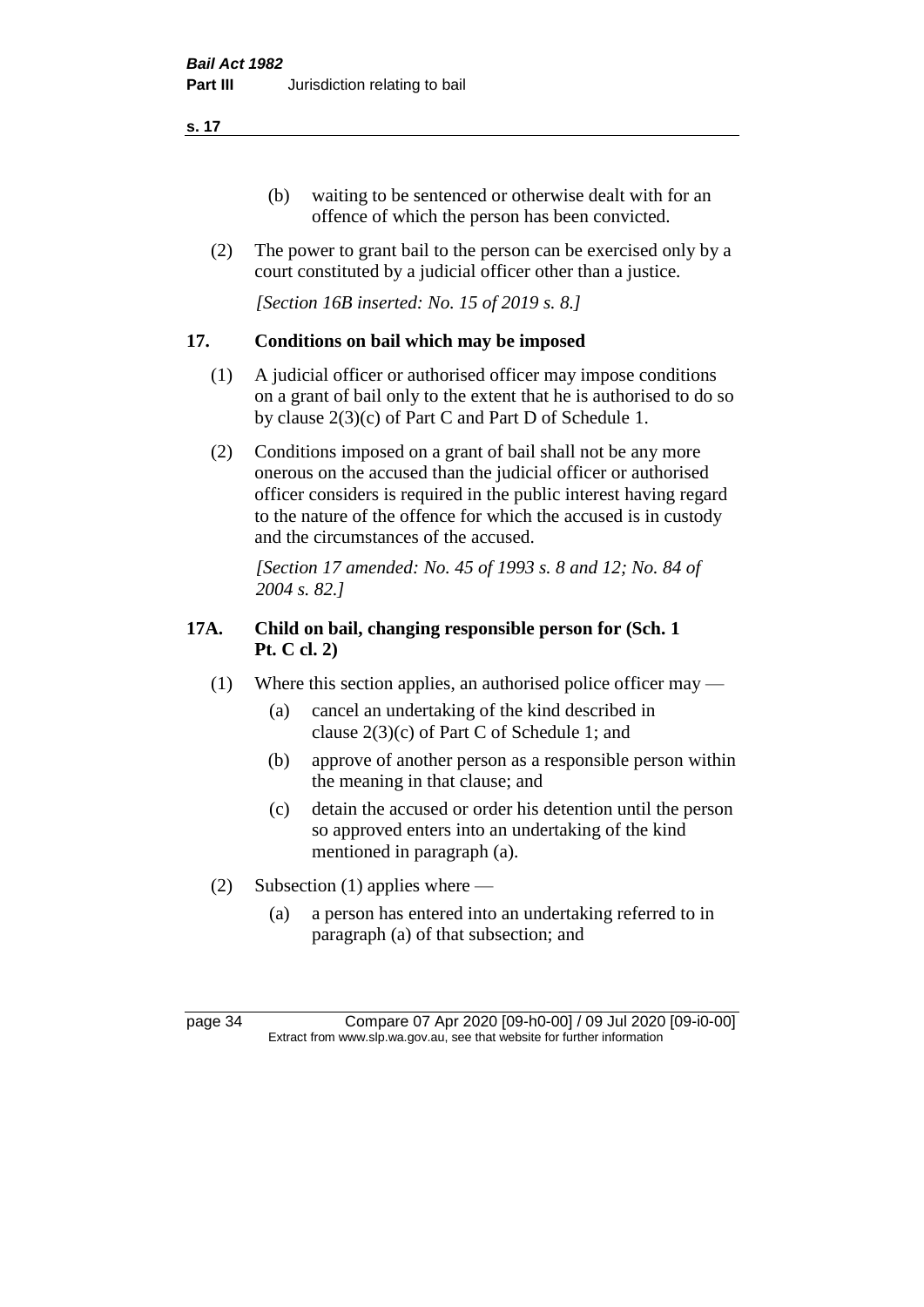- (b) a judicial officer when granting bail ordered that the person may under this section be released from the undertaking by an authorised police officer; and
- (c) the person wishes to be so released.
- (3) A police officer may, for the purpose of the exercise of the powers in subsection (1), take into custody a child accused who has been released on bail.
- (4) If the police officer is not an authorised police officer he shall, as soon as is practicable, bring the accused before an authorised police officer for the purpose referred to in subsection (3).
- (5) After an undertaking has been entered into as mentioned in subsection  $(1)(c)$ , the accused, subject to this Act, has a right to be at liberty until he is required to appear before a court.

*[Section 17A inserted: No. 45 of 1993 s. 9; amended: No. 84 of 2004 s. 82.]* 

*[18-19. Deleted: No. 59 of 2006 s. 7(1).]*

Compare 07 Apr 2020 [09-h0-00] / 09 Jul 2020 [09-i0-00] page 35 Extract from www.slp.wa.gov.au, see that website for further information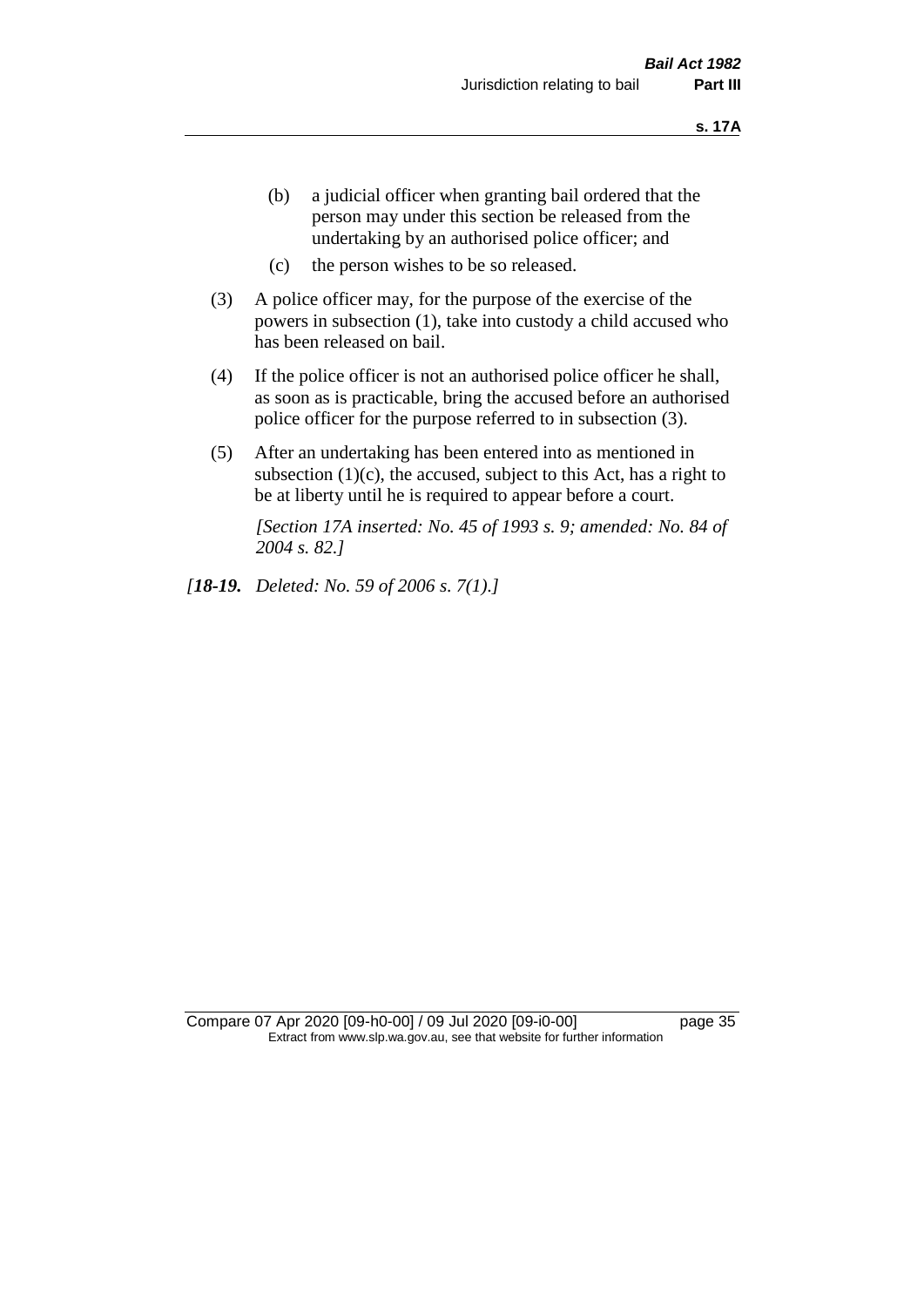# **Part IV — Hearing of case for bail, parties, and evidence**

## **20. Bail hearing for indictable offence, court may restrict publication or hold in private**

- (1) On the consideration by a judicial officer of a case for bail of an accused who is charged with an offence triable by jury, the judicial officer may, to avoid prejudice to either party, exercise the powers described in subsection (2), but shall only exercise the power in paragraph (b) thereof if he considers that the exercise of the power in paragraph (a) is not, on its own, likely to be sufficient to avoid prejudice.
- (2) The powers referred to in subsection (1) are to order
	- (a) that no report, or summary, of any statement, or of any specified statement, made or furnished at the hearing shall be published by any means;
	- (b) that the bail application be heard *in camera*.
- (3) Where an order is made under subsection (2)(a), no report, or summary, of any statement referred to in that paragraph shall be published by any means —
	- (a) if the offence is one that may be tried on indictment, before a court decides that it is to be tried on indictment; or
	- (b) if the accused is discharged from further proceedings upon the prosecution notice or indictment brought against him for the offence, before he is so discharged; or
	- (c) if the accused is tried on indictment for the offence, before the trial is ended.
- (4) A person who, except with lawful excuse, fails to comply with an order made under this section commits an offence.

Penalty: \$1 000.

*[Section 20 amended: No. 50 of 2003 s. 37(2); No. 4 of 2004 s. 58; No. 84 of 2004 s. 11 and 82.]*

page 36 Compare 07 Apr 2020 [09-h0-00] / 09 Jul 2020 [09-i0-00] Extract from www.slp.wa.gov.au, see that website for further information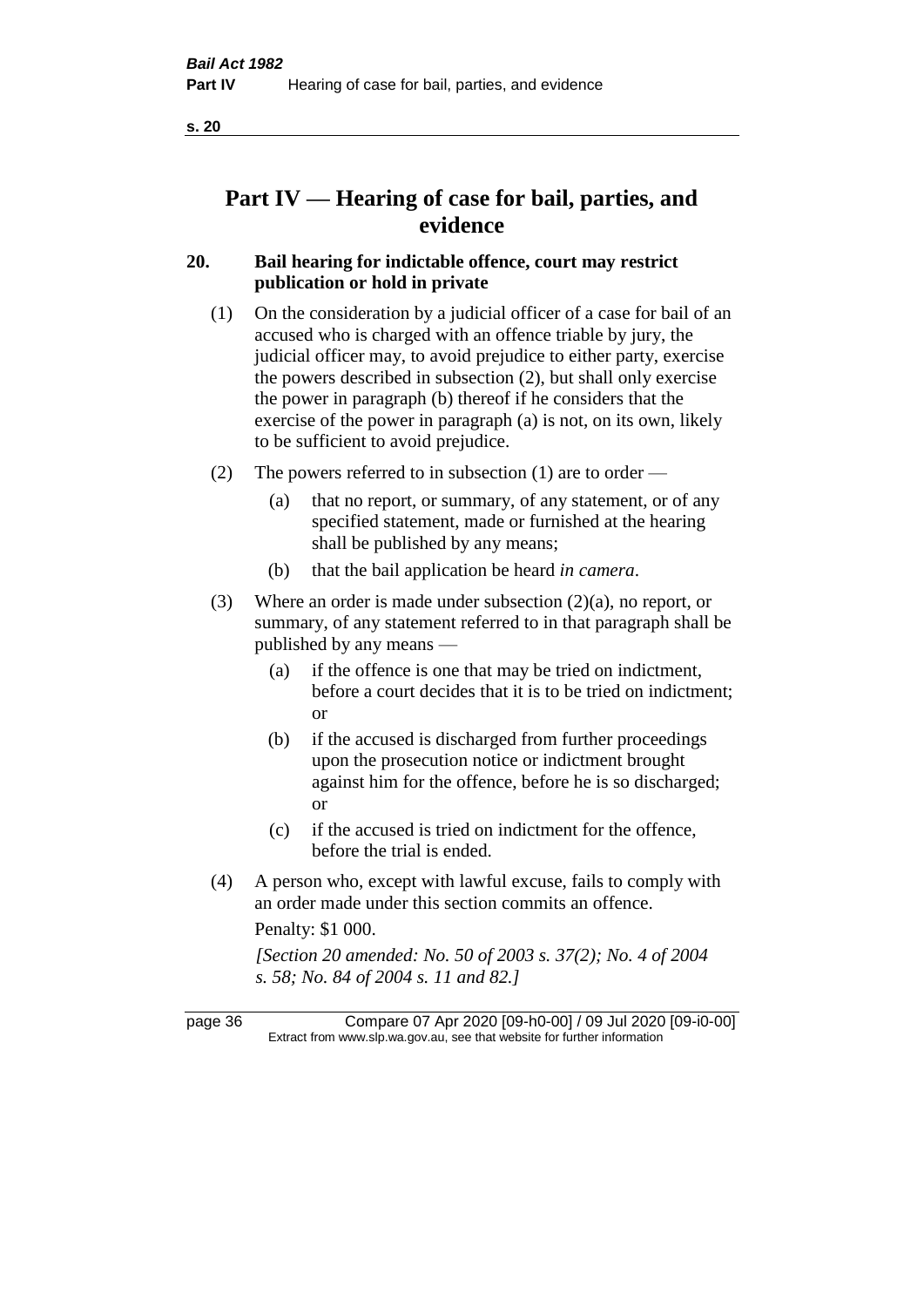## **21. Parties to bail proceedings**

- (1) The parties to proceedings on a case for bail are the prosecutor and the accused and, subject to subsection (2), no other person shall be a party to, or be represented at, the proceedings.
- (2) Nothing in subsection (1) affects the right of
	- (a) the Attorney General to apply for leave, or be an appellant, under Part 2 of the *Criminal Appeals Act 2004*; or
	- (b) the Director of Public Prosecutions or the State Solicitor to receive notice and be heard under section 7F(2); or
	- (c) an officer referred to in section 33 of the *Children's Court of Western Australia Act 1988* to be present at and participate in proceedings concerning a child under that section.

*[Section 21 amended: No. 15 of 1988 s. 9; No. 49 of 1988 s. 84; No. 33 of 1989 s. 18; No. 31 of 1993 s. 7; No. 65 of 2003 s. 88(3); No. 59 of 2004 s. 141; No. 84 of 2004 s. 11 and 82; No. 6 of 2008 s. 9(3).]* 

#### **22. Evidence at bail hearings**

A judicial officer or authorised person may in considering any case for bail receive and take into account such information as he thinks fit whether or not the same would normally be admissible in a court of law.

#### **23. Accused not bound to supply information**

An accused is not obliged to complete, or furnish information for, the form referred to in section  $8(1)(b)$ , or for any revision thereof, or to furnish any information, whether on oath or otherwise, for the purpose of having his case for bail considered.

*[Section 23 amended: No. 84 of 2004 s. 82; No. 6 of 2008 s. 43(2).]* 

Compare 07 Apr 2020 [09-h0-00] / 09 Jul 2020 [09-i0-00] page 37 Extract from www.slp.wa.gov.au, see that website for further information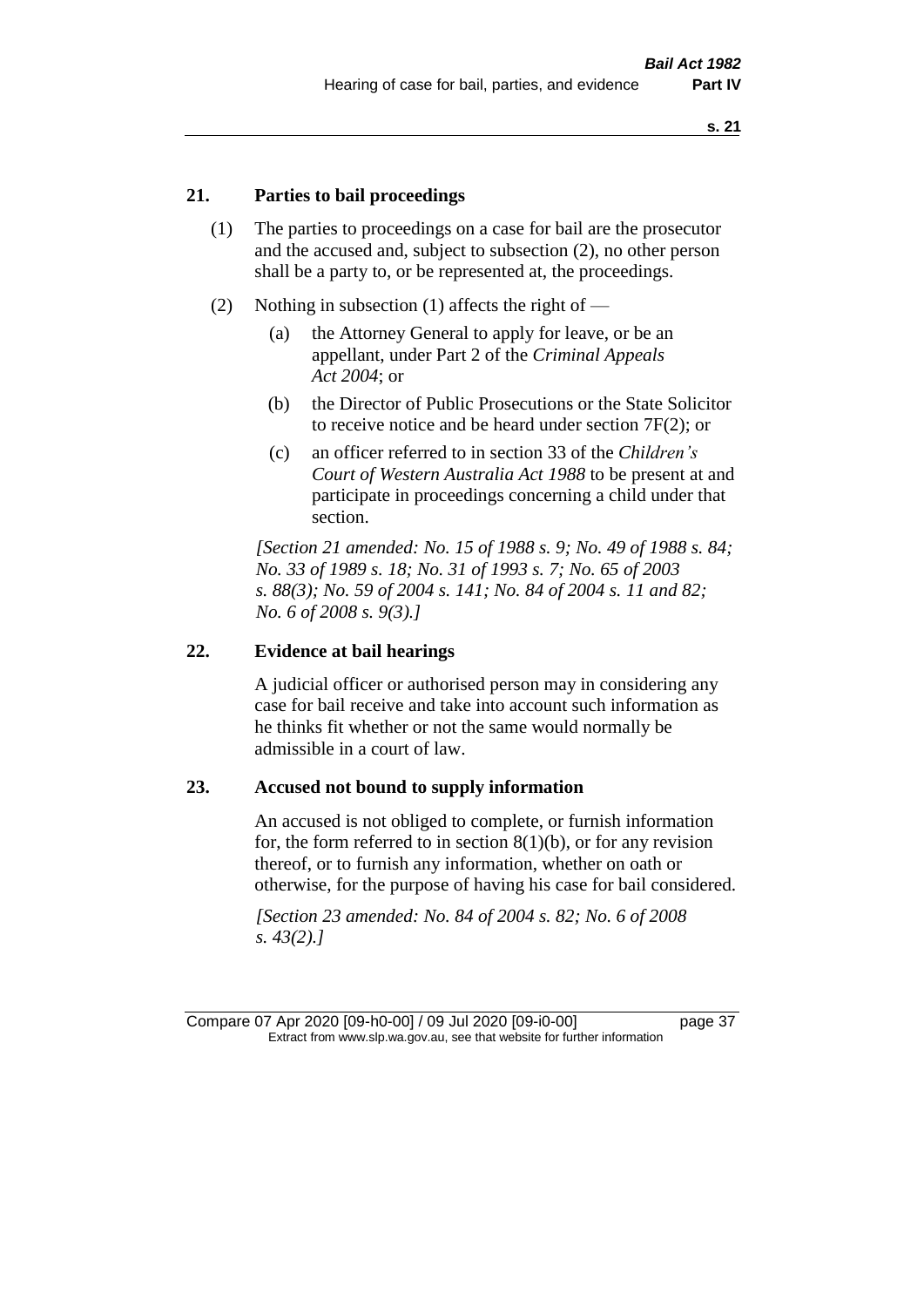## **24. Court or authorised officer may ask police to verify accused's information or make report**

- (1) A judicial officer or authorised officer who is called upon to consider a case for bail may —
	- (a) request that any information placed before the judicial officer or authorised officer by the accused for the purposes of the case be verified by a police officer, and to that end may refer to a police officer the form mentioned in section 8(1)(b), after it has been completed or revised;
	- (b) request that a report on any matter mentioned in Part C of Schedule 1, so far as it applies to an accused whose case is being or to be considered, be made by a police officer.
- (2) Where a reference or request is made under subsection (1) a police officer shall, as soon as is practicable —
	- (a) make a report to the judicial officer or the authorised officer accordingly; and
	- (b) furnish a copy of the report to the accused or his solicitor or counsel.

*[Section 24 inserted: No. 61 of 1990 s. 6; amended: No. 45 of 1993 s. 12; No. 84 of 2004 s. 82; No. 6 of 2008 s. 43(2).]* 

## **24A. Court may ask community corrections officer to verify accused's information or make report**

- (1) A judicial officer who is called upon to consider a case for bail may refer to a community corrections officer any matter referred to in section 24(1) and may request a community corrections officer to do any matter referred to in that section.
- (2) A judicial officer who is called upon to consider a case for bail and who desires to impose a home detention condition as a condition on a grant of bail, shall request that a report be made by a community corrections officer about the suitability of the accused to be subject to a home detention condition.

| page 38 | Compare 07 Apr 2020 [09-h0-00] / 09 Jul 2020 [09-i0-00]                  |  |
|---------|--------------------------------------------------------------------------|--|
|         | Extract from www.slp.wa.gov.au, see that website for further information |  |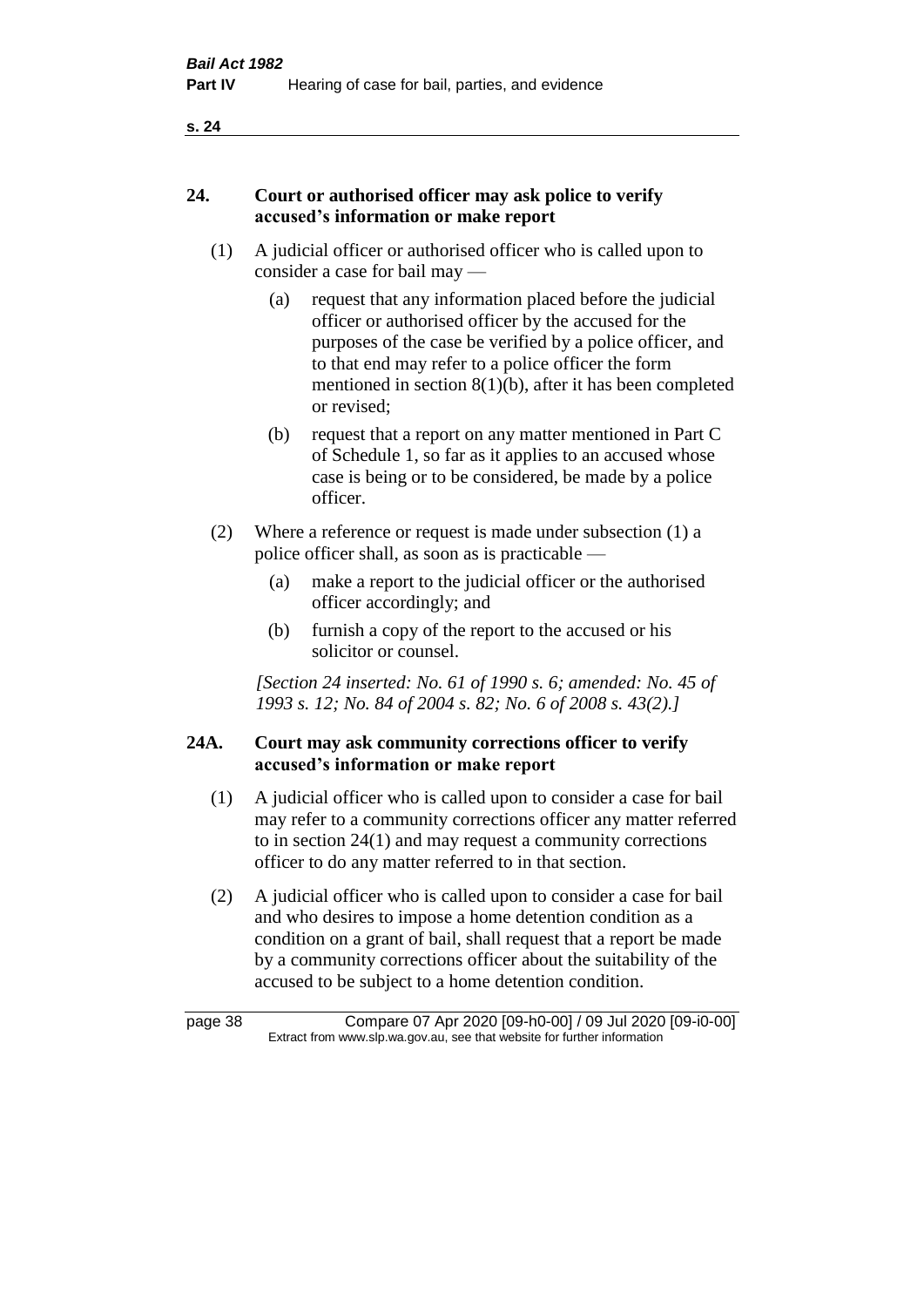- (3) Where a reference or a request is made under subsection (1) or a report is requested under subsection (2) a community corrections officer shall, as soon as is practicable, make a report to the judicial officer and, at the discretion of the judicial officer, copies may be made available to the prosecution or to the accused or his solicitor or counsel.
- (4) Where a community corrections officer makes a report that an accused is suitable to be subject to a home detention condition, the officer must —
	- (a) include in the report a recommendation as to whether or not the accused is suitable for electronic monitoring while the accused is subject to the home detention condition; and
	- (b) annex to the report, and provide to the accused or the accused's solicitor or counsel, a list of those conditions in rules made under section 50L that may be applied to the accused by the CEO (corrections) while the accused is subject to the home detention condition.

*[Section 24A inserted: No. 61 of 1990 s. 7; amended: No. 31 of 1993 s. 9; No. 84 of 2004 s. 82; No. 65 of 2006 s. 53; No. 13 of 2020 s. 24.]* 

## **25. Information given by accused for bail purposes not admissible at trial**

A statement made by an accused to a judicial officer or authorised officer for the purpose of a decision whether bail should be granted to him for any appearance in court for an offence shall not be admissible in evidence against him at his trial for that offence.

*[Section 25 amended: No. 84 of 2004 s. 82.]* 

Compare 07 Apr 2020 [09-h0-00] / 09 Jul 2020 [09-i0-00] page 39 Extract from www.slp.wa.gov.au, see that website for further information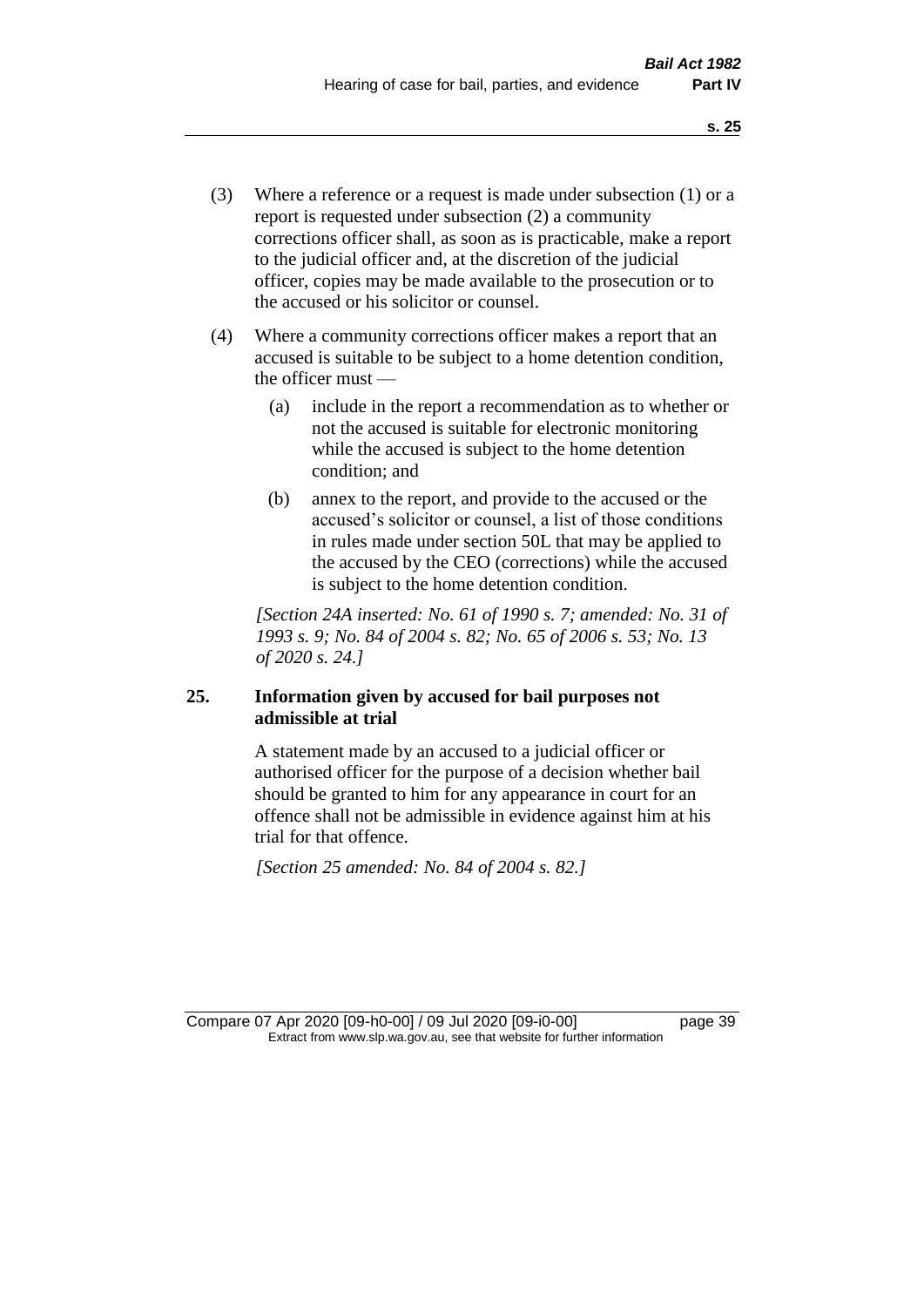#### **26. Record of bail decision and reasons**

- (1) A bail record form shall be completed by an authorised officer or a justice if he —
	- (a) refuses to grant bail to an accused; or
	- (b) grants bail to an accused in the circumstances referred to in clause 3 of Part B of Schedule 1; or
	- (ba) grants bail to an accused for an offence to which Schedule 1 Part C clause 3A or 3D applies; or
	- (c) imposes any condition on a grant of bail and it appears to him that the accused is dissatisfied with the condition.
- (2) Where a judicial officer, other than a justice
	- (a) refuses to grant bail to an accused; or
	- (aa) grants bail to an accused for an offence to which Schedule 1 Part C clause 3A, 3D or 3E applies; or
	- (b) imposes any condition on a grant of bail and it appears to him that the accused is dissatisfied with the condition,

a record of the decision and of the reasons therefor shall be made.

- (3) The accused, the prosecutor or an intending prosecutor shall be entitled, upon request, to be furnished with a copy of the bail record form or, where subsection (2) applies, of the record made.
- (4) For the purposes of this section
	- (a) references to a justice do not include a magistrate or a judge of the District Court or the Supreme Court or the Children's Court who is a justice; and
	- (b) a bail record form is an approved form designed to contain a summary of the matters relevant to the decision as to the bail of an accused, including those matters set out in Part C of Schedule 1, the decision made, and the reasons for the decision.

page 40 Compare 07 Apr 2020 [09-h0-00] / 09 Jul 2020 [09-i0-00] Extract from www.slp.wa.gov.au, see that website for further information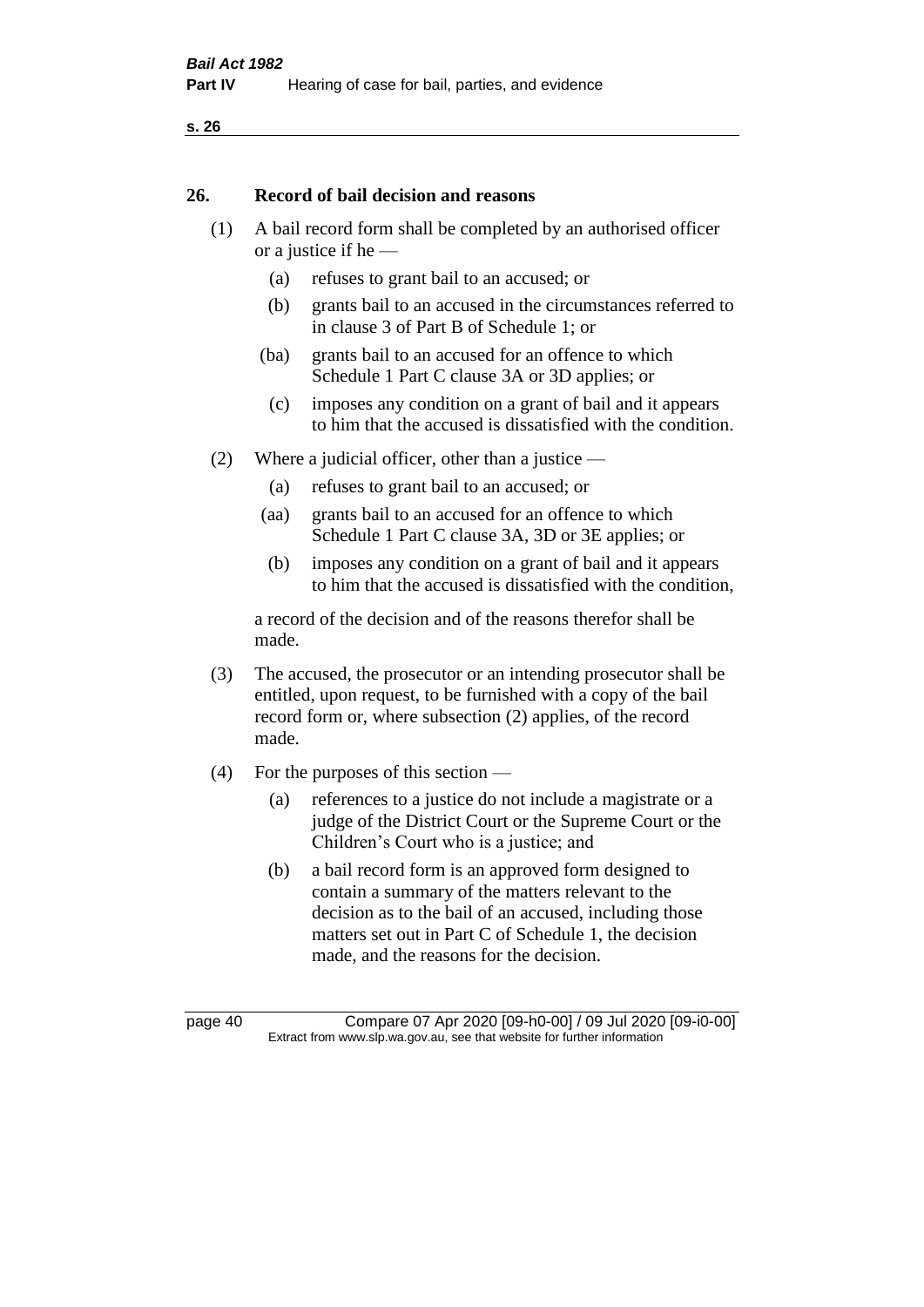(5) A bail record form, or the record of a decision and reasons for it, must not include information that is terrorist intelligence information.

*[Section 26 inserted: No. 15 of 1988 s. 10; amended: No. 49 of 1988 s. 85; No. 45 of 1993 s. 12; No. 59 of 2004 s. 141; No. 84 of 2004 s. 82; No. 6 of 2008 s. 17 and 43(1); No. 21 of 2017 s. 6; No. 15 of 2019 s. 9.]* 

## **27. Relevant papers to be made available to court where accused to appear**

- (1) An authorised officer and a judicial officer who consider an accused's case for bail for an appearance for an offence and a person before whom a bail undertaking or a surety undertaking is entered into shall ensure that the relevant papers are made available as soon as is practicable, to the court before which the accused is required to appear.
- (2) In subsection (1) the *relevant papers* in relation to any particular officer or person means such papers as are prescribed to be made available by that officer or person.

*[Section 27 amended: No. 84 of 2004 s. 82; No. 59 of 2006 s. 7(2); No. 20 of 2013 s. 26.]* 

## **27A. Bail with home detention, papers to be sent to CEO (corrections)**

A judicial officer who grants bail subject to a home detention condition shall ensure that a copy of the bail record form and of the bail undertaking are sent as soon as is practicable to the CEO (corrections).

*[Section 27A inserted: No. 61 of 1990 s. 8; amended: No. 31 of 1993 s. 9; No. 65 of 2006 s. 53.]* 

Compare 07 Apr 2020 [09-h0-00] / 09 Jul 2020 [09-i0-00] page 41 Extract from www.slp.wa.gov.au, see that website for further information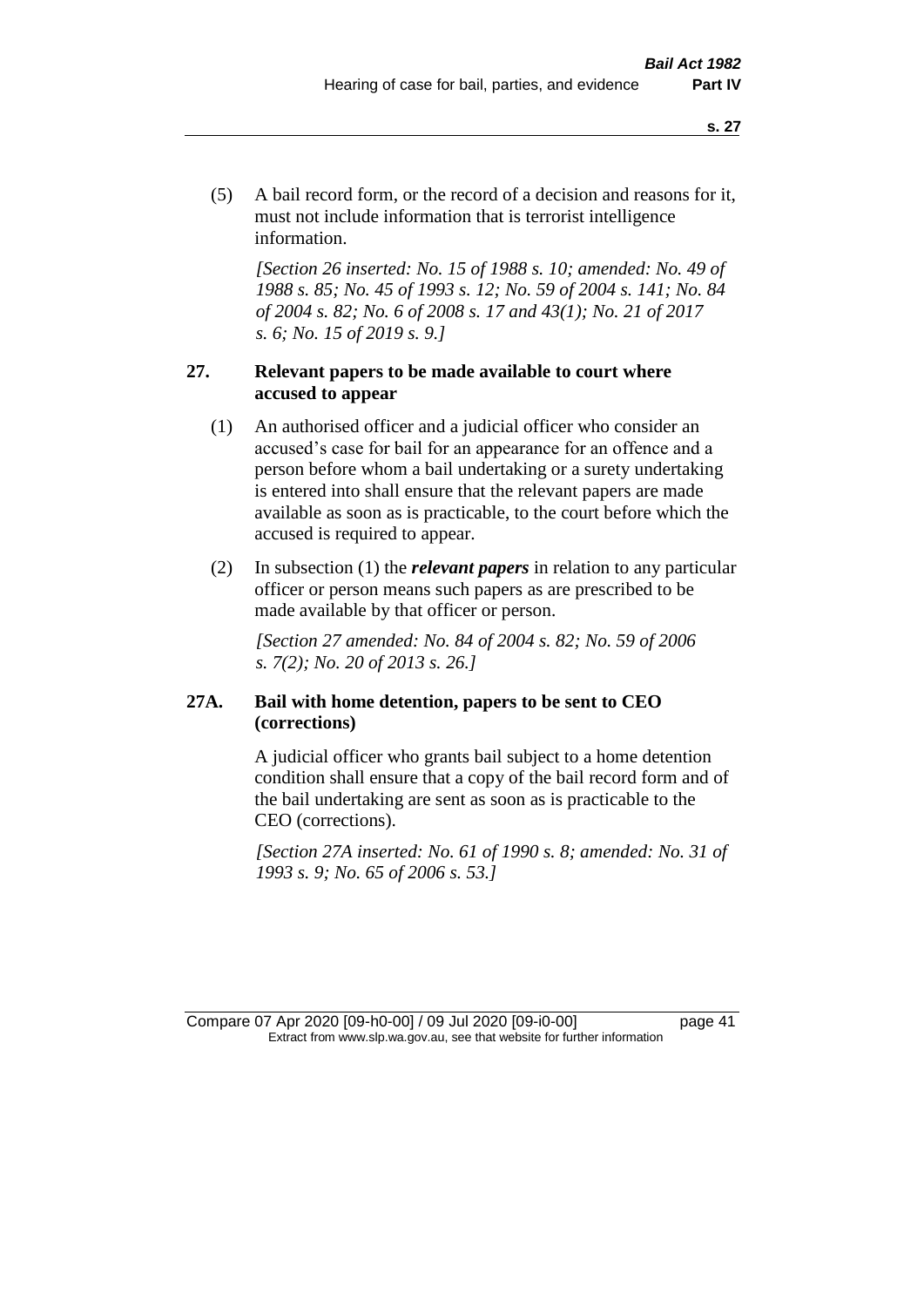# **Part V — Bail undertakings**

## **28. Bail undertaking, when required and nature of**

- (1) A person shall not be released on bail for an appearance in court unless he has entered into a bail undertaking for that appearance or is deemed to have done so under section 31(3).
- (2) A bail undertaking is an undertaking in writing by an accused in the prescribed form —
	- (a) that he will appear at a time and place specified, or deemed by section 31(3) to be specified, in the undertaking; and
	- (b) that if the accused fails to appear at that time and place the accused will, as soon as is practicable, appear at the court at which the accused was required to appear, when that court is sitting; and
	- (c) that he will comply with such conditions as may be imposed on him under clause 2 of Part D of Schedule 1; and
	- (d) that he will comply with any home detention condition which may be imposed as a condition on a grant of bail to him pursuant to clause 3 of Part D of Schedule 1,

and containing any agreement as to forfeiture of money by the accused which may be required pursuant to clause 1 of that Part.

- (3) A bail undertaking for any appearance may be entered into in respect of more than one offence.
- (4) The undertakings mentioned in subsection (2)(a) and (b) are, subject to section 34, enforceable under sections 51, 57 and 58.

*[Section 28 amended: No. 61 of 1990 s. 9; No. 45 of 1993 s. 12; No. 59 of 2004 s. 141; No. 84 of 2004 s. 82; No. 6 of 2008 s. 18(1).]* 

page 42 Compare 07 Apr 2020 [09-h0-00] / 09 Jul 2020 [09-i0-00] Extract from www.slp.wa.gov.au, see that website for further information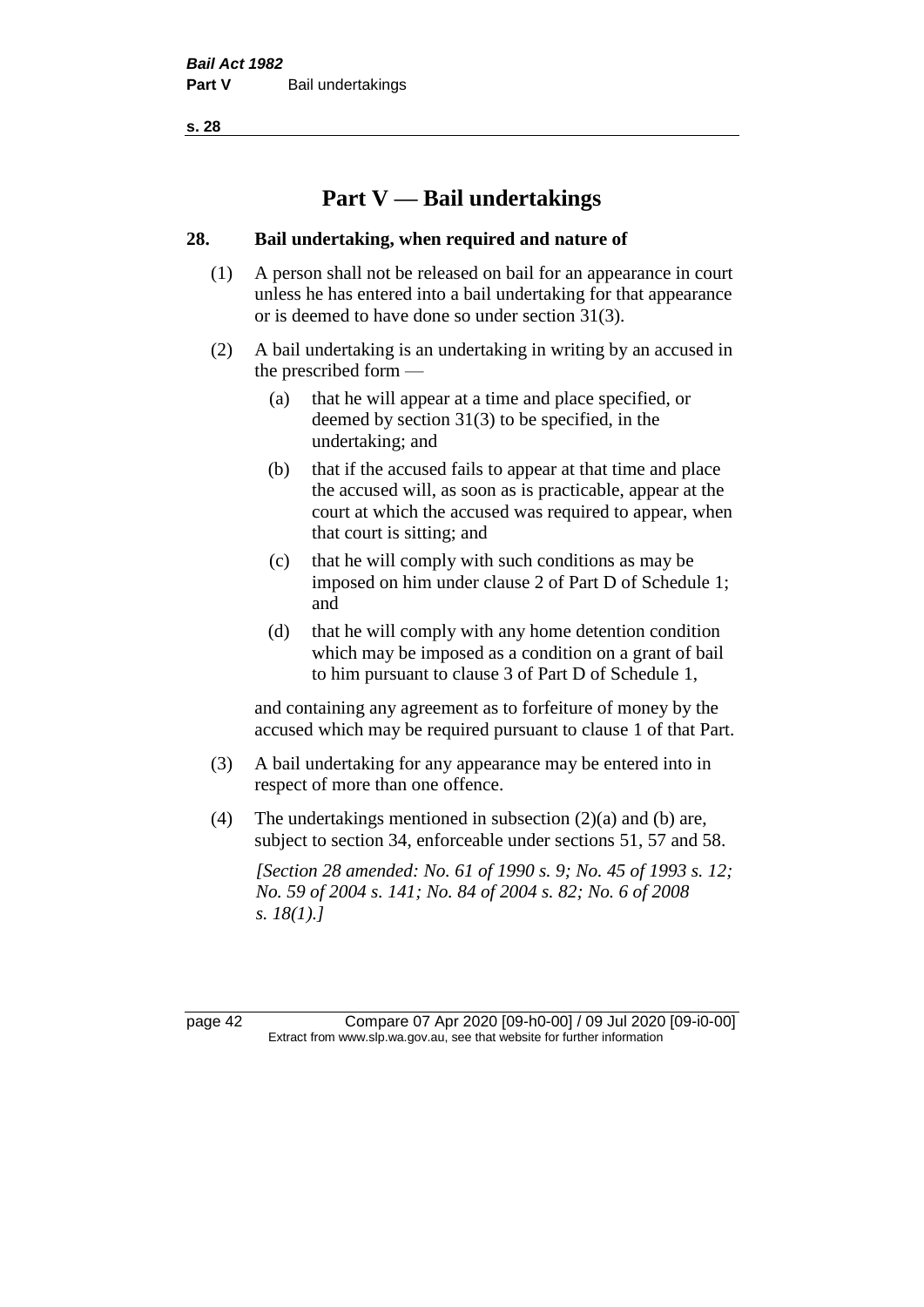## **29. Before whom bail undertaking may be entered into**

A bail undertaking need not be entered into before the judicial officer or authorised officer who granted bail but may be entered into before any of the following persons —

- (a) a judicial officer;
- (b) a registrar of a court, other than a deputy registrar of the Magistrates Court or the Children's Court;
- (c) an authorised police officer;
- (d) an associate of a judge of the Supreme Court, the District Court or the Children's Court;
- (e) where the accused is in a lock-up or prison, any person for the time being in charge of the lock-up or prison;
- (f) where the accused is in a court custody centre, any person for the time being in charge of the centre who is approved for the purposes of this paragraph by the chief executive officer of the department of the Public Service principally assisting in the administration of the *Court Security and Custodial Services Act 1999*;
- (g) where the accused is a child, any authorised community services officer.

*[Section 29 amended: No. 15 of 1988 s. 11; No. 49 of 1988 s. 86; No. 2 of 1996 s. 61; No. 59 of 2004 s. 141; No. 84 of 2004 s. 82; No. 6 of 2008 s. 19.]* 

#### **30. Duties of person before whom bail undertaking is entered into**

- (1) The person before whom a bail undertaking is to be entered into by an accused shall before it is entered into —
	- $(a)$  either
		- (i) read it to the accused; or
		- (ii) be informed by the accused that the accused has read it; or
		- (iii) if necessary, have it translated to the accused; and

Compare 07 Apr 2020 [09-h0-00] / 09 Jul 2020 [09-i0-00] page 43 Extract from www.slp.wa.gov.au, see that website for further information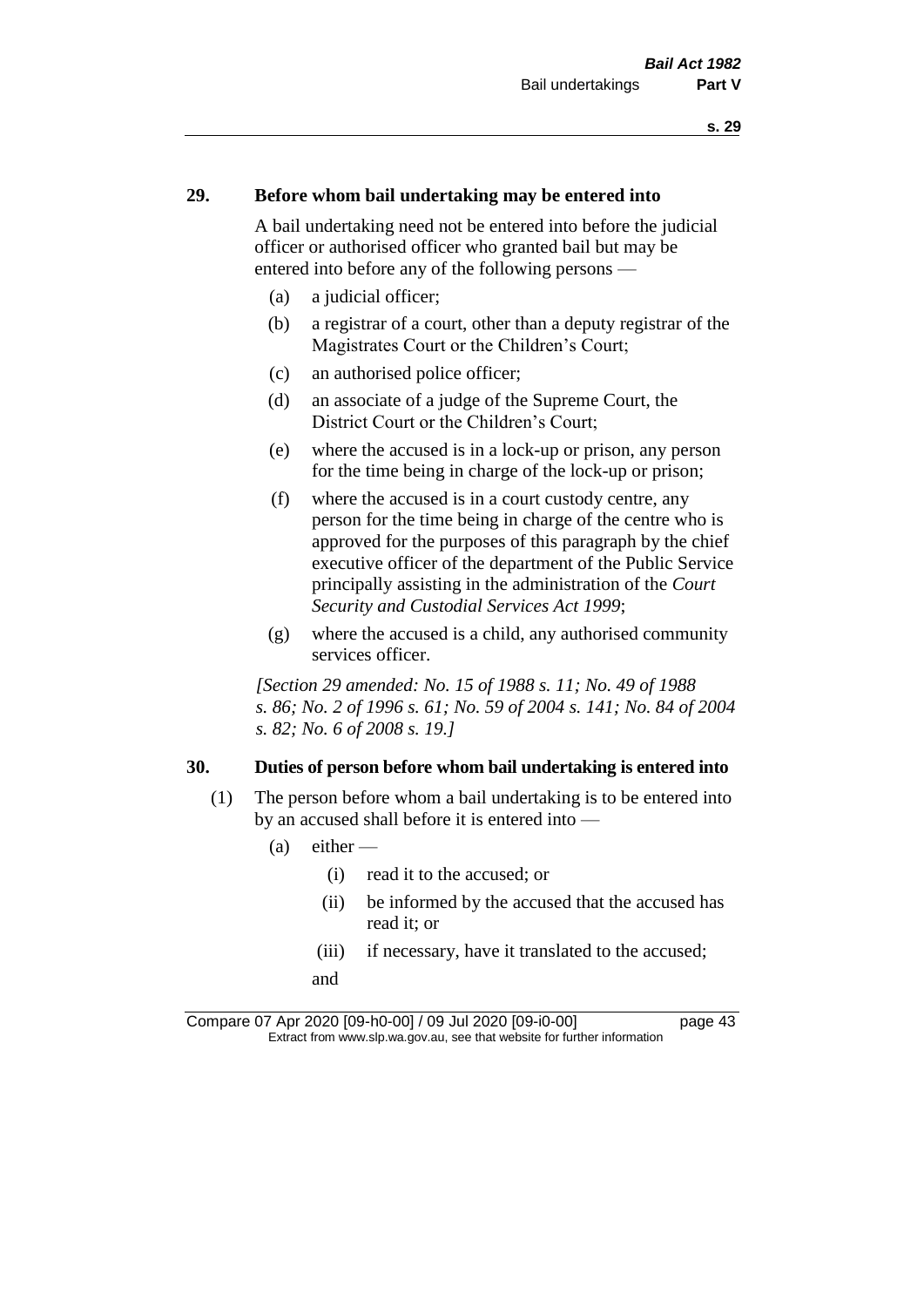(b) ensure that all conditions which are to be complied with before the release of the accused have been complied with.

- (2) The person before whom a bail undertaking is entered into by an accused shall give to him, or cause to be given to him —
	- (a) a copy of the bail undertaking as duly completed; and
	- (b) a notice in writing in the approved form showing
		- (i) his obligations pursuant to the undertaking; and
		- (ii) the consequences of his failure to comply with them.
- (3) The person before whom a bail undertaking is entered into by an accused shall enquire of the accused whether he requires the notice referred to in subsection (2)(b) to be read or translated to him and shall take such steps as are necessary to comply with any such requirement of the accused.

*[Section 30 inserted: No. 15 of 1988 s. 12; amended: No. 84 of 2004 s. 82; No. 6 of 2008 s. 20 and 43(3).]* 

## **31. Different time and place for appearance, substituting**

- (1) A different time or a different time and place may be substituted in accordance with this section for the time and place for appearance specified, or deemed by this section to be specified, in a bail undertaking.
- (2) A different time, or a different time and place, for the appearance by the accused may be substituted as mentioned in subsection  $(1)$  —
	- (a) upon an adjournment of proceedings at which the accused is present, by the judicial officer, if he has power to grant bail for that appearance, fixing a time and place for the resumed proceedings and notifying the accused orally thereof;
	- (b) upon an adjournment of proceedings from which the accused is absent for reasonable cause, by the judicial

page 44 Compare 07 Apr 2020 [09-h0-00] / 09 Jul 2020 [09-i0-00] Extract from www.slp.wa.gov.au, see that website for further information

**s. 31**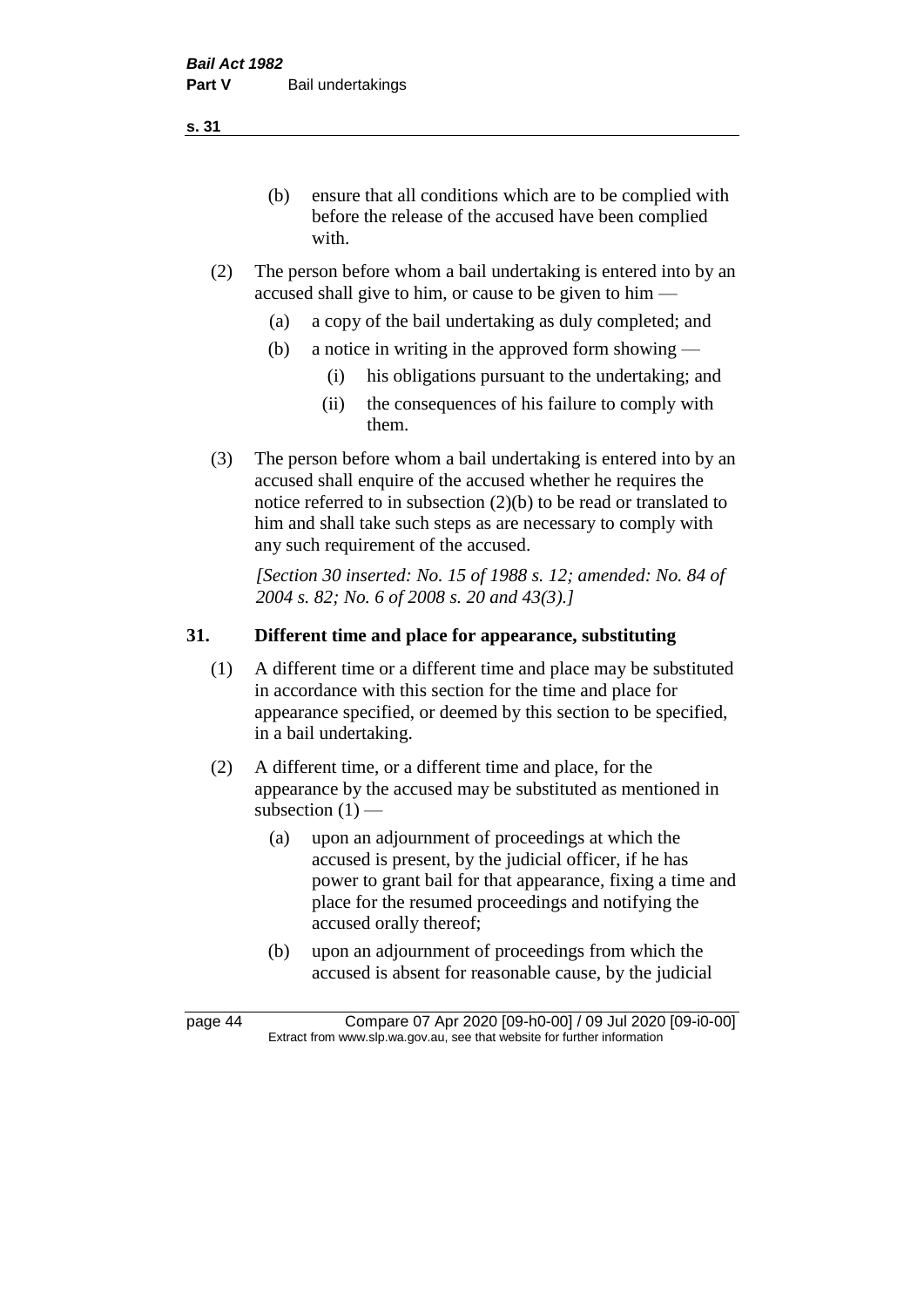officer, if he has power to grant bail for that appearance, fixing a time and place for the resumed proceedings and directing the registrar of the court to cause written notice of the time and place to be given to the accused;

- $(c)$  where
	- (i) a judge of the Supreme Court or a judge of the Children's Court has granted bail to an accused under section 15; and
	- (ii) a judicial officer, other than such a judge, has committed the accused to the Supreme Court,

by a judge of the Supreme Court or a judge of the Children's Court, as the case may require, notifying the accused orally, or directing the registrar of the court to cause written notice to be given to the accused of the time or time and place for the proceedings;

- $(d)$  where
	- (i) a judge of the Supreme Court or a judge of the Children's Court has granted bail to an accused under section 15;
	- *[(ii) deleted]*
	- (iii) the judicial officer is satisfied that there has been no material change in the facts or circumstances which applied on the grant of bail,

by the judicial officer notifying the accused orally, or directing the registrar of the court to cause written notice to be given to the accused, of the time or time and place for the resumed proceedings;

(e) upon a committal to the Supreme Court or District Court, by a judicial officer, if he has power to grant bail for that appearance, fixing a specified day in a specified sitting or session of that court and directing the registrar of the court to cause written notice of the day to be given to the accused;

Compare 07 Apr 2020 [09-h0-00] / 09 Jul 2020 [09-i0-00] page 45 Extract from www.slp.wa.gov.au, see that website for further information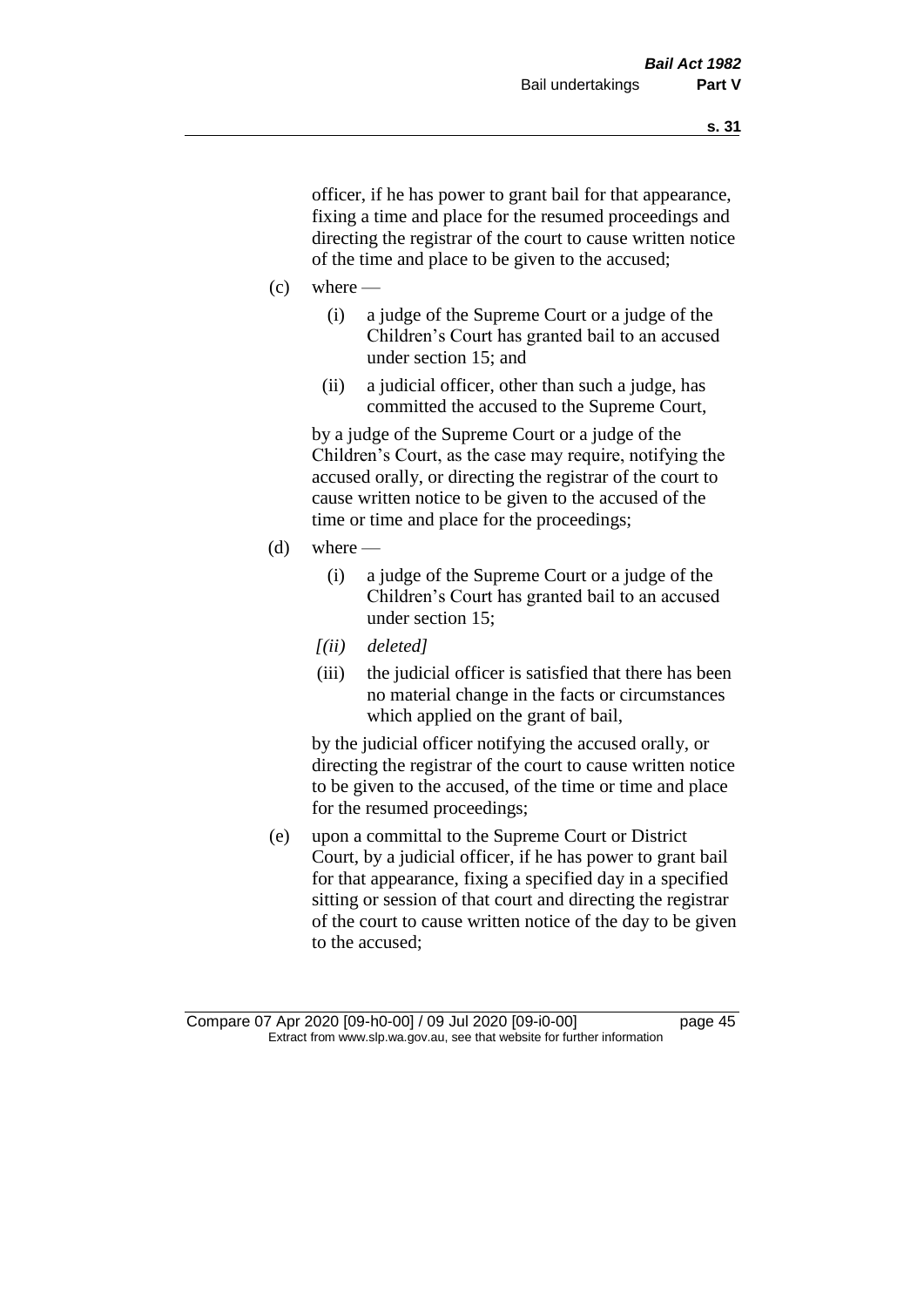(f) where an accused has been committed for trial in the Supreme Court or the District Court in a specified sitting or session thereof or on a specified day in a specified sitting or session thereof, by an officer of the court, or a person authorised under subsection (5), fixing a time for the trial in that sitting or session and causing written notice of the time to be given to the accused;

- (g) if the parties agree to a different time or a different time and place for the proceedings, by an officer of the court giving written notice thereof to the accused.
- (3) Where a different time or a different time and place is notified to an accused pursuant to subsection (2) the bail undertaking shall be deemed to be amended to specify that time or that time and place for appearance, and the terms and conditions thereof shall continue to apply as so amended as if the accused had entered into the bail undertaking in that form.
- (4) Where the power in subsection (2)(b) is exercised upon an adjournment of proceedings the right of the accused to be at liberty under section 11(1) does not lapse by reason only that there is an interval between the adjournment of the proceedings and the time when he is notified of the time and place for the resumed proceedings.
- (5) The Chief Justice, in respect of committals to the Supreme Court, and the Chief Judge, in respect of committals to the District Court, may authorise a person or persons, by name or office, to perform the functions referred to in subsection (2)(f).

*[Section 31 amended: No. 15 of 1988 s. 13; No. 49 of 1988 s. 87; No. 27 of 2002 s. 21; No. 59 of 2004 s. 141; No. 84 of 2004 s. 82; No. 6 of 2008 s. 21(1) and (2).]* 

## **31A. Conditions on bail, amending during trial**

 $(1)$  In this section —

*amendment* means an addition, variation or cancellation under subsection (2);

page 46 Compare 07 Apr 2020 [09-h0-00] / 09 Jul 2020 [09-i0-00] Extract from www.slp.wa.gov.au, see that website for further information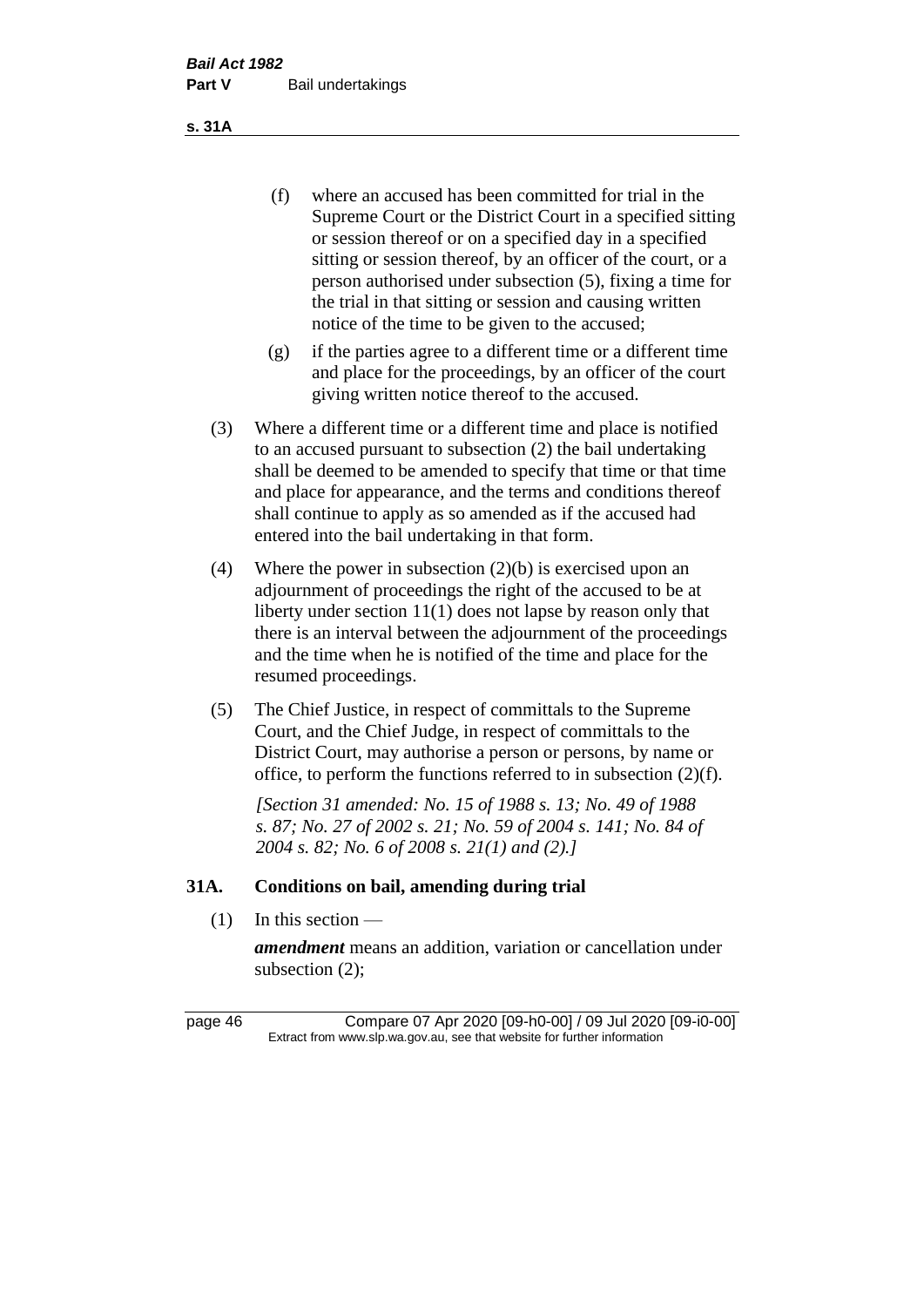*trial* means that part of proceedings for an offence when evidence is being received by the court in respect of the offence and also extends to any time when —

- (a) legal argument is being heard; or
- (b) a judicial officer or a jury is deliberating.

#### $(2)$  Where —

- (a) an accused has been granted bail for the accused's appearance for trial for an offence; and
- (b) the trial extends beyond one day,

a judicial officer who grants bail for the next appearance by exercising the power in section  $31(2)(a)$  may also do one or more of the following —

- (c) add any condition to the extent that is authorised by clause 2 or 3 of Part D of Schedule 1;
- (d) vary a condition to that extent;
- (e) cancel a condition.
- (3) A judicial officer who adds, varies or cancels a condition under subsection (2) shall cause an officer of the court —
	- (a) to endorse the amendment on the accused's copy of the bail undertaking or, if that copy is not available for endorsement, to give written notice of the amendment to the accused; and
	- (b) to endorse on a file copy of the undertaking a certificate as to the amendment and the action taken under paragraph (a).
- (4) If the judicial officer considers that the amendment is of a minor nature, the judicial officer may, for the purposes of section 44(4), cause the officer of the court to include a statement to that effect in the endorsement or notice under subsection (3)(a) and the certificate under subsection (3)(b).

Compare 07 Apr 2020 [09-h0-00] / 09 Jul 2020 [09-i0-00] page 47 Extract from www.slp.wa.gov.au, see that website for further information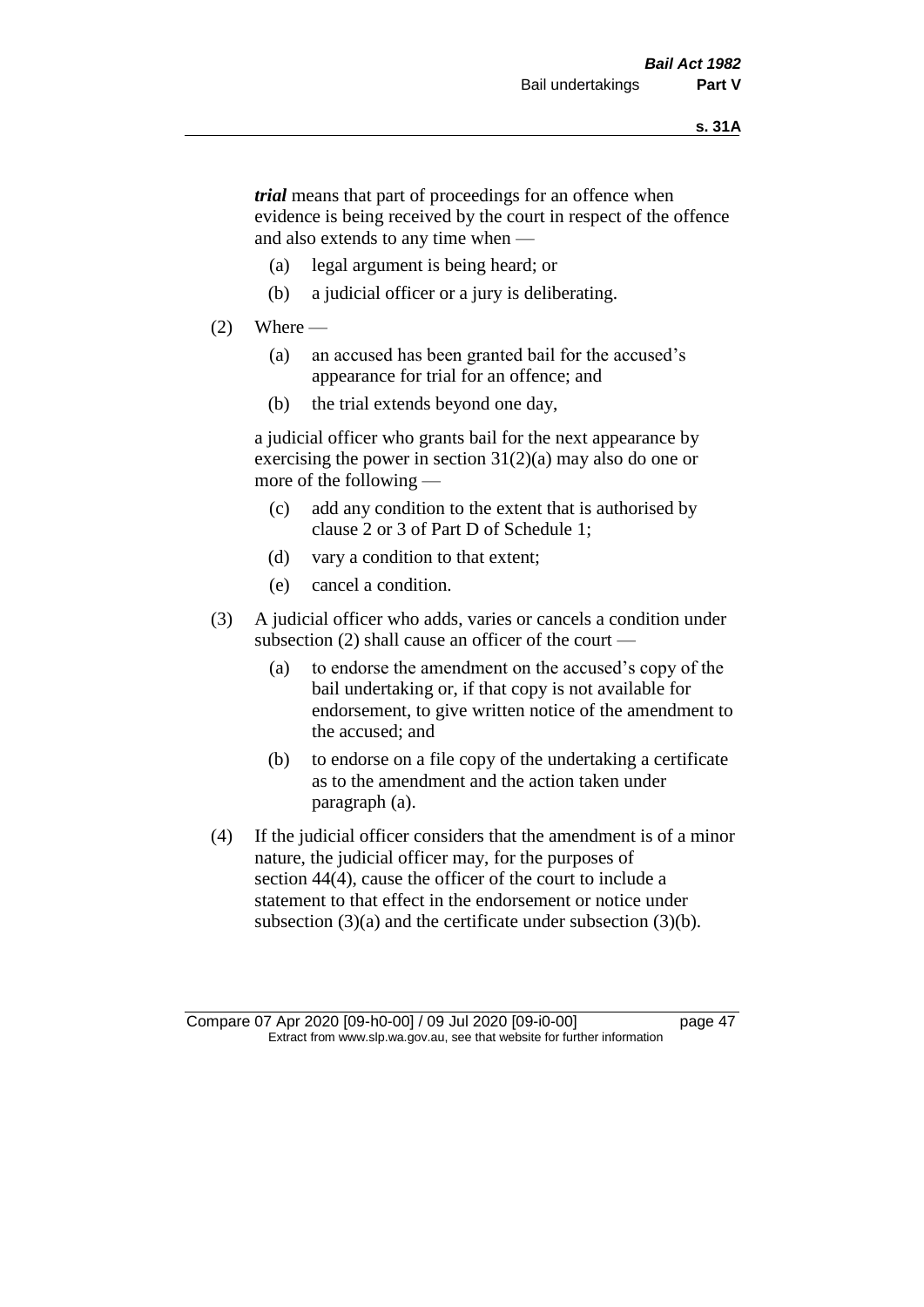- (5) When action is taken under subsection  $(3)(a)$ 
	- (a) the bail undertaking is to be regarded as having been amended as provided in the endorsement or notice, as the case requires; and
	- (b) the terms and conditions of the bail undertaking continue to apply as so amended as if the accused had entered into the bail undertaking in that form.
- (6) In any proceedings an endorsement on a copy of a bail undertaking referred to in subsection (3)(b) purporting to be a certificate referred to in that paragraph is evidence of the matters appearing in it without proof of the signature of the person who made the endorsement.

*[Section 31A inserted: No. 6 of 2008 s. 22(1).]*

## **32. Notices under s. 31, service and proof of**

- (1) A written notice to an accused under section  $31(2)$ 
	- (a) shall be given to the accused personally; or
	- (b) shall be sent to the accused by post to the accused's address appearing in the records of the court; or
	- (c) in urgent cases or with the accused's consent, shall be provided to the accused by electronic means in accordance with the regulations.
- (2) A person who gives, sends or provides a notice in accordance with subsection (1) shall endorse on a file copy of the notice a certificate showing —
	- (a) that the person has done so; and
	- (b) the time of doing so.
- (3) If a notice is sent by post under subsection  $(1)(b)$ , the notice is to be presumed, unless the contrary is shown, to have been received at the time when, in the ordinary course of events, it would have been delivered.

page 48 Compare 07 Apr 2020 [09-h0-00] / 09 Jul 2020 [09-i0-00] Extract from www.slp.wa.gov.au, see that website for further information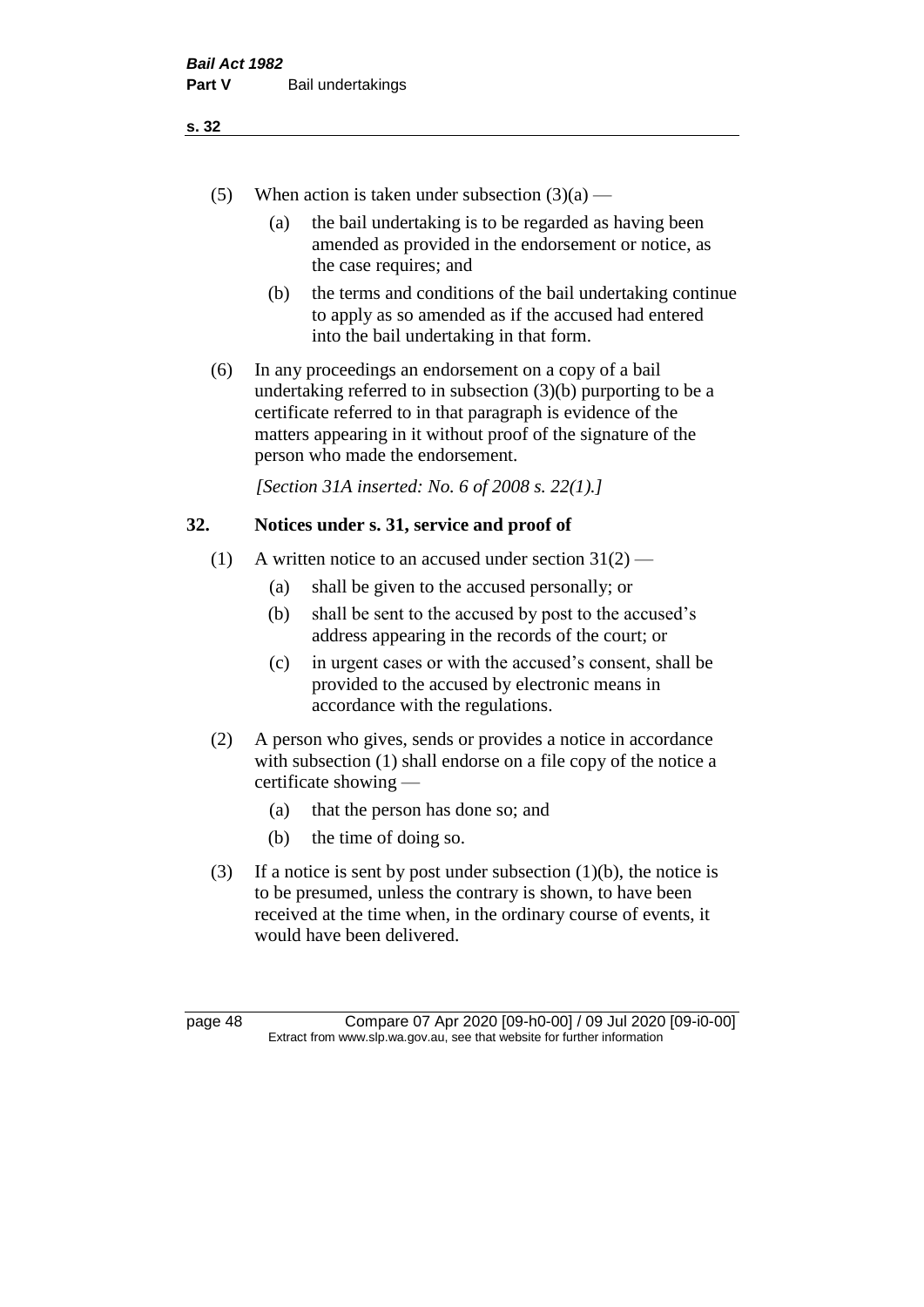- (4) The judicial officer who under section  $31(2)(a)$  notifies an accused of the time and place for resumed proceedings shall cause to be endorsed on the accused's bail undertaking a certificate showing details of such time and place and that the accused has been notified of them.
- (5) In any proceedings
	- (a) a document purporting to be a copy of a notice referred to in subsection (1) shall be evidence of the terms of the notice; and
	- (b) an endorsement
		- (i) on a copy of a notice referred to in subsection (2); or
		- (ii) on a bail undertaking,

purporting to be a certificate referred to in subsection (2) or (4) is evidence of the matters appearing in it without proof of the signature of the person who made the endorsement.

*[Section 32 amended: No. 74 of 1984 s. 12; No. 84 of 2004 s. 82; No. 6 of 2008 s. 23(1)-(3); No. 20 of 2013 s. 27.]* 

# **33. Judicial officer may order accused to enter into bail undertaking**

- (1) Where bail is granted to an accused by a judicial officer, whether with or without any condition being attached thereto, and the accused fails or refuses to enter into a bail undertaking in terms of the grant, the judicial officer who granted bail may, subject to subsection (3), order that the accused enter into the bail undertaking within such time as he may specify.
- (2) If an accused does not comply with an order under subsection (1), the judicial officer may, subject to subsection (3), further order that a bail undertaking, in such form as the judicial officer may approve, shall be deemed to have been entered into by the accused on the date of such further order, and thereupon that undertaking shall be treated as

Compare 07 Apr 2020 [09-h0-00] / 09 Jul 2020 [09-i0-00] page 49 Extract from www.slp.wa.gov.au, see that website for further information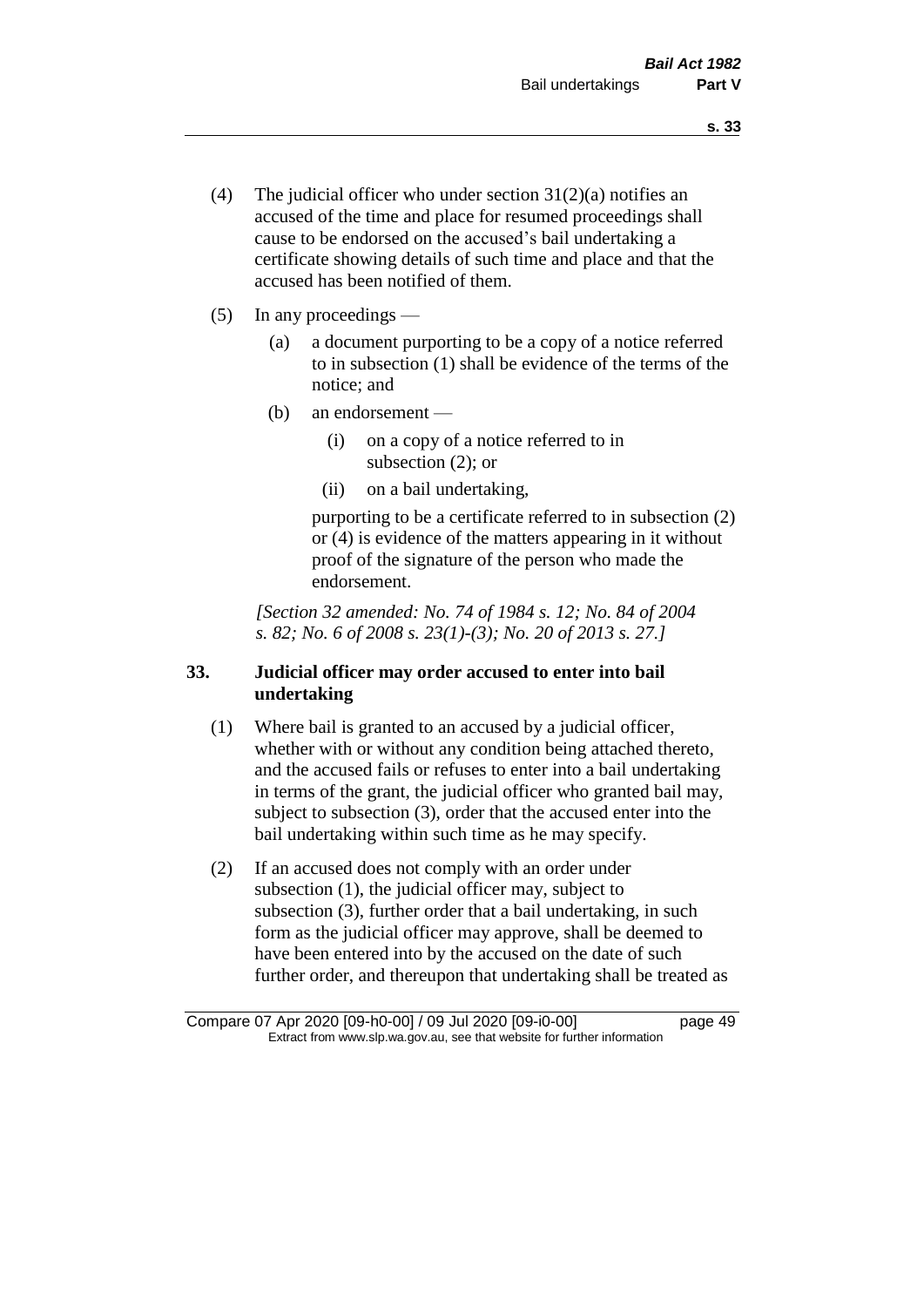if it had been duly entered into by the accused for the purposes of this Act.

- (3) A judicial officer shall not
	- (a) make an order under subsection (2) unless he has personally informed the accused of the terms and effect of the order made under subsection (1);
	- (b) exercise any of the powers conferred on him by this section unless he is satisfied that the accused has the capacity to enter into and comply with the undertaking.

*[Section 33 amended: No. 84 of 2004 s. 82.]* 

## **34. When bail undertaking ceases to have effect**

A bail undertaking ceases to have effect —

- (a) upon the revocation of bail under section 55;
- (b) upon the death of the accused, but only if no order has been made under section 57;
- (c) subject to section 31, upon the appearance in court by the accused as required by his bail undertaking;
- (d) upon the discharge of the accused according to law from any further proceedings for the offence, or all of the offences, to which the bail undertaking relates;
- (e) during any period before the time at which the accused is required to appear in court when he is in custody for any other offence or reason.

*[Section 34 amended: No. 84 of 2004 s. 82.]* 

page 50 Compare 07 Apr 2020 [09-h0-00] / 09 Jul 2020 [09-i0-00] Extract from www.slp.wa.gov.au, see that website for further information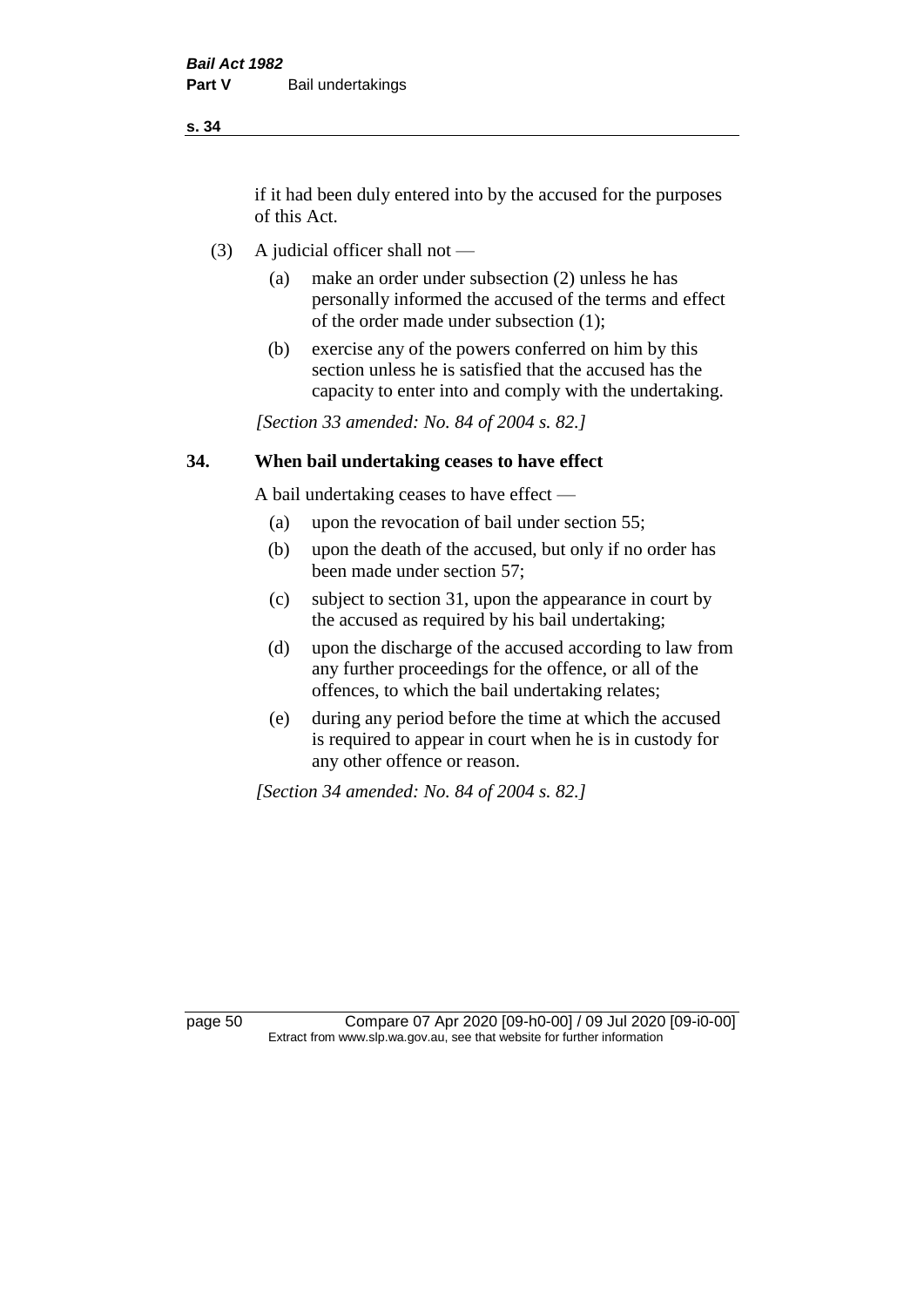# **Part VI — Sureties and surety undertakings**

## **35. Surety and surety undertaking**

- (1) A surety is a person who, as a condition of the grant of bail to an accused, enters into a surety undertaking, that is to say, undertakes in writing that he will, subject to this Act, forfeit a specified amount of money if the accused fails to comply with any requirement of his bail undertaking mentioned in section  $28(2)(a)$  and (b).
- (2) A surety is required to be approved under section 40.
- (3) A forfeiture of money by a surety as mentioned in subsection (1) is enforceable as provided in section 49 but not otherwise.

*[Section 35 amended: No. 84 of 2004 s. 82; No. 6 of 2008 s. 18(3).]* 

## **36. Sureties, who may approve**

- (1) The decision whether an applicant should be approved as a surety in any case is to be made —
	- (a) by a person referred to in section 29(a) to (d); or
	- (b) where the accused to whom bail has been granted is in prison, by a person for the time being in charge of the prison; or
	- (c) where the accused to whom bail has been granted is a child, by an authorised community services officer.
- (2) A judicial officer when granting bail to an accused subject to a requirement for a surety or sureties may make an order as to —
	- (a) the giving of notice to the prosecutor of an application for approval of any surety; or
	- (b) the person or persons who are to, or may, approve any surety,

and subsection (1) has effect subject to any such order. *[Section 36 inserted: No. 6 of 2008 s. 24(1).]*

Compare 07 Apr 2020 [09-h0-00] / 09 Jul 2020 [09-i0-00] page 51 Extract from www.slp.wa.gov.au, see that website for further information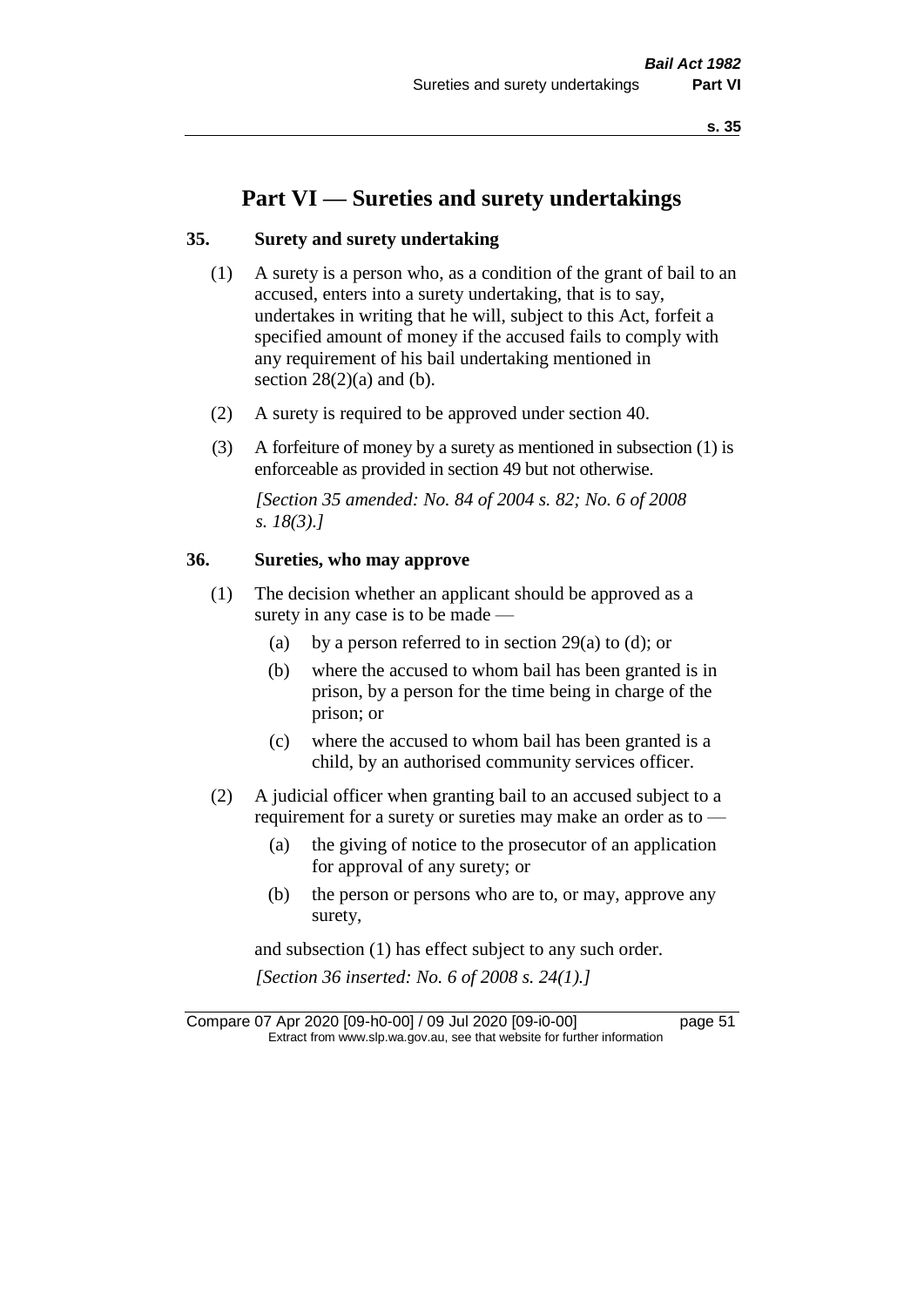#### **37. Proposed surety to receive certain information and form**

- (1) Whenever a surety approval officer is called upon to decide whether an applicant should be approved as a surety, he shall ensure that the applicant is, or has been, given —
	- (a) a duly completed notice in the prescribed form showing details of the terms and conditions on which bail has been granted to the accused in whose case the surety is required; and
	- (b) such information in writing as to the effect of this Act in relation to the rights, obligations and liabilities of sureties as is prescribed for the purposes of this paragraph; and
	- (c) a prescribed form of declaration for completion designed to disclose to the surety approval officer all information relevant to the decision.
- (2) Before he makes his decision, the surety approval officer shall ensure that the applicant furnishes to him the declaration referred to in subsection (1)(c) duly completed.

*[Section 37 amended: No. 84 of 2004 s. 82; No. 6 of 2008 s. 24(4), (5) and 25; No. 20 of 2013 s. 28.]* 

## **38. Persons disqualified from being sureties**

- (1) A person is not qualified to be approved as a surety if  $-$ 
	- (a) he is under 18 years of age; or
	- (b) subject to subsection (2), the value of his assets, after provision is made for his debts and liabilities, is less than the amount which he might become liable to forfeit under his proposed surety undertaking; or
	- (c) there are reasonable grounds for believing that he has been, or will be, indemnified by any person against any forfeiture referred to in paragraph (b).

page 52 Compare 07 Apr 2020 [09-h0-00] / 09 Jul 2020 [09-i0-00] Extract from www.slp.wa.gov.au, see that website for further information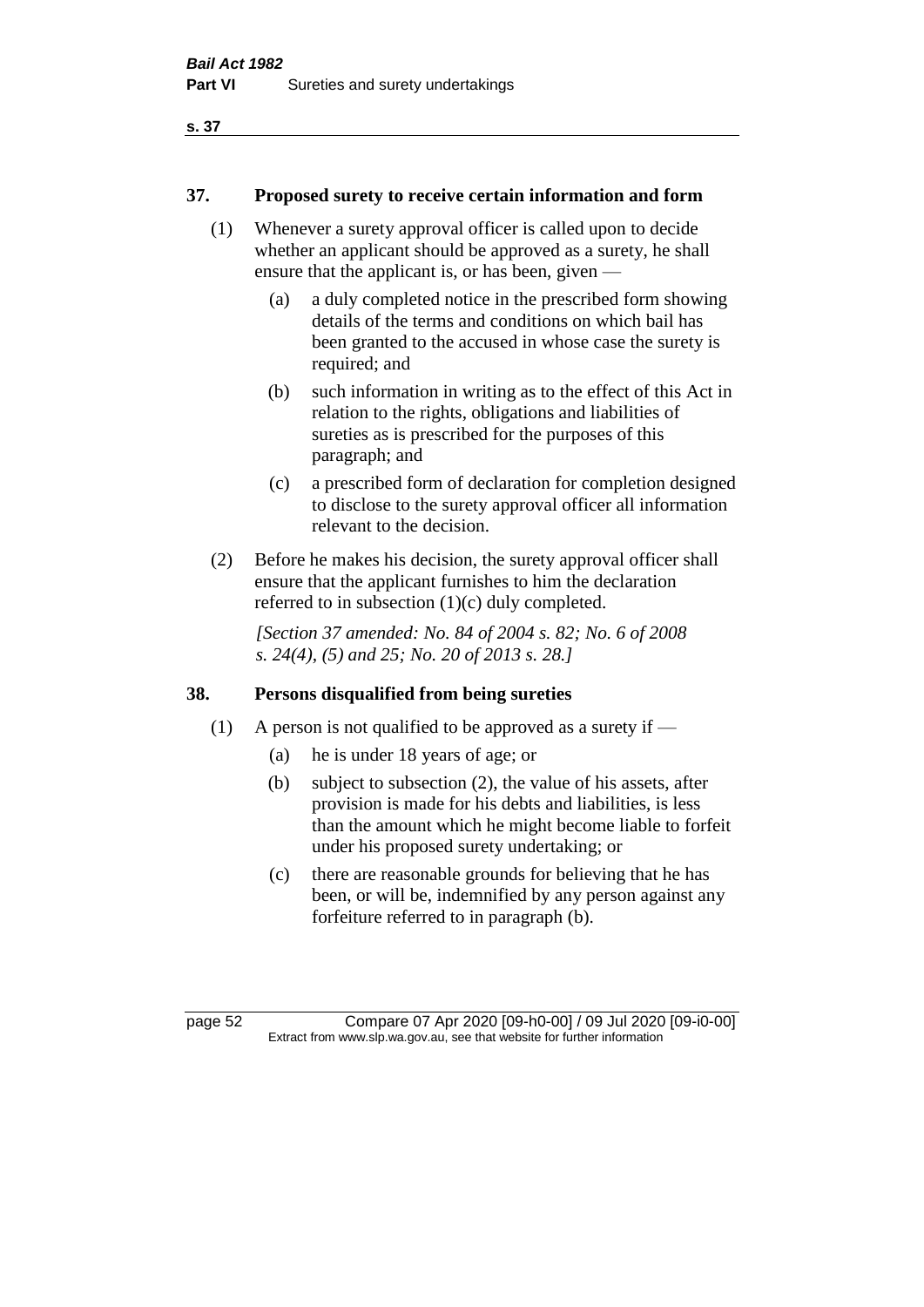(2) Subsection (1)(b) does not apply where the applicant for approval is required to give security sufficient to cover the amount which he might become liable to forfeit.

## **39. Matters to be regarded when approving sureties**

In determining whether an applicant is suitable to be a surety a surety approval officer shall have regard to all matters which appear to him to be relevant including, as well as any others, the following —

- (a) the character and antecedents of the applicant; and
- (b) his proximity to or connection with the accused, whether by kinship, place of residence or otherwise; and
- (c) his ability to pay, or give security for, the amount which he might become liable to forfeit under his proposed surety undertaking, without excessive hardship to himself or his dependants.

*[Section 39 amended: No. 84 of 2004 s. 82; No. 6 of 2008 s. 24(4).]* 

#### **40. Decision on application by proposed surety**

- (1) Upon receipt of the duly completed declaration referred to in section  $37(1)(c)$ , the surety approval officer shall, after making any enquiries which he thinks desirable, make a decision, as soon as is practicable, either to approve or not to approve of the applicant as a surety in that case.
- (2) If the surety approval officer does not approve of the applicant as a surety he shall record the reasons for his doing so and inform the applicant and the accused thereof, or cause them to be so informed.

*[Section 40 amended: No. 15 of 1988 s. 15; No. 84 of 2004 s. 82; No. 6 of 2008 s. 24(5).]* 

Compare 07 Apr 2020 [09-h0-00] / 09 Jul 2020 [09-i0-00] page 53 Extract from www.slp.wa.gov.au, see that website for further information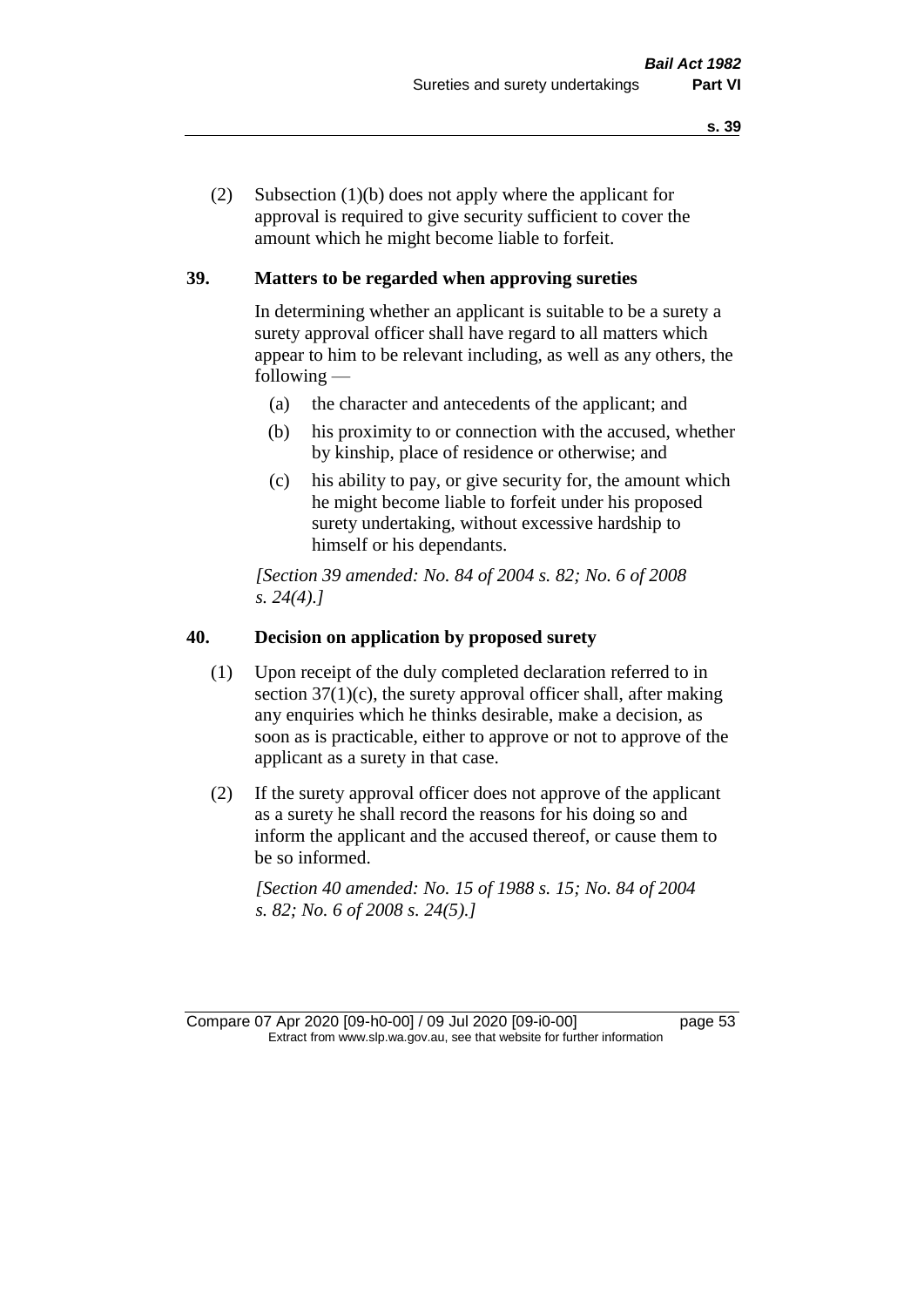#### **41. Finality of decision to refuse approval of surety**

- (1) A decision by a surety approval officer not to approve of the applicant as a surety is final unless the applicant becomes entitled to re-apply under subsection (2).
- (2) An applicant who is refused approval as a surety may re-apply for approval to the surety approval officer who made that decision, or if that officer is absent or unavailable to another surety approval officer, on the ground that —
	- (a) new facts have been discovered, new circumstances have arisen or the circumstances have changed since he was refused approval; or
	- (b) he failed to adequately present his case for approval on his previous application,

and the provisions of this Act, except section 37, shall, with necessary modifications, apply to any such further application and the decision thereon.

*[Section 41 amended: No. 6 of 2008 s. 24(3) and (4).]*

## **42. Before whom surety undertaking may be entered into**

A surety undertaking need not be entered into before the surety approval officer who approved the surety but may be entered into before any person before whom the accused for whose appearance the surety is approved might enter into his bail undertaking under section 29.

*[Section 42 amended: No. 84 of 2004 s. 82; No. 6 of 2008 s. 24(5).]* 

## **43. Duties of person before whom surety undertaking is entered into**

A person before whom a surety undertaking is to be entered into —

- $(a)$  shall
	- (i) read to the surety; or

page 54 Compare 07 Apr 2020 [09-h0-00] / 09 Jul 2020 [09-i0-00] Extract from www.slp.wa.gov.au, see that website for further information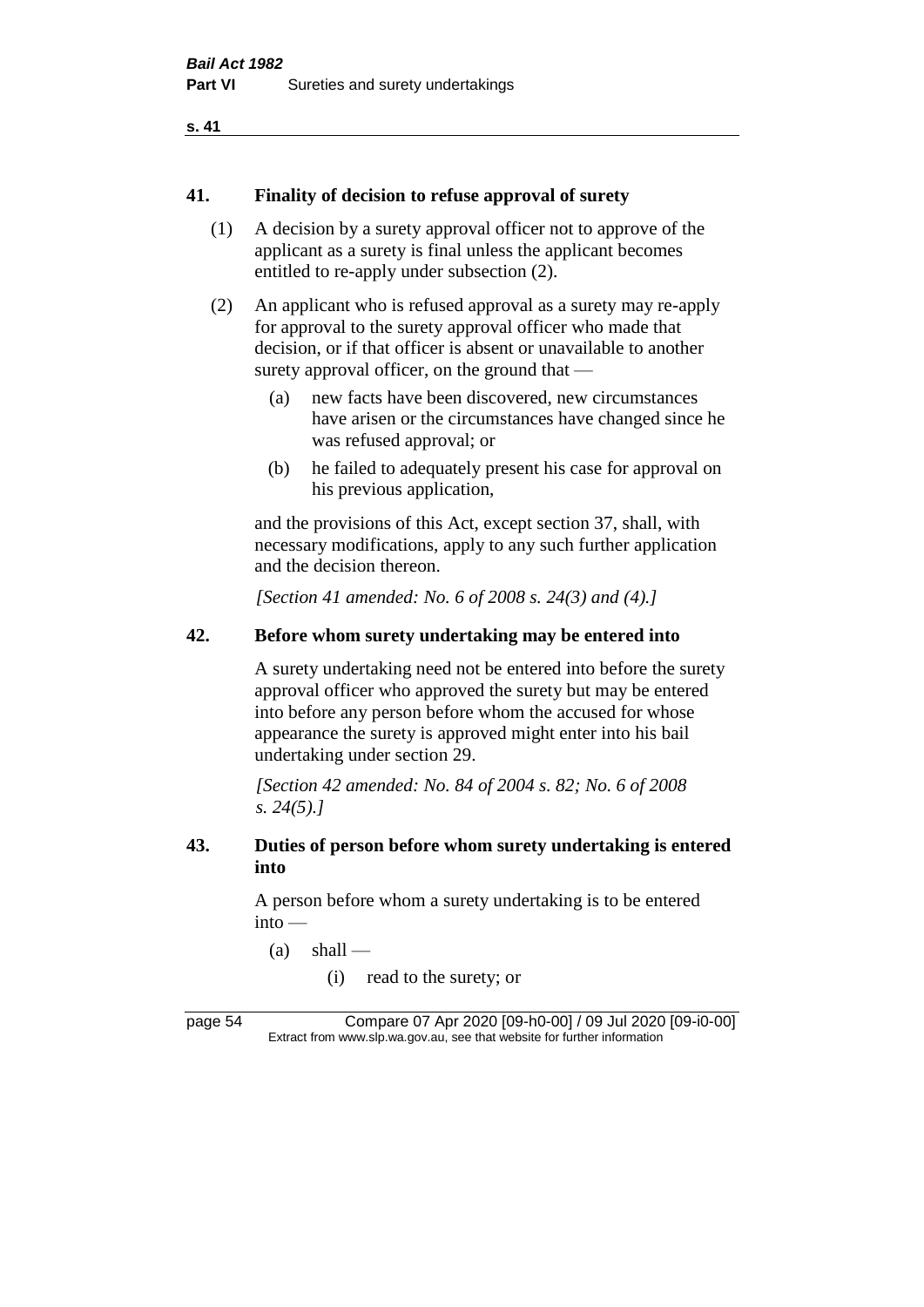- (ii) be informed by the surety that he has read; or
- (iii) if necessary, have translated to the surety,

the documents described in section  $37(1)(a)$  and (b), and the surety undertaking, before the surety enters into the undertaking; and

- (b) shall ensure that all conditions which are to be complied with by the surety have been complied with before the surety enters into his undertaking; and
- (c) shall give to the surety a copy of his surety undertaking as duly completed.

*[Section 43 amended: No. 74 of 1984 s. 13.]* 

### **43A. Entering into surety undertaking where proposed surety interstate**

(1) In this section —

*proposed surety* means a person who is to enter into a surety undertaking;

*relevant official* means the person before whom the surety undertaking is to be entered into or was entered into, as the case requires;

*video link* means facilities (including closed circuit television) that enable, at the same time —

- (a) the relevant official to see and hear the proposed surety; and
- (b) the proposed surety to see and hear the relevant official.
- (2) This section applies if a proposed surety is in another State or a Territory.
- (3) The relevant official may comply with section 43(a) and (b) by means of a video link.
- (4) The relevant official may provide the surety undertaking to the proposed surety for completion by providing it by electronic means in accordance with the regulations.

Compare 07 Apr 2020 [09-h0-00] / 09 Jul 2020 [09-i0-00] page 55 Extract from www.slp.wa.gov.au, see that website for further information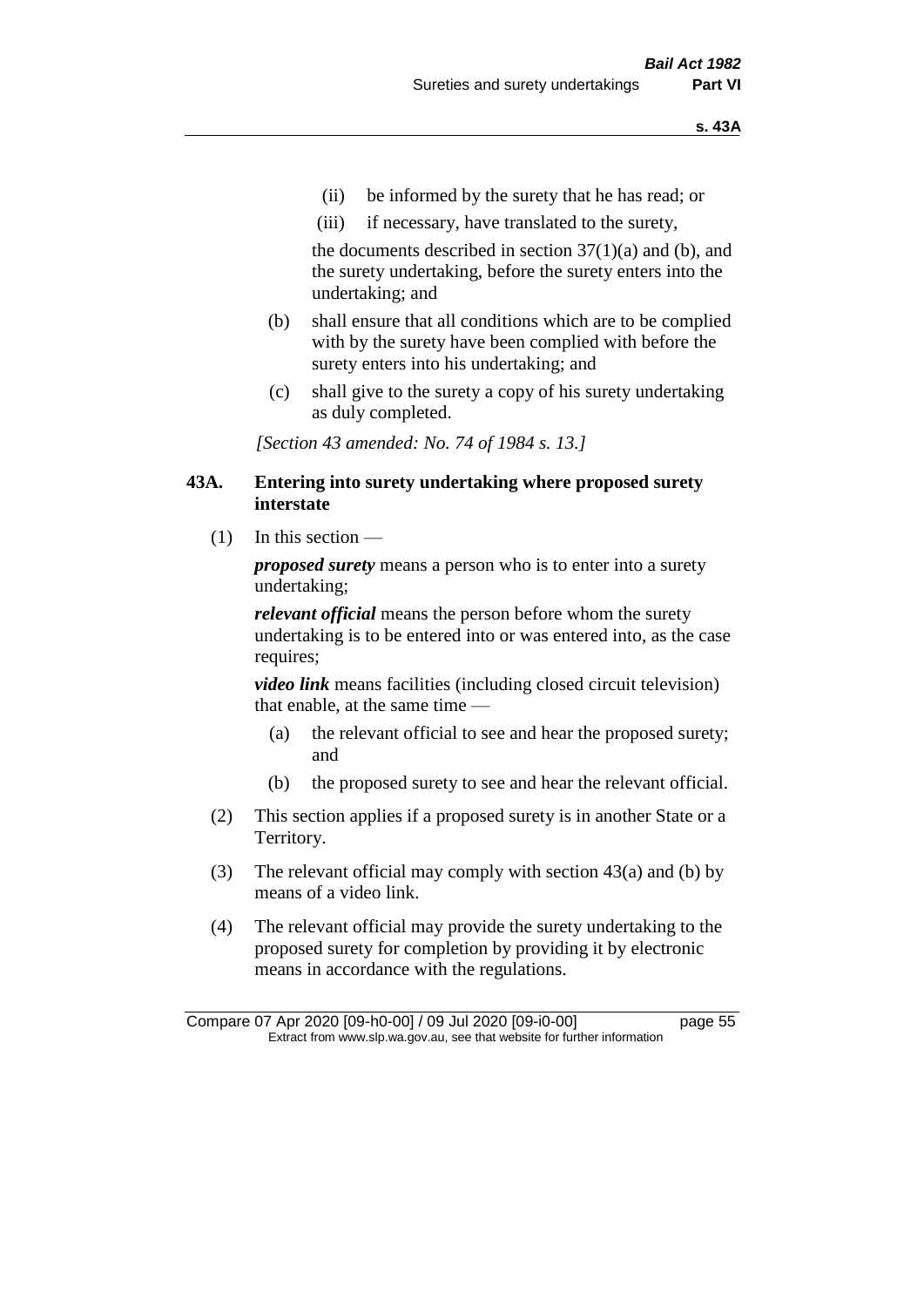- (5) The proposed surety may enter into the surety undertaking by providing the completed surety undertaking to the relevant official by electronic means in accordance with the regulations.
- (6) If the surety undertaking is provided by electronic means under subsection (4) or (5), any requirement for the proposed surety or the relevant official to sign it is to be taken to have been complied with if the full name of the proposed surety or the relevant official, as the case requires, appears in the appropriate place in the undertaking.
- (7) The relevant official may comply with section 43(c) by providing a copy of the surety undertaking (as duly completed) to the surety by electronic means in accordance with the regulations.
- (8) A surety undertaking that is entered into in accordance with this section is to be taken to have been entered into before the relevant official.
- (9) In any proceedings a document purporting to be a copy of a surety undertaking and purporting to be certified by the relevant official to be a copy of a surety undertaking entered into in accordance with this section is evidence of the surety undertaking without proof of the signature of the relevant official.

*[Section 43A inserted: No. 6 of 2008 s. 26; amended: No. 20 of 2013 s. 29.]*

# **44. When surety undertaking extends to different time or different time and place substituted under s. 31**

- (1) A surety undertaking does not extend to the failure by the accused to appear at a different time or a different time and place substituted pursuant to section 31 unless —
	- (a) the surety undertaking contains a provision stating that it does so extend and, where applicable under subsection (5), the surety has received notice as mentioned in that subsection; or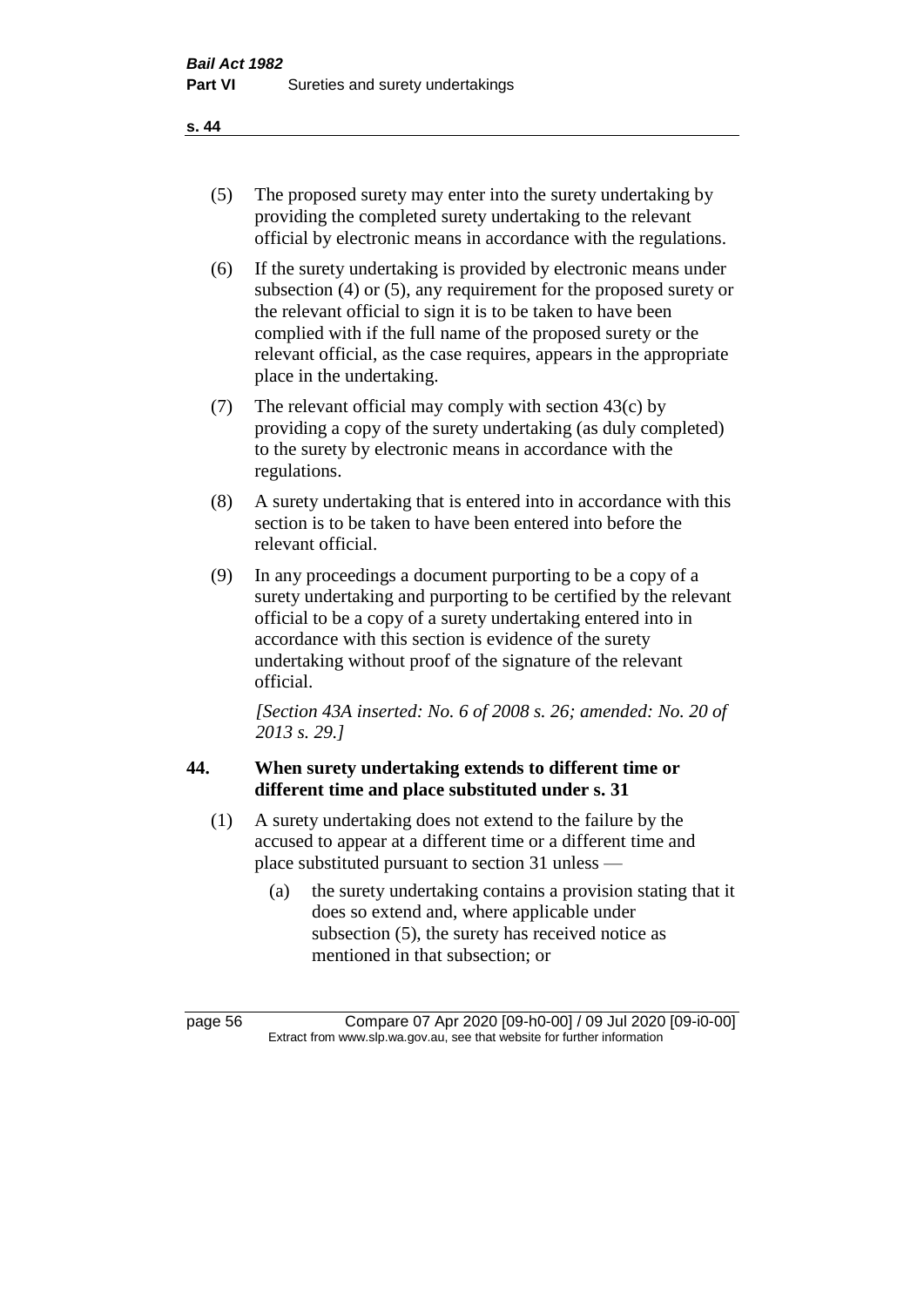- (b) subsection (2) applies.
- (2) A surety undertaking extends to the failure by the accused to appear at a different time substituted pursuant to section 31 during a trial if, at the option of the surety, the undertaking contains a provision stating —
	- (a) that it does so extend; and
	- (b) the effect of subsection (4).
- (3) In subsection  $(2)$  —

*trial* means that part of proceedings for an offence when evidence is being received by the court in respect of the offence and also extends to any time when —

- (a) legal argument is being heard; or
- (b) a judicial officer or a jury is deliberating.
- (4) Subsection (2) applies despite any amendment as defined in section 31A(1) if the endorsement or notice under section 31A(3)(a) in respect of the amendment includes a statement referred to in section 31A(4).
- (5) A surety undertaking may, at the option of the surety, also contain a provision stating that where —
	- (a) a different time or a different time and place for the accused's appearance is substituted pursuant to section 31; and
	- (b) subsection (2) does not apply,

the surety's liability only arises if the surety is given notice, as soon as is practicable, of the different time or the different time and place.

(6) Where, by operation of this section, a surety undertaking would extend to the failure by the accused to appear at a different time or a different time and place substituted pursuant to section 31, that extension is not affected by a reduction in the number of offences to which the accused's bail undertaking relates.

*[Section 44 inserted: No. 6 of 2008 s. 27(1).]*

Compare 07 Apr 2020 [09-h0-00] / 09 Jul 2020 [09-i0-00] page 57 Extract from www.slp.wa.gov.au, see that website for further information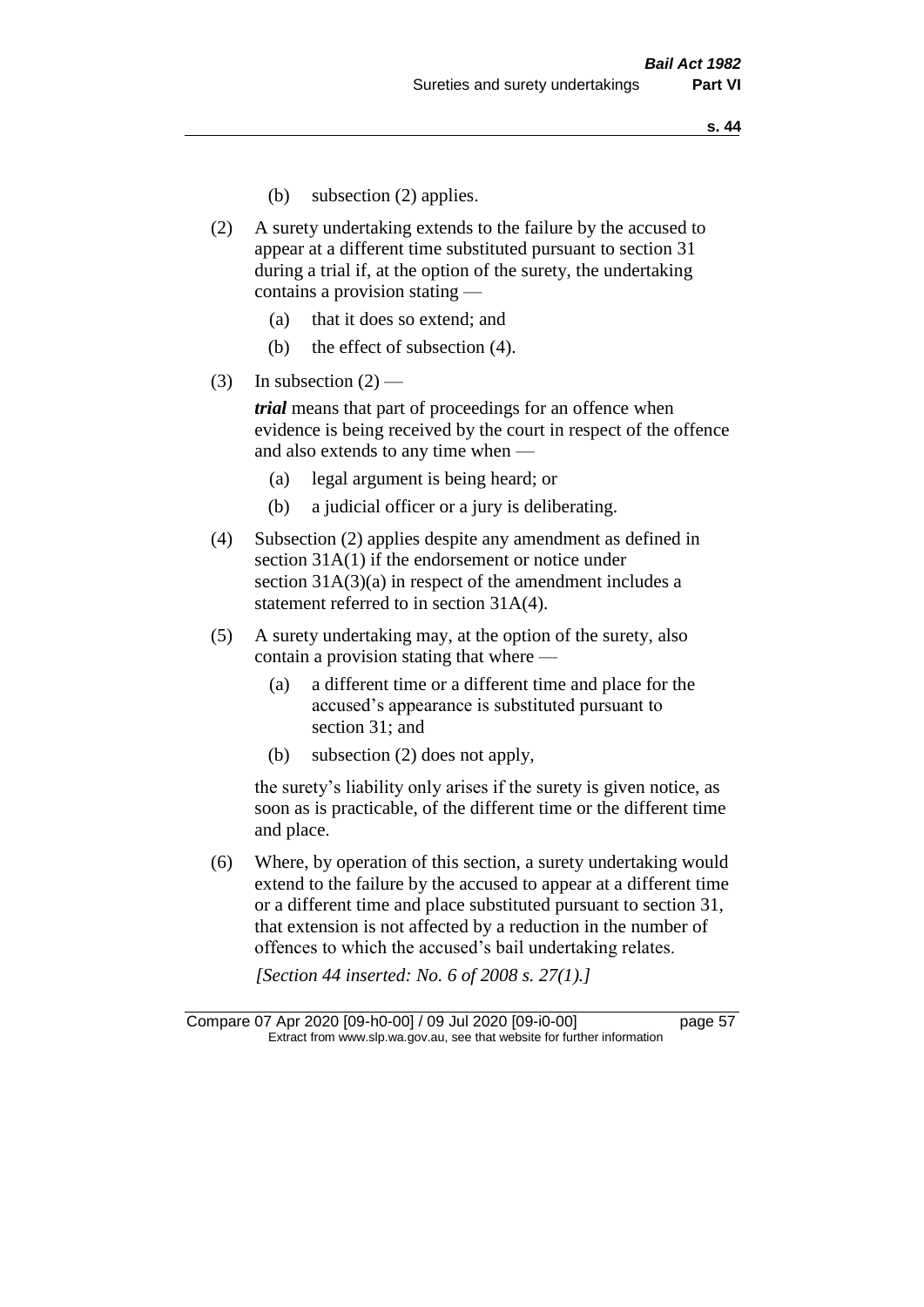```
s. 45
```
#### **45. Notices under s. 44, service and proof of**

- (1) For the purposes of section 44(5) notice to a surety may be given —
	- (a) orally to the surety by the judicial officer when he fixes a time and place for the proceedings or the resumed proceedings; or
	- (b) in the approved form to the surety personally; or
	- (c) by a person authorised under subsection  $(5)$ 
		- (i) sending or causing to be sent the approved form to the surety by post to the surety's address appearing in the records of the court; or
		- (ii) in urgent cases or with the surety's consent, providing or causing to be provided the approved form to the surety by electronic means in accordance with the regulations.
- (2) A person who gives a notice in accordance with subsection  $(1)(b)$  or  $(c)$  shall endorse on a file copy of the notice a certificate showing —
	- (a) that the person has done so; and
	- (b) the time of doing so.
- (2a) If a notice is sent by post under subsection  $(1)(c)$ , the notice is to be presumed, unless the contrary is shown, to have been received at the time when, in the ordinary course of events, it would have been delivered.
- (3) A judicial officer who, under subsection  $(1)(a)$ , notifies a surety of the time and place for the proceedings or the resumed proceedings shall cause to be endorsed on a file copy of the surety's undertaking a certificate showing details of such time and place and that the surety has been notified of them.
- (4) In any proceedings
	- (a) a document purporting to be a copy of a notice referred to in section 44(5) shall be evidence of the terms of the notice; and

page 58 Compare 07 Apr 2020 [09-h0-00] / 09 Jul 2020 [09-i0-00] Extract from www.slp.wa.gov.au, see that website for further information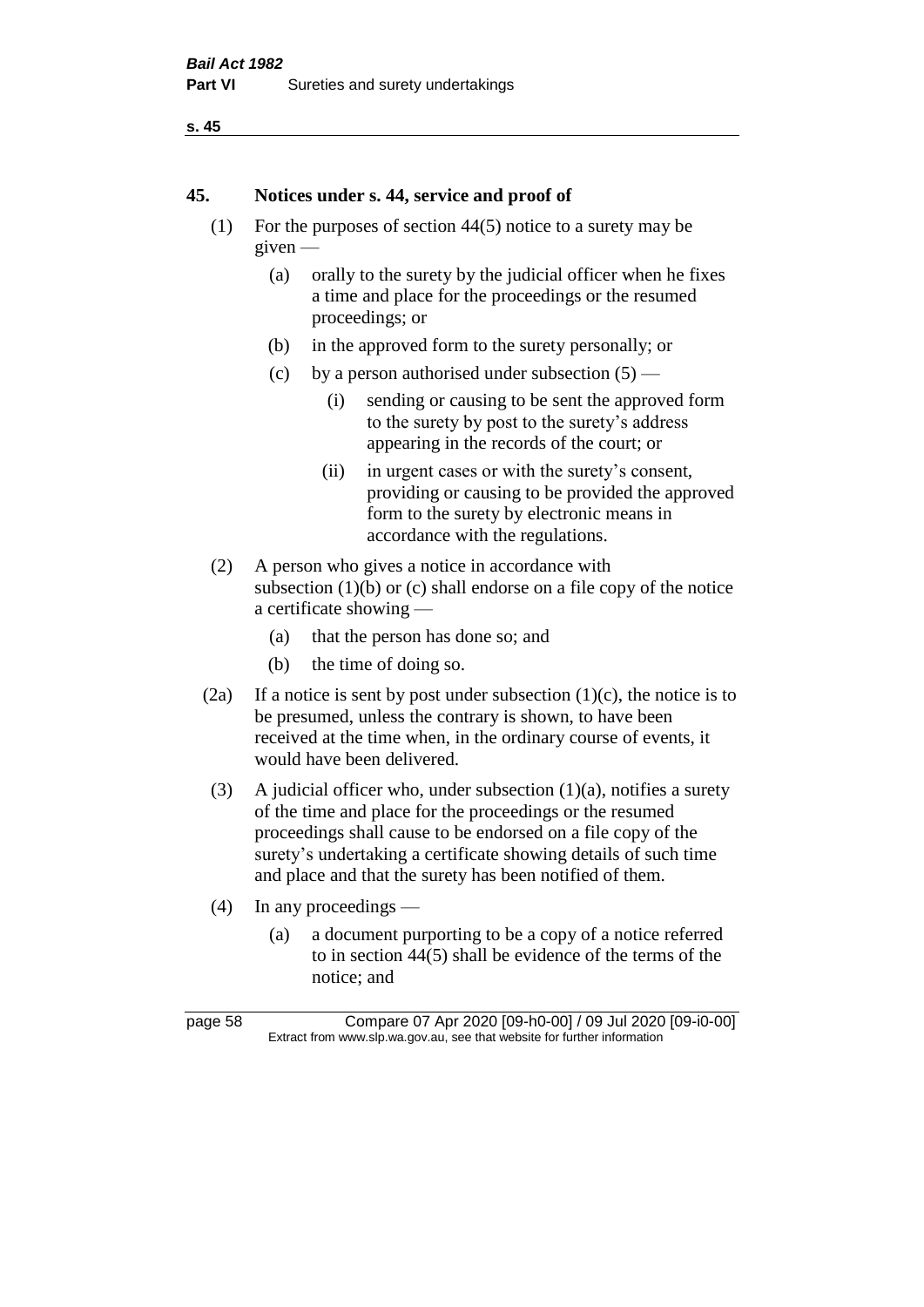- (b) an endorsement
	- (i) on a file copy of a notice given under subsection  $(1)(b)$  or  $(c)$  purporting to be a certificate referred to in subsection (2); or
	- (ii) on a file copy of a surety undertaking purporting to be a certificate referred to in subsection (3),

is evidence of the matters appearing in the certificate without proof of the signature of the person who made the endorsement.

- (5) A registrar of the court, other than a deputy registrar of the Magistrates Court or the Children's Court, is an authorised person for the purposes of subsection  $(1)(c)$  and in addition —
	- (a) in respect of committals to the Supreme Court, the Chief Justice; and
	- (b) in respect of committals to the District Court, the Chief Judge,

may authorise a person or persons, by name or office, to perform the function referred to in subsection  $(1)(c)$ .

*[Section 45 amended: No. 74 of 1984 s. 15; No. 59 of 2004 s. 141; No. 6 of 2008 s. 28(1)-(5); No. 20 of 2013 s. 30.]* 

#### **46. Surety's power to arrest accused**

- (1) A surety may arrest an accused for whose appearance in court he has entered into a surety undertaking if the surety has reasonable grounds to believe that —
	- (a) the accused
		- (i) is not likely to comply with the requirements of his bail undertaking mentioned in section  $28(2)(a)$  or (b); or
		- (ii) is, or has been, in breach of any condition of his bail undertaking mentioned in section 28(2)(c); or

Compare 07 Apr 2020 [09-h0-00] / 09 Jul 2020 [09-i0-00] page 59 Extract from www.slp.wa.gov.au, see that website for further information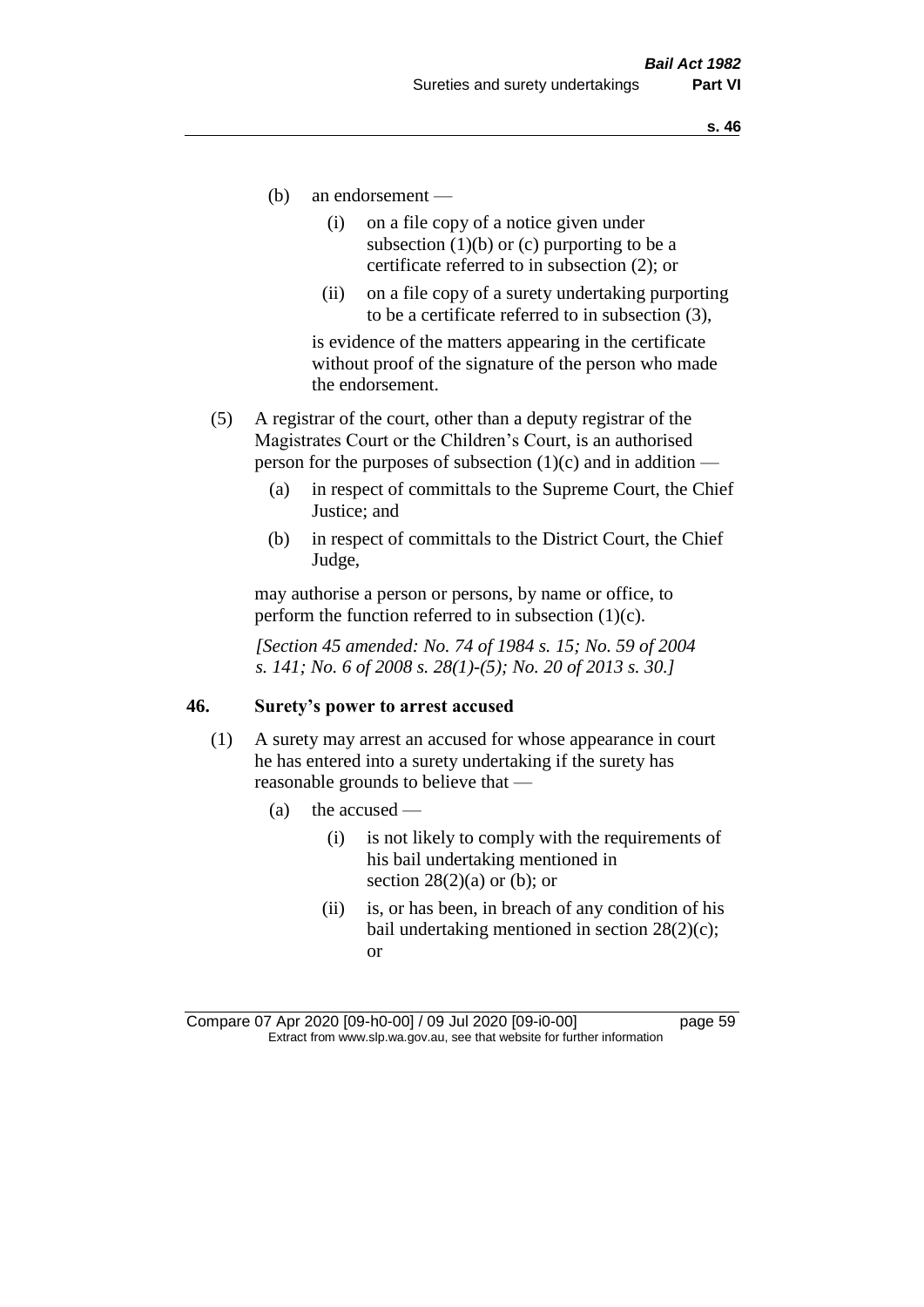(iii) is, or has been, in breach of a home detention condition mentioned in section 28(2)(d);

and

- (b) it is not expedient to invoke the assistance of the relevant officer under section 54(1) because the delay occasioned by doing so would defeat the purpose of that section.
- (2) A surety who arrests an accused under subsection (1) shall, as soon as is practicable, deliver him into the custody of a police officer and thereafter he shall be dealt with under section 54(4) and section 55, and those provisions shall apply, as if he had been arrested by a police officer under section 54(2).

*[Section 46 amended: No. 74 of 1984 s. 16; No. 61 of 1990 s. 10; No. 84 of 2004 s. 82; No. 6 of 2008 s. 33(5).]* 

# **47. When surety undertaking ceases to have effect**

A surety undertaking ceases to have effect —

- (a) upon the revocation of bail under section 55(1); or
- (b) upon the release of an accused under section 55(2) if the surety does not consent to the continuance in force of his surety undertaking; or
- (c) upon its being cancelled under section 48(4) (and as from the time fixed therefor) by an appropriate judicial officer; or
- (d) upon the death of the surety, but only if no order under section 49(1) has been made before then; or
- (e) subject to sections 31 and 44, upon the appearance in court by the accused as required by his bail undertaking; or
- (f) upon the discharge of the accused according to law from any further proceedings for the offence, or all of the offences, to which the surety undertaking relates; or

page 60 Compare 07 Apr 2020 [09-h0-00] / 09 Jul 2020 [09-i0-00] Extract from www.slp.wa.gov.au, see that website for further information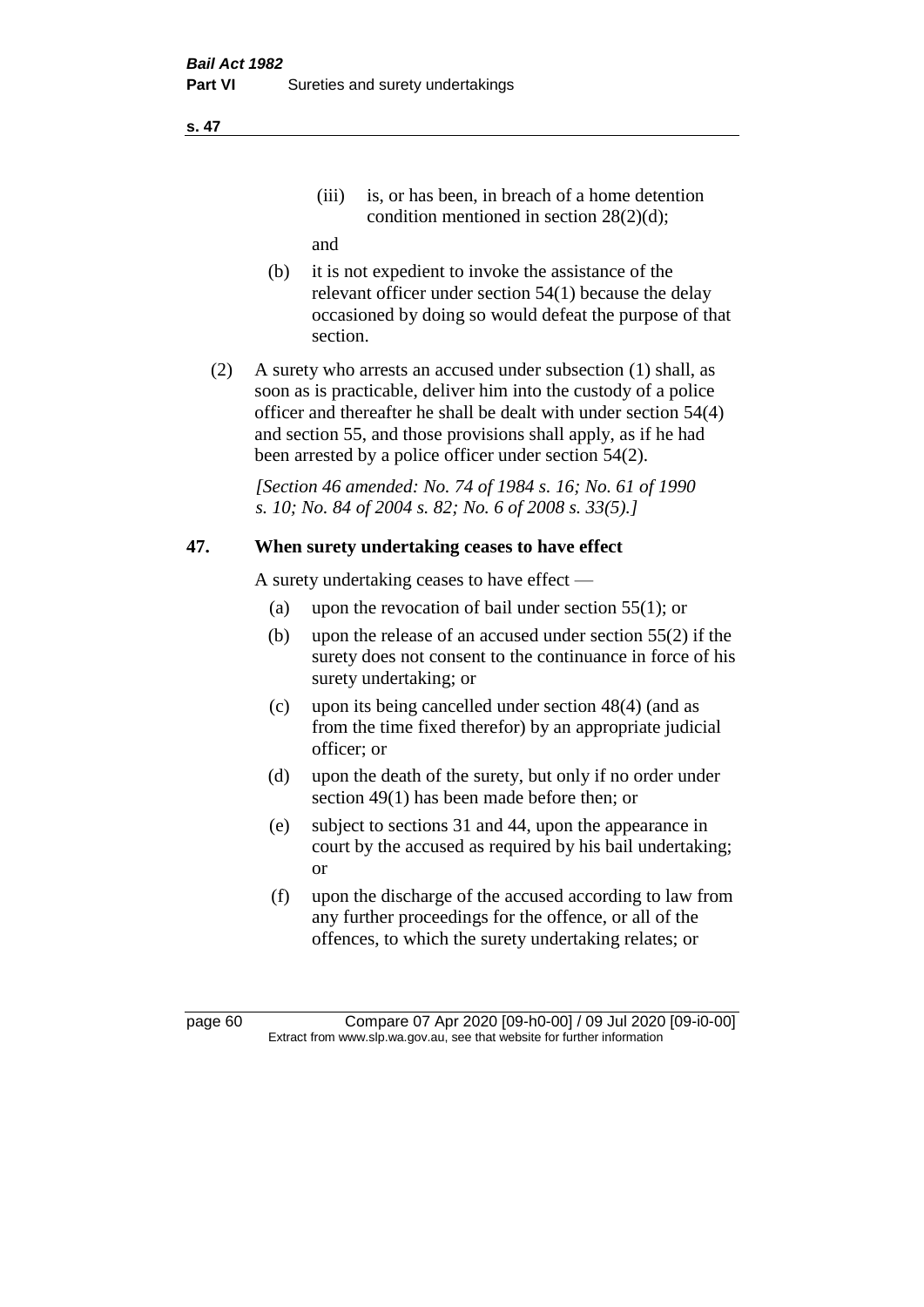(g) during any period before the time at which the accused is required to appear in court when he is in custody for any other offence or reason.

*[Section 47 amended: No. 84 of 2004 s. 82.]* 

## **48. Surety may apply for cancellation of his undertaking**

- (1) A surety may apply to an appropriate judicial officer for cancellation of his undertaking.
- (2) An application under subsection (1) may be made at any time before that specified, or deemed by section 31(3) to be specified, in the accused's bail undertaking for his appearance in court.
- (3) Upon an application being made under subsection (1) an appropriate judicial officer shall cause the accused to appear before him or another such officer and may issue a warrant or summons for that purpose.
- (4) Upon the appearance of the accused before the time mentioned in subsection (2) an appropriate judicial officer shall —
	- (a) cancel the surety undertaking; and
	- (b) exercise one of the powers set out in section  $55(1)(d)$ or (e).
- (5) An application under subsection (1) must be made, and proceedings on it are to be conducted —
	- (a) in a court of summary jurisdiction in accordance with the regulations;
	- (b) in the Supreme Court or the District Court  $-\text{in}$ accordance with rules of court.

*[Section 48 amended: No. 59 of 2004 s. 141; No. 84 of 2004 s. 7 and 82; No. 6 of 2008 s. 29.]* 

## **49. Surety's undertaking to pay money, enforcing**

(1) Where an accused has failed to comply with any requirement of his bail undertaking mentioned in section 28(2)(a) or (b) the

Compare 07 Apr 2020 [09-h0-00] / 09 Jul 2020 [09-i0-00] page 61 Extract from www.slp.wa.gov.au, see that website for further information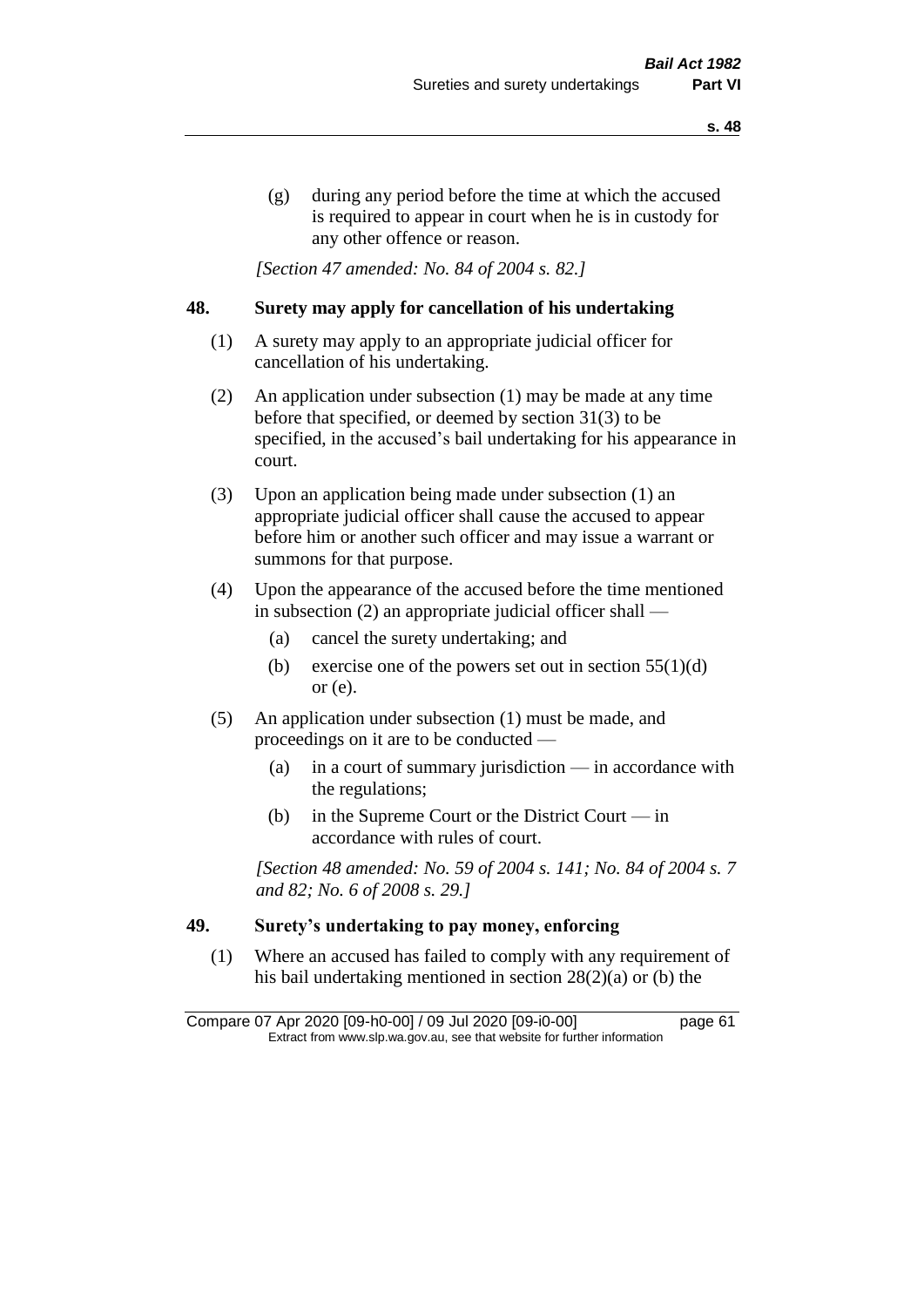following provisions of this section apply for the purpose of enforcing payment to the State of any sum thereupon payable by a surety in terms of his surety undertaking —

- (a) an application for an order that the sum be paid may be made to an appropriate judicial officer —
	- (i) by the Director of Public Prosecutions where the court before which the accused failed to appear was —
		- (I) the District Court, the Supreme Court or the Court of Appeal; or
		- (II) another court, if the Director of Public Prosecutions is the prosecutor in that court of the case against the accused;

or

- (ii) in other cases, by the State Solicitor or the registrar of the court before which the accused failed to appear;
- *[(b) deleted]*
	- (c) on the hearing of the application and upon proof of the surety's liability in terms of his undertaking, the judicial officer shall order forfeiture of the full amount specified in the undertaking unless the surety attends at the hearing and shows to the satisfaction of the judicial officer that there was reasonable cause for the failure of the accused to comply with the requirement to which the application relates;
- (d) notwithstanding paragraph (c), the judicial officer may decline to make an order under that paragraph or may order forfeiture in part only where the surety attends and shows to the satisfaction of the judicial officer —
	- (i) that, by reason of a change of circumstances since the undertaking was entered into, an order for forfeiture, or for forfeiture in full (as the case may be), would cause excessive hardship to the surety or his dependants; and

page 62 Compare 07 Apr 2020 [09-h0-00] / 09 Jul 2020 [09-i0-00] Extract from www.slp.wa.gov.au, see that website for further information

**s. 49**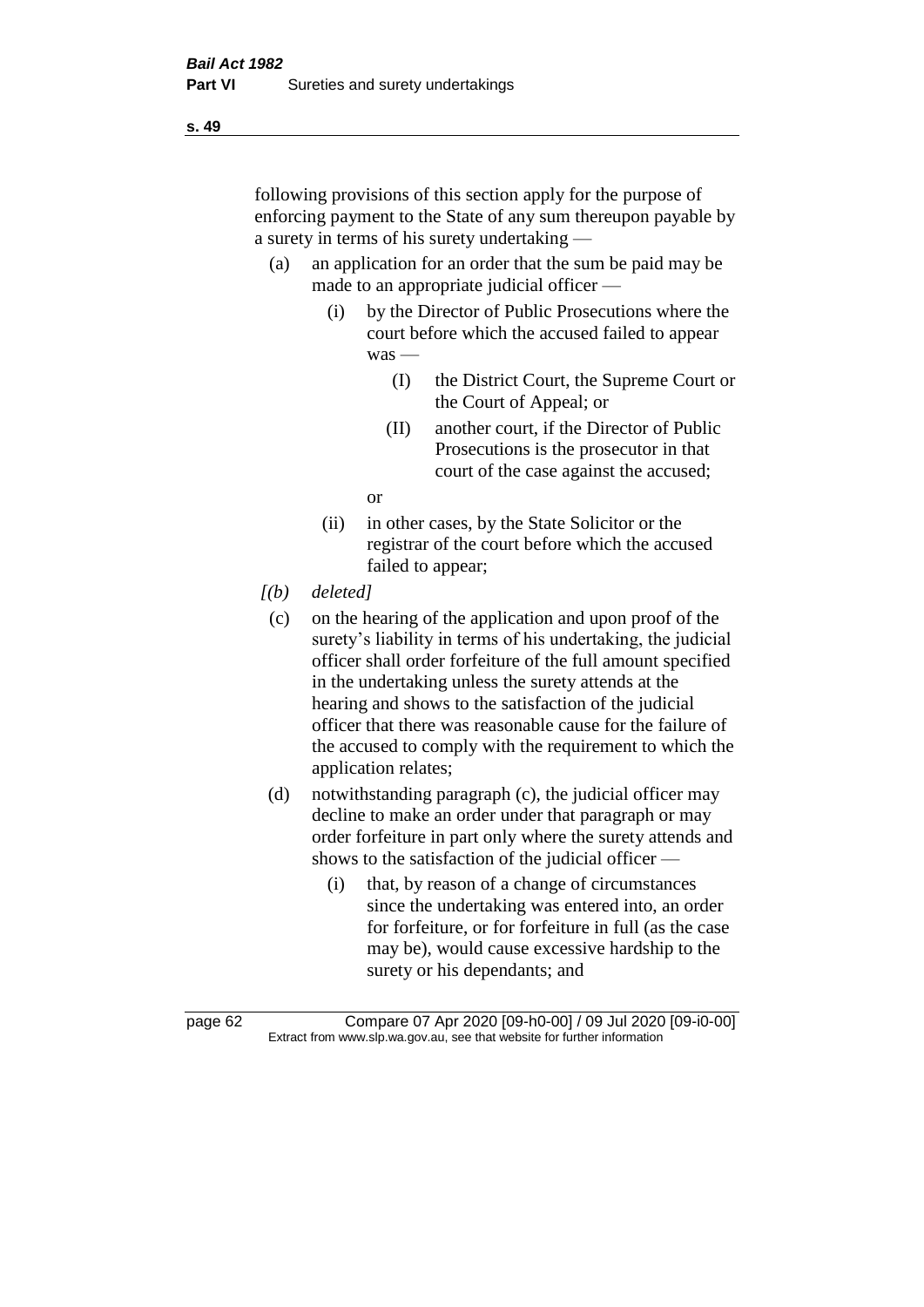- (e) an order may be made under this section whether or not the accused has been convicted of an offence against section 51(1) or (2) but if, after an order has been made, the surety satisfies the Governor that new facts have been discovered or new circumstances have arisen which show that there was reasonable cause for the failure of the accused as mentioned in paragraph (c), the Governor may exercise the power in section 139 of the *Sentencing Act 1995* as if the forfeiture were one to which that section applied.
- (2) An application under subsection (1) must be made, and proceedings on it are to be conducted —
	- (a) in a court of summary jurisdiction in accordance with the regulations;
	- (b) in the Supreme Court or the District Court  $-\text{in}$ accordance with rules of court.
- (3) Without prejudice to the recovery of such an amount as a civil debt due to the State, any amount to be paid under an order made under this section is to be paid, and its payment may be enforced under Part 5 of the *Fines, Penalties and Infringement Notices Enforcement Act 1994*, unless an order has been made under subsection (4).
- (4) If under this section the Supreme Court or the District Court makes an order requiring the payment of money, the court may make an order under section 59 of the *Sentencing Act 1995* in respect of the amount payable and for that purpose that section, with any necessary changes, applies as if the amount were a fine imposed on the surety.

*[Section 49 amended: No. 74 of 1984 s. 17; No. 92 of 1994 s. 5; No. 78 of 1995 s. 8; No. 65 of 2003 s. 121(3); No. 74 of 2003 s. 29; No. 59 of 2004 s. 141; No. 84 of 2004 s. 8, 11 and 82; No. 6 of 2008 s. 18(2) and 30(1) and (2).]* 

Compare 07 Apr 2020 [09-h0-00] / 09 Jul 2020 [09-i0-00] page 63 Extract from www.slp.wa.gov.au, see that website for further information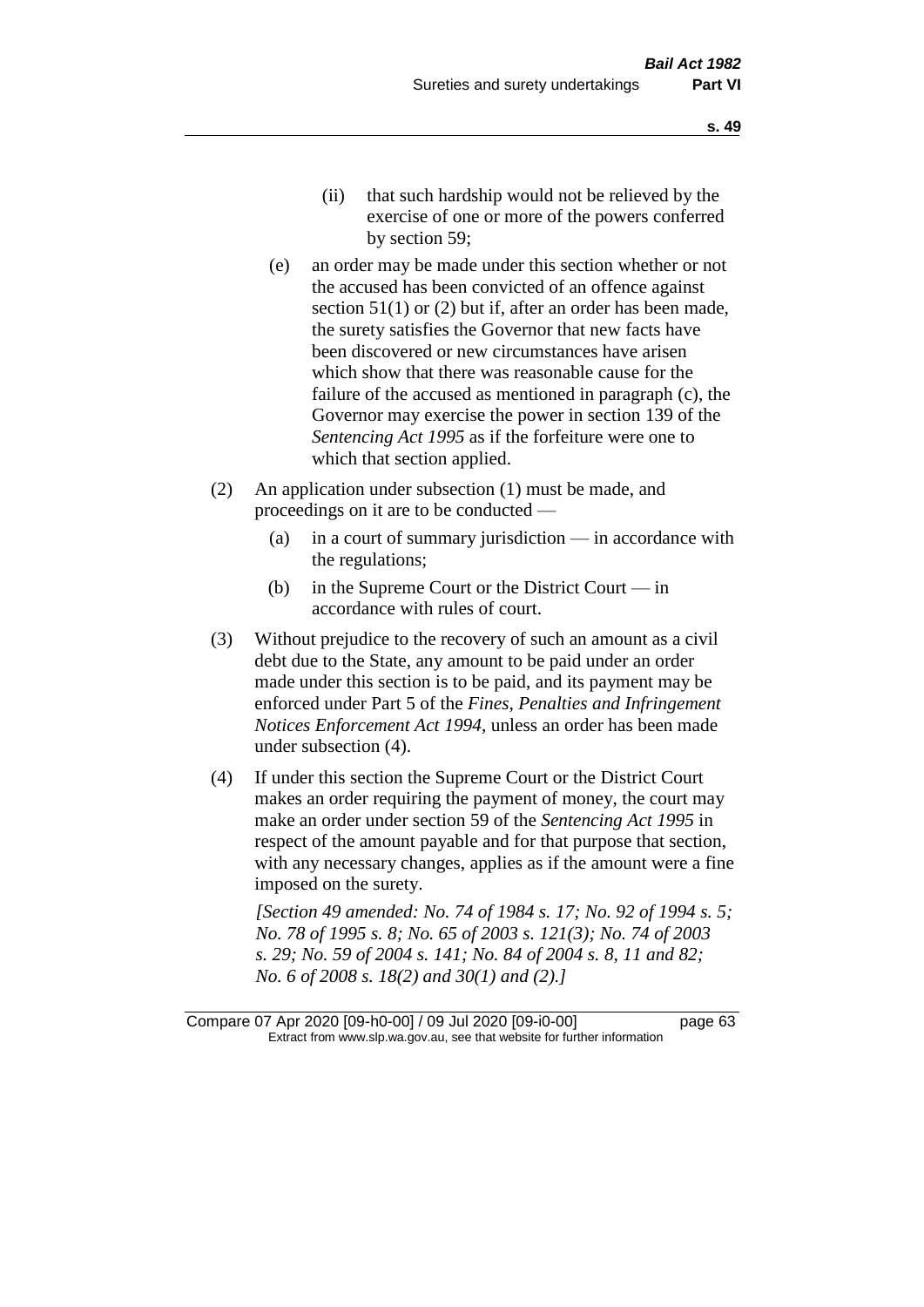#### **50. Indemnifying surety, offence**

- (1) If a person indemnifies, or agrees to indemnify, a surety or proposed surety against any liability which the surety or proposed surety may incur under this Act (including this section) he and the surety or proposed surety and any person with whom he agrees as aforesaid each commits an offence. Penalty: \$1 000 or imprisonment for 12 months or both.
- (2) An offence is committed under subsection  $(1)$ 
	- (a) whether the agreement is made before or after the surety undertaking is entered into and whether or not a proposed surety actually becomes a surety; and
	- (b) whether the compensation is to be in money or in money's worth.
- (3) An offence is not committed under subsection (1) by a surety or proposed surety if he shows —
	- (a) that he had no knowledge of an agreement within the meaning of subsection (1) proposed to be entered into between 2 other persons; or
	- (b) that having such knowledge he took all steps reasonably available to him to prevent the agreement being entered into.

*[Section 50 amended: No. 74 of 1984 s. 18.]* 

page 64 Compare 07 Apr 2020 [09-h0-00] / 09 Jul 2020 [09-i0-00] Extract from www.slp.wa.gov.au, see that website for further information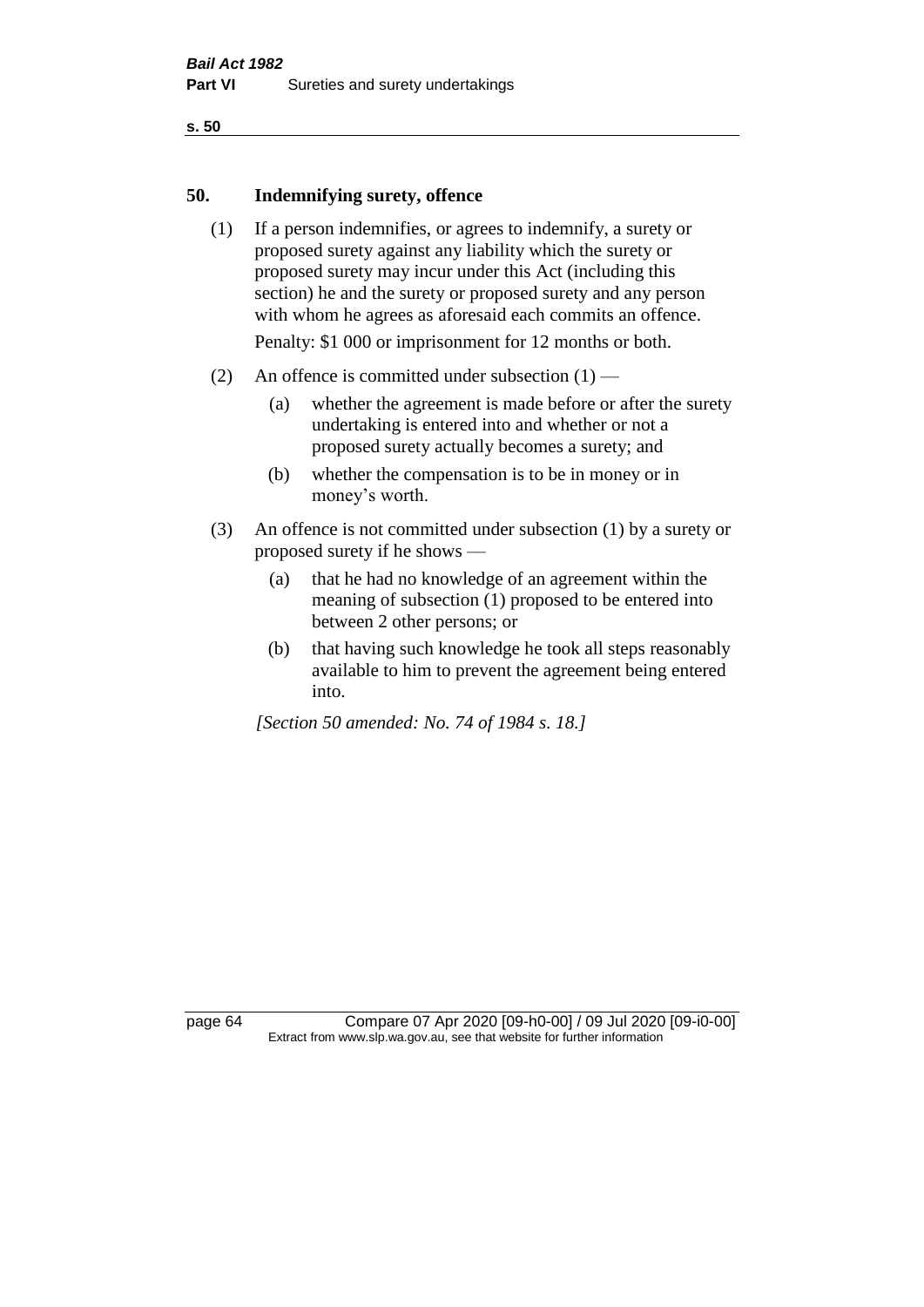**s. 50A**

# **Part VIA — Administration of home detention conditions**

*[Heading inserted: No. 61 of 1990 s. 11.]* 

#### **50A. Powers of CEO (corrections)**

The CEO (corrections) has all of the powers conferred under this Act on a community corrections officer and may review, vary, or rescind a direction given by a community corrections officer.

*[Section 50A inserted: No. 61 of 1990 s. 11; amended: No. 31 of 1993 s. 9; No. 65 of 2006 s. 53.]* 

*[50B. Deleted: No. 78 of 1995 s. 8.]* 

#### **50C. Powers and duties of community corrections officers**

- (1) A community corrections officer may give such reasonable directions to an accused subject to a home detention condition as are necessary for the proper administration of the condition and any other condition imposed on the grant of bail to the accused including, without limiting the generality of the foregoing, directions as to —
	- (a) when the accused may leave the place where he is required by the home detention condition to remain; and
	- (b) the period of any authorised absence from the place where he is required by the home detention condition to remain; and
	- (c) when the accused shall return to the place where he is required by the home detention condition to remain; and
	- (d) the method of travel to be used by the accused during any absence from the place where he is required by the home detention condition to remain; and
	- (e) the manner in which the accused shall report his whereabouts.

Compare 07 Apr 2020 [09-h0-00] / 09 Jul 2020 [09-i0-00] page 65 Extract from www.slp.wa.gov.au, see that website for further information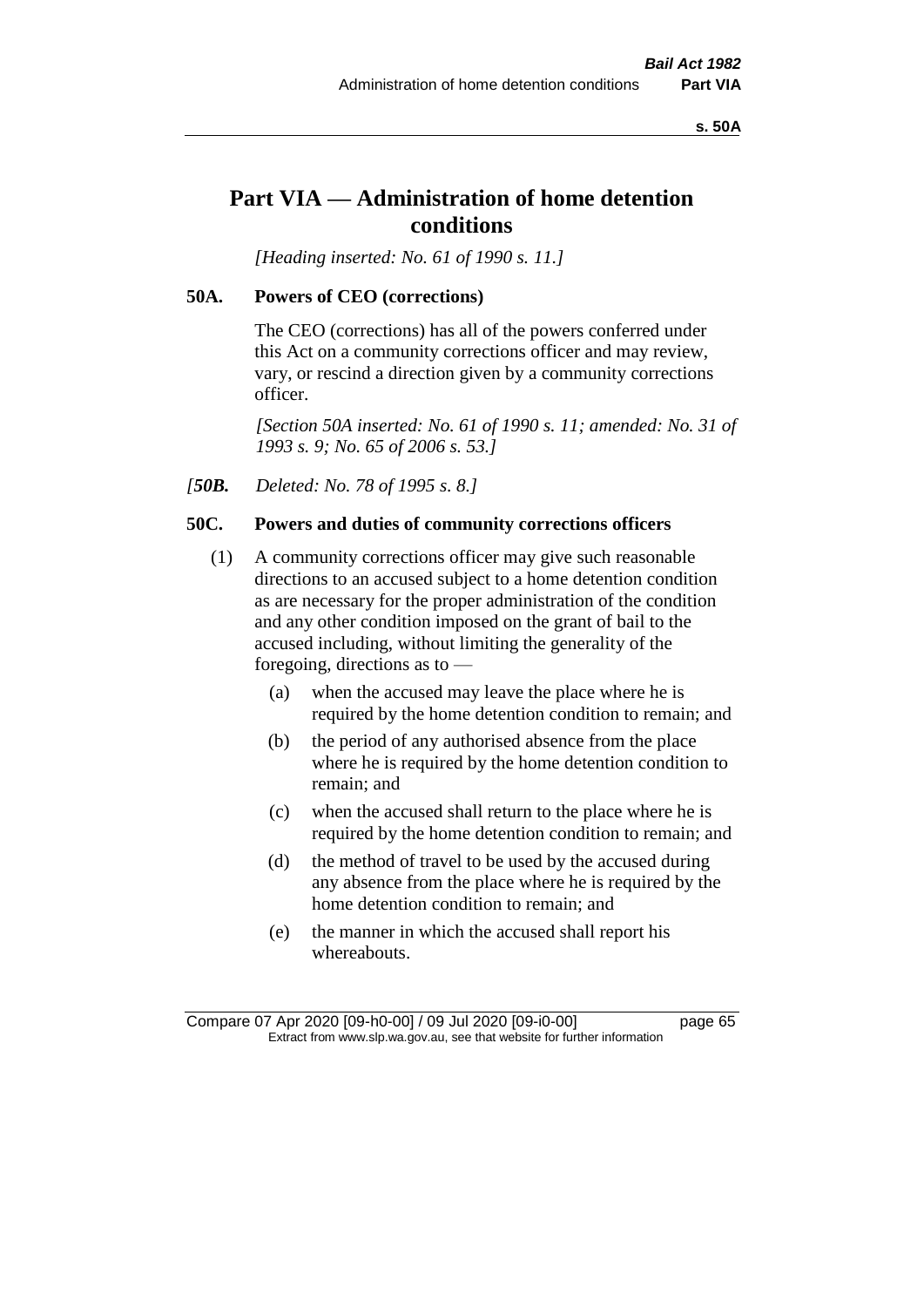**s. 50C**

| (2)     | For the purpose of ascertaining whether or not an accused is<br>complying with a home detention condition or any direction<br>given pursuant to subsection (1), a community corrections<br>officer may, at any time - |                                                                                                                                                                                          |  |
|---------|-----------------------------------------------------------------------------------------------------------------------------------------------------------------------------------------------------------------------|------------------------------------------------------------------------------------------------------------------------------------------------------------------------------------------|--|
|         | (a)                                                                                                                                                                                                                   | enter or telephone the place where the accused is<br>required by a home detention condition to remain; or                                                                                |  |
|         | (b)                                                                                                                                                                                                                   | enter or telephone the accused's place of employment or<br>any other place where the accused is permitted or<br>required to attend; or                                                   |  |
|         | (c)                                                                                                                                                                                                                   | question any person at any place referred to in<br>paragraph $(a)$ or $(b)$ .                                                                                                            |  |
| (3)     | A person who $-$                                                                                                                                                                                                      |                                                                                                                                                                                          |  |
|         | (a)                                                                                                                                                                                                                   | hinders a person exercising powers under subsection (2);<br><sub>or</sub>                                                                                                                |  |
|         | (b)                                                                                                                                                                                                                   | fails to answer a question put pursuant to<br>subsection $(2)(c)$ or gives an answer that the person<br>knows is false or misleading in a material particular,                           |  |
|         | commits an offence.                                                                                                                                                                                                   |                                                                                                                                                                                          |  |
|         |                                                                                                                                                                                                                       | Penalty: \$2 000 and imprisonment for 12 months.                                                                                                                                         |  |
| (4)     | A community corrections officer -                                                                                                                                                                                     |                                                                                                                                                                                          |  |
|         | (a)                                                                                                                                                                                                                   | shall keep such records and make such returns and<br>reports in relation to accused persons subject to home<br>detention conditions as the CEO (corrections) directs;<br>and             |  |
|         | (b)                                                                                                                                                                                                                   | shall make any records relating to an accused subject to<br>a home detention condition available on the request of<br>the CEO (corrections) to him.                                      |  |
|         |                                                                                                                                                                                                                       | [Section 50C inserted: No. 61 of 1990 s. 11; amended: No. 31<br>of 1993 s. 9; No. 50 of 2003 s. 37(3); No. 84 of 2004 s. 82 and<br>83(3); No. 65 of 2006 s. 53; No. 2 of 2008 s. 56(2).] |  |
| page 66 |                                                                                                                                                                                                                       | Compare 07 Apr 2020 [09-h0-00] / 09 Jul 2020 [09-i0-00]<br>Extract from www.slp.wa.gov.au, see that website for further information                                                      |  |
|         |                                                                                                                                                                                                                       |                                                                                                                                                                                          |  |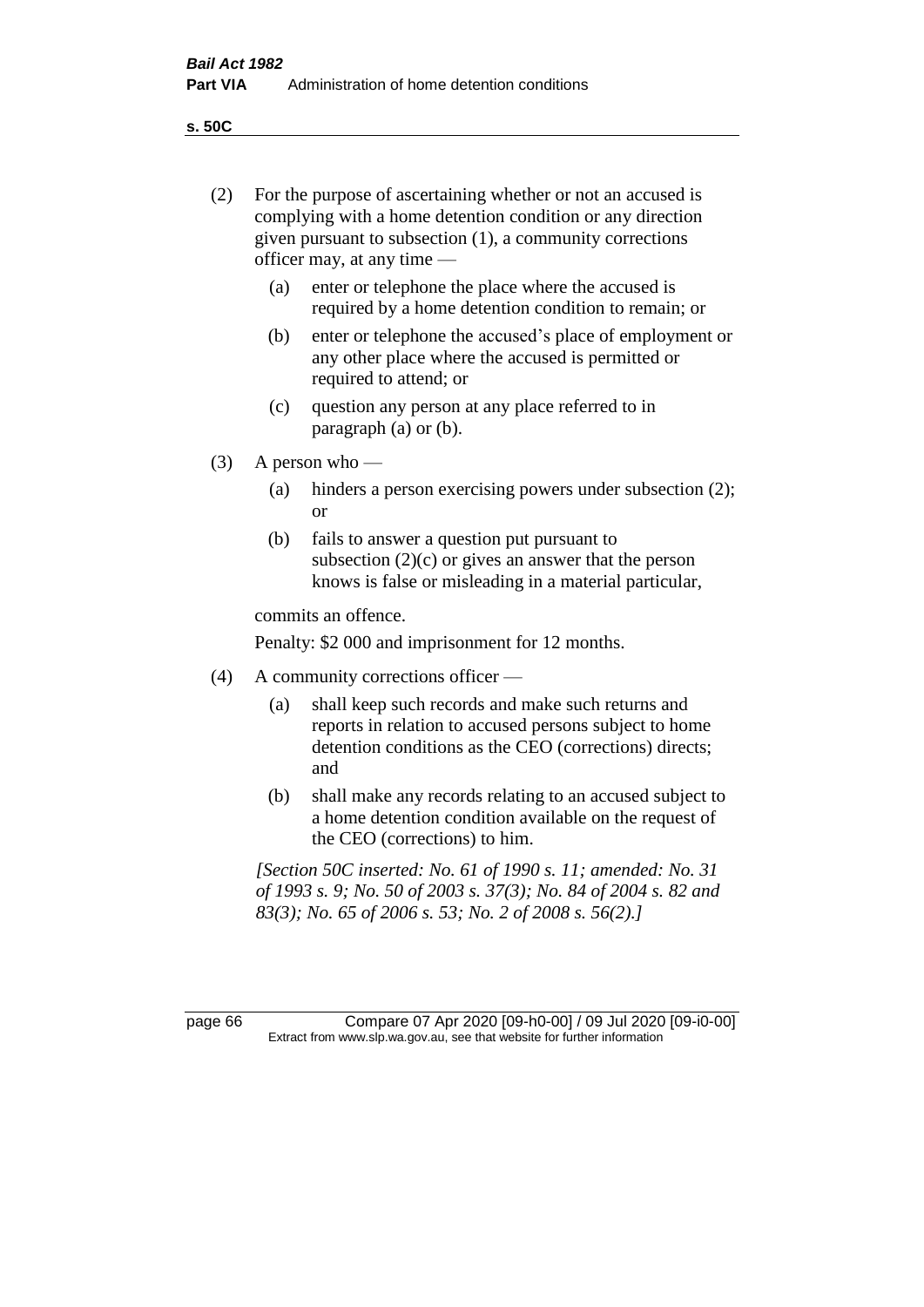## **50D. Powers of members of Police Force**

- (1) For the purpose of ascertaining whether or not an accused is complying with a home detention condition, a member of the Police Force may —
	- (a) require the accused to produce a copy of his bail undertaking and any notice by the CEO (corrections) under section 50E(a) for inspection; and
	- (b) require the accused to explain why he is absent from the place where he is required by the home detention condition to remain.
- (2) An accused who fails to comply with subsection  $(1)(a)$  or who fails to explain when required to do so under subsection (1)(b) or who gives an explanation that the accused knows is false or misleading in a material particular, commits an offence.

Penalty: \$2 000.

*[Section 50D inserted: No. 61 of 1990 s. 11; amended: No. 31 of 1993 s. 9; No. 50 of 2003 s. 37(4); No. 84 of 2004 s. 82; No. 65 of 2006 s. 53.]* 

### **50E. CEO (corrections) may substitute different place of detention and apply conditions**

The CEO (corrections) may, at any time, by notice in writing given to an accused granted bail subject to a home detention condition —

- (a) substitute a different place for the place where an accused is required by a home detention condition to remain;
- (b) require the accused to comply with such of the conditions specified in the list provided to the accused under section 24A(4) as are specified in the notice.

*[Section 50E inserted: No. 61 of 1990 s. 11; amended: No. 31 of 1993 s. 9; No. 84 of 2004 s. 82; No. 65 of 2006 s. 53.]* 

Compare 07 Apr 2020 [09-h0-00] / 09 Jul 2020 [09-i0-00] page 67 Extract from www.slp.wa.gov.au, see that website for further information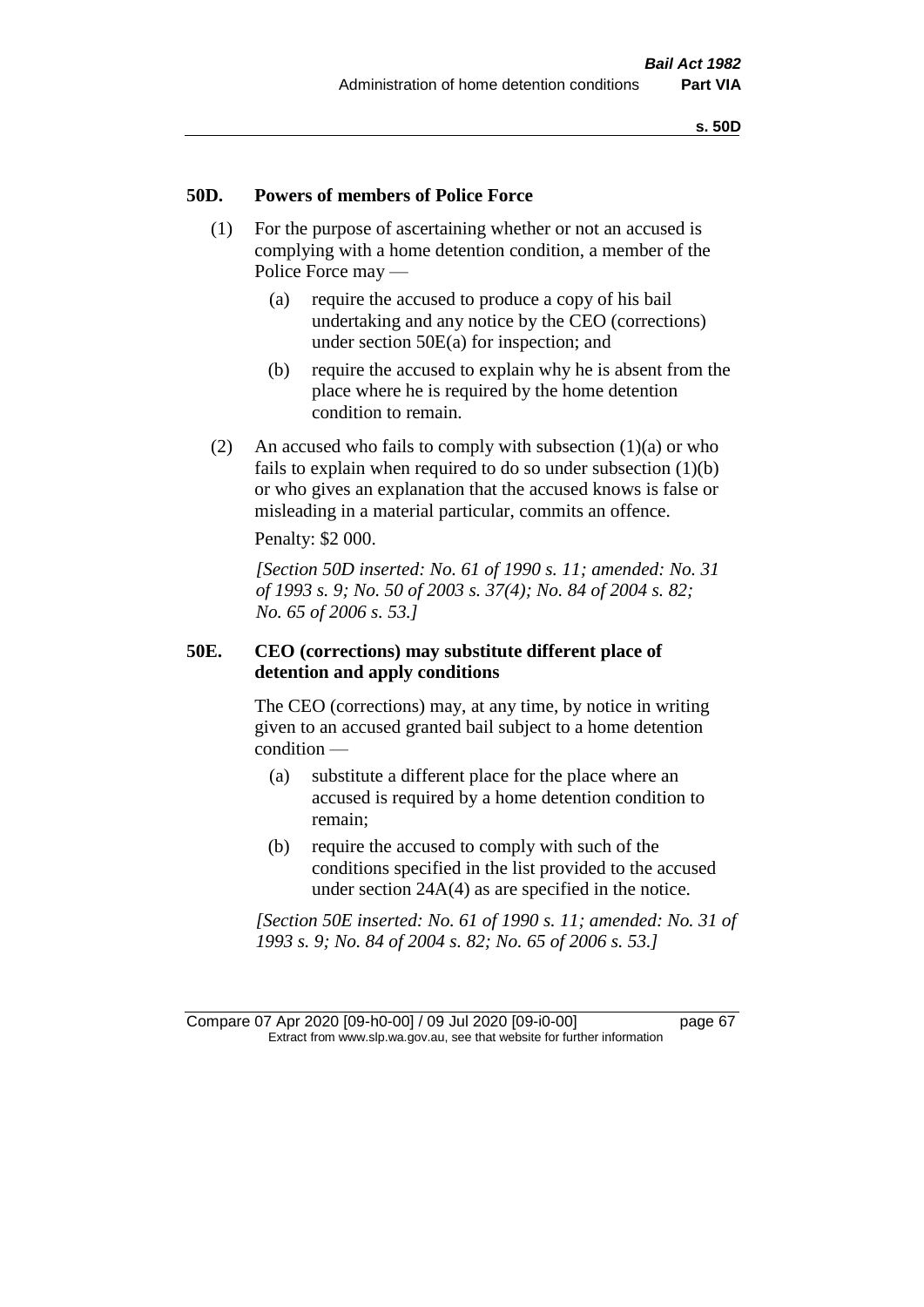```
s. 50F
```
## **50F. CEO (corrections) may revoke bail**

- (1) Where a home detention condition has been imposed as a condition on a grant of bail to an accused the CEO (corrections) may, in his absolute discretion, by instrument signed by him and if practicable, given to the accused, revoke the bail.
- (2) Without limiting the generality of subsection (1), the power to revoke bail may be exercised where the accused —
	- (a) is not likely to comply with any requirement of his bail undertaking mentioned in section 28(2)(a) or (b); or
	- (b) is, or has been, or is likely to be in breach of any condition of his bail undertaking mentioned in section  $28(2)(c)$ .
- (3) Subject to subsection (4), where the CEO (corrections) revokes bail he shall include a statement of his reasons for the cancellation in the instrument cancelling the bail.
- (4) Where the CEO (corrections) is of the opinion that it would be in the interest of the accused or any other person, or the public, to withhold from the accused any or all of the reasons referred to in subsection (3), the CEO (corrections) may so withhold the reason or reasons.
- (5) Where the CEO (corrections) revokes bail, he may, whenever necessary, issue a warrant directed to all members of the Police Force to have the accused arrested and brought before an appropriate judicial officer.

*[Section 50F inserted: No. 61 of 1990 s. 11; amended: No. 31 of 1993 s. 9; No. 84 of 2004 s. 82; No. 65 of 2006 s. 53.]* 

## **50G. Procedure on arrest after revocation under s. 50F**

(1) An accused arrested pursuant to a warrant issued under section 50F shall be taken as soon as is practicable before an appropriate judicial officer unless he is arrested less than 24 hours before the time at which he is due to appear in accordance with his bail undertaking, in which case he shall be

page 68 Compare 07 Apr 2020 [09-h0-00] / 09 Jul 2020 [09-i0-00] Extract from www.slp.wa.gov.au, see that website for further information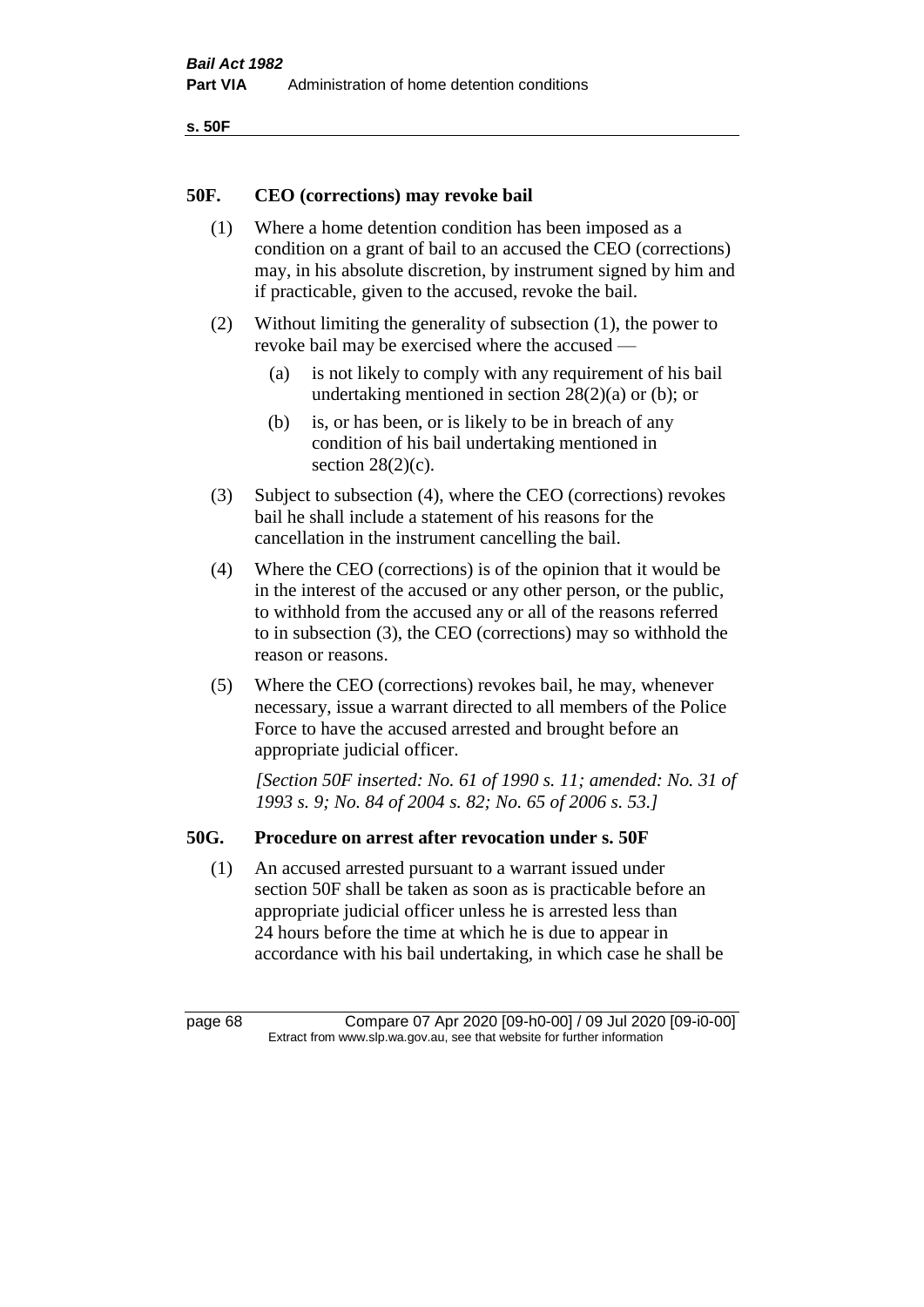held in custody and brought before an appropriate judicial officer at that time.

- (2) The judicial officer before whom an accused appears under this section may —
	- (a) remand the accused in custody to appear at the time and place specified, or deemed by section 31(3) to be specified, in his bail undertaking; or
	- (b) grant fresh bail to the accused in accordance with this Act, other than clause 2 of Part B of Schedule 1.

*[Section 50G inserted: No. 61 of 1990 s. 11; amended: No. 45 of 1993 s. 12; No. 84 of 2004 s. 82.]* 

## **50H. Rules of natural justice excluded**

The rules known as the rules of natural justice (including any duty of procedural fairness) do not apply to or in relation to the doing or omission of any act, matter or thing under this Part by the CEO (corrections).

*[Section 50H inserted: No. 61 of 1990 s. 11; amended: No. 31 of 1993 s. 9; No. 65 of 2006 s. 53.]* 

#### **50J. Delegation by CEO (corrections)**

The CEO (corrections) may, either generally or as otherwise provided by the instrument of delegation, by writing signed by him, delegate to any person any power or duty under this Part, other than this power of delegation.

*[Section 50J inserted: No. 61 of 1990 s. 11; amended: No. 31 of 1993 s. 9; No. 65 of 2006 s. 53.]* 

*[50K. Deleted: No. 13 of 2020 s. 25.]*

## **50L. Rules for this Part**

(1) The CEO (corrections) may, with the approval of the Minister, make rules for the purposes of this Part which may provide for the manner of ensuring that accused persons are complying with home detention conditions and for conditions to be applied to

Compare 07 Apr 2020 [09-h0-00] / 09 Jul 2020 [09-i0-00] page 69 Extract from www.slp.wa.gov.au, see that website for further information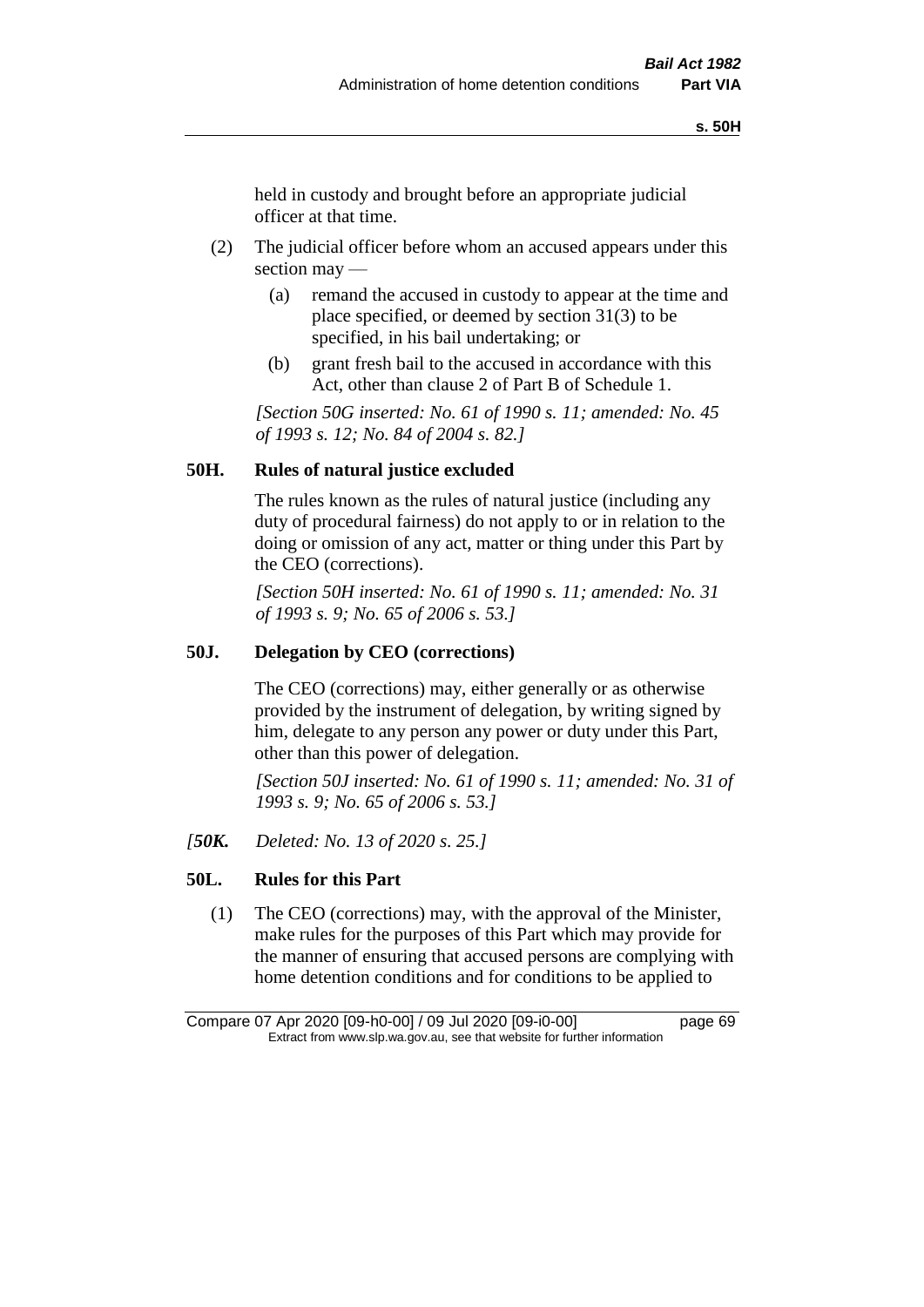accused persons granted bail subject to home detention conditions including conditions —

- (a) requiring an accused to wear an approved electronic monitoring device;
- (b) requiring an accused to permit the CEO (corrections) to install an approved electronic monitoring device at the place where the accused is required by a home detention condition to remain.
- (2) Rules made under this section may confer a discretionary authority on any person or class of persons.
- (3) Sections 41 and 42 of the *Interpretation Act 1984* do not apply to rules made under this section.

*[Section 50L inserted: No. 61 of 1990 s. 11; amended: No. 31 of 1993 s. 9; No. 84 of 2004 s. 82 and 83(3); No. 65 of 2006 s. 53; No. 2 of 2008 s. 56(3) and (4); No. 13 of 2020 s. 26.]* 

page 70 Compare 07 Apr 2020 [09-h0-00] / 09 Jul 2020 [09-i0-00] Extract from www.slp.wa.gov.au, see that website for further information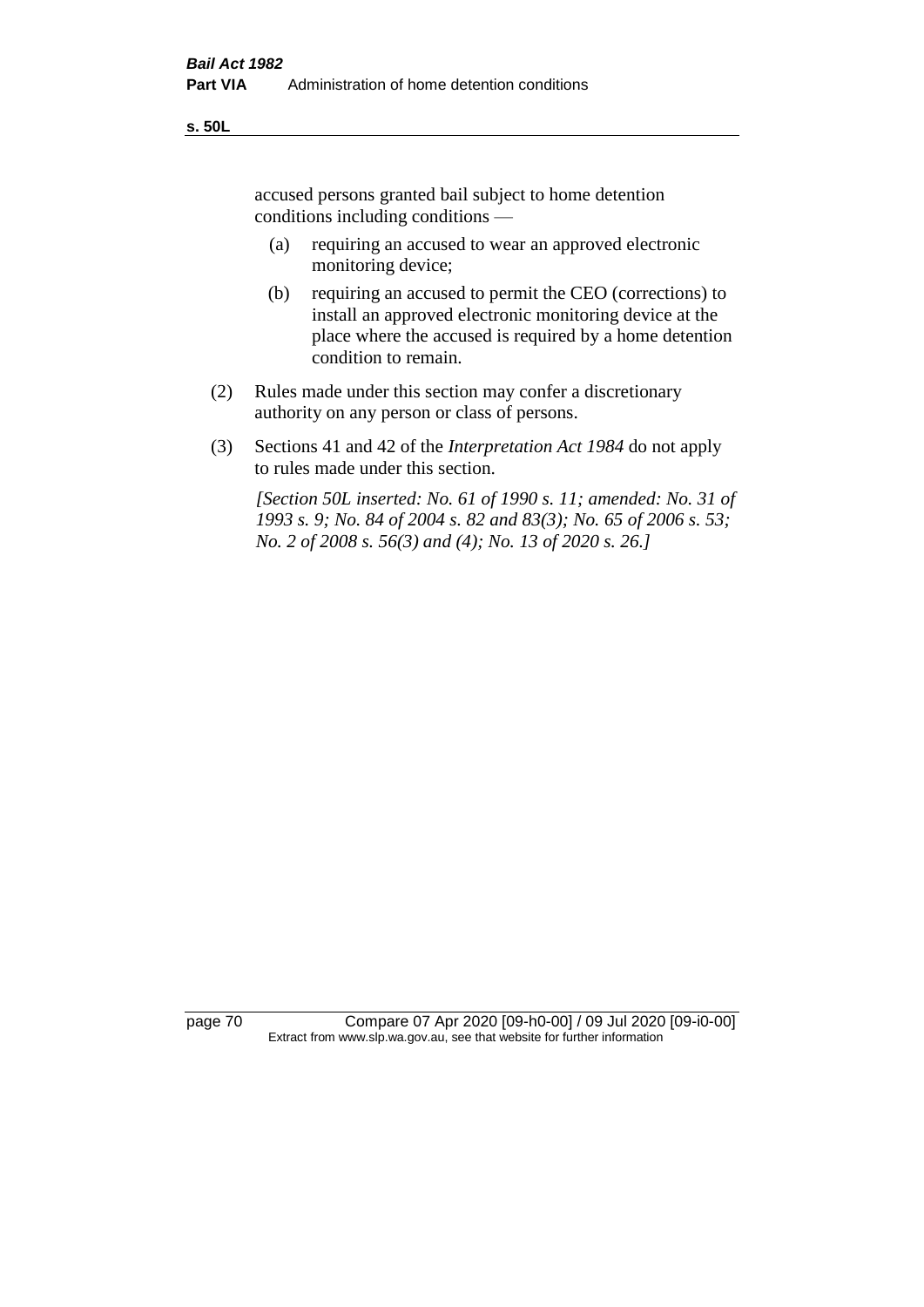**s. 51**

# **Part VII — Enforcement of bail undertakings**

# **51. Failing to comply with bail undertaking, offence**

- (1) An accused who, without reasonable cause, fails to comply with the requirement of his bail undertaking mentioned in section 28(2)(a) commits an offence.
- (2) An accused who fails to comply with the requirement of his bail undertaking mentioned in section 28(2)(b) commits an offence.
- $(2a)$  An accused
	- (a) whose bail undertaking includes any condition imposed for a purpose mentioned in clause  $2(2)(c)$  or (d) of Part D of Schedule 1; and
	- (b) who fails to comply with the condition,

commits an offence.

- (3) An accused shall not be convicted in his absence of an offence against this section.
- (4) An accused who is charged with an offence against subsection (1) or (2) may be convicted of the other of those offences if that other offence is proved by the evidence.
- (5) A prosecution for an offence against subsection (1), (2) or (2a) may be brought at any time.
- (6) A person who is convicted of an offence against subsection (1), (2) or (2a) is liable to a fine not exceeding \$10 000 or imprisonment for a term not exceeding 3 years, or both.
- (7) A court which convicts an accused of an offence against this section may, in addition to any penalty which it may impose, order that the accused pay such sum as it may fix in or towards defraying the costs and expenses of and consequent upon his apprehension following the failure to comply with his bail undertaking for which he was convicted.

Compare 07 Apr 2020 [09-h0-00] / 09 Jul 2020 [09-i0-00] page 71 Extract from www.slp.wa.gov.au, see that website for further information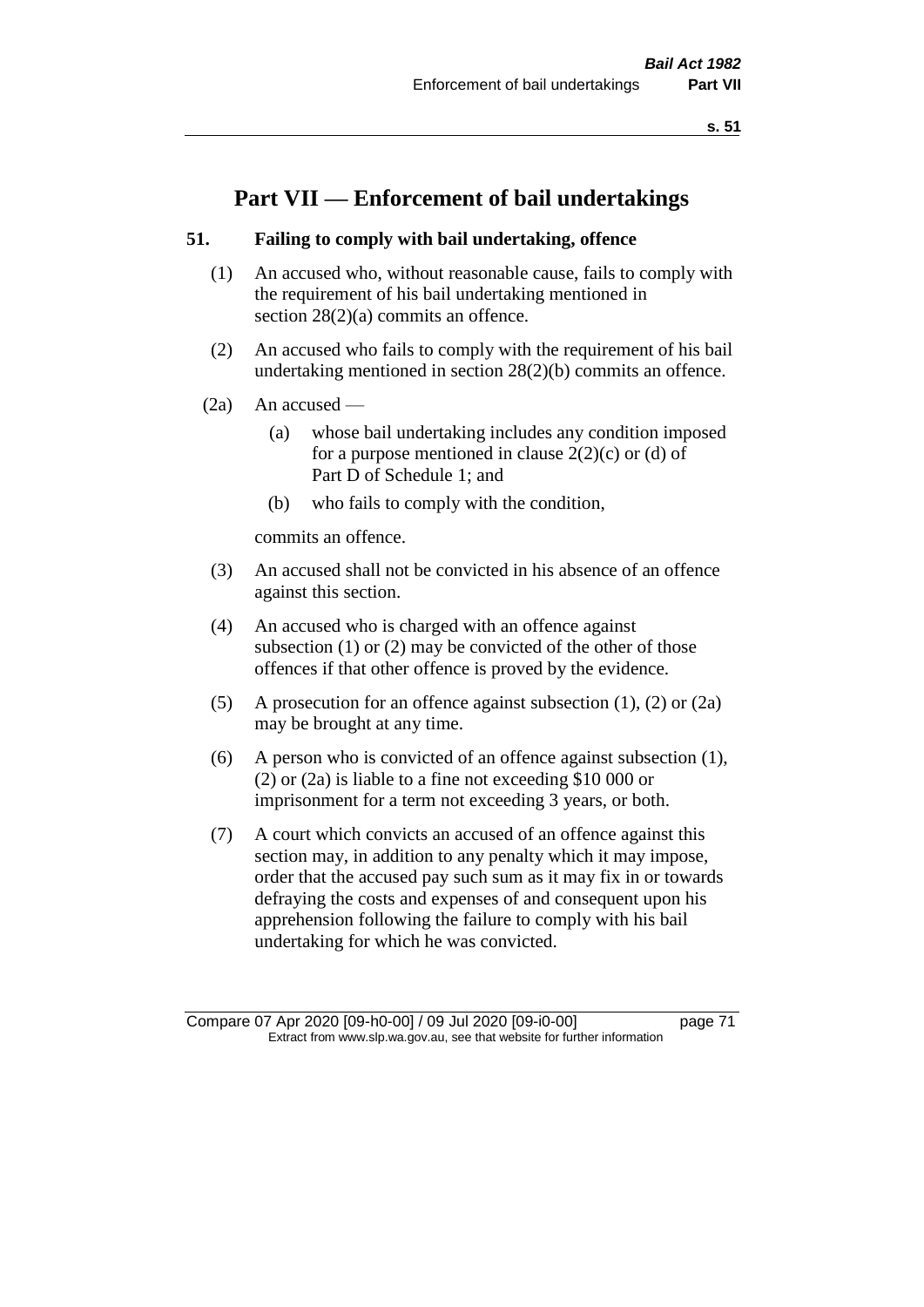## **s. 51A**

- (8) An order made under subsection (7)
	- (a) shall specify to whom and in what manner the sum shall be paid; and
	- (b) may be enforced as though the sum were a penalty imposed under this section.

*[Section 51 amended: No. 54 of 1998 s. 9; No. 59 of 2004 s. 141; No. 84 of 2004 s. 11 and 82; No. 6 of 2008 s. 18(3).]*

# **51A. Prosecuting s. 51 offence for non-appearance in court of summary jurisdiction**

- (1) This section applies for the purpose of prosecuting an offence against section  $51(1)$ ,  $(2)$  or  $(2a)$  where the court before which the accused is bound to appear at the time when the accused fails to comply with the accused's bail undertaking is a court of summary jurisdiction.
- (2) Where this section applies, the prosecution shall be commenced and conducted by the person who was conducting the proceedings in which the accused failed to comply with the accused's bail undertaking or by a police officer.
- (3) Where this section applies, the registrar of the court before which the accused was bound to appear shall cause to be issued to the Commissioner of Police a certificate under section 64 as to the accused's failure to appear.

*[Section 51A inserted: No. 6 of 2008 s. 31(1).]*

# **52. Prosecuting s. 51 offence for non-appearance in superior court**

(1) This section applies, notwithstanding any other Act, for the purpose of prosecuting an offence against section 51(1), (2) or (2a) where the court before which the accused is bound to appear at the time when he fails to comply with his bail undertaking is the Supreme Court or the District Court.

page 72 Compare 07 Apr 2020 [09-h0-00] / 09 Jul 2020 [09-i0-00] Extract from www.slp.wa.gov.au, see that website for further information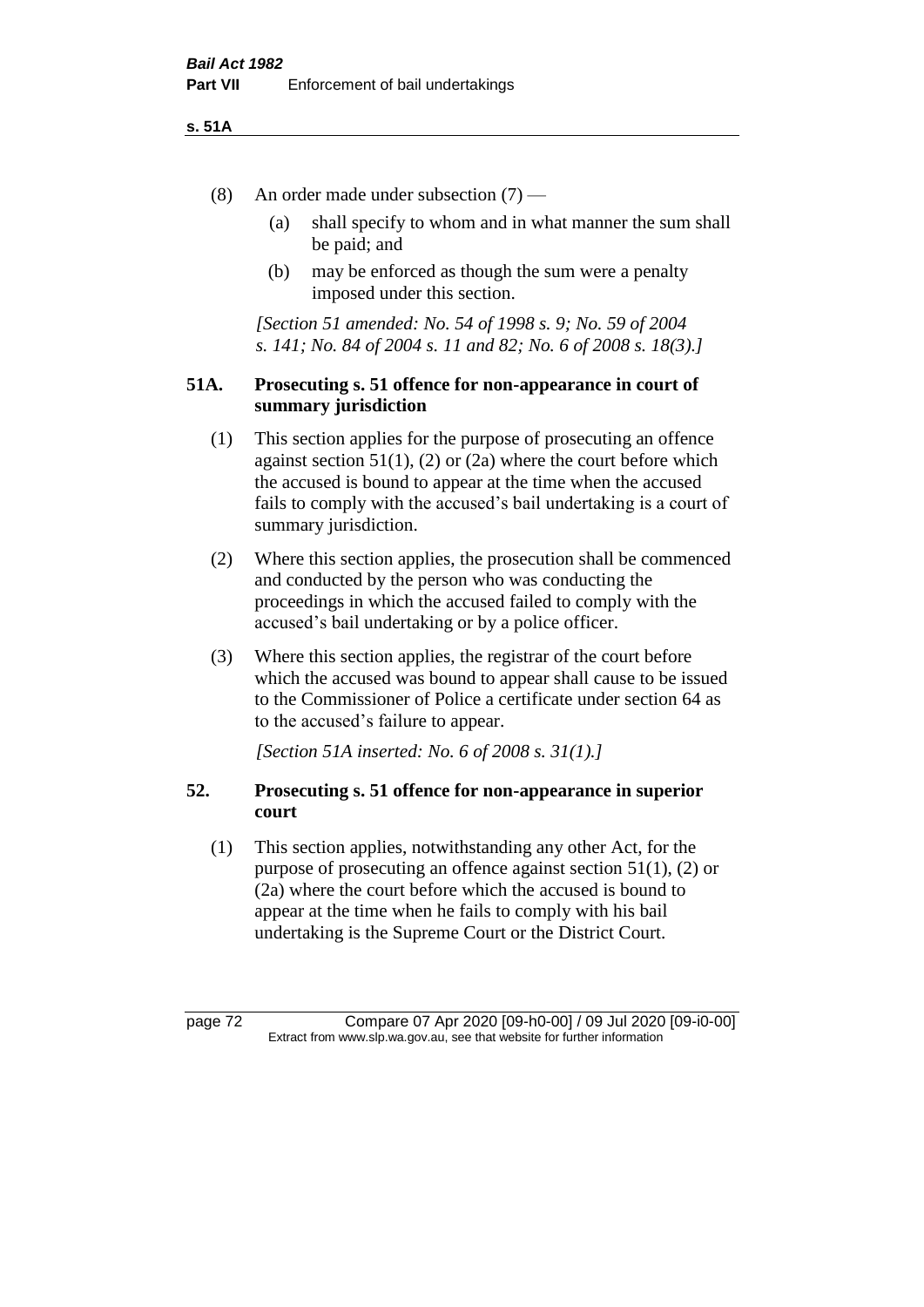- (2) Where this section applies, the accused shall be dealt with summarily for the offence and shall be so dealt with —
	- (a) by a judge of the Supreme Court in any case where the accused was bound to appear before the General Division of the Supreme Court;
	- (ab) by a judge of appeal in any case where the accused was bound to appear before the Court of Appeal;
	- (b) by a judge of the District Court in any case where the accused was bound to appear before that Court.
- (3) A prosecution for an offence which is to be dealt with under this section shall be commenced by the authorised officer (as defined in section 80 of the *Criminal Procedure Act 2004*) who was conducting the proceedings in which the accused failed to comply with his bail undertaking or by a police officer —
	- (a) where subsection  $(2)(a)$  or (ab) applies, in the Supreme Court; and
	- (b) where subsection (2)(b) applies, in the District Court.
- (3a) Where this section applies, a person authorised under subsection (3b) shall cause to be issued to the Commissioner of Police a certificate under section 64 as to the accused's failure to appear.
- (3b) The Chief Justice, in respect of cases where the court before which the accused was bound to appear is the Supreme Court, and the Chief Judge, in respect of cases where the court before which the accused was bound to appear is the District Court, may authorise a person or persons, by name or office, to perform the function referred to in subsection (3a).
- (3c) A prosecution that has been commenced under subsection (3) by a police officer shall be conducted by the Director of Public Prosecutions.
- (4) Subject to section 51(3) and (5), a prosecution for an offence which is to be dealt with under this section is to be commenced

Compare 07 Apr 2020 [09-h0-00] / 09 Jul 2020 [09-i0-00] page 73 Extract from www.slp.wa.gov.au, see that website for further information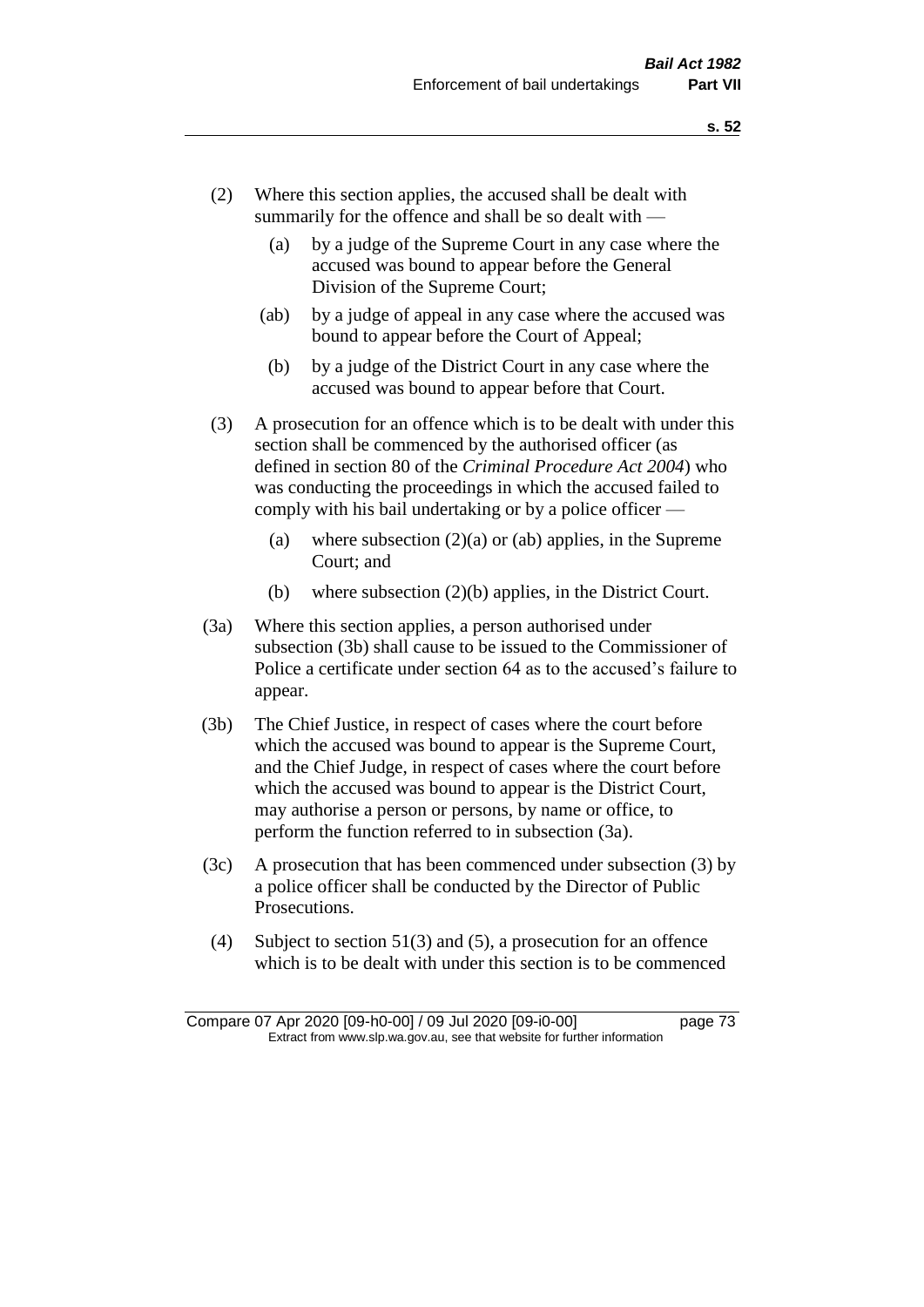and conducted under the *Criminal Procedure Act 2004* as if it were a prosecution of a simple offence in a court of summary jurisdiction, but —

- (a) no fees shall be charged by the Supreme Court or District Court for or in respect of any act or proceeding that relates to the prosecution; and
- (b) the Supreme Court or District Court cannot order a party to the prosecution to pay another party's costs of or relating to the prosecution, except under section 166(2) of the *Criminal Procedure Act 2004*.
- (5) If under section 51(6) or (7) the Supreme Court or the District Court imposes a pecuniary penalty the court may make an order under section 59 of the *Sentencing Act 1995* in respect of the amount payable.

*[Section 52 amended: No. 92 of 1994 s. 6; No. 78 of 1995 s. 8; No. 54 of 1998 s. 10; No. 45 of 2004 s. 28(2) and (4); No. 59 of 2004 s. 141; No. 84 of 2004 s. 11 and 82; No. 2 of 2008 s. 56(5); No. 6 of 2008 s. 32(1) and (2).]* 

# **53. Appeal against decision made under s. 52**

- (1) A person who is dissatisfied with a decision (as defined in section 6 of the *Criminal Appeals Act 2004*) made under section 52 may, with the leave of the Court of Appeal, appeal against it.
- (2) For the purposes of subsection (1), Part 2 of the *Criminal Appeals Act 2004*, with any necessary changes, applies as if —
	- (a) the decision referred to in subsection (1) were a decision of a court of summary jurisdiction; and
	- (b) a reference in that Part to a court of summary jurisdiction were a reference to the court that made the decision referred to in subsection (1); and
	- (c) a reference in that Part to commencing an appeal were a reference to applying for leave to appeal.

page 74 Compare 07 Apr 2020 [09-h0-00] / 09 Jul 2020 [09-i0-00] Extract from www.slp.wa.gov.au, see that website for further information

**s. 53**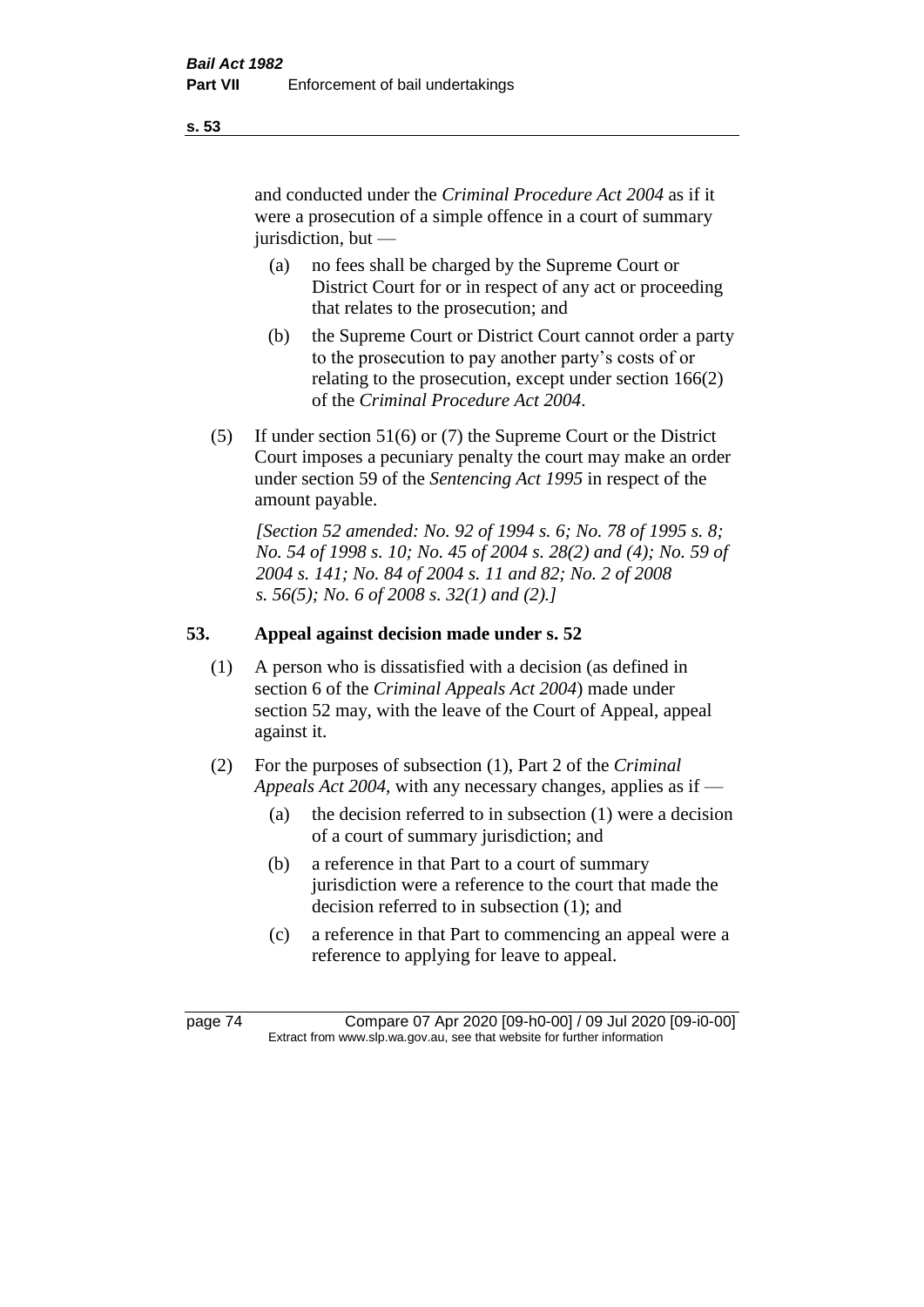(3) Despite section 13(1) of the *Criminal Appeals Act 2004*, the appeal is to be dealt with by the Court of Appeal.

*[Section 53 inserted: No. 45 of 2004 s. 28(3); amended: No. 84 of 2004 s. 11 and 82.]*

# **54. Bailed accused may be taken before judicial officer to show cause against variation or revocation of bail**

 $(1a)$  In this section —

*relevant officer* means —

- (a) if the court before which the accused is required to appear is the District Court, the Supreme Court or the Court of Appeal — the prosecutor; or
- (b) in any other case the prosecutor or a police officer.
- (1) Where an accused has been released on bail the relevant officer may cause the accused to appear before an appropriate judicial officer to show cause why the accused's bail should not be varied or revoked if the relevant officer —
	- (a) has reasonable grounds to believe, or is notified in writing by a surety for the accused that the surety has reasonable grounds to believe, that the accused —
		- (i) is not likely to comply with any requirement of his bail undertaking mentioned in section  $28(2)(a)$  or (b); or
		- (ii) is, or has been, or is likely to be in breach of any condition of his bail undertaking mentioned in section  $28(2)(c)$ ; or
		- (iii) is, or has been, in breach of a home detention condition mentioned in section 28(2)(d);
	- (b) has reasonable grounds to believe that
		- (i) any surety for the accused's appearance is no longer suitable under section 39 to be a surety, or is dead; or

Compare 07 Apr 2020 [09-h0-00] / 09 Jul 2020 [09-i0-00] page 75 Extract from www.slp.wa.gov.au, see that website for further information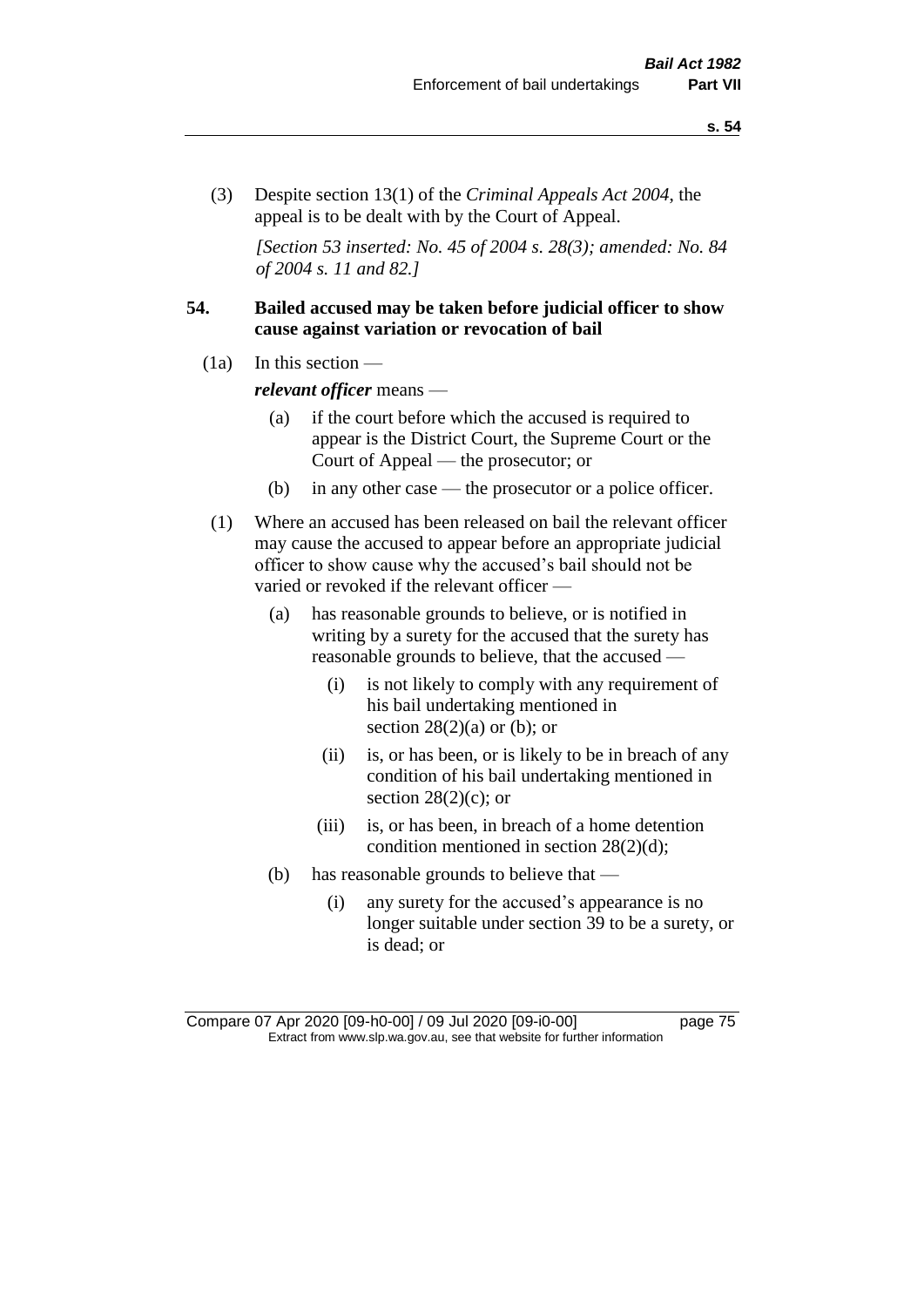| (ii) | for any reason any security required under Part D |
|------|---------------------------------------------------|
|      | of Schedule 1 is no longer sufficient; or         |

- (iii) in a case where the accused has been granted bail for the purposes of an appeal, the accused has discontinued the appeal or has not prosecuted it with all due diligence; or
- (iv) new facts have been discovered, new circumstances have arisen or the circumstances have changed since bail was granted (including that the accused is, or has become, a person linked to terrorism).
- (2) For the purposes of causing an accused to appear before an appropriate judicial officer as provided in subsection  $(1)$  —
	- (a) a police officer may arrest the accused without warrant and bring the accused before an appropriate judicial officer; or
	- (b) the relevant officer may apply to an appropriate judicial officer for a summons or warrant on any ground specified in subsection (1).
- (2a) A police officer shall not exercise the power conferred by subsection  $(2)(a)$  unless the police officer is the relevant officer or is requested in writing to do so by the relevant officer.
- (3) An application under subsection (2)(b) must be made, and proceedings on it are to be conducted —
	- (a) in a court of summary jurisdiction in accordance with regulations made under the *Criminal Procedure Act 2004*;
	- (b) in the Supreme Court or the District Court  $-\text{in}$ accordance with rules of court made under the *Criminal Procedure Act 2004*.
- (4) An accused arrested under this section shall be taken as soon as is practicable before an appropriate judicial officer unless he is arrested less than 24 hours before the time at which he is due to

page 76 Compare 07 Apr 2020 [09-h0-00] / 09 Jul 2020 [09-i0-00] Extract from www.slp.wa.gov.au, see that website for further information

**s. 54**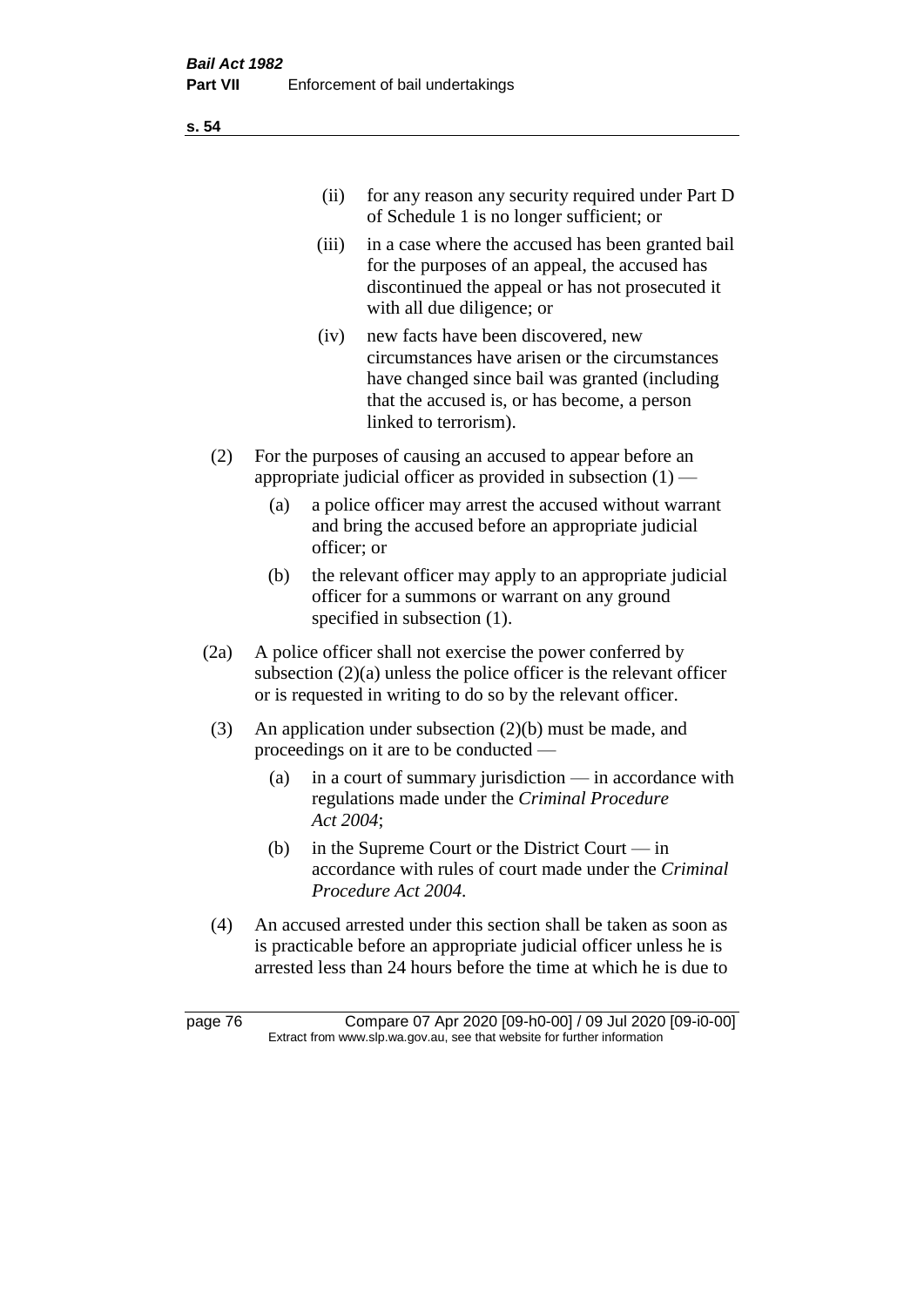appear in accordance with his bail undertaking, in which case he shall be held in custody and brought before an appropriate judicial officer at that time.

- $(5)$  If
	- (a) the court before which the accused is required to appear is the District Court, the Supreme Court or the Court of Appeal; and
	- (b) a police officer is satisfied that because of the urgency of the case it is not practicable for the prosecutor to exercise the power conferred by subsection (1),

the police officer may exercise that power.

(6) If a police officer, acting under subsection (5), exercises the power conferred by subsection (1), the police officer is to be regarded as the relevant officer for the purposes of this section.

*[Section 54 amended: No. 33 of 1989 s. 18; No. 61 of 1990 s. 12; No. 45 of 1993 s. 12; No. 59 of 2004 s. 141; No. 84 of 2004 s. 9, 11 and 82; No. 6 of 2008 s. 33(1)-(4); No. 15 of 2019 s. 10.]* 

# **54A. Accused on committal may be taken for purposes of s. 54 before judicial officer by which committed**

- (1) This section applies to an accused
	- (a) who has been released on bail following the accused's committal to the District Court or the Supreme Court to be tried (otherwise than for murder) or sentenced or otherwise dealt with; and
	- (b) who has not made an appearance in that court on the committal; and
	- (c) who, in the opinion of the relevant officer under section 54, should be made to show cause in terms of subsection (1) of that section.
- (2) The relevant officer may, under section 54, cause an accused to whom this section applies to appear before a judicial officer

Compare 07 Apr 2020 [09-h0-00] / 09 Jul 2020 [09-i0-00] page 77 Extract from www.slp.wa.gov.au, see that website for further information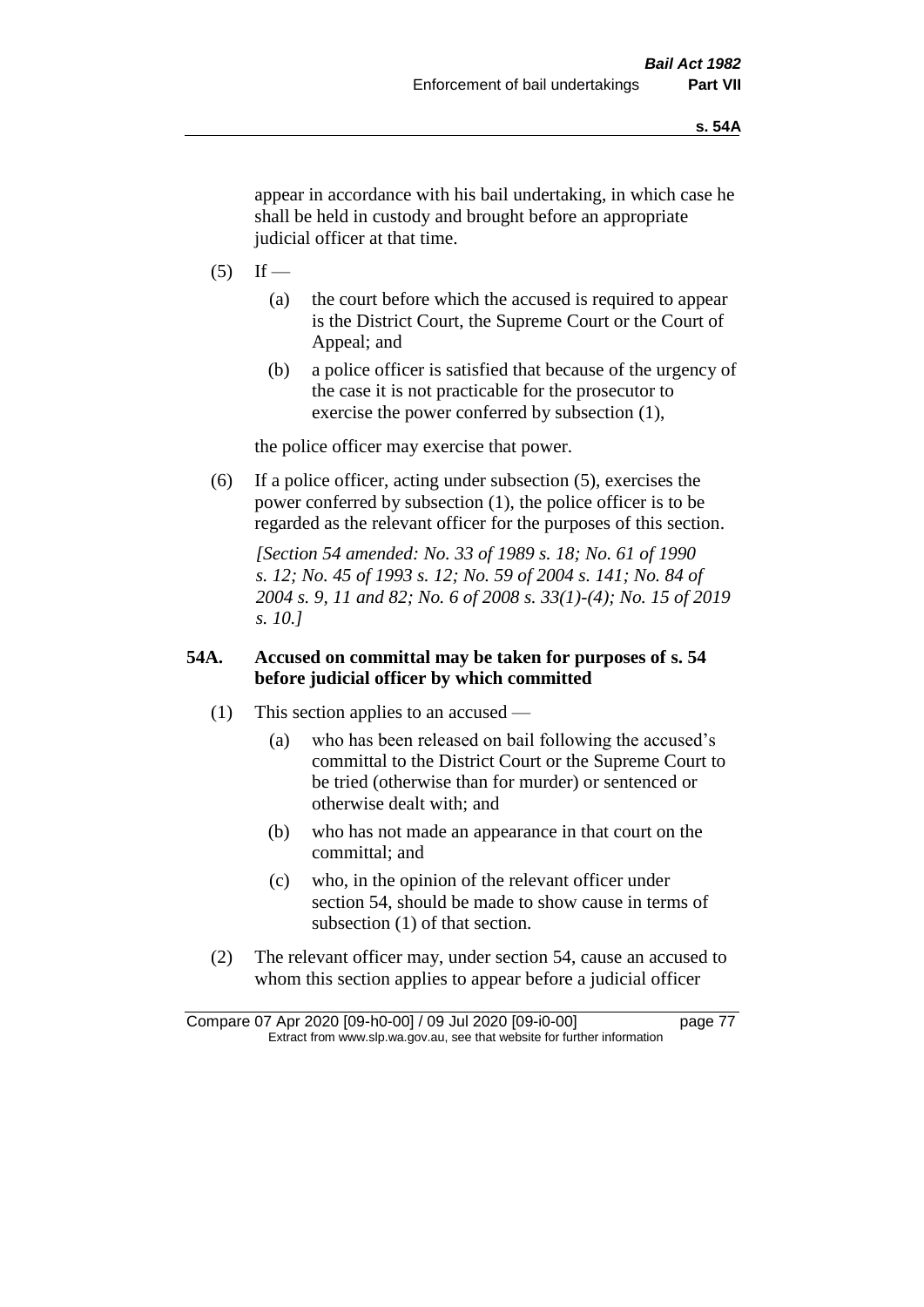**s. 55**

who is empowered to exercise jurisdiction in the court in which the committal order was made, instead of before an appropriate judicial officer.

- (3) A judicial officer before whom an accused so appears is to be regarded as an appropriate judicial officer for the purposes of section 54(2).
- (4) A judicial officer before whom an accused so appears is not obliged to exercise any power conferred by section 55 but may refuse to do so and direct the relevant officer to cause the accused to appear before an appropriate judicial officer.
- (5) A relevant officer shall comply with a direction given to that officer under subsection (4).

*[Section 54A inserted: No. 6 of 2008 s. 34; amended: No. 29 of 2008 s. 24(6).]*

# **55. Accused before court under s. 54, judicial officer may revoke bail of etc.**

- (1) If the judicial officer before whom an accused appears under section 54 is satisfied that —
	- (a) the accused is not likely to comply with any requirement of his bail undertaking mentioned in section 28(2)(a) or  $(b)$ ; or
	- (b) he is, or has been, or is likely to be, in breach of any condition of his bail undertaking mentioned in section  $28(2)(c)$ ; or
	- (ba) he is, or has been, in breach of a home detention condition mentioned in section 28(2)(d); or
		- (c) any of the grounds set out in section  $54(1)(b)$  has been established,

he may —

(d) revoke the bail and remand the accused in custody to appear at the time and place specified, or deemed by section 31(3) to be specified, in his bail undertaking; or

page 78 Compare 07 Apr 2020 [09-h0-00] / 09 Jul 2020 [09-i0-00] Extract from www.slp.wa.gov.au, see that website for further information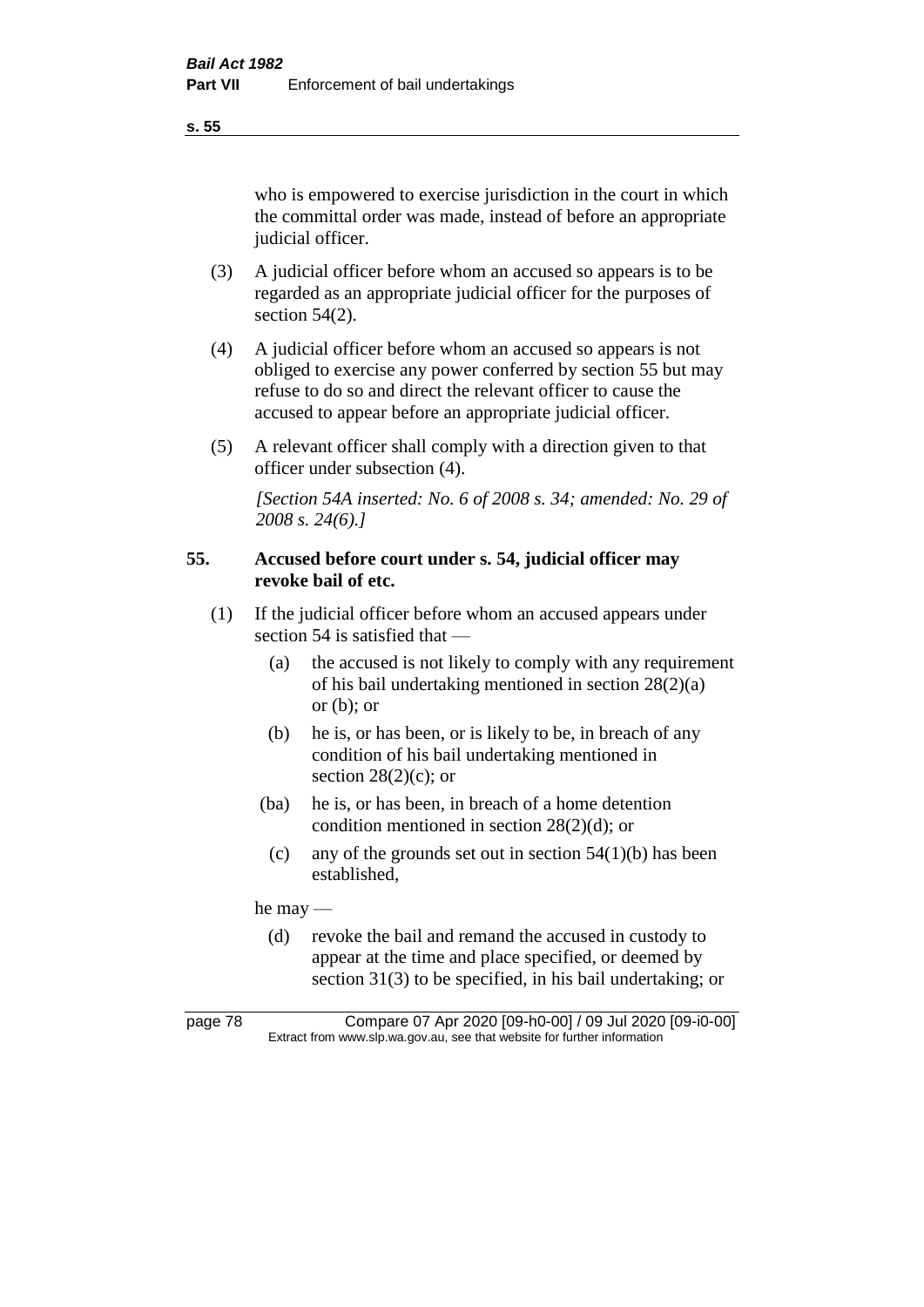- (e) revoke the bail and grant fresh bail to the accused in accordance with this Act, other than clause 2 of Part B of Schedule 1.
- (2) If the judicial officer before whom the accused so appears is not satisfied as to any of the matters mentioned in subsection (1)(a), (b), or (c) he shall release the accused on his existing bail undertaking and, with the consent in writing of the surety, on any existing surety undertaking.

*[Section 55 amended: No. 61 of 1990 s. 13; No. 45 of 1993 s. 12; No. 84 of 2004 s. 82.]* 

*[56. Deleted: No. 6 of 2008 s. 35.]*

# **57. Offence under s. 51, court to order forfeiture of money under bail undertaking**

- (1) Where an accused is convicted of an offence against section  $51(1)$ ,  $(2)$  or  $(2a)$ , the court by which he is convicted shall, whether or not an application is made therefor by the prosecutor, order that the full amount agreed to be forfeited, in the accused's bail undertaking, be forfeited to the State.
- (2) Notwithstanding subsection (1), the court may decline to make an order thereunder or may order forfeiture in part only where the accused shows to the satisfaction of the judicial officer —
	- (a) that, by reason of a change of circumstances since the bail undertaking was entered into, an order for forfeiture, or for forfeiture in full (as the case may be), would cause excessive hardship to the accused or his dependants; and
	- (b) that such hardship would not be relieved by the exercise of one of the powers conferred by section 59.
- (3) Without prejudice to the recovery of such an amount as a civil debt due to the State, any amount to be paid under an order made under this section is to be paid, and its payment may be enforced under Part 5 of the *Fines, Penalties and Infringement*

Compare 07 Apr 2020 [09-h0-00] / 09 Jul 2020 [09-i0-00] page 79 Extract from www.slp.wa.gov.au, see that website for further information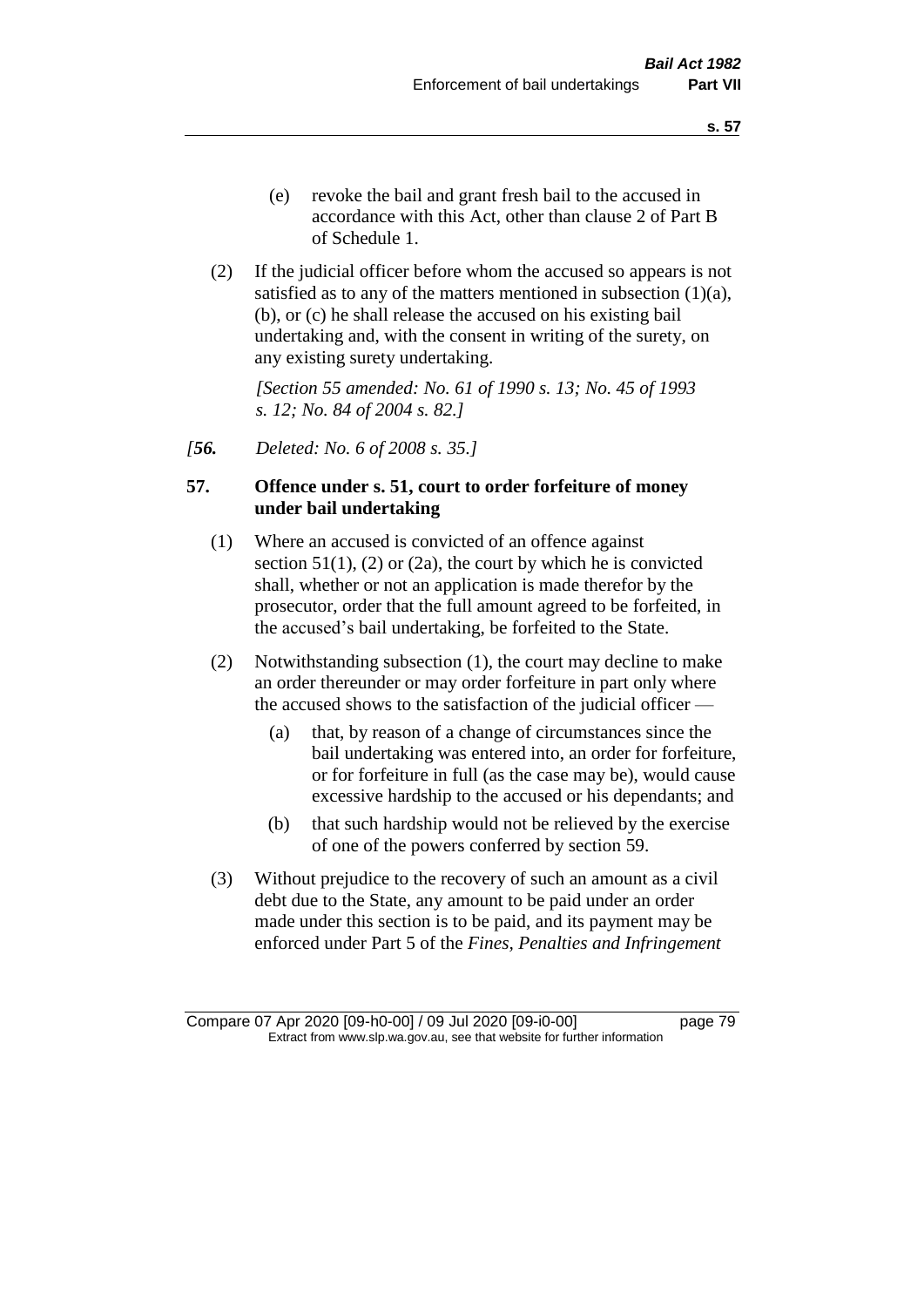**s. 58**

*Notices Enforcement Act 1994*, unless an order has been made under subsection (4).

(4) If under this section the Supreme Court or the District Court makes an order requiring the payment of money, the court may make an order under section 59 of the *Sentencing Act 1995* in respect of the amount payable and for that purpose that section, with any necessary changes, applies as if the amount were a fine imposed on the accused.

*[Section 57 amended: No. 74 of 1984 s. 19; No. 92 of 1994 s. 7; No. 78 of 1995 s. 8; No. 54 of 1998 s. 11; No. 65 of 2003 s. 121(3); No. 84 of 2004 s. 82.]* 

# **58. Automatic forfeiture of money on expiration of one year after absconding**

- (1) If after the expiration of one year from the day on which the accused is required to appear in court in accordance with the requirement of his bail undertaking mentioned in section  $28(2)(a)$  he has not —
	- (a) been arrested under section 59B; or
	- (b) appeared in court in accordance with the requirement of his bail undertaking mentioned in section 28(2)(b); or
	- (c) otherwise surrendered himself or been taken into custody to be dealt with on the charge or charges for which the bail undertaking was entered into,

the full amount specified in the bail undertaking shall, on the expiration of the said period, be forfeited to the State by virtue of this section without any order of the court or other formality.

(2) Upon the occurrence of a forfeiture under subsection (1) any security given by the accused may be resorted to by the State as if an order of forfeiture had been made under section 57(1).

*[Section 58 amended: No. 65 of 2003 s. 121(3); No. 84 of 2004 s. 82; No. 6 of 2008 s. 18(3) and 36(2).]*

page 80 Compare 07 Apr 2020 [09-h0-00] / 09 Jul 2020 [09-i0-00] Extract from www.slp.wa.gov.au, see that website for further information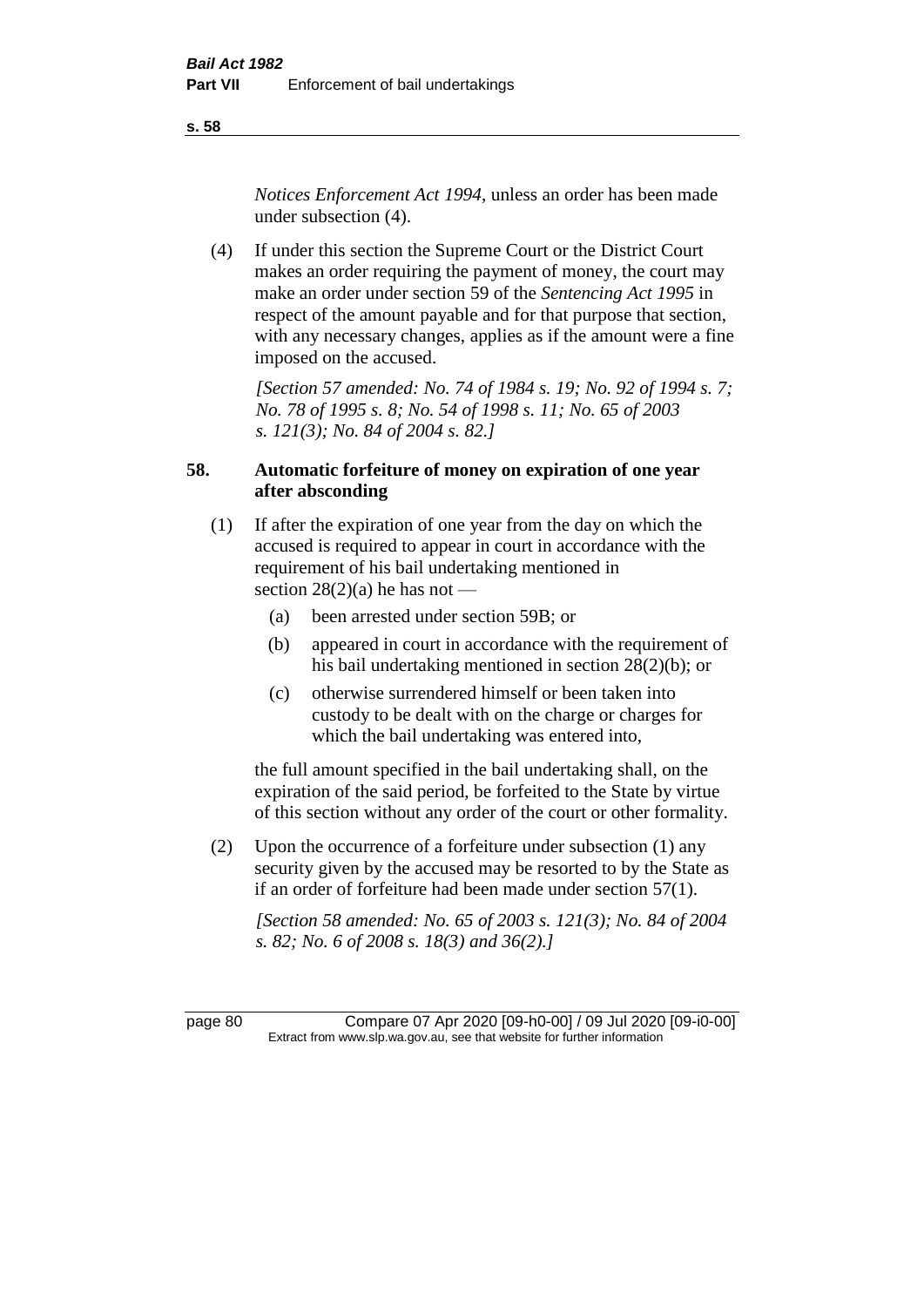**s. 59**

# **Part VIII — Miscellaneous**

# **59. Order for forfeiture, court's additional powers as to**

A court or an appropriate judicial officer who makes an order for forfeiture under section 49 or 57 may, when doing so, or at any time thereafter, further order —

- (a) that payment of any sum be made by specified instalments or be postponed to a specified date; or
- (b) that any security given be applied in or towards payment of the sum forfeited; or
- (c) that the accused or the surety, as the case may be, do all such things and execute all such documents as may be necessary, or as may be specified in the order, for the purpose of vesting any security in the State or enabling the State to realize the same or to resort thereto to recover the sum forfeited,

and the court or an appropriate judicial officer may at any time vary or revoke an order made under paragraph (a), (b), or (c).

*[Section 59 amended: No. 65 of 2003 s. 121(3); No. 84 of 2004 s. 82.]*

# **59A. If bail dispensed with, accused may be taken before judicial officer for reconsideration of matter**

 $(1)$  In this section —

*relevant officer* has the meaning given in section 54(1a).

(2) Where the requirement for bail has been dispensed with for an accused under section 7A, the relevant officer may cause the accused to appear before an appropriate judicial officer for reconsideration of the matter, if the relevant officer has reasonable grounds to believe that the accused is not likely to appear at the time and place specified in a notice under section 13A(3).

Compare 07 Apr 2020 [09-h0-00] / 09 Jul 2020 [09-i0-00] page 81 Extract from www.slp.wa.gov.au, see that website for further information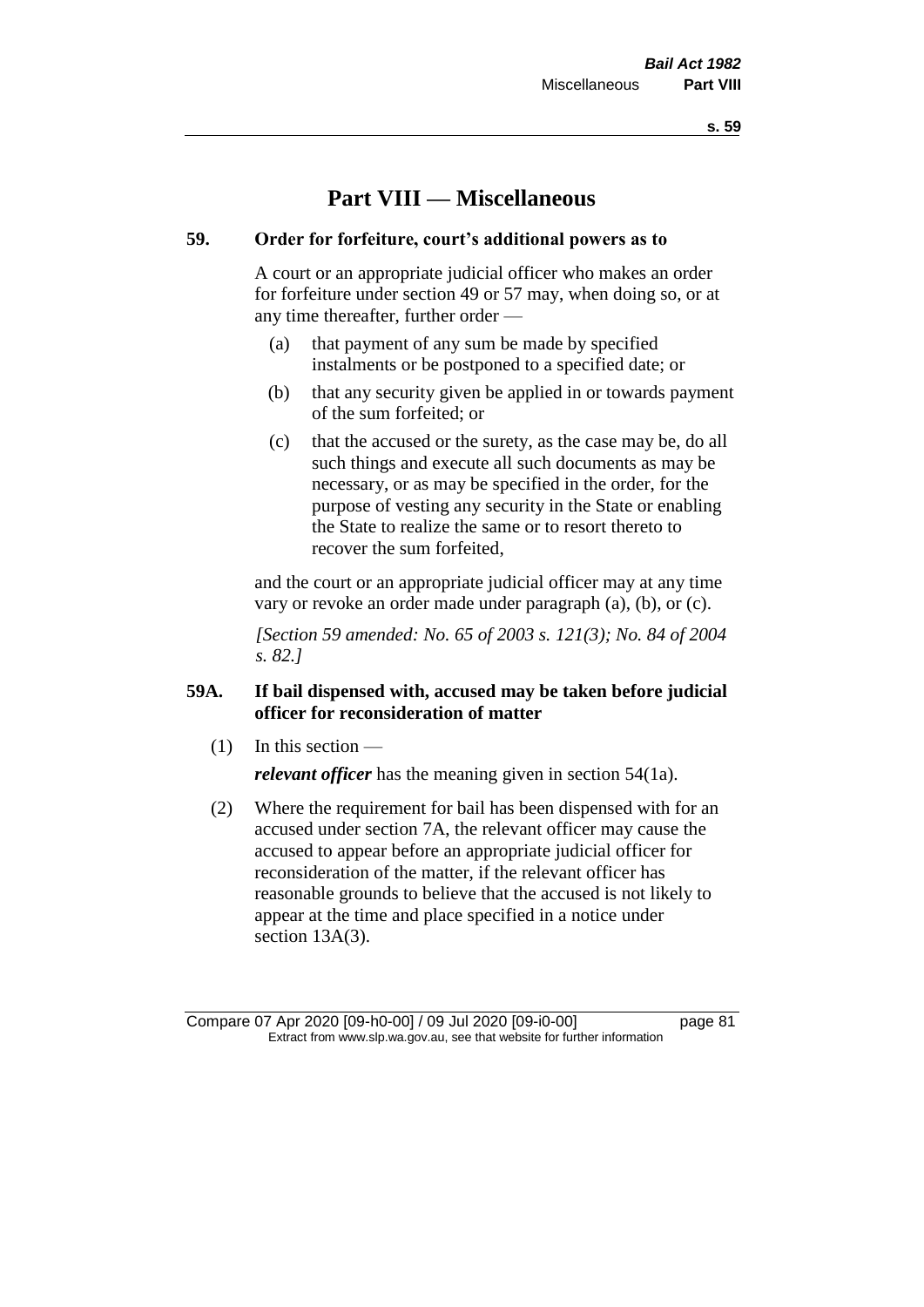**s. 59B**

- (3) Section 54(2), (2a), (3) and (4) apply, with necessary modifications, for the purposes of subsection (2).
- (4) The judicial officer before whom an accused appears under subsection (2) shall reconsider the accused's case and may, notwithstanding section 13 —
	- (a) again dispense with the requirement for bail; or
	- (b) grant bail; or
	- (c) refuse to grant bail,

in accordance with this Act, for the accused's appearance in court.

- $(5)$  If
	- (a) the court before which the accused is required to appear is the District Court, the Supreme Court or the Court of Appeal; and
	- (b) a police officer is satisfied that because of the urgency of the case it is not practicable for the prosecutor to exercise the power conferred by subsection (2),

the police officer may exercise that power.

(6) If a police officer, acting under subsection (5), exercises the power conferred by subsection (2), the police officer is to be regarded as the relevant officer for the purposes of this section.

*[Section 59A inserted: No. 6 of 2008 s. 36(1).]*

# **59B. Absconding accused, warrant for arrest of**

Where —

(a) at any time after that specified in an accused's bail undertaking for an accused's appearance the accused has failed to comply with the requirements of the accused's bail undertaking mentioned in section  $28(2)(a)$  or (b); or

page 82 Compare 07 Apr 2020 [09-h0-00] / 09 Jul 2020 [09-i0-00] Extract from www.slp.wa.gov.au, see that website for further information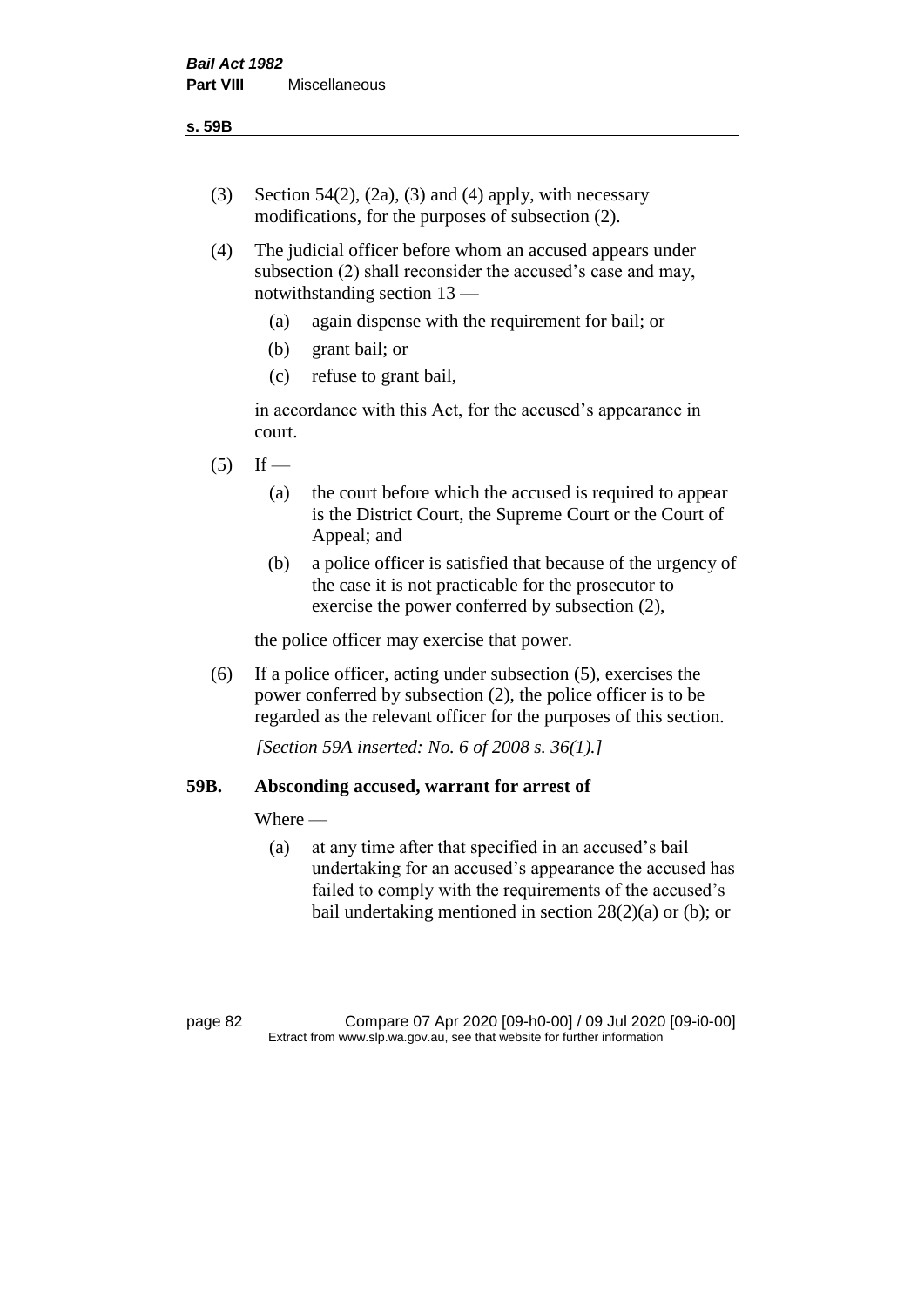(b) an accused has failed to appear at the time and place specified in a notice under section 13A(3),

the court before which the accused was required to appear may issue a warrant to arrest the accused and bring the accused before that court or a court of like jurisdiction.

*[Section 59B inserted: No. 6 of 2008 s. 36(1).]*

## **60. Change of address, accused and surety to notify**

Where the residential address of —

- (a) an accused who has been released on bail or for whom the requirement for bail has been dispensed with; or
- (b) a surety,

changes from that appearing on his bail undertaking, surety undertaking or notice under section 13A(3), as the case may be, he shall forthwith, in writing, notify details of the change to the registrar of the court before which, at the time when the change occurs, the accused is required to appear, and if without reasonable cause he fails to do so he commits an offence.

Penalty: \$1 000.

*[Section 60 amended: No. 50 of 2003 s. 37(5); No. 59 of 2004 s. 141; No. 84 of 2004 s. 82; No. 6 of 2008 s. 37.]*

# **61. Failing to bring arrested person before court or person able to grant bail, offence**

- (1) A person to whom this section applies commits an offence if, having arrested another for an offence, he wilfully and without reasonable excuse fails to take that other person, or cause him to be taken, as soon as is practicable —
	- (a) before an authorised officer or judicial officer empowered by this Act to grant bail for that offence; or
	- (b) before a court.

Penalty: \$1 000 or imprisonment for 12 months or both.

Compare 07 Apr 2020 [09-h0-00] / 09 Jul 2020 [09-i0-00] page 83 Extract from www.slp.wa.gov.au, see that website for further information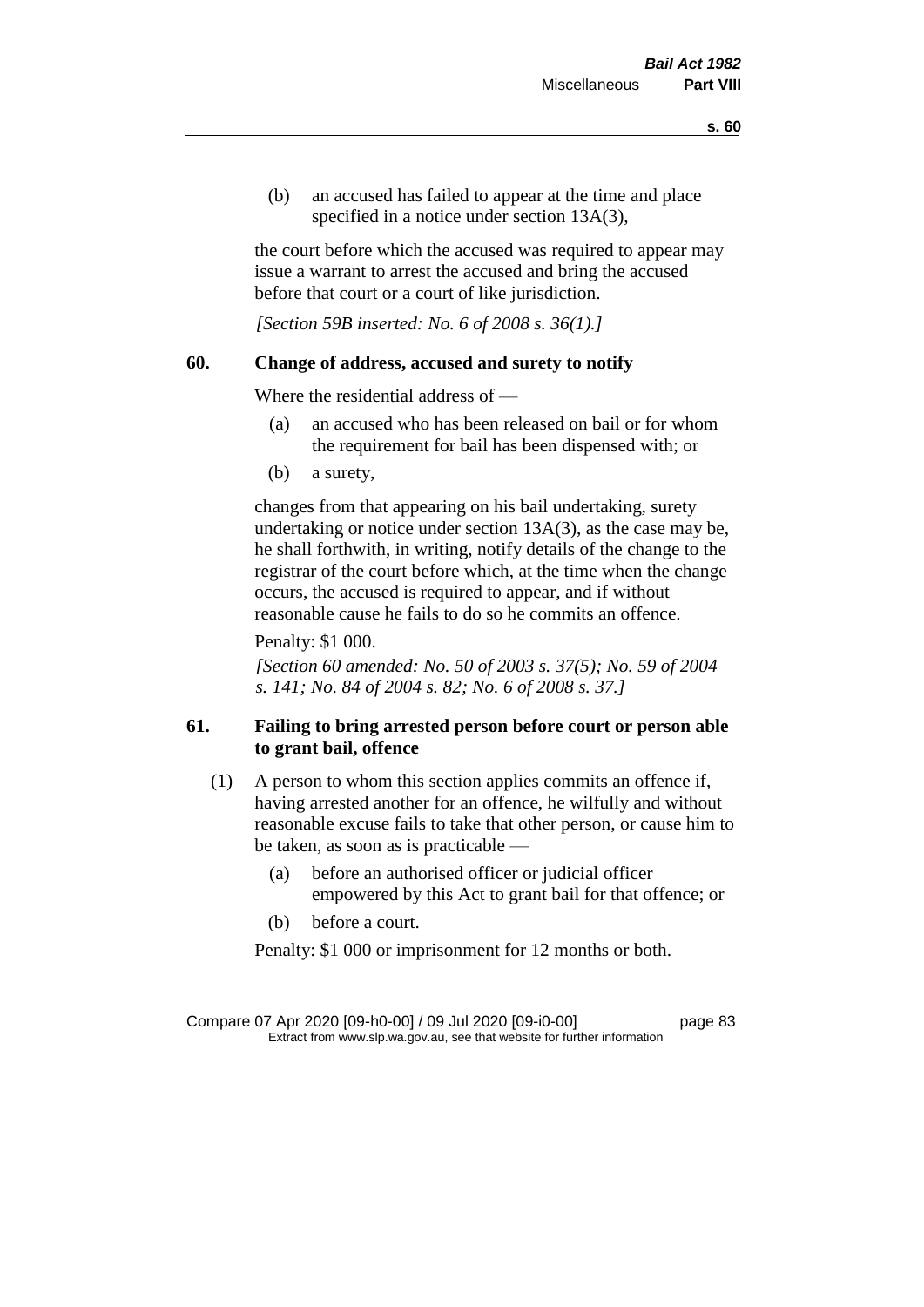#### **s. 62**

- (2) This section applies to a person who
	- (a) is not empowered by this Act to grant bail for the offence; or
	- (b) being so empowered, elects to act under section 6(7).

*[Section 61 amended: No. 15 of 1988 s. 17; No. 59 of 2006 s. 4(4); No. 6 of 2008 s. 38.]* 

# **62. Giving false information for bail purposes, offence**

A person who for the purpose of obtaining —

- (a) a grant of bail for himself or a variation of the terms and conditions thereof; or
- (b) approval of himself as a surety,

makes any statement which he knows is false in a material particular, or recklessly makes any statement which is false in a material particular, commits an offence.

Penalty: \$1 000 or imprisonment for 12 months or both.

## **63. Protection from personal liability**

A person shall not be liable in civil proceedings on account of anything done, or omitted to be done, by him in good faith in the course of carrying out any provision of this Act, or purporting to be so done or omitted; but the liability (if any) of any other person (including the State or the Commonwealth) as his employer is not affected by this section and shall be determined as if it had not been passed.

*[Section 63 amended: No. 65 of 2003 s. 121(4).]*

## **64. Proving appearance or non-appearance by accused**

Where it is required for the purposes of this Act to prove —

(a) that an accused did not appear before a particular court, at a particular place, on a particular day, at a particular time or during a particular period; or

page 84 Compare 07 Apr 2020 [09-h0-00] / 09 Jul 2020 [09-i0-00] Extract from www.slp.wa.gov.au, see that website for further information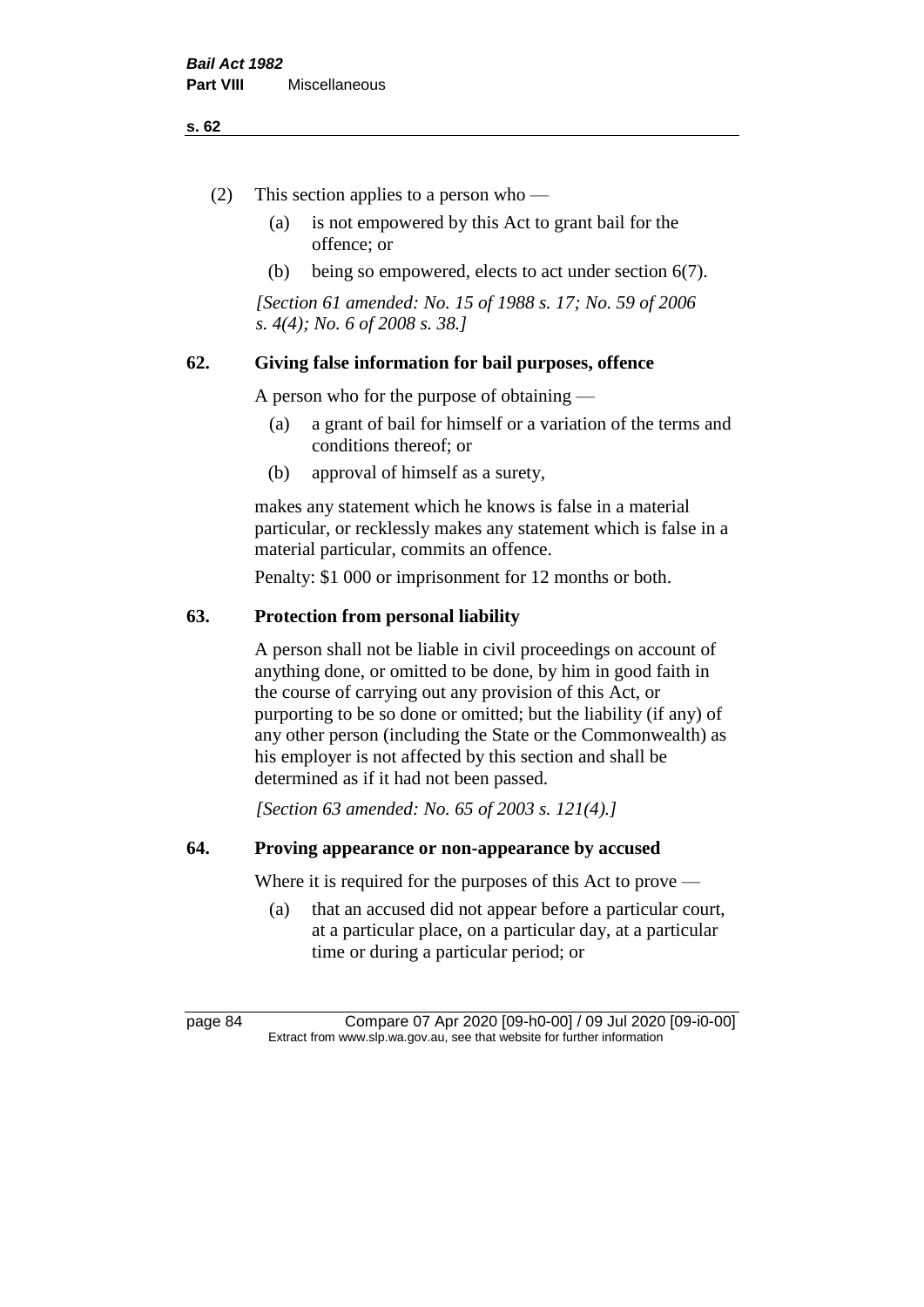(b) the day, time or period when or during which an accused did appear before a particular court at a particular place,

a certificate as to any such matter, purporting to be signed by a judicial officer or registrar of the court before which the accused was required to appear, shall be evidence of the matter so certified.

*[Section 64 amended: No. 59 of 2004 s. 141; No. 84 of 2004 s. 82.]* 

# **65. Bail undertakings by child, effect of**

A bail undertaking entered into by a person who is under the age of 18 years shall bind him as if he were of full age.

# **66. Other powers or duties to grant bail abolished**

- (1) Any power or duty that, at the commencement of this Act, exists apart from statute to grant bail to an accused awaiting an appearance in court for an offence, is abolished.
- (2) Subsection (1) has effect notwithstanding anything in section 16 of the *Supreme Court Act 1935*.
- (3) In subsection (1) *statute* means an Act of the Parliament of Western Australia, other than the *Supreme Court Act 1935*.

*[Section 66 amended: No. 84 of 2004 s. 82.]*

# **66A. Delegation by registrar of court**

- (1) The registrar of a court may, either generally or as otherwise provided by the instrument of delegation, by instrument signed by him, delegate to an officer of that court any function conferred on him by or under this Act other than —
	- (a) this power of delegation; or
	- (aa) a function conferred by section  $11(3)$  or  $36(1)(a)$ ; or
	- (b) any function that a judicial officer has required him to perform personally.

Compare 07 Apr 2020 [09-h0-00] / 09 Jul 2020 [09-i0-00] page 85 Extract from www.slp.wa.gov.au, see that website for further information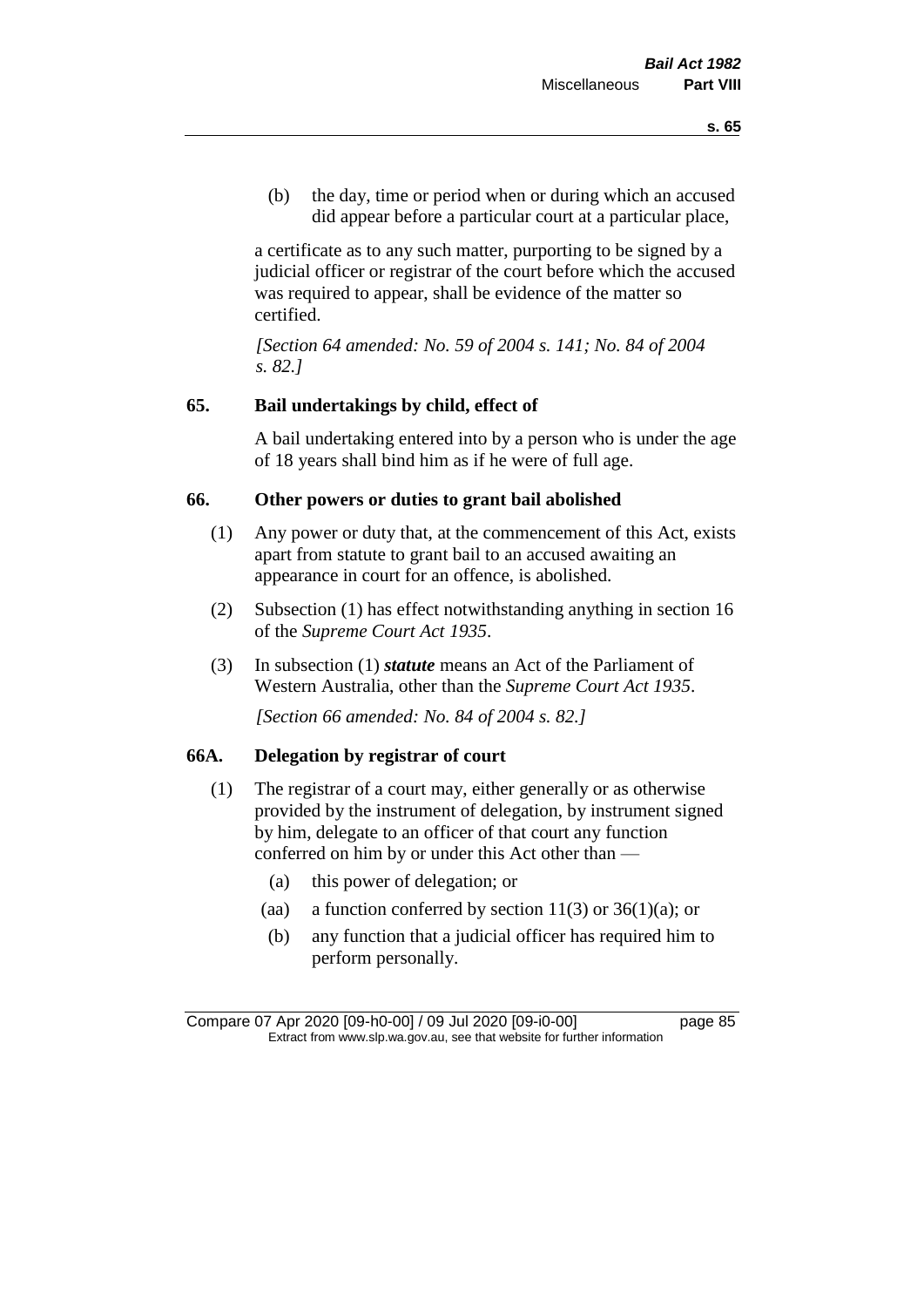**s. 66B**

(2) The superintendent of a detention centre under the *Young Offenders Act 1994* may, either generally or as otherwise provided by the instrument of delegation, by instrument signed by him, delegate to an officer of the Public Sector agency principally assisting the Minister administering that Act in its administration any function conferred on him by or under this Act, other than this power of delegation.

*[Section 66A inserted: No. 15 of 1988 s. 18; amended: No. 49 of 1988 s. 89; No. 31 of 1993 s. 8; No. 59 of 2004 s. 141; No. 65 of 2006 s. 52; No. 6 of 2008 s. 39.]* 

# **66B. Video link or audio link, use of in bail proceedings**

 $(1)$  In this section —

*audio link* means facilities (including telephone) that enable, at the same time, a judicial officer or authorised officer at one place to hear the accused at another place and vice versa;

*bail proceedings* means any proceedings under this Act including —

- (a) proceedings on a case for bail;
- (b) proceedings relating to the variation or revocation of bail;
- (c) proceedings on an application under section 48 or 49;
- (d) proceedings on an appeal under section 15A or 53;

*video link* means facilities (including closed circuit television) that enable, at the same time, a judicial officer or authorised officer at one place to see and hear the accused at another place and vice versa.

- (2) Bail proceedings may be conducted by means of a video link or an audio link.
- (3) Without limiting subsection (2), if a provision of this Act requires or authorises an accused to be brought before, or appear before, a court, judicial officer or authorised officer, the accused

page 86 Compare 07 Apr 2020 [09-h0-00] / 09 Jul 2020 [09-i0-00] Extract from www.slp.wa.gov.au, see that website for further information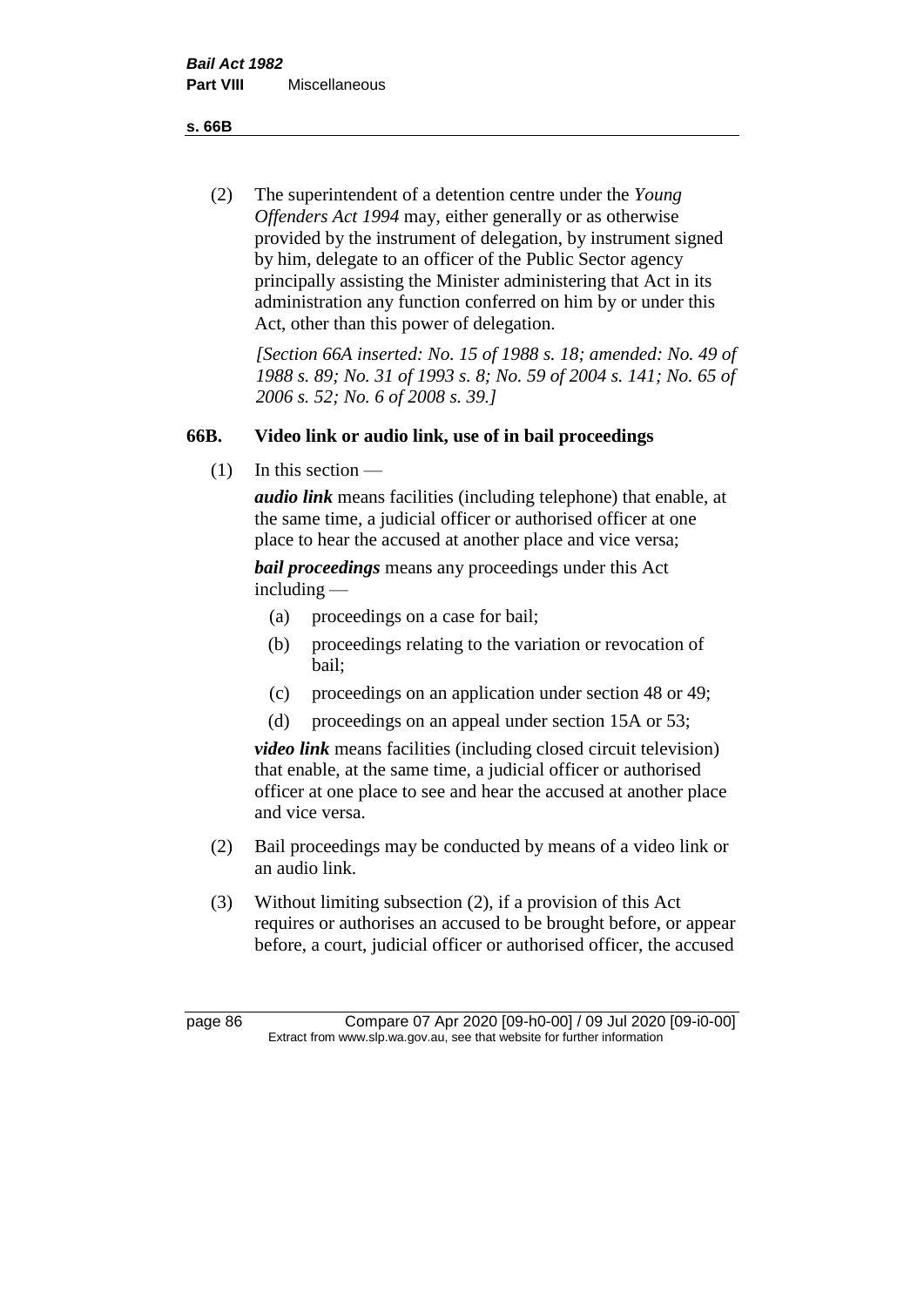may be brought before, or appear before, the court or officer by means of a video link or an audio link.

- (4) An audio link is not to be used under this section unless a video link is not available and cannot reasonably be made available.
- (5) Nothing in this section prevents a court, judicial officer or authorised officer from requiring that an accused be brought before, or appear before, the court or officer in person for the purposes of bail proceedings.

*[Section 66B inserted: No. 6 of 2008 s. 40(1).]*

# **66C. Protection of terrorist intelligence information in bail proceedings**

- (1) In proceedings on a case for bail, the judicial officer must take all reasonable steps to maintain the confidentiality of information that the judicial officer considers is terrorist intelligence information, including steps —
	- (a) to receive evidence and hear argument about the information in private and in the absence of any person other than the prosecutor and any other person to whose presence the prosecutor consents; and
	- (b) to prohibit the publication of, or a reference to, terrorist intelligence information; and
	- (c) to order that the following documents must be provided in a redacted form —
		- (i) an approved form given under section 8;
		- (ii) a report made in accordance with section 24 or 24A.
- (2) If the judicial officer considers that the information is not terrorist intelligence information, the judicial officer must —
	- (a) give the prosecutor the opportunity to withdraw the information from consideration; and
	- (b) if the information is withdrawn, prohibit the publication of, or a reference to, the information.

Compare 07 Apr 2020 [09-h0-00] / 09 Jul 2020 [09-i0-00] page 87 Extract from www.slp.wa.gov.au, see that website for further information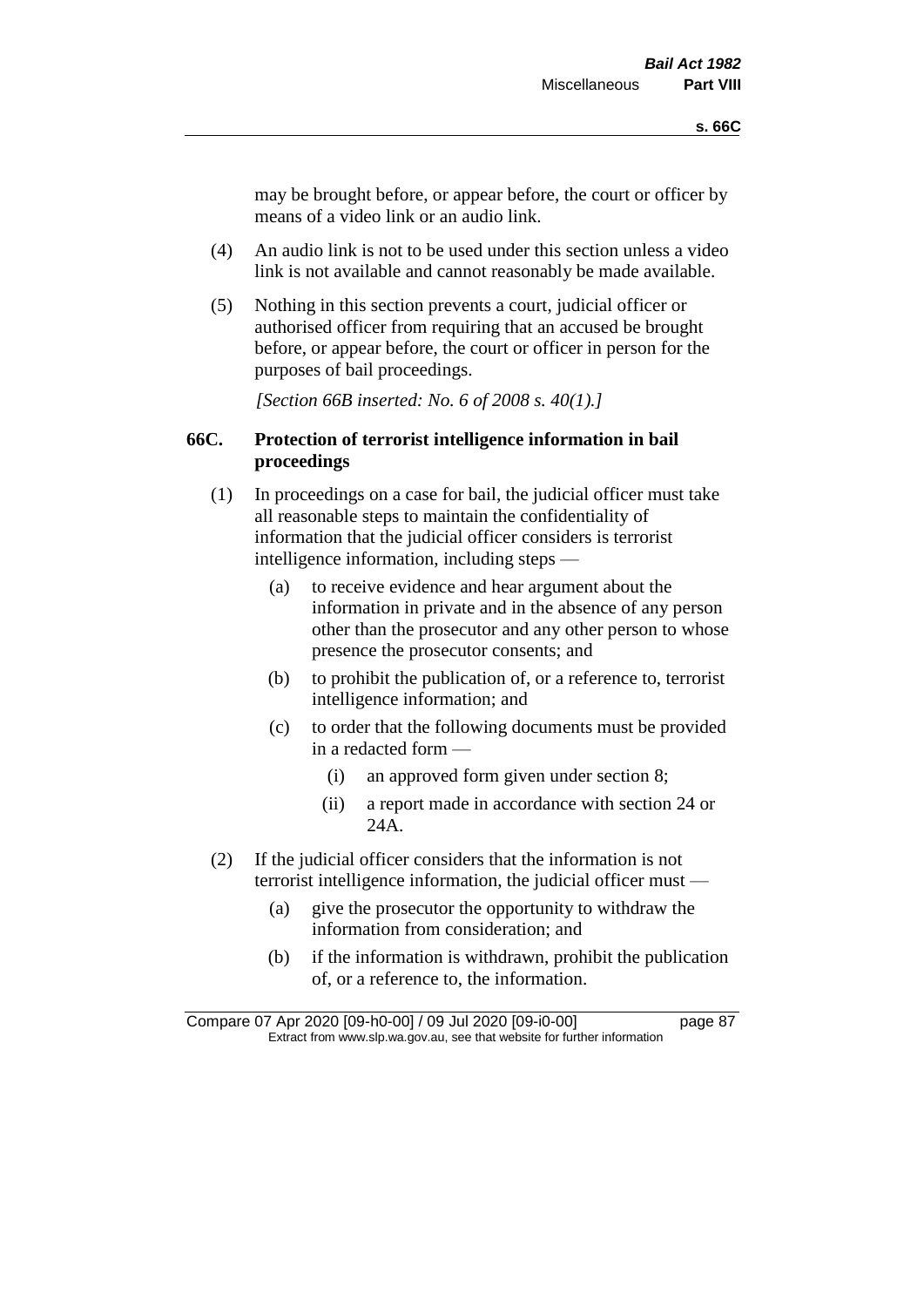**s. 66D**

- (3) Despite subsections (1) and (2), the judicial officer may disclose terrorist intelligence information or information withdrawn under subsection  $(2)$  to any of the following —
	- (a) the Attorney General;
	- (b) a court;
	- (c) a person to whom the prosecutor authorises disclosure.

*[Section 66C inserted: No. 15 of 2019 s. 11.]*

# **66D. Annual report to include information about application of s. 66C**

 $(1)$  In this section —

*accountable authority* means the accountable authority, as defined in the *Financial Management Act 2006* section 3, of the department of the Public Service principally assisting in the administration of this Act;

*protected information* means information the disclosure of which would contravene a written law or an order of a court;

*sensitive information* means information the disclosure of which could reasonably be expected —

- (a) to prejudice national security; or
- (b) to endanger a person's life or physical safety; or
- (c) to threaten significant damage to infrastructure or property; or
- (d) to prejudice a criminal investigation; or
- (e) to reveal intelligence gathering methodologies, investigative techniques or technologies or covert practices; or
- (f) to enable the discovery of the existence or identity of a confidential source of information relevant to law enforcement.

page 88 Compare 07 Apr 2020 [09-h0-00] / 09 Jul 2020 [09-i0-00] Extract from www.slp.wa.gov.au, see that website for further information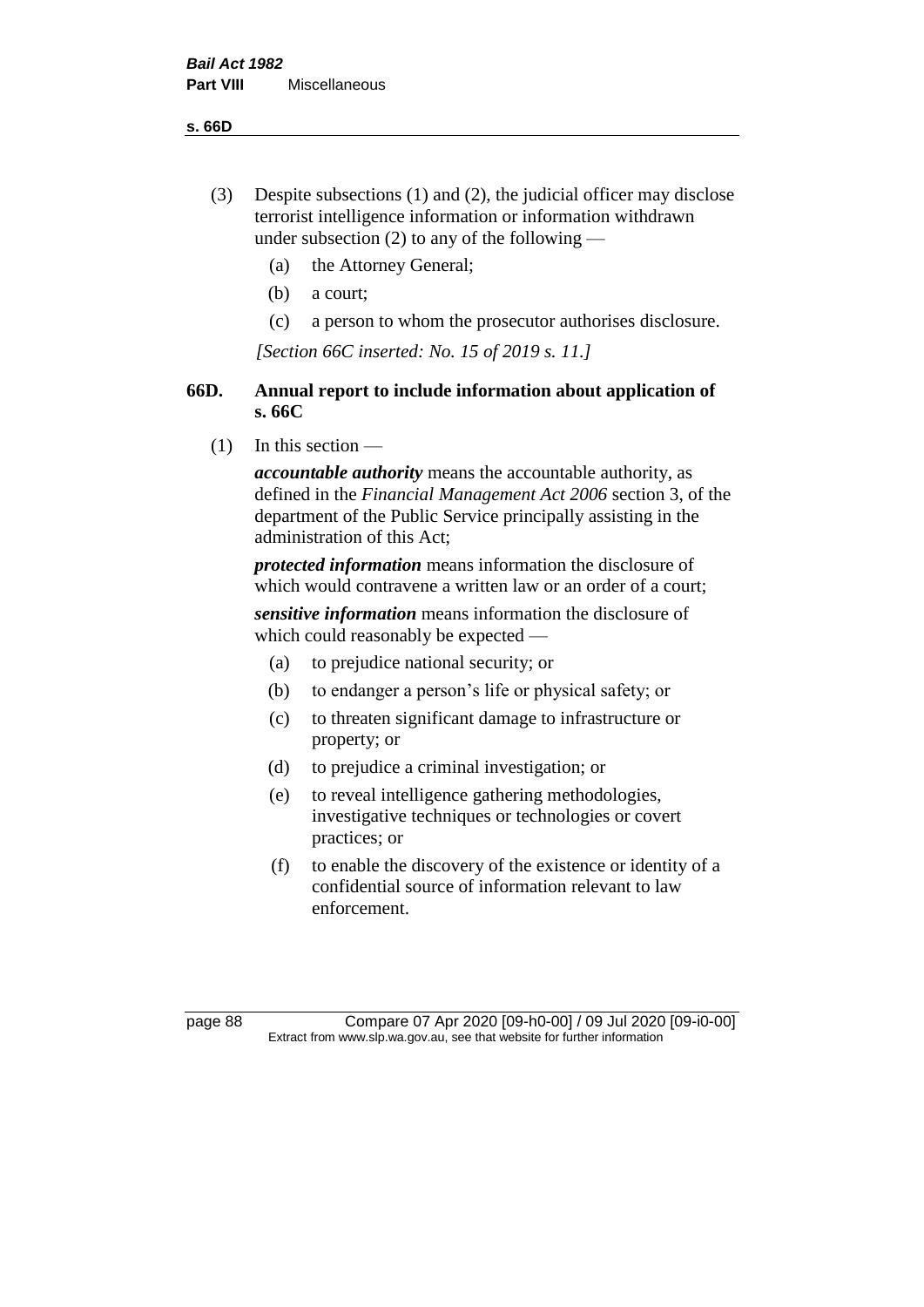- (2) Subject to subsections (7) and (8), the accountable authority must, in each annual report submitted under the *Financial Management Act 2006* Part 5 Division 2, include information relating to action taken under section 66C(1) in proceedings on a case for bail in the financial year to which the annual report relates (*reportable information*).
- (3) Reportable information must, without disclosing terrorist intelligence information, specify —
	- (a) the number of proceedings in which action was taken under section  $66C(1)$ ; and
	- (b) in each of those proceedings whether the accused had access to the terrorist intelligence information received by the judicial officer and whether —
		- (i) evidence by or on behalf of the accused was received; and
		- (ii) argument by or on behalf of the accused was heard.
- (4) Prior to submitting an annual report, the accountable authority must give a copy of the reportable information they propose to include in the annual report to the Attorney General and the Commissioner of Police.
- (5) The Commissioner of Police must advise the Attorney General whether any of the reportable information, in the Commissioner's opinion, is or is likely to be sensitive information.
- (6) A judicial officer may advise the Attorney General of any reportable information that, in the judicial officer's opinion, is or is likely to be protected information.

Compare 07 Apr 2020 [09-h0-00] / 09 Jul 2020 [09-i0-00] page 89 Extract from www.slp.wa.gov.au, see that website for further information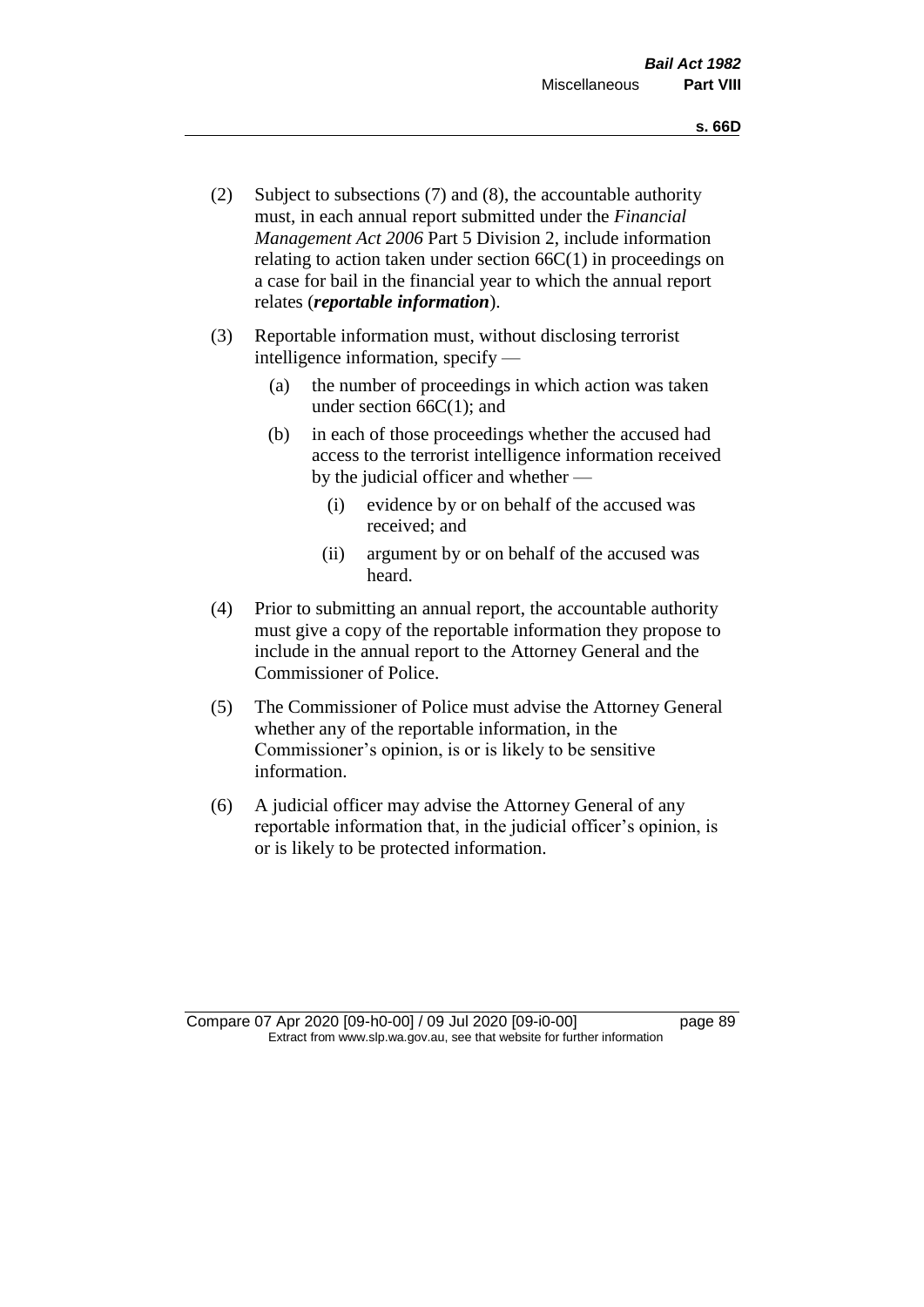**s. 66E**

- (7) If the Attorney General is, on advice provided under subsection (5) or (6), satisfied that some or all of the reportable information is sensitive information or protected information, the Attorney General must direct the accountable authority to —
	- (a) exclude the information from the annual report; and
	- (b) insert a statement in the annual report to the effect that information has been excluded from the report under this section.
- (8) The accountable authority must comply with a direction under subsection (7).

*[Section 66D inserted: No. 15 of 2019 s. 11.]*

## **66E. Retrieving monitoring equipment**

The *Sentence Administration Act 2003* section 118 applies if, under this Act, any approved electronic monitoring device has been required to be worn by a person, or has been installed at a place, in connection with keeping an accused under surveillance or to monitor an accused.

*[Section 66E inserted: No. 13 of 2020 s. 27.]*

# **67. Regulations**

- (1) The Governor may make regulations, not inconsistent with this Act, prescribing such things as are required or permitted by this Act to be prescribed or as it is necessary or expedient to prescribe for the purposes thereof.
- (2) Without limiting the generality of subsection (1) regulations  $may -$ 
	- (a) make provision for or with respect to the making of applications —
		- (i) for or in relation to bail;
		- (ii) for the approval of sureties;
		- (iii) for the approval of security to be given by accused persons and sureties;

page 90 Compare 07 Apr 2020 [09-h0-00] / 09 Jul 2020 [09-i0-00] Extract from www.slp.wa.gov.au, see that website for further information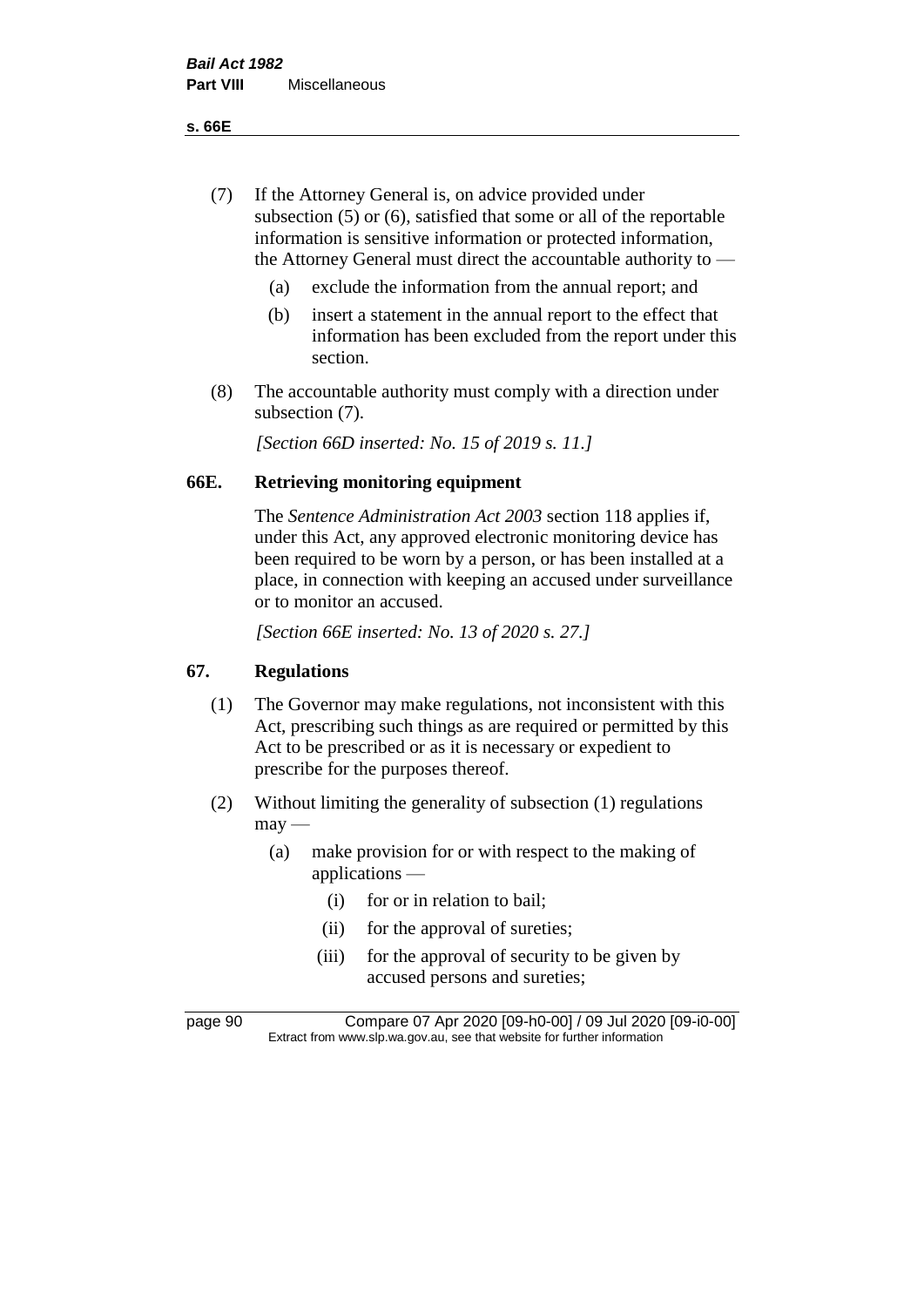- (iv) for the cancellation of a surety undertaking;
- (v) for an order under section 49,

and for the manner in which such applications are to be made and the procedure to be followed on such applications;

- (ba) in any case where the regulations provide that any information, document or record, or a copy of any document or record, is to be or can be provided to a person in electronic form, determine when information or a document, record or copy provided to a person in that form is to be taken to be, or to be presumed to be, received by, or brought to the attention of, the person;
	- (b) for the purposes of clause 5 of Part A of Schedule 1, prescribe the officer or officers who may grant bail for any prescribed appearance or class of appearance in court by an accused who is in custody;
	- (c) make provision for, or with respect to the management, control, supervision and good order of premises established for the accommodation of persons to whom bail has been granted.
- (3) Regulations made under this section may provide that a contravention or failure to comply with a regulation constitutes an offence and may provide for penalties not exceeding a fine of \$500 for offences against the regulations.

*[Section 67 amended: No. 45 of 1993 s. 12; No. 84 of 2004 s. 83(3); No. 2 of 2008 s. 56(6); No. 6 of 2008 s. 30(3); No. 20 of 2013 s. 31.]* 

Compare 07 Apr 2020 [09-h0-00] / 09 Jul 2020 [09-i0-00] page 91 Extract from www.slp.wa.gov.au, see that website for further information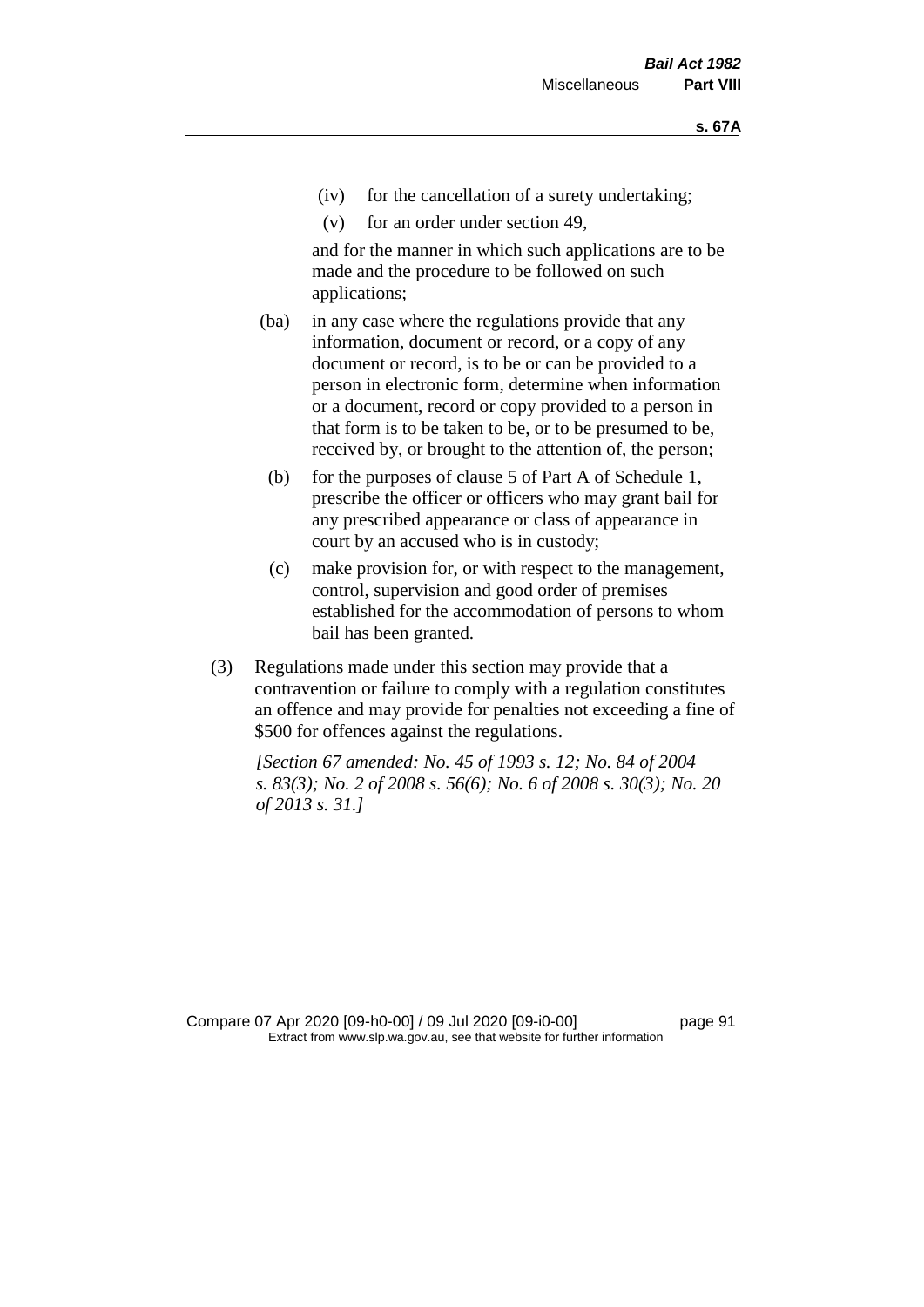**s. 67A**

# **67A. Review of amendments made by** *Bail Amendment (Persons Linked to Terrorism) Act 2019*

- (1) The Minister must review the operation and effectiveness of the amendments made to this Act by the *Bail Amendment (Persons Linked to Terrorism) Act 2019* and prepare a report based on the review —
	- (a) as soon as practicable after the 3rd anniversary of the day on which the *Bail Amendment (Persons Linked to Terrorism) Act 2019* section 12 comes into operation; and
	- (b) after that, at intervals of not more than 3 years.
- (2) The Minister must cause the report to be laid before each House of Parliament as soon as practicable after it is prepared, but not later than 90 days after the 3rd anniversary or the expiry of the period of 3 years, as the case may be.

*[Section 67A inserted: No. 15 of 2019 s. 12.]*

*[68. Omitted under the Reprints Act 1984 s. 7(4)(g).]*

page 92 Compare 07 Apr 2020 [09-h0-00] / 09 Jul 2020 [09-i0-00] Extract from www.slp.wa.gov.au, see that website for further information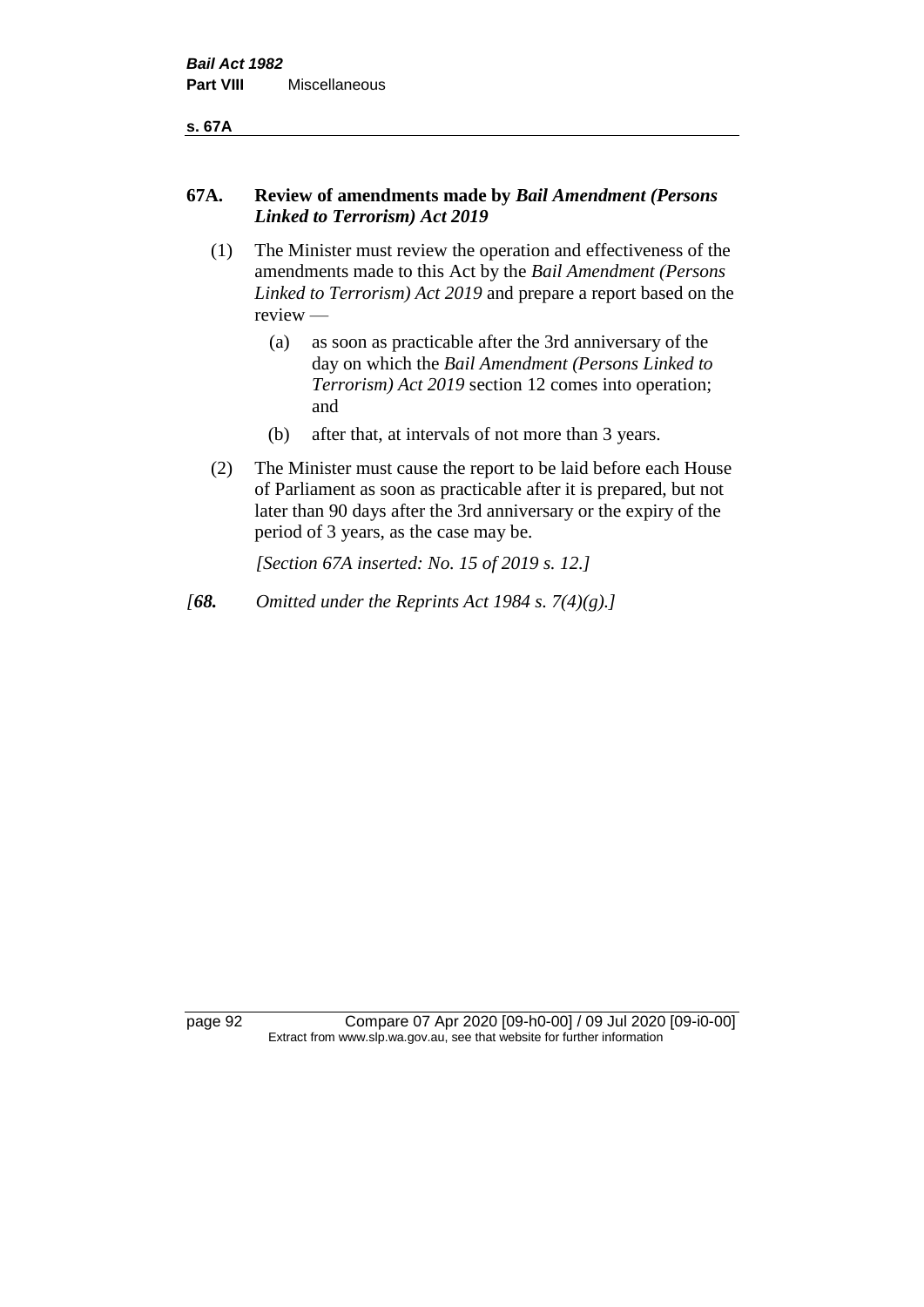# **Schedule 1 — Jurisdiction as to bail and related matters**

[s. 13, 17]

*[Heading inserted: No. 6 of 2008 s. 41(1).]*

## **Part A** — **Jurisdiction relating to bail**

*[Heading inserted: No. 6 of 2008 s. 41(2)(a).]*

#### **First Column**

**Second Column**

*Appearances in court*

# *By whom bail may be granted or*

*(where applicable) dispensed with*

*[Heading amended: No. 6 of 2008 s. 41(2)(b) and (c).]*

## **1. Initial appearance**

(1) The initial appearance in a court of summary jurisdiction or the Children's Court by an accused in, or in connection with, proceedings for an offence.

In any case —

- (a) a justice; or
- (b) an authorised police officer; and

in addition, in the case of a child, an authorised community services officer.

(2) The initial appearance in the District Court or the Supreme Court, not being the initial appearance to which clause 3 applies. A judge of the District Court or a judge of the Supreme Court, as the case requires.

*[Clause 1 amended: No. 15 of 1988 s. 19; No. 49 of 1988 s. 90(a)(i); No. 59 of 2004 s. 141; No. 84 of 2004 s. 10(1) and 82.]*

Compare 07 Apr 2020 [09-h0-00] / 09 Jul 2020 [09-i0-00] page 93 Extract from www.slp.wa.gov.au, see that website for further information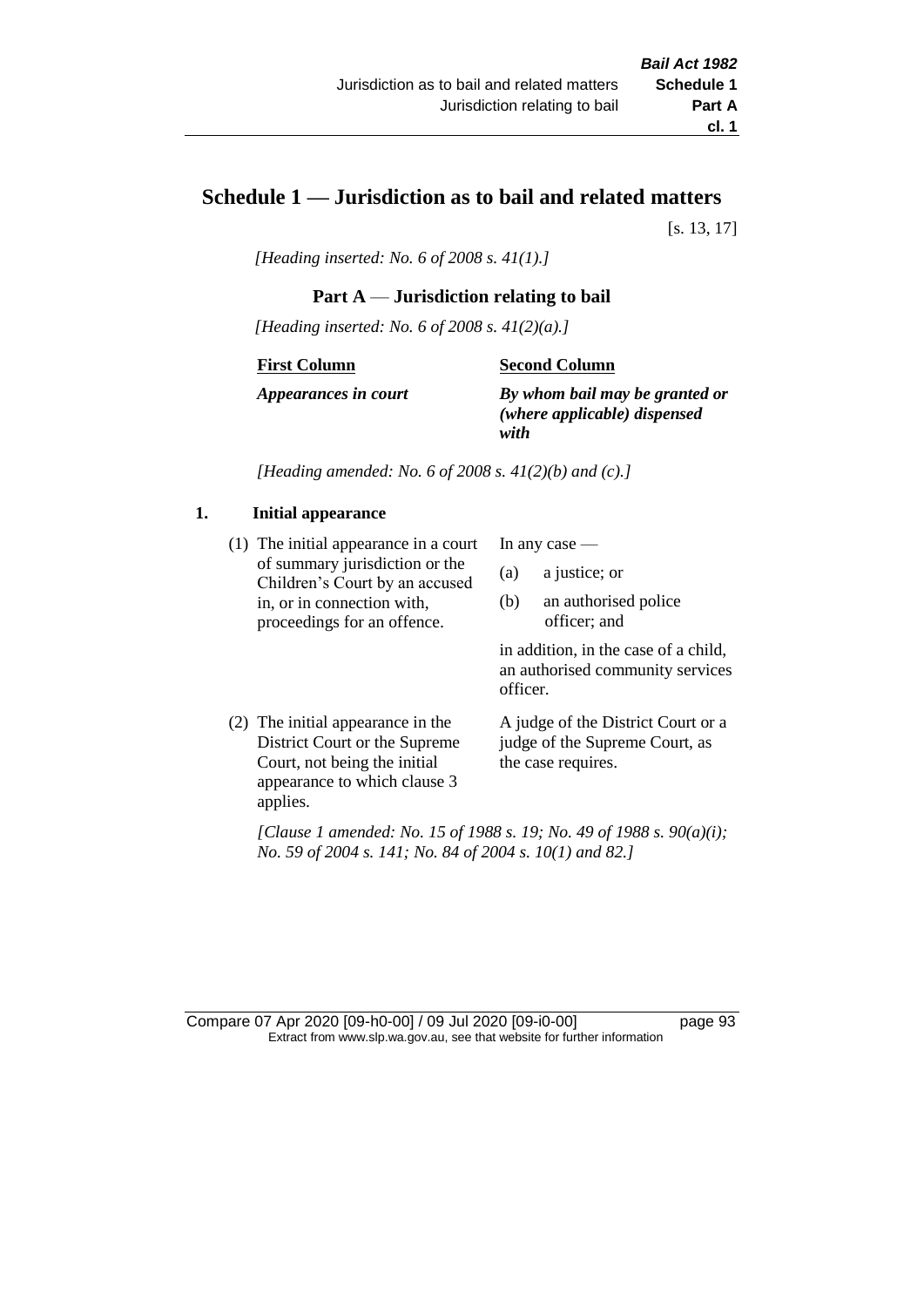| <b>First Column</b>  | <b>Second Column</b>                                                   |
|----------------------|------------------------------------------------------------------------|
| Appearances in court | By whom bail may be granted or<br>(where applicable) dispensed<br>with |

# **2. Appearance after adjournment**

Appearance in any court or before The judicial officer who orders a judicial officer by an accused after any adjournment of proceedings for an offence, not being a committal under clause 3.

the adjournment.

*[Clause 2 amended: No. 84 of 2004 s. 82.]*

# **3. Appearance on committal to Supreme Court or District Court**

The initial appearance by an accused in the Supreme Court or District Court after he has been committed thereto under any Act to be tried or sentenced or otherwise dealt with. The judicial officer who orders the committal.

*[Clause 3 amended: No. 84 of 2004 s. 82.]*

# **4. Appearance in connection with appeal, rehearing etc.**

| (1) Appearance in connection with an If the appeal is being determined<br>application or appeal made under<br>the <i>Criminal Appeals Act 2004</i> or<br>with any order made in<br>determining the application or<br>appeal. | by a single judge of the Supreme<br>Court, a single judge of the<br>Supreme Court;<br>If the appeal is being determined<br>by the Court of Appeal, the Court<br>of Appeal or a single judge of<br>appeal. |
|------------------------------------------------------------------------------------------------------------------------------------------------------------------------------------------------------------------------------|-----------------------------------------------------------------------------------------------------------------------------------------------------------------------------------------------------------|
| (2) Appearance in connection with a<br>rehearing of proceedings ordered<br>under section 28 of the<br>Children's Court of Western<br>Australia Act 1988.                                                                     | The Children's Court.                                                                                                                                                                                     |

page 94 Compare 07 Apr 2020 [09-h0-00] / 09 Jul 2020 [09-i0-00] Extract from www.slp.wa.gov.au, see that website for further information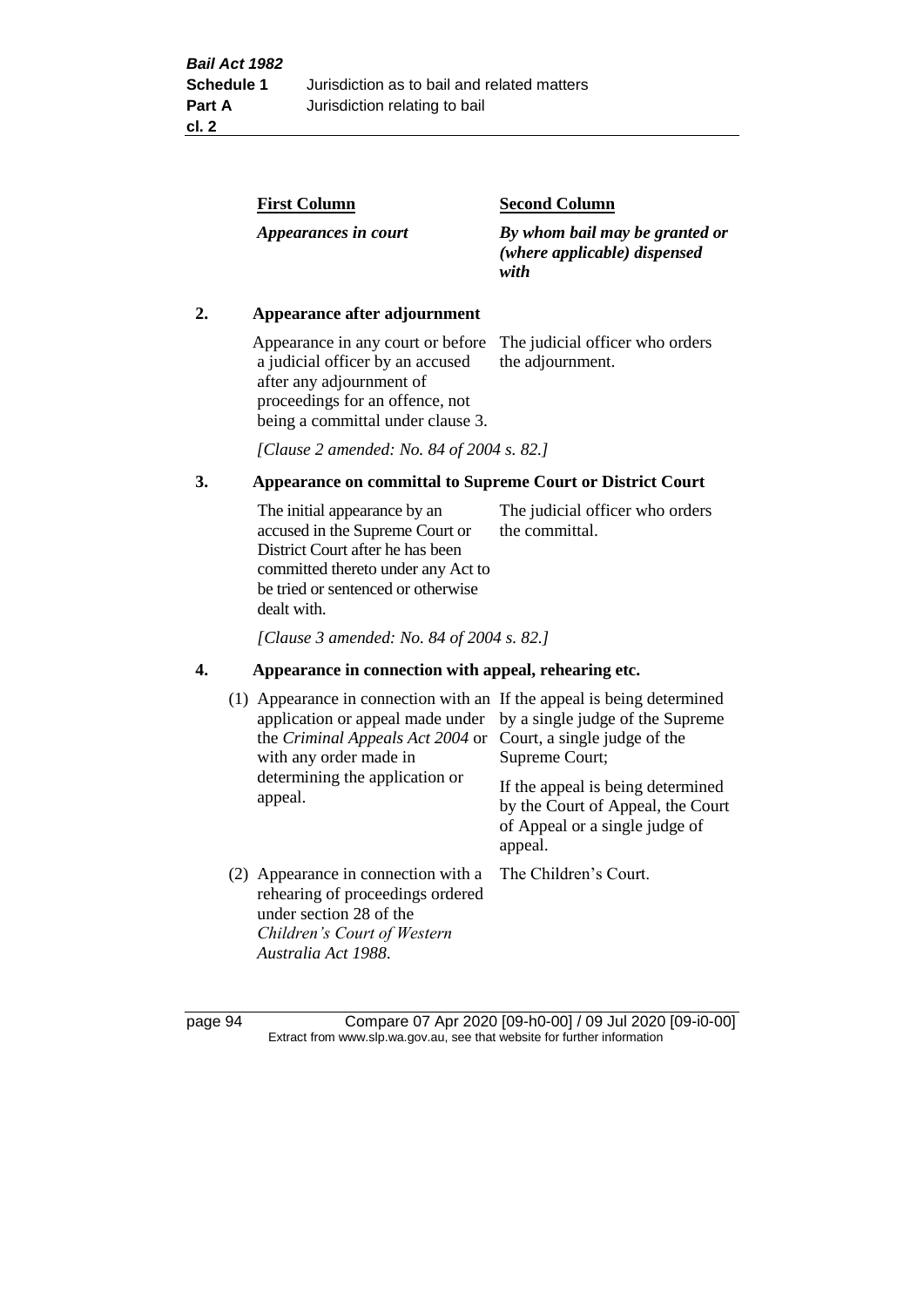| <b>First Column</b>                                                  | <b>Second Column</b>                                                   |  |
|----------------------------------------------------------------------|------------------------------------------------------------------------|--|
| Appearances in court                                                 | By whom bail may be granted or<br>(where applicable) dispensed<br>with |  |
| (3) Appearance in connection with<br>the reconsideration of an order | The Children's Court constituted<br>by the President.                  |  |

*[Clause 4 inserted: No. 84 of 2004 s. 10(2).]*

## **5. Appearance prescribed by regulation**

under section 40 of the *Children's Court of Western* 

*Australia Act 1988*.

| Appearance in a court for any  | The judicial or other officer   |
|--------------------------------|---------------------------------|
| other purpose or following any | prescribed by such regulations. |
| other occurrence prescribed by |                                 |
| regulations under this Act.    |                                 |

## **6. Appearances not otherwise provided for**

Any appearance in a court not otherwise provided for in this Part or by regulations under this Act.

The judicial officer who, or court which, orders the appearance.

## **7. Term used: proceedings for an offence**

In this Part, unless the contrary intention appears —

*proceedings for an offence* in clause 2 (but not in clause 1) includes any of the following proceedings relating to that offence —

- (a) appeal proceedings; and
- (b) proceedings on a writ of *habeas corpus*; and
- (c) proceedings on the re-appearance of an offender under section 50 of the *Sentencing Act 1995*.

*[Clause 7 inserted: No. 84 of 2004 s. 10(3).]*

Compare 07 Apr 2020 [09-h0-00] / 09 Jul 2020 [09-i0-00] page 95 Extract from www.slp.wa.gov.au, see that website for further information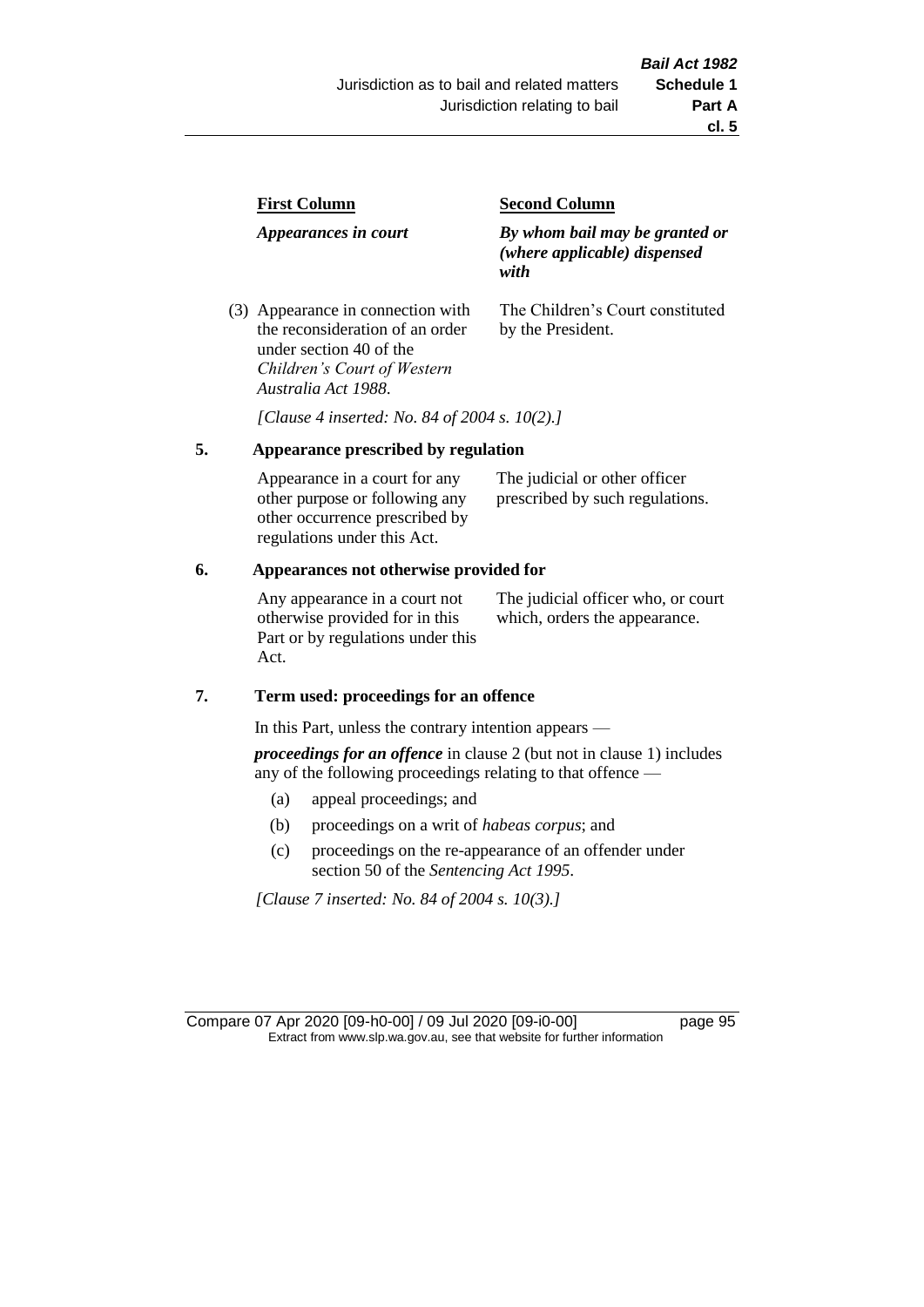## **Part B** — **Cessation of powers relating to bail**

*[Heading inserted: No. 6 of 2008 s. 41(3)(a).]*

## **1. Upon decision by judge, power of other officers ceases**

(1) In this clause —

*judge* means a judge of the Supreme Court, the Children's Court or the District Court.

- (2) After a judge has granted or refused bail for an appearance by an accused the power to grant bail for that appearance ceases to be vested  $in -$ 
	- (a) any judicial officer whose jurisdiction is inferior to that of the judge; or
	- (b) any authorised officer.
- (3) After a judge has dispensed with the requirement for bail for an appearance by an accused the power to grant or refuse bail for that appearance ceases to be vested in any officer referred to in subclause  $(2)(a)$  or  $(b)$ .

*[Clause 1 inserted: No. 6 of 2008 s. 41(3)(b).]*

## **1A. Upon decision by Court of Appeal, other powers cease**

After the Court of Appeal on an appeal under section 15A —

- (a) has granted or refused bail for an appearance by an accused, the power to grant or refuse bail for that appearance; or
- (b) has dispensed with the requirement for bail for an appearance by an accused, the power to grant or refuse bail for that appearance,

ceases to be vested in any judicial officer or in any authorised officer.

*[Clause 1A inserted: No. 6 of 2008 s. 41(3)(b).]*

## **2. Upon decision by judicial officer, his power and that of his peers ceases**

Except where clause 4 applies, the power to grant, refuse or dispense with bail for an appearance by an accused ceases to be vested in any judicial officer (including a judge of the Supreme Court) after he, or

page 96 Compare 07 Apr 2020 [09-h0-00] / 09 Jul 2020 [09-i0-00] Extract from www.slp.wa.gov.au, see that website for further information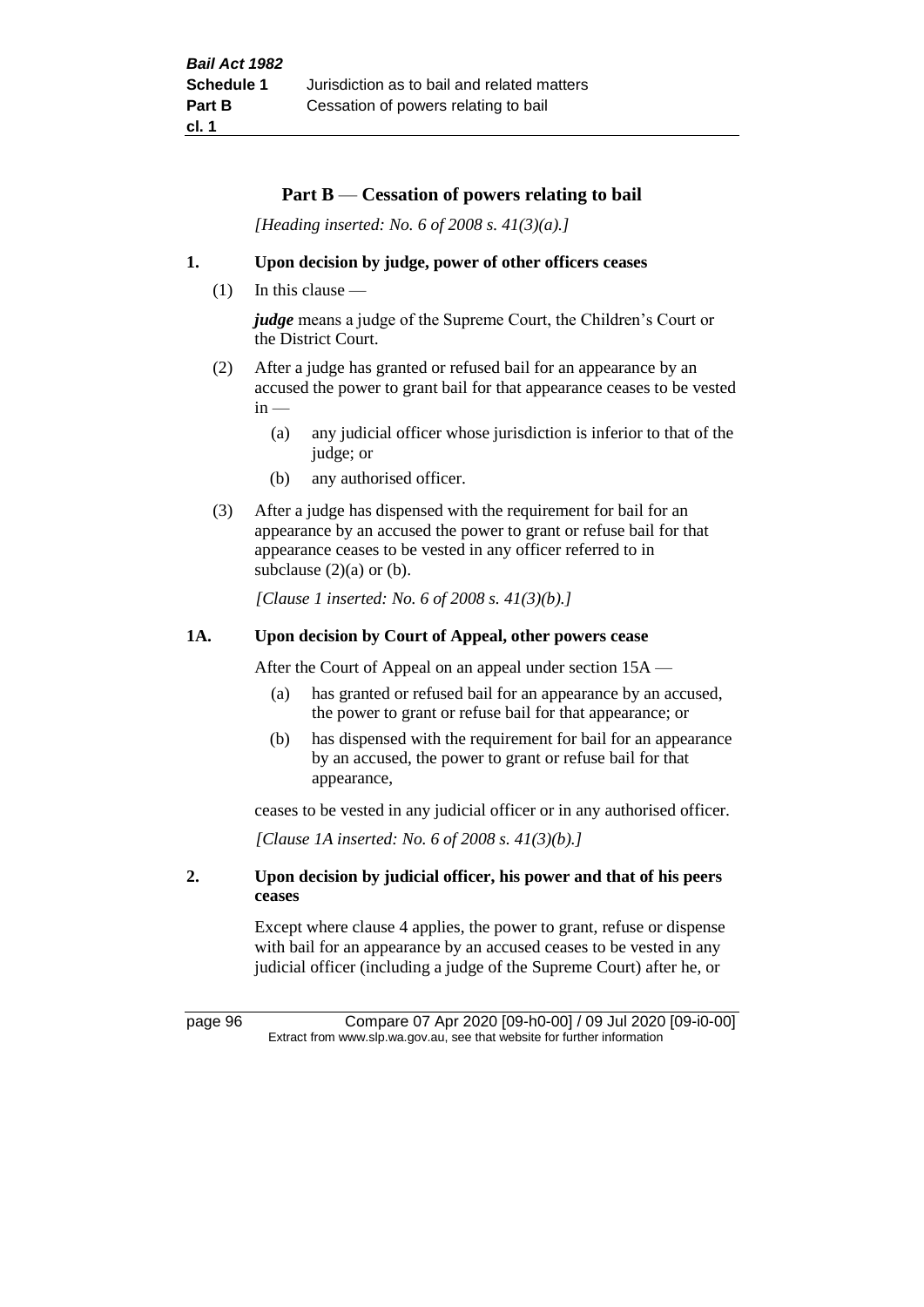another judicial officer whose jurisdiction is co-extensive with his, has granted, refused or dispensed with bail for that appearance.

*[Clause 2 amended: No. 84 of 2004 s. 82; No. 6 of 2008 s. 41(3)(c) and (d).]*

## **3. Upon refusal of bail for initial appearance, certain powers cease**

- (1) After an authorised officer has refused bail for an initial appearance by an accused, the power to grant bail for that appearance ceases to be vested in another authorised officer, but a justice may nevertheless grant bail for that appearance.
- (2) After a justice has refused bail for an initial appearance by an accused, the power to grant bail for that appearance ceases to be vested in an authorised officer or another justice.

*[Clause 3 inserted: No. 6 of 2008 s. 41(3)(e).]*

## **4. Judicial officer's powers if accused proves new facts or changed circumstances**

Notwithstanding clause 2, where an accused has been refused bail for an appearance or has been granted bail therefor on terms or conditions with which he is unable or unwilling to comply, the judicial officer who granted or refused bail or another judicial officer whose jurisdiction is co-extensive with his has power to grant bail for that appearance or to vary the terms or conditions of bail previously granted therefor if the accused makes application and satisfies him that —

- (a) new facts have been discovered, new circumstances have arisen or the circumstances have changed since bail was previously granted or refused for that appearance; or
- (b) he failed to adequately present his case for bail on the previous occasion when it was considered; or
- (c) where bail was granted subject to a home detention condition, he has, since the previous occasion when his case for bail was considered, complied with the home detention condition for a period of one month or more.

*[Clause 4 amended: No. 61 of 1990 s. 14; No. 84 of 2004 s. 82.]*

Compare 07 Apr 2020 [09-h0-00] / 09 Jul 2020 [09-i0-00] page 97 Extract from www.slp.wa.gov.au, see that website for further information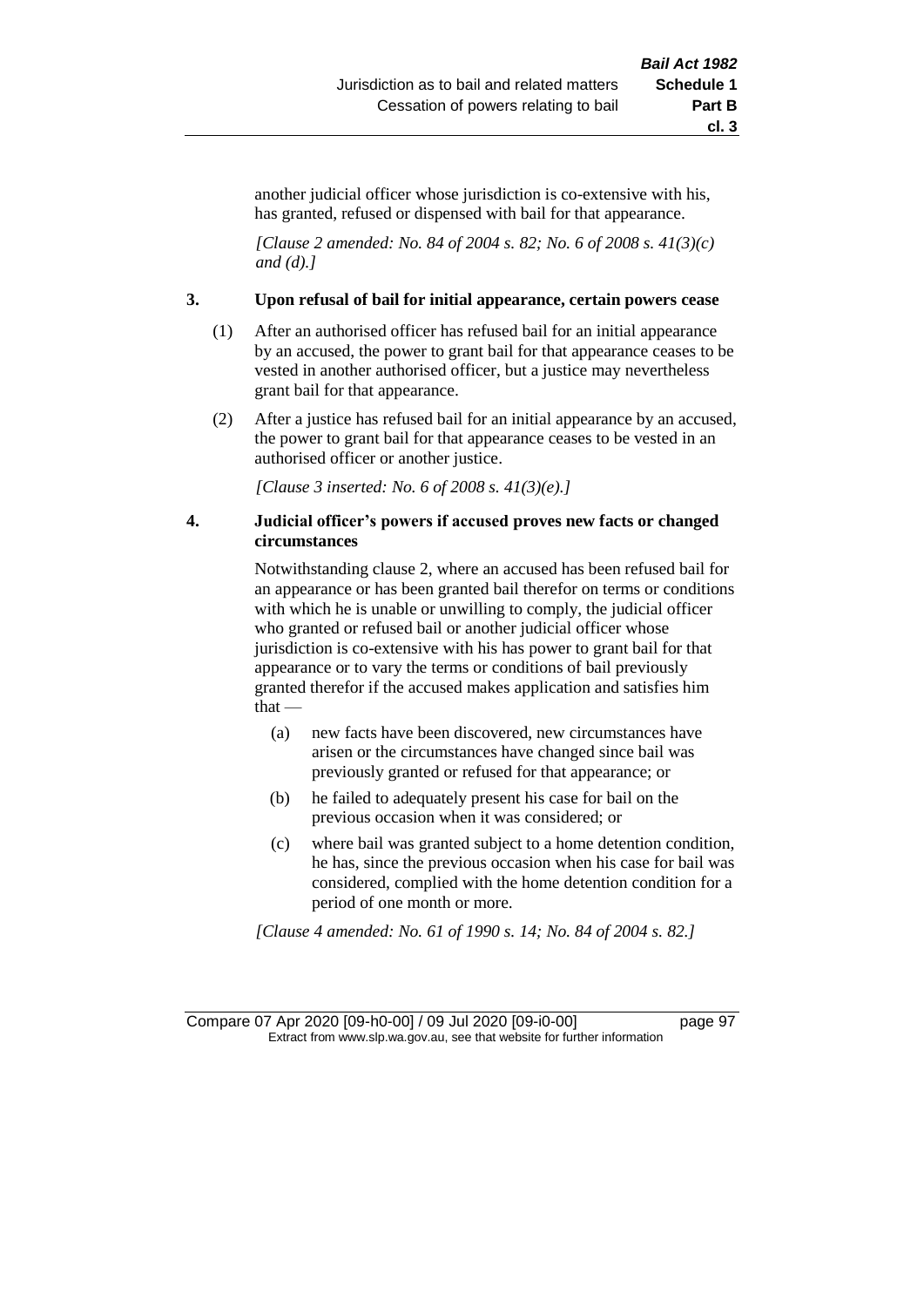# **Part C — Manner in which jurisdiction to be exercised**

*[Heading deleted: No. 6 of 2008 s. 41(4)(a).]*

# **1. Bail before conviction at discretion of court or judicial officer except for child**

Subject to clauses 3A, 3C, 3D and 3E, the grant or refusal of bail to an accused, other than a child, who is in custody awaiting an appearance in court before conviction for an offence shall be at the discretion of the judicial officer or authorised officer in whom jurisdiction is vested, and that discretion shall be exercised having regard to the following questions as well as to any others which he considers relevant —

- (a) whether, if the accused is not kept in custody, he may  $-$ 
	- (i) fail to appear in court in accordance with his bail undertaking; or
	- (ii) commit an offence; or
	- (iii) endanger the safety, welfare, or property of any person; or
	- (iv) interfere with witnesses or otherwise obstruct the course of justice, whether in relation to himself or any other person;
- (b) whether the accused needs to be held in custody for his own protection;
- (c) whether the prosecutor has put forward grounds for opposing the grant of bail;
- (d) whether, as regards the period when the accused is on trial, there are grounds for believing that, if he is not kept in custody, the proper conduct of the trial may be prejudiced;
- (e) whether there is any condition which could reasonably be imposed under Part D which would —
	- (i) sufficiently remove the possibility referred to in paragraphs (a) and (d); or
	- (ii) obviate the need referred to in paragraph (b); or
	- (iii) remove the grounds for opposition referred to in paragraph (c);

page 98 Compare 07 Apr 2020 [09-h0-00] / 09 Jul 2020 [09-i0-00] Extract from www.slp.wa.gov.au, see that website for further information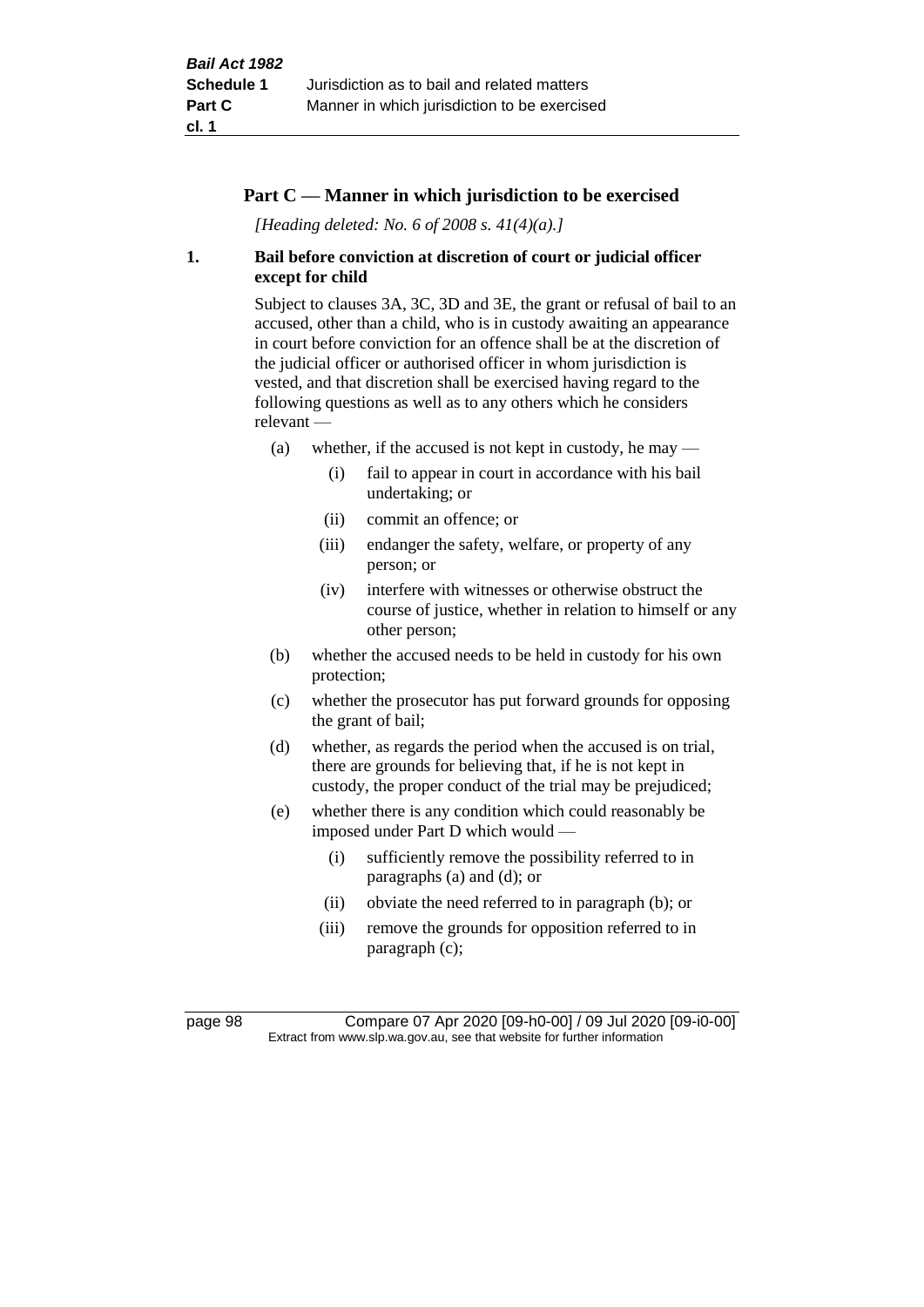- (f) where the accused is charged with an offence that is alleged to have been committed in respect of a child, whether a condition should be imposed under Part D requiring the accused to reside at a place other than the place where the child resides;
- (g) whether the alleged circumstances of the offence or offences amount to wrongdoing of such a serious nature as to make a grant of bail inappropriate.

*[Clause 1 amended: No. 14 of 1992 s. 11; No. 45 of 1993 s. 10(2)(a); No. 54 of 1998 s. 8(a) and (b); No. 84 of 2004 s. 82; No. 6 of 2008 s. 41(4)(b); No. 21 of 2017 s. 7; No. 15 of 2019 s. 13(1).]*

## **2. Child to have qualified right to bail**

(1) In this clause —

*responsible person* means a parent, relative, employer or other person who, in the opinion of the judicial officer or authorised officer, is in a position to both influence the conduct of the child and provide the child with support and direction.

- (2) Subject to subclause (3), a child accused who is in custody awaiting an appearance in court before conviction for an offence has a right to be granted bail unless —
	- (a) in the opinion of the judicial officer or authorised officer in whom jurisdiction is vested —
		- (i) one or more of the questions set out in clause  $1(a)$ , (b), (d) and (g) must be answered in the affirmative; and
		- (ii) there is no condition which he could reasonably impose under Part D which would satisfy the relevant provision of clause 1(e);

or

(b) there is no responsible person willing to enter into an undertaking of the kind described in subclause (3)(c),

and if the child is refused bail he shall be dealt with in accordance with section 19(2) of the *Young Offenders Act 1994*.

Compare 07 Apr 2020 [09-h0-00] / 09 Jul 2020 [09-i0-00] page 99 Extract from www.slp.wa.gov.au, see that website for further information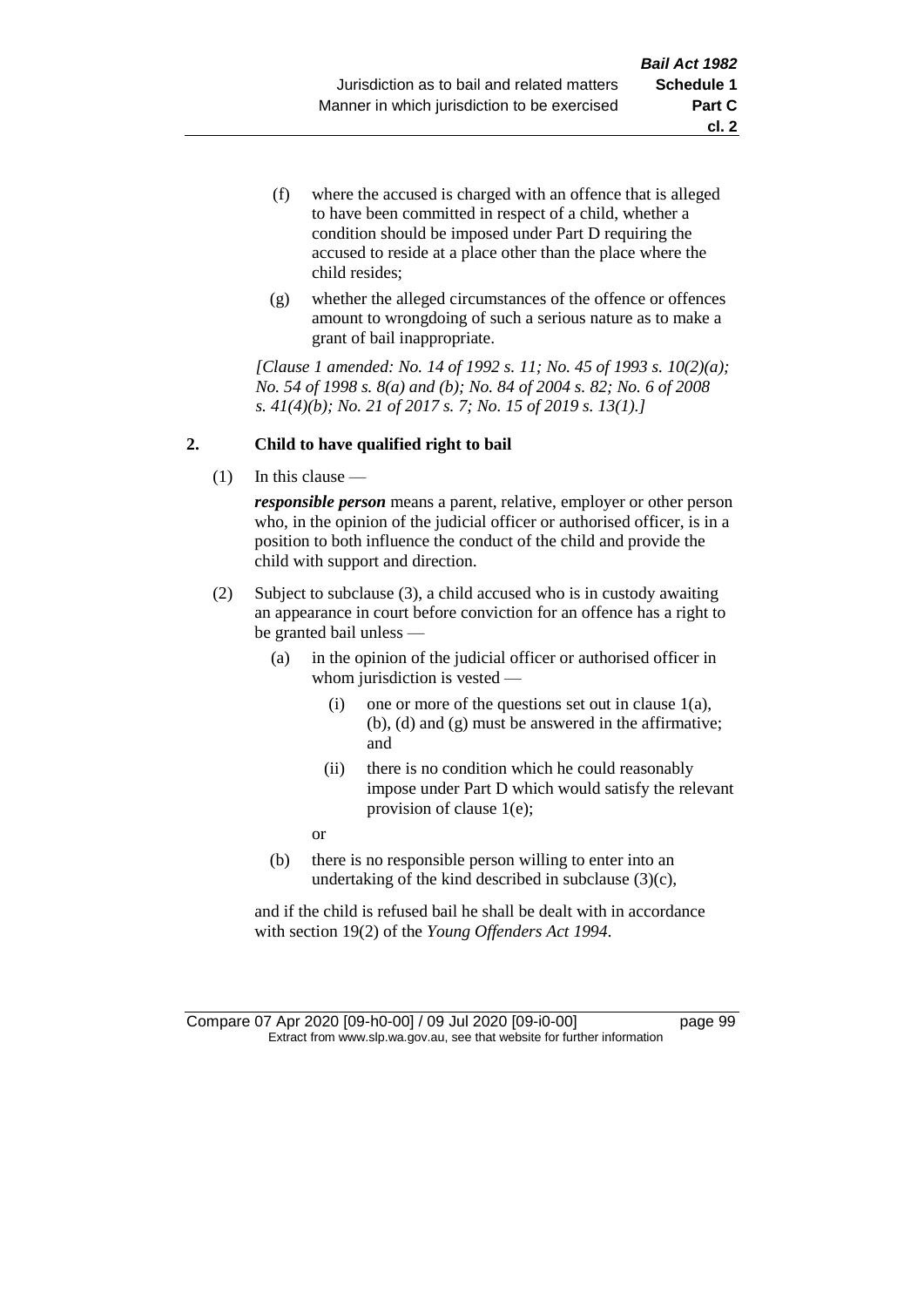- (3) The right of a child accused under subclause (2) is subject to  $-$ 
	- (a) clauses 3A, 3C, 3D and 3E; and
	- *[(b) deleted]*
	- (c) there being imposed as a condition on the grant of bail a requirement that before the release of the child on bail a responsible person undertakes in writing in the approved form to ensure that the child complies with any requirement of his bail undertaking mentioned in section  $28(2)(a)$ , (b), (c) and (d).
- (4) Subclauses (2)(b) and (3)(c) do not apply to a child accused if it appears to the judicial officer or authorised officer that the accused —
	- (a) is over the age of 17 years; and
	- (b) has sufficient maturity to live independently without the guidance or control of a parent or guardian.
- (5) For the purposes of this clause, the provisions of sections 46, 47, 48, 54, 55(2), 60 and  $67(2)(a)(iv)$  apply with all necessary changes as  $if -$ 
	- (a) references in those provisions to a surety and a surety undertaking were references to a responsible person and to an undertaking referred to in subclause (3)(c) respectively; and
	- (b) section  $54(1)(b)(i)$  read as follows
		- (i) a person who has entered into an undertaking referred to in clause 2(3)(c) of Part C of Schedule 1 should no longer be regarded as a responsible person for the purposes of that clause, or is dead;
- (6) Where a child accused is released on bail his right to be at liberty is subject to the exercise of the powers in section 17A.

*[Clause 2 inserted: No. 45 of 1993 s. 10(2)(b); amended: No. 57 of 1997 s. 21(3)(a); No. 54 of 1998 s. 8(c); No. 34 of 2004 Sch. 2 cl. 3(3); No. 84 of 2004 s. 82; No. 6 of 2008 s. 41(4)(c) and 43(4); No. 21 of 2017 s. 8; No. 15 of 2019 s. 13(2).]*

page 100 Compare 07 Apr 2020 [09-h0-00] / 09 Jul 2020 [09-i0-00] Extract from www.slp.wa.gov.au, see that website for further information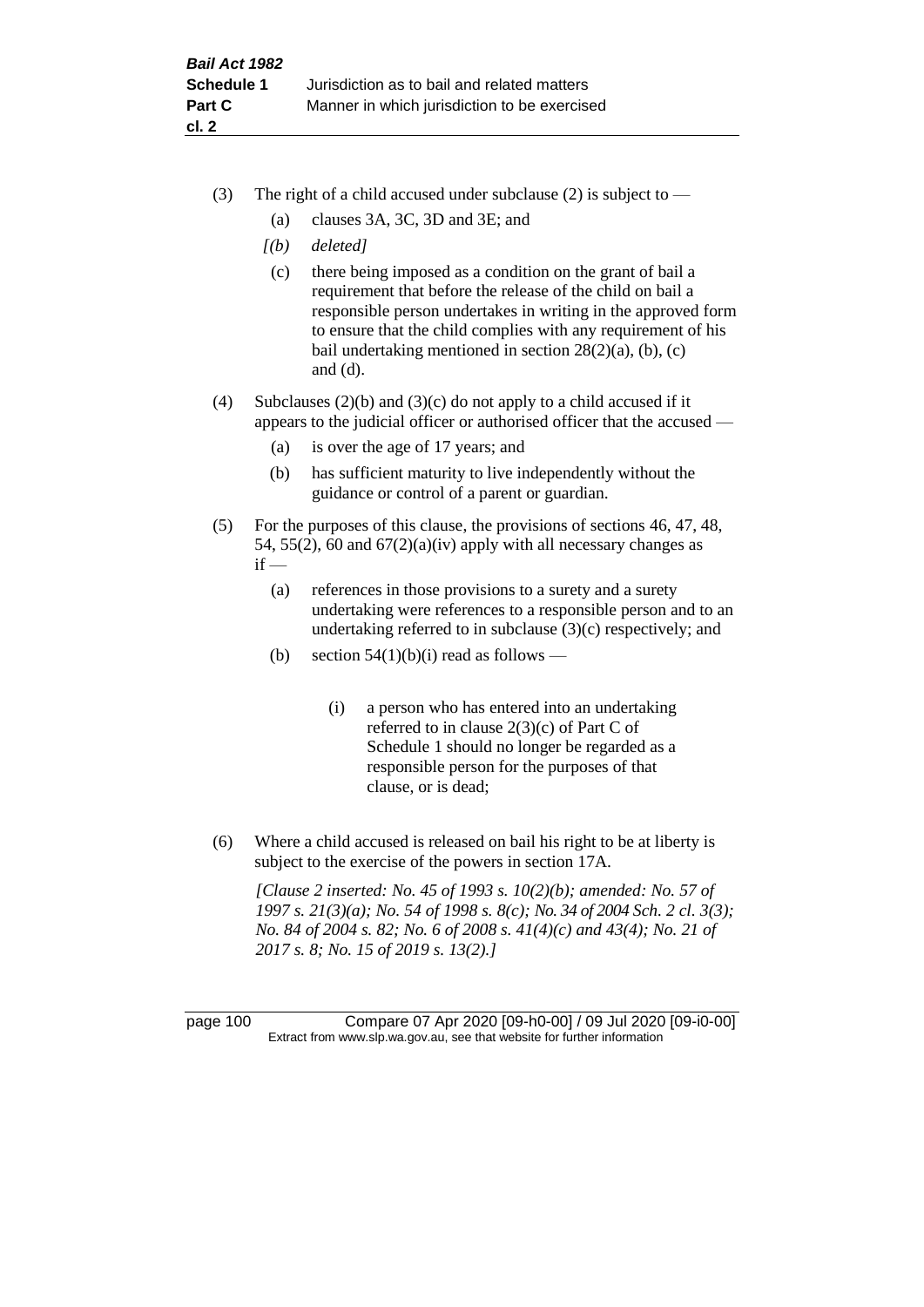## **3. Matters relevant to cl. 1(a)**

In considering whether an accused may do any of the things mentioned in clause 1(a), the judicial officer or authorised officer shall have regard to the following matters, as well as to any others which he considers relevant —

- (a) the nature and seriousness of the offence or offences (including any other offence or offences for which he is awaiting trial) and the probable method of dealing with the accused for it or them, if he is convicted; and
- (b) the character, previous convictions, antecedents, associations, home environment, background, place of residence, and financial position of the accused; and
- (c) the history of any previous grants of bail to him; and
- (d) the strength of the evidence against him.

*[Clause 3 amended: No. 84 of 2004 s. 82.]*

## **3A. Bail for accused charged with serious offence committed while on bail or early release for another serious offence**

- (1) Notwithstanding clause 1, 2 or 4 or any other provision of this Act, where —
	- (a) an accused is in custody
		- (i) awaiting an appearance in court before conviction for a serious offence; or
		- (ii) waiting to be sentenced or otherwise dealt with for a serious offence of which the accused has been convicted;

and

- (b) the serious offence is alleged to have been committed while the accused was —
	- (i) on bail for; or
	- (ii) at liberty under an early release order made in respect of,

another serious offence,

the judicial officer or (if section 16A does not apply) the authorised officer in whom jurisdiction is vested shall refuse to grant bail for the

Compare 07 Apr 2020 [09-h0-00] / 09 Jul 2020 [09-i0-00] page 101 Extract from www.slp.wa.gov.au, see that website for further information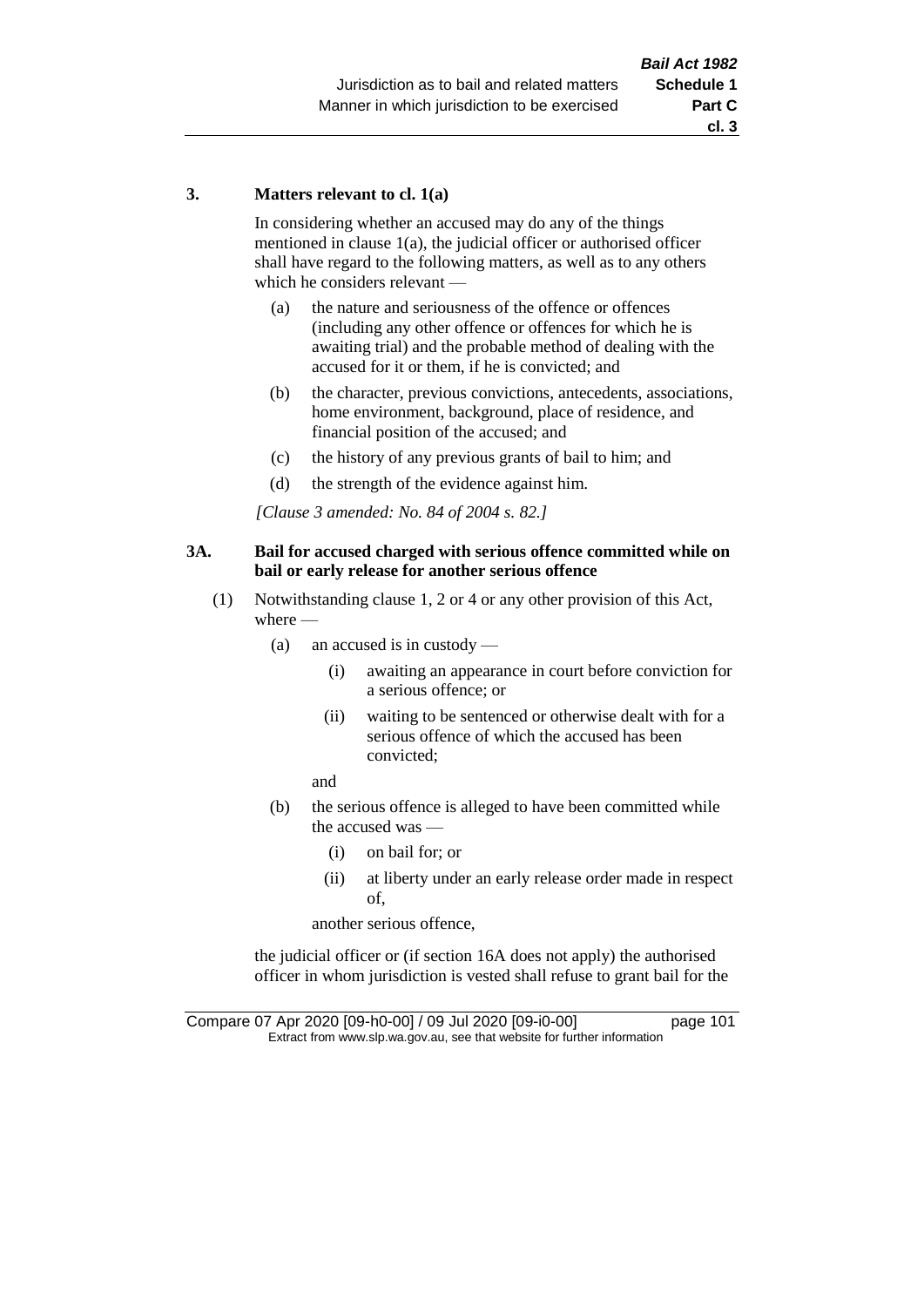serious offence referred to in paragraph (a) unless the judicial officer or authorised officer —

- (c) is satisfied that there are exceptional reasons why the accused should not be kept in custody and, if clause 3B applies, is so satisfied only after complying with that clause; and
- (d) is also satisfied that bail may properly be granted having regard to the provisions of clauses 1 and 3 or, in the case of a child accused, clauses 2 and 3.
- (2) Notwithstanding section 7(1), where an accused is refused bail under subclause (1) for an appearance for a serious offence his case for bail need not be considered again under that subsection for an appearance for that offence unless he satisfies the judicial officer who may order his detention that —
	- (a) new facts have been discovered, new circumstances have arisen or the circumstances have changed since bail was refused; or
	- (b) he failed to adequately present his case for bail on the occasion of that refusal.
- (3) Where a child accused is refused bail under subclause (1) he shall be dealt with in accordance with section 19(2) of the *Young Offenders Act 1994*.

*[Clause 3A inserted: No. 45 of 1993 s. 10(2)(c); amended: No. 57 of 1997 s. 21(3)(b); No. 54 of 1998 s. 7 and 13(1); No. 84 of 2004 s. 82; No. 6 of 2008 s. 41(4)(d).]*

# **3B. Exceptional reasons under cl. 3A(1), determining**

- (1) This clause applies where it appears to the judicial officer or (if section 16A does not apply) the authorised officer that all or any of the acts alleged to constitute a serious offence referred to in clause 3A(1)(b) would, if proved in the appropriate proceedings, amount to a breach by the accused of a protective condition or order.
- (2) The judicial officer or authorised officer shall, before making a decision that there are exceptional reasons for the purposes of clause 3A(1)(c), make enquiry, or cause enquiry to be made, whether there has already been —
	- (a) any breach by the accused of the protective condition or order that has been proved in proceedings; or

page 102 Compare 07 Apr 2020 [09-h0-00] / 09 Jul 2020 [09-i0-00] Extract from www.slp.wa.gov.au, see that website for further information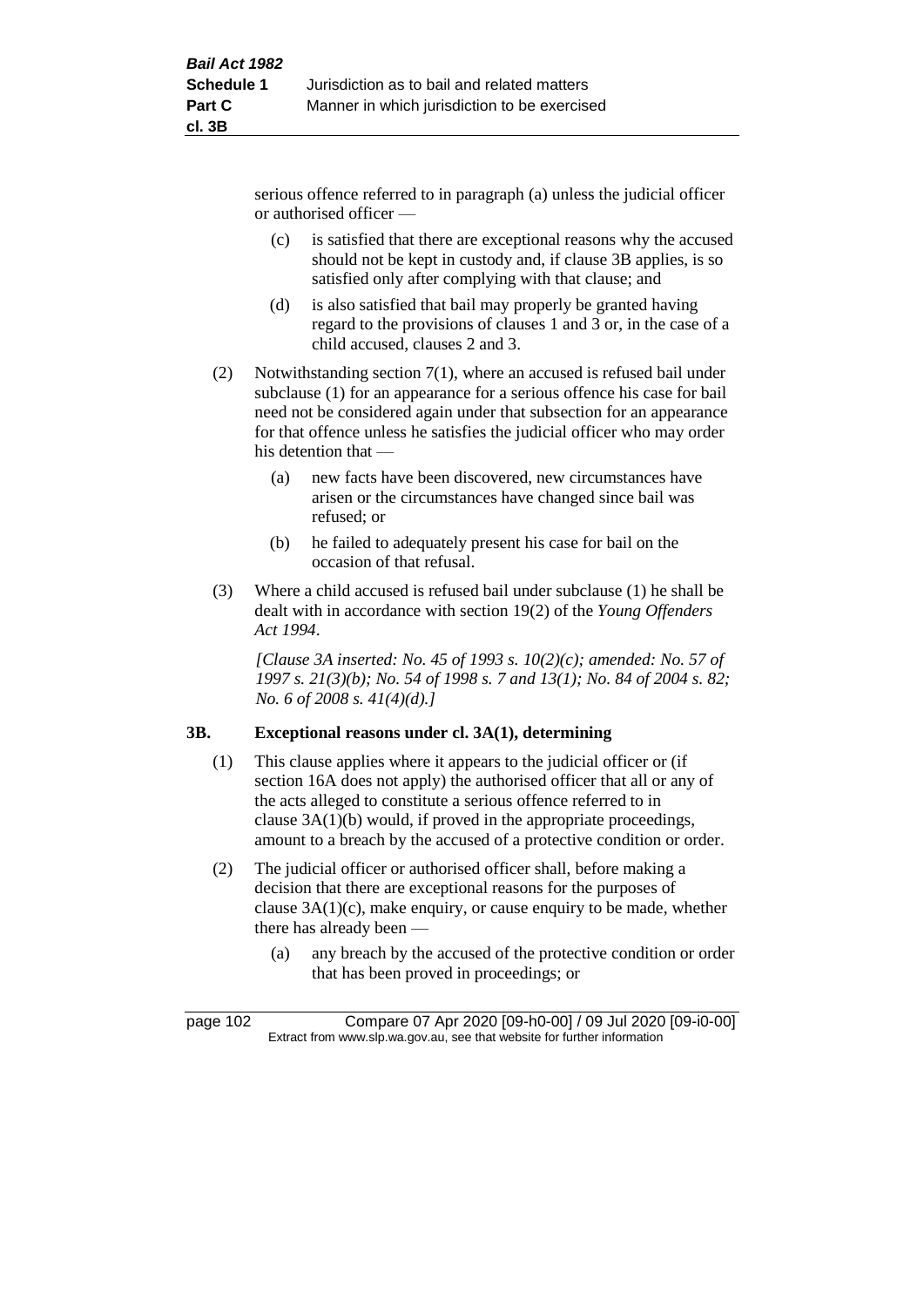- (b) any alleged breach by the accused of the protective condition or order that has not been so proved, including an allegation that has not been the subject of a prosecution or any other communication to any relevant official; or
- (c) any alleged breach by the accused of any other protective condition or order that has been the subject of a prosecution.
- (3) On becoming aware of any such alleged breach, the judicial officer or authorised officer shall give each person for whose protection a protective condition or order referred to in subclause (2) was imposed or made (a *relevant person*) a reasonable opportunity to give evidence by affidavit on matters relating to that protective condition or order.
- (4) The judicial officer or authorised officer shall in making any decision for the purposes of clause  $3A(1)(c)$  —
	- (a) give due weight to  $-$ 
		- (i) any evidence given under subclause (3); and
		- (ii) any adverse effect that a grant of bail to the accused would have on a relevant person; and
		- (iii) any difficulty that a relevant person might have in proving any future breach of a protective condition or order;

and

- (b) consider whether it would be appropriate to refuse bail and make a hospital order under section 5 of the *Criminal Law (Mentally Impaired Accused) Act 1996*; and
- (c) in the case of a condition imposed for a purpose mentioned in clause  $2(2)(c)$  or (d) of Part D, treat any alleged breach of the condition as a serious matter even if the conduct alleged to amount to the breach in itself appears to be trivial; and
- (d) consider whether any alleged breach of a protective condition or order that has occurred shows that the purpose of the condition or order has not been achieved and that the accused should be kept in custody.
- (5) The provisions of this clause do not limit the matters that the judicial officer or authorised officer may take into account for the purposes of clause  $3A(1)(c)$ .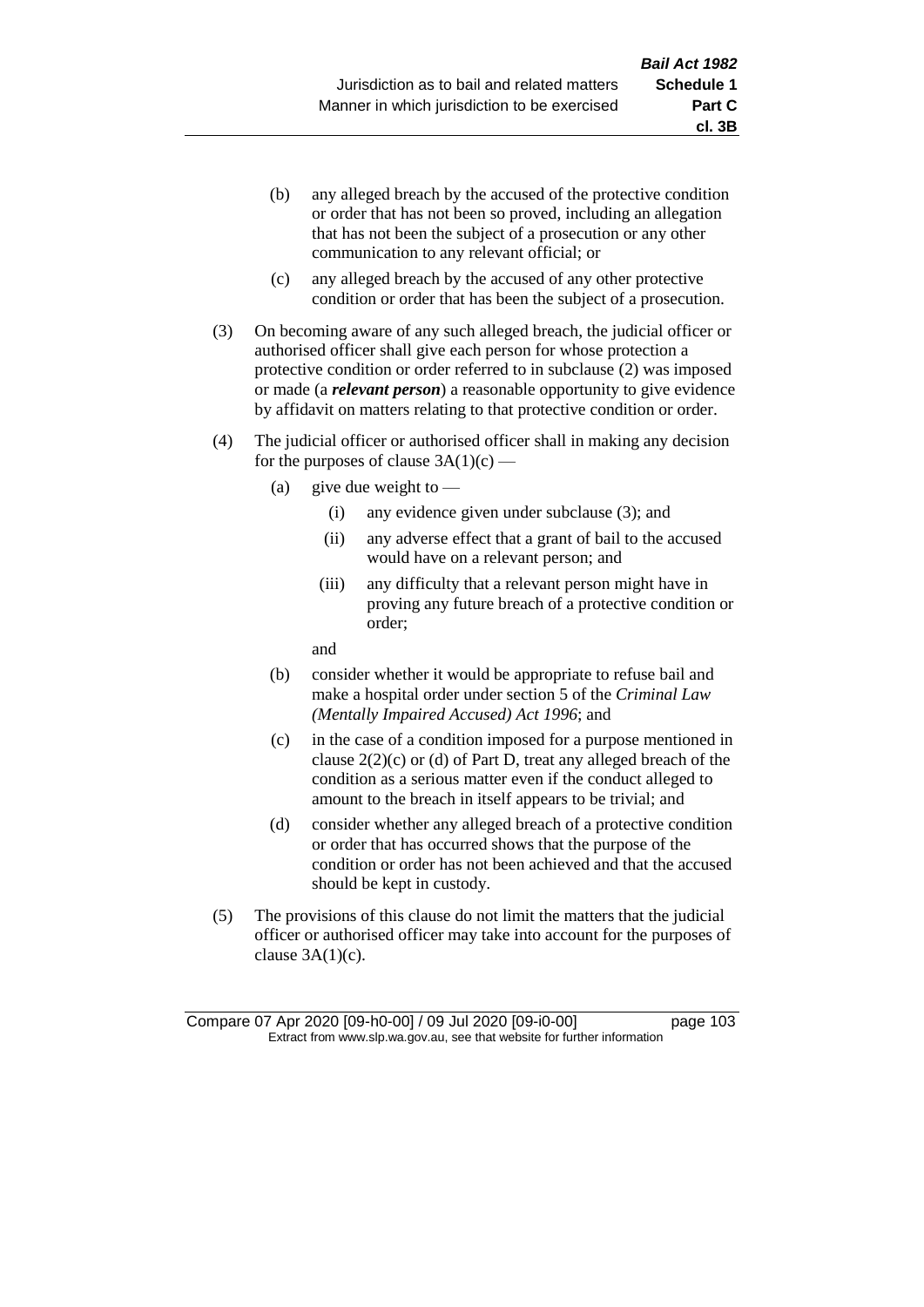(6) In this clause —

### *protective condition or order* means —

- (a) a condition imposed for a purpose mentioned in clause  $2(2)(c)$ or (d) of Part D; or
- (b) a family violence restraining order or a violence restraining order or a police order under the *Restraining Orders Act 1997*; or
- (c) a Part VII order under the *Justices Act 1902* <sup>2</sup>
	- (i) that under section 86 of the *Restraining Orders Act 1997* is taken to be a misconduct restraining order under that Act; and
	- (ii) that shows on the face of the order that the causing or threatening of personal injury by the accused was a ground for the making of the order.

*[Clause 3B inserted: No. 54 of 1998 s. 13(2); amended: No. 38 of 2004 s. 60; No. 59 of 2004 s. 141; No. 84 of 2004 s. 11 and 82; No. 49 of 2016 s. 89.]*

## **3C. Bail in murder cases**

Notwithstanding clause 1, 2 or 4 or any other provision of this Act, where an accused is in custody —

- (a) awaiting an appearance in court before conviction for an offence of murder; or
- (b) waiting to be sentenced or otherwise dealt with for an offence of murder of which the accused has been convicted,

the judicial officer in whom jurisdiction is vested shall refuse to grant bail for the offence unless the judicial officer is satisfied that —

- (c) there are exceptional reasons why the accused should not be kept in custody; and
- (d) bail may properly be granted having regard to the provisions of clauses 1 and 3 or, in the case of a child, clauses 2 and 3.

*[Clause 3C inserted: No. 6 of 2008 s. 41(4)(e); amended: No. 29 of 2008 s. 24(7).]*

page 104 Compare 07 Apr 2020 [09-h0-00] / 09 Jul 2020 [09-i0-00] Extract from www.slp.wa.gov.au, see that website for further information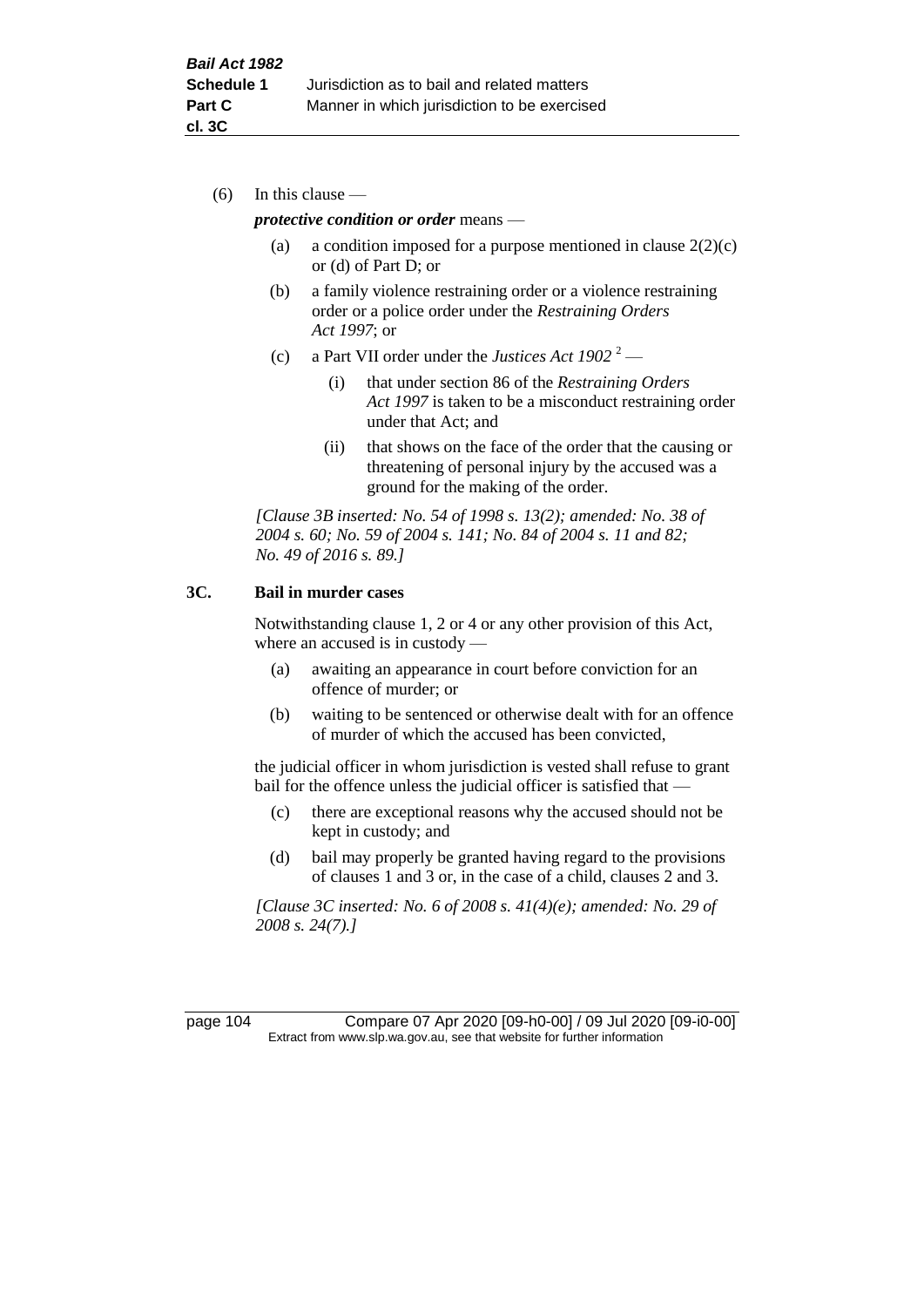## **3D. Bail in cases of offence under** *Dangerous Sexual Offenders Act 2006* **section 40A**

(1) In this clause —

*section 40A offence* means the offence under the *Dangerous Sexual Offenders Act 2006* section 40A of contravening a requirement of a supervision order;

*victim* has the meaning given in the *Dangerous Sexual Offenders Act 2006* section 3(1).

- (2) This clause applies where an accused is in custody
	- (a) awaiting an appearance in court before conviction for a section 40A offence; or
	- (b) waiting to be sentenced or otherwise dealt with for a section 40A offence of which the accused has been convicted.
- (3) Despite clause 1, 2 or 4 or any other provision of this Act, where this clause applies the judicial officer or (if section 16A does not apply) the authorised officer in whom jurisdiction is vested must refuse to grant bail for the section 40A offence unless the judicial officer or authorised officer —
	- (a) is satisfied that there are exceptional reasons why the accused should not be kept in custody; and
	- (b) is satisfied that bail may properly be granted having regard to the provisions of clauses 1 and 3 or, in the case of a child, clauses 2 and 3.
- (4) The judicial officer or authorised officer must in making any decision for the purposes of subclause  $(3)$  —
	- (a) have regard to
		- (i) any history of proven or alleged contraventions of supervision orders by the accused; and
		- (ii) any adverse effect that a grant of bail to the accused would have on a victim of the accused;

and

(b) consider whether it would be appropriate to refuse bail and make a hospital order under the *Criminal Law (Mentally Impaired Accused) Act 1996* section 5; and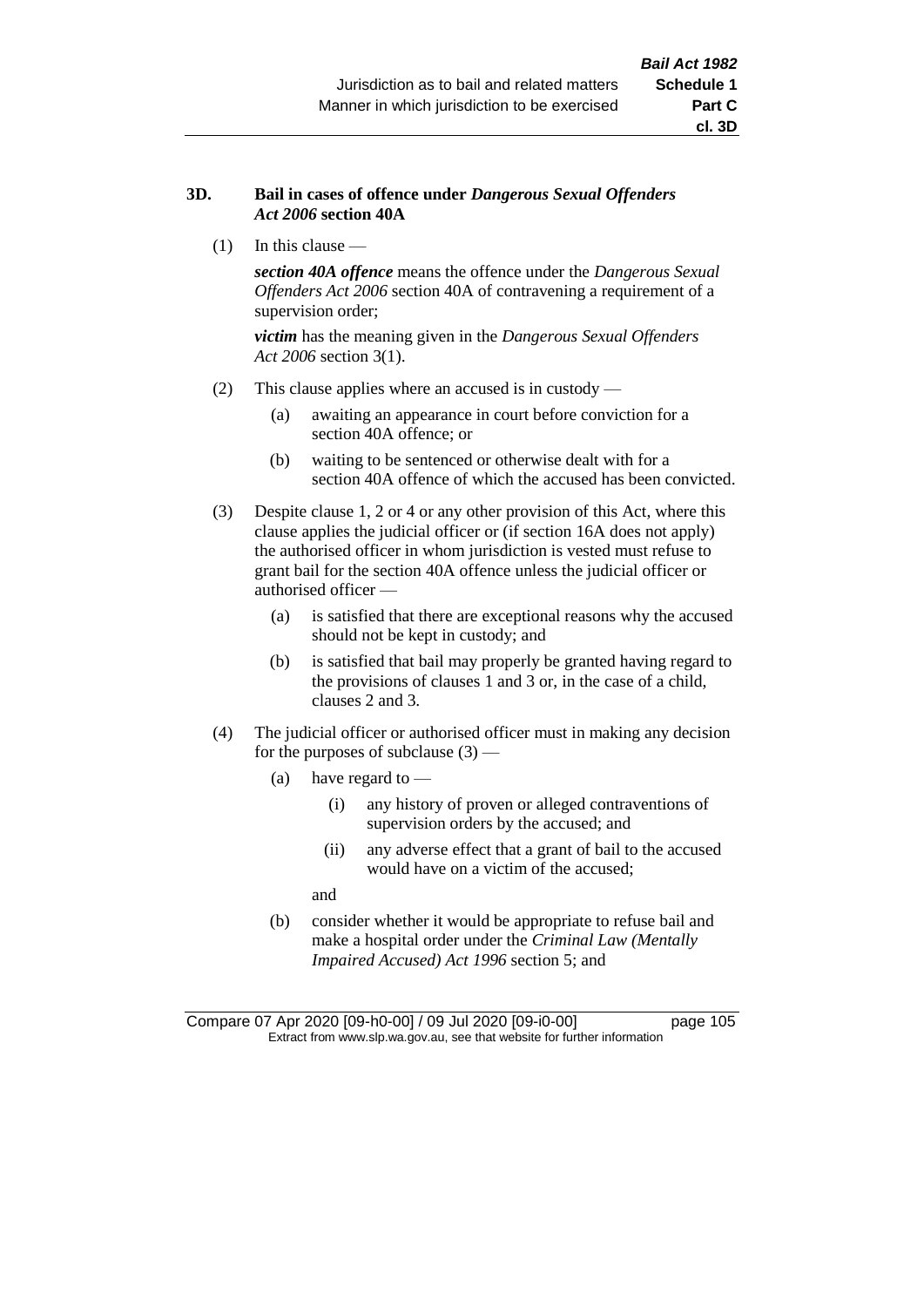- (c) consider whether the conduct alleged to amount to the contravention in itself appears to be minor or trivial.
- (5) Subclause (4) does not limit the matters that the judicial officer or authorised officer may take into account for the purposes of subclause (3).
- (6) Despite section 7(1), where an accused is refused bail under subclause (3) for an appearance for a section 40A offence the accused's case for bail need not be considered again under that subsection for an appearance for that offence unless the accused satisfies the judicial officer who may order detention that —
	- (a) new facts have been discovered, new circumstances have arisen or the circumstances have changed since bail was refused; or
	- (b) the accused failed adequately to present the case for bail on the occasion of that refusal.
- (7) A child accused who is refused bail under subclause (3) must be dealt with in accordance with the *Young Offenders Act 1994* section 19(2).

*[Clause 3D inserted: No. 21 of 2017 s. 9.]*

## **3E. Bail in cases of person linked to terrorism**

- (1) This clause applies where an accused who is a person linked to terrorism is in custody —
	- (a) awaiting an appearance in court before conviction for an offence; or
	- (b) waiting to be sentenced or otherwise dealt with for an offence of which the accused has been convicted.
- (2) Despite clause 1, 2 or 4 or any other provision of this Act, and in addition to clauses 3A to 3D, where this clause applies the judicial officer in whom jurisdiction is vested must refuse to grant bail for the offence unless the judicial officer is satisfied that —
	- (a) there are exceptional reasons why the accused should not be kept in custody; and
	- (b) bail may properly be granted having regard to the provisions of clauses 1 and 3 or, in the case of a child, clauses 2 and 3.

page 106 Compare 07 Apr 2020 [09-h0-00] / 09 Jul 2020 [09-i0-00] Extract from www.slp.wa.gov.au, see that website for further information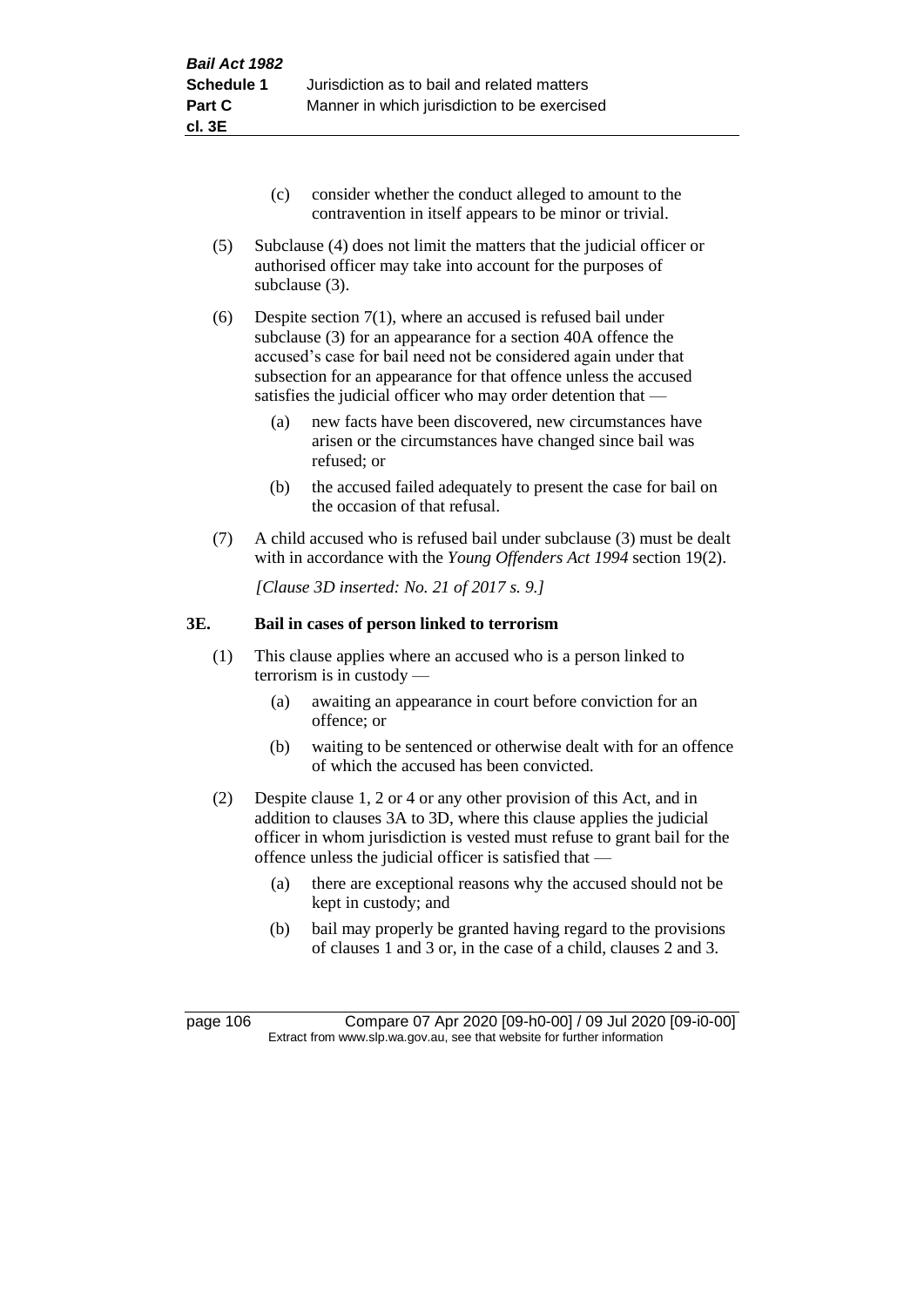- (3) The judicial officer must, in making any decision for the purposes of subclause  $(2)(a)$  —
	- (a) have regard to the nature and seriousness of the offence or offences (including any other offence or offences for which the accused is awaiting trial) and the probable method of dealing with the accused for it or them, if the accused is convicted; and
	- (b) have regard to the conduct of the accused since the accused was —
		- (i) charged with or convicted of a terrorism offence; or
		- (ii) made the subject of the relevant interim control order or confirmed control order;

and

- (c) consider whether it would be appropriate to refuse bail and make a hospital order under the *Criminal Law (Mentally Impaired Accused) Act 1996* section 5; and
- (d) in the case of a child, consider the *Young Offenders Act 1994* section 6(d) as an objective of this Act with the safety of the community being an overriding objective.
- (4) Subclause (3) does not limit the matters that the judicial officer may take into account for the purposes of subclause  $(2)(a)$ .
- (5) Despite section 7(1), where an accused is refused bail under subclause (2) the accused's case for bail need not be considered again under that subsection for an appearance for that offence unless the accused satisfies the judicial officer who may order detention that —
	- (a) new facts have been discovered, new circumstances have arisen or the circumstances have changed since bail was refused; or
	- (b) the accused failed adequately to present the case for bail on the occasion of that refusal.
- (6) Where an accused is granted bail under subclause (2), on any subsequent appearance in the same case a judicial officer may order that bail is to continue on the same terms and conditions.

Compare 07 Apr 2020 [09-h0-00] / 09 Jul 2020 [09-i0-00] page 107 Extract from www.slp.wa.gov.au, see that website for further information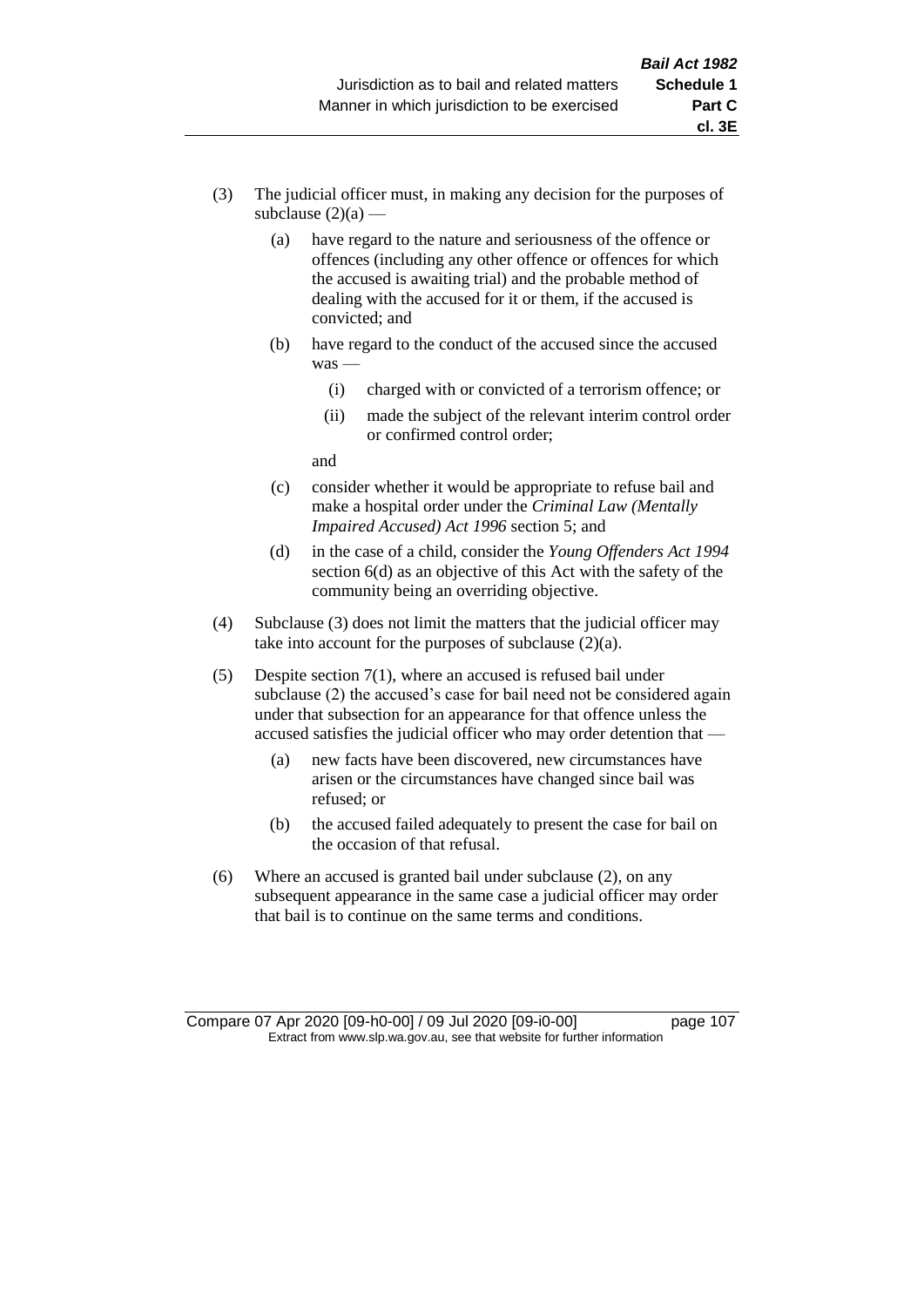(7) Where a child accused is refused bail under subclause (2), the child accused shall be dealt with in accordance with the *Young Offenders Act 1994* section 19(2).

Note for this clause:

The *Crimes Act 1914* (Commonwealth) section 15AA provides that a bail authority must not grant bail to a person charged with, or convicted of, a terrorism offence as defined in section 3(1) of that Act unless the bail authority is satisfied that exceptional circumstances exist to justify bail.

*[Clause 3E inserted: No. 15 of 2019 s. 13(3).]*

#### **4. Bail after conviction for accused awaiting sentence**

- (1) Subject to clauses 3A, 3C, 3D and 3E, the grant or refusal of bail to an accused, other than a child, who is in custody waiting to be sentenced or otherwise dealt with for an offence of which the accused has been convicted shall be at the discretion of the judicial officer in whom jurisdiction is vested, and that discretion shall be exercised having regard to the questions set out in clause 1 as well as to any others which the judicial officer considers relevant.
- (2) A child accused who is in custody waiting to be sentenced or otherwise dealt with for an offence of which the child accused has been convicted has the same right to be granted bail as a child accused referred to in clause 2(2), and the provisions of clause 2 apply accordingly.

*[Clause 4 inserted: No. 6 of 2008 s. 41(4)(f); amended: No. 21 of 2017 s. 10; No. 15 of 2019 s. 13(4).]*

#### **4A. Bail after conviction for accused awaiting disposal of appeal**

In deciding whether or not to grant bail to an accused who is in custody waiting for the disposal of appeal proceedings, the judicial officer shall consider whether there are exceptional reasons why the accused should not be kept in custody, and shall only grant bail to the accused if satisfied that —

- (a) exceptional reasons exist; and
- (b) it is proper to do so having regard to the provisions of clauses 1 and 3 or, in the case of a child, clauses 2 and 3.

*[Clause 4A inserted: No. 6 of 2008 s. 41(4)(f).]*

page 108 Compare 07 Apr 2020 [09-h0-00] / 09 Jul 2020 [09-i0-00] Extract from www.slp.wa.gov.au, see that website for further information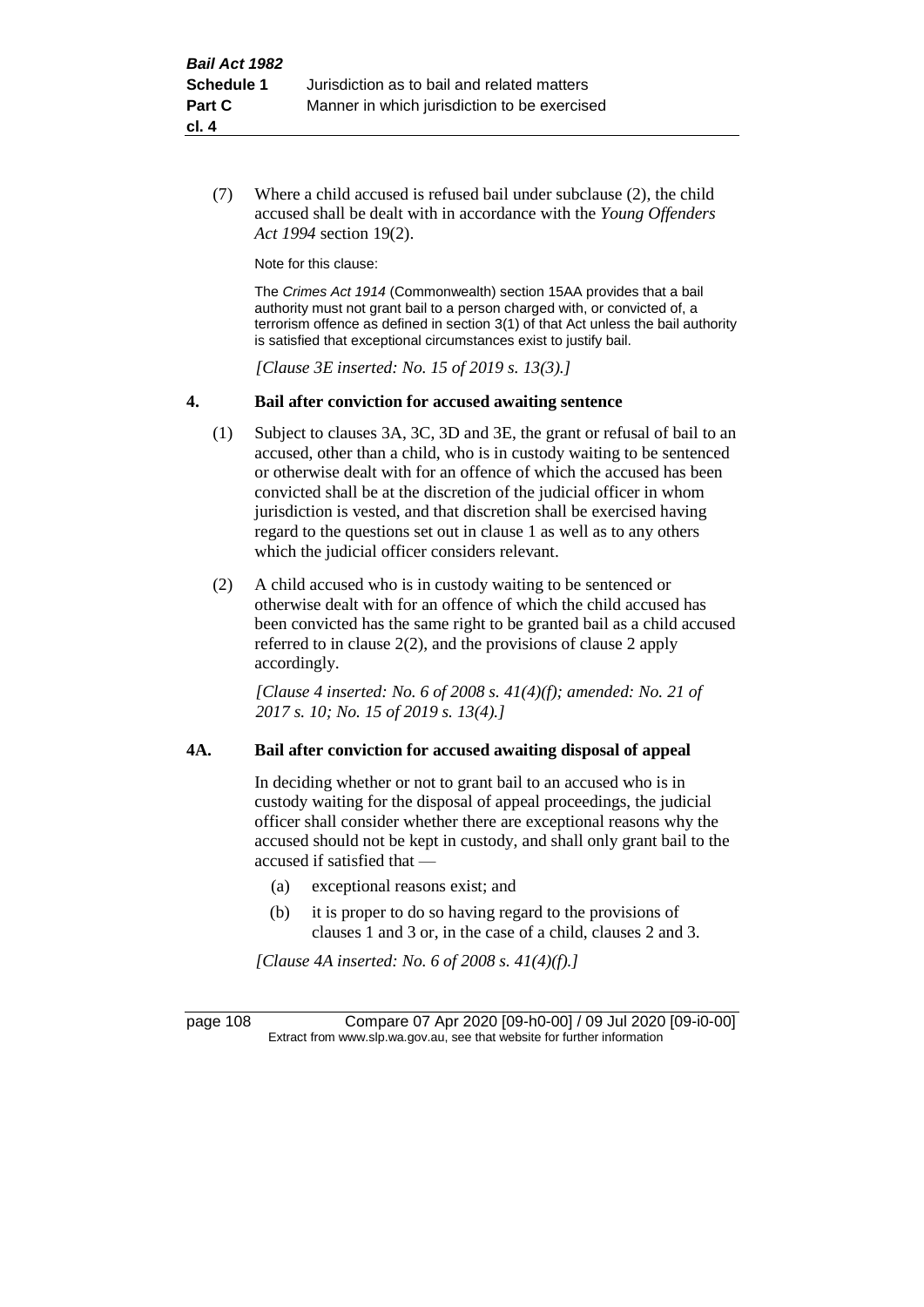#### **5. Exception to cl. 4A for bail in appeal under** *Criminal Appeals Act 2004* **Part 2**

Clause 4A does not apply to the bail of a person who is awaiting the disposal of appeal proceedings under Part 2 of the *Criminal Appeals Act 2004*; such a person shall be deemed for the purposes of this Part to be awaiting an appearance in court before conviction for an offence.

*[Clause 5 inserted: No. 33 of 1989 s. 18; amended: No. 59 of 2004 s. 141; No. 84 of 2004 s. 11; No. 6 of 2008 s. 41(4)(g).]*

#### **6. Bail of people on community or similar orders**

For the purpose of determining whether clause 4 applies, a person in custody —

- (a) under section 50, 79, 84E, 128, 129 or 132 of the *Sentencing Act 1995* in connection with a possible breach of a conditional release order, a sentence of suspended imprisonment or conditional suspended imprisonment or a community order imposed under that Act; or
- (b) under section 43 of the *Young Offenders Act 1994* in respect of an alleged breach of a youth community based order, an intensive youth supervision order or a conditional release order made under that Act,

is to be taken as not having been convicted of the offence for which the sentence was imposed.

*[Clause 6 inserted: No. 78 of 1995 s. 8; amended: No. 27 of 2004 s. 13(3).]*

*[Heading deleted: No. 6 of 2008 s. 41(4)(h).]*

#### **7. Bail for initial appearance to be for not more than 30 days**

In fixing the terms of bail of an accused for his initial appearance in court for an offence, a justice or an authorised officer shall require him to make the appearance within the period of 30 days commencing on and including the day on which the accused was arrested for the offence.

*[Clause 7 amended: No. 84 of 2004 s. 82; No. 6 of 2008 s. 41(4)(i).]*

Compare 07 Apr 2020 [09-h0-00] / 09 Jul 2020 [09-i0-00] page 109 Extract from www.slp.wa.gov.au, see that website for further information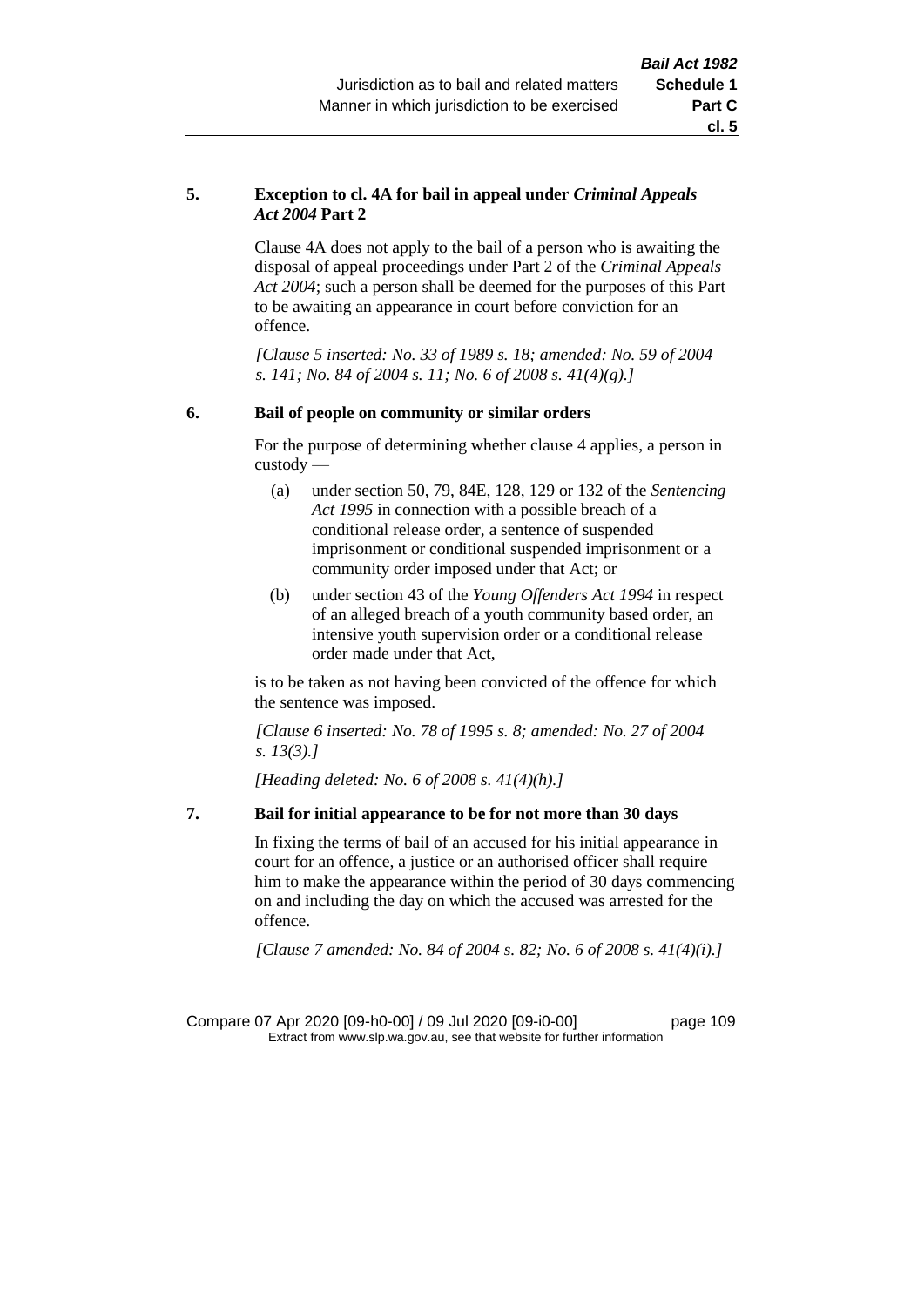#### **8. Bail on adjournment in court of summary jurisdiction to be for not more than 30 days except by consent**

In fixing the terms of bail of an accused for an appearance in court after an adjournment of proceedings for an offence, a judicial officer sitting as a court of summary jurisdiction shall require him to make the appearance within the period of 30 days commencing on and including the day on which the proceedings are adjourned, unless the accused consents to appear on a later day.

*[Clause 8 amended: No. 49 of 1988 s. 90(c); No. 59 of 2004 s. 141; No. 84 of 2004 s. 82.]*

#### **9. Calculating periods for cl. 7 and 8**

The periods specified in clauses 7 and 8 shall be calculated to include any Sunday or public holiday.

## **Part D — Conditions which may be imposed on a grant of bail**

#### **1. Conditions as to forfeiture, sureties, security etc.**

- (1) A judicial officer or authorised officer, on a grant of bail, may impose conditions under this clause if he considers that it is desirable to do so to ensure the performance of the accused's bail undertaking.
- (2) If a judicial officer or authorised officer considers that it is desirable as mentioned in subclause (1), he may in addition to releasing the accused on his bail undertaking impose any one or more of the following conditions —
	- (a) that the accused in his bail undertaking agree to forfeit a specified amount of money if he fails to comply with any requirement of his bail undertaking mentioned in section  $28(2)(a)$  or (b); or
	- (b) that a surety or a specified number of sureties enter into a surety undertaking or surety undertakings whereby he or they agree to forfeit a specified amount or specified amounts of money if the accused fails to comply with any requirement of his bail undertaking mentioned in section 28(2)(a) or (b); or
	- (c) that any of them the accused and the surety or sureties give security of a specified value, including the deposit of a

page 110 Compare 07 Apr 2020 [09-h0-00] / 09 Jul 2020 [09-i0-00] Extract from www.slp.wa.gov.au, see that website for further information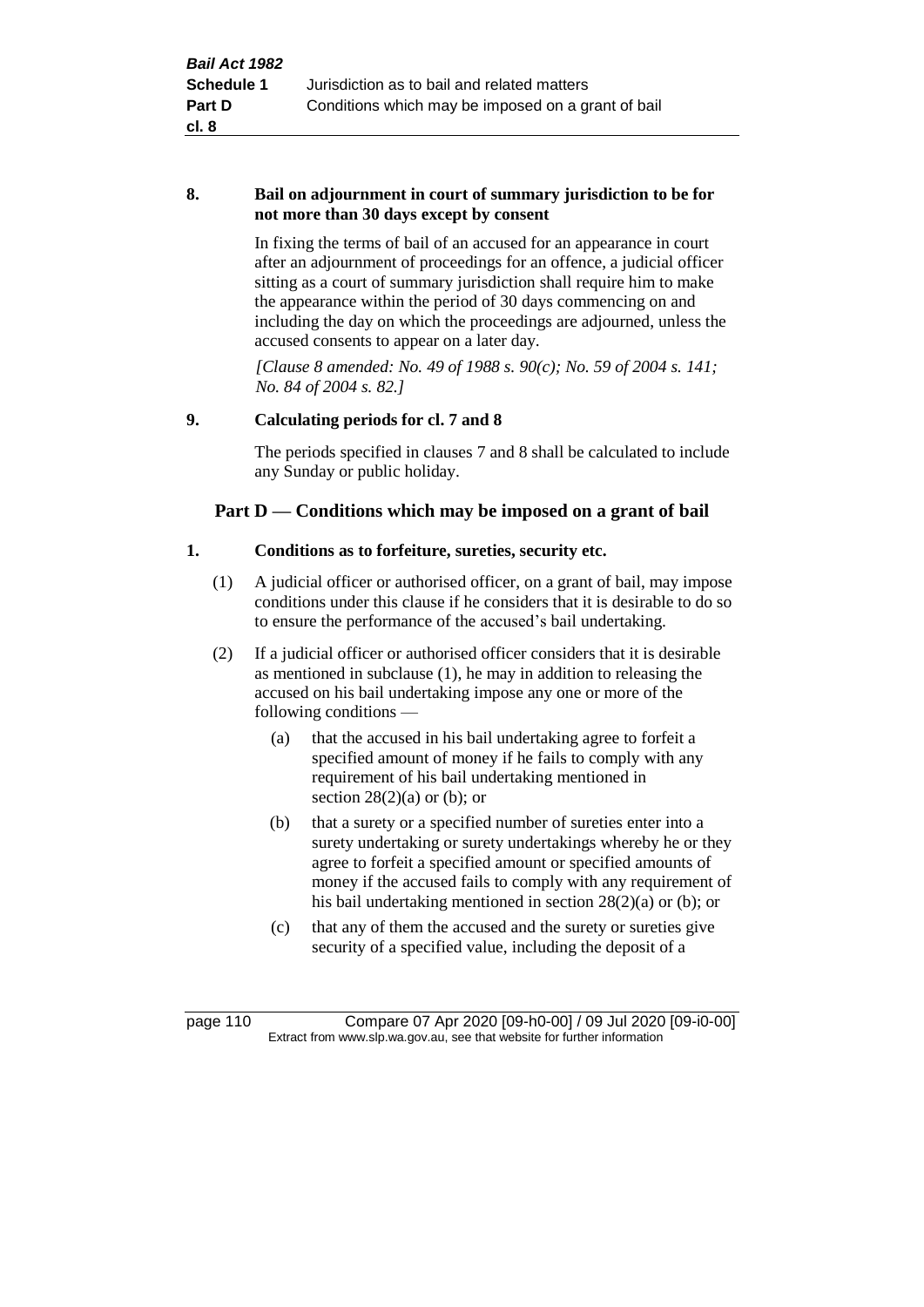specified amount of cash, for the performance of their respective obligations; or

- (d) that any of them the accused and the surety or sureties deposit with a specified officer any specified passbook or document relating to the title to, or ownership of, any account or other asset offered as security for the performance of their respective obligations; or
- (e) that any of them the accused and the surety or sureties, at his or their own expense or otherwise, enter into such mortgage, charge, assignment or other transaction, or take such other step, as may be required, including completion of the necessary documents, to render any security effective and enforceable by the State.
- (3) The nature and sufficiency of any security, and the documentation therefor, required under subclause (2) shall be determined by the judicial officer or authorised officer who imposed the condition or, if no determination is so made —
	- (a) by the person before whom the bail undertaking is entered into, where the security is to be given by the accused; and
	- (b) where the security is to be given by a surety, by any person authorised under section 36 to approve the surety or before whom the surety undertaking is entered into.
- (4) When a bail undertaking ceases to have effect as provided in section 34(a) to (d), or upon an accused being acquitted of a charge under section  $51(1)$  or (2) or discharged from further proceedings therefor, each of them the accused, or where section 34(b) applies his personal representative, and any surety is entitled to have returned to him any security given under subclause (2).
- (5) When a surety undertaking ceases to have effect as provided in section 47(a) to (f), a surety is entitled to have returned to him any security given under subclause (2).

*[Clause 1 amended: No. 65 of 2003 s. 121(3); No. 84 of 2004 s. 82; No. 6 of 2008 s. 18(3).]*

Compare 07 Apr 2020 [09-h0-00] / 09 Jul 2020 [09-i0-00] page 111 Extract from www.slp.wa.gov.au, see that website for further information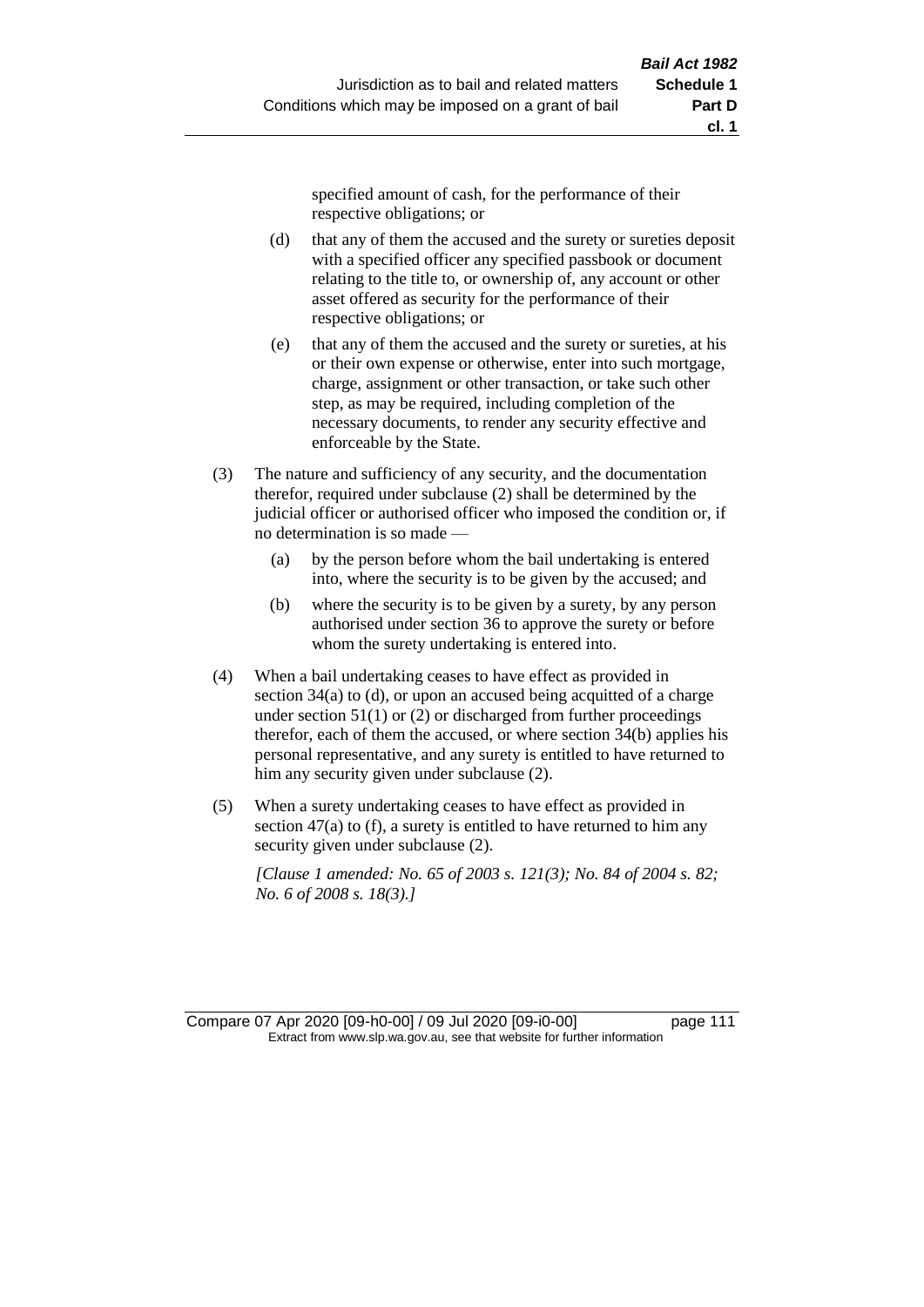#### **2. Other conditions**

- (1) A judicial officer or authorised officer, on a grant of bail, may impose conditions —
	- (a) to be complied with before the accused is released on bail or while the accused is on bail; or
	- (b) as to the accused's conduct while on bail; or
	- (c) as to where the accused shall reside while on bail,

if he considers that it is desirable for any purpose mentioned in subclause (2), (2b), (3) or (4).

(1a) Without limiting subclause (1), a judicial officer or authorised officer shall, on a grant of bail to a child accused, consider whether it is desirable for any purpose mentioned in subclause (2) to impose a condition as to —

- (a) any period in each day during which the child is to remain at a particular place; or
- (b) any person with whom the child is not to associate or communicate; or
- (c) any place that the child is not to frequent; or
- (d) the attendance by the child at a school or other educational institution; or
- (e) any other matter,

and the judicial officer or authorised officer may impose any such condition.

- (2) Any condition may be imposed under subclause (1) or (1a) to ensure that an accused —
	- (a) appears in court in accordance with his bail undertaking; or
	- (b) does not while on bail commit an offence; or
	- (c) does not endanger the safety, welfare or property of any person; or
	- (d) does not interfere with witnesses or otherwise obstruct the course of justice, whether in relation to himself or any other person; or
	- (e) as regards the period when the accused is on trial, does not prejudice the proper conduct of the trial.

page 112 Compare 07 Apr 2020 [09-h0-00] / 09 Jul 2020 [09-i0-00] Extract from www.slp.wa.gov.au, see that website for further information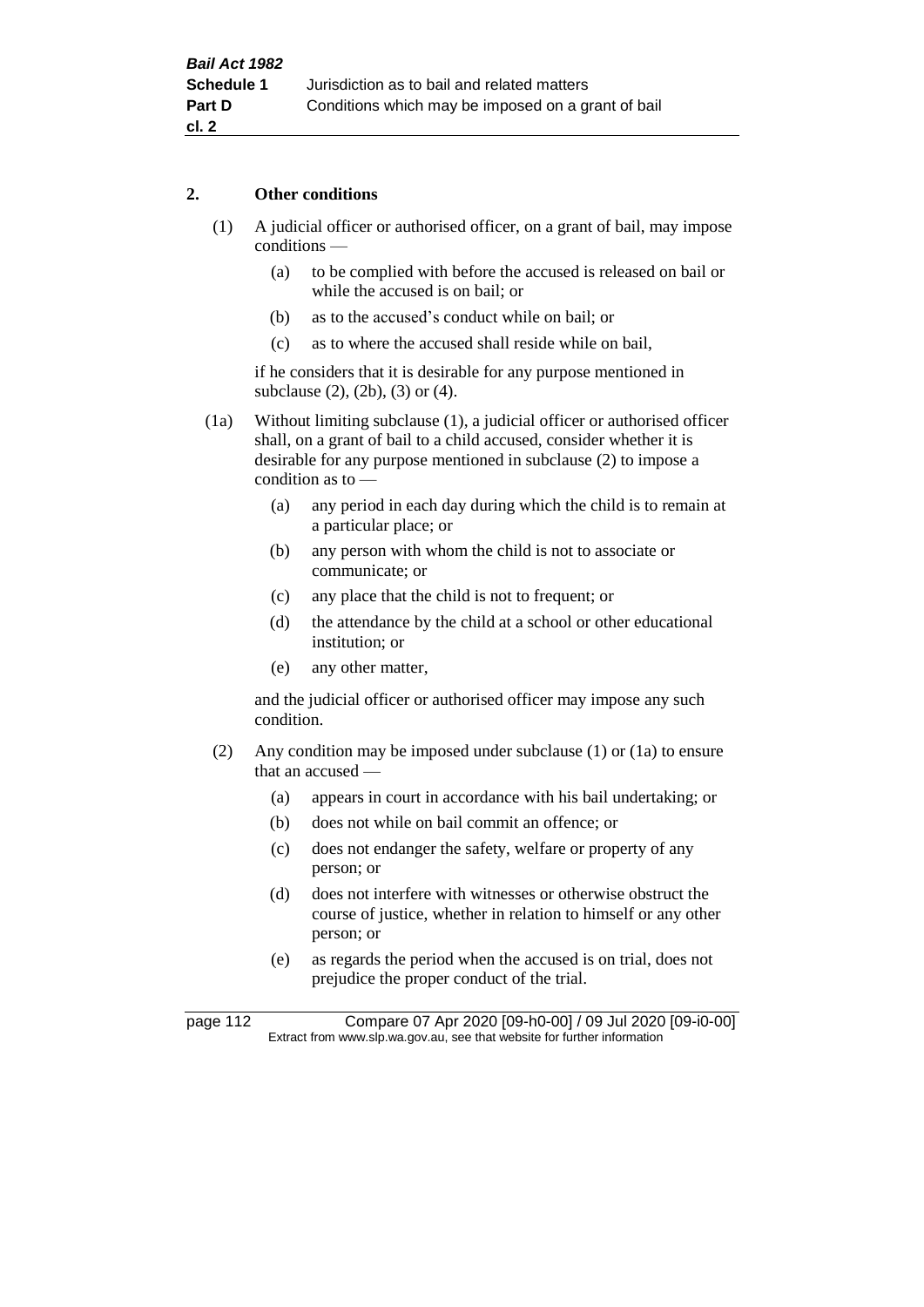- (2a) Before imposing a condition on a grant of bail for a purpose mentioned in subclause (2)(c) or (d) a judicial officer or authorised officer is to consider whether that purpose would be better served, or could be better assisted, by a restraining order made under the *Restraining Orders Act 1997* and whether, in the case of a judicial officer, to exercise the power in section 63 of that Act or, in the case of an authorised officer, to make a telephone application under that Act.
- (2b) Where a judicial officer is of the opinion that the accused should while on bail —
	- (a) be counselled for a behavioural problem; or
	- (b) attend a course or programme that may assist with such a problem,

the judicial officer may under subclause (1) impose a condition for that purpose that requires the accused to —

- (c) attend a prescribed person to be counselled; or
- (d) attend a prescribed course or programme,

that is specified by the judicial officer in the condition.

- (3) Where a judicial officer who grants bail to an accused is of the opinion that the accused's physical condition ought to be examined the officer may, under subclause (1), impose any condition which the officer considers desirable for the purpose of ensuring that the accused is examined by a medical practitioner.
- (3a) Where a judicial officer who grants bail to an accused is of the opinion that the accused's mental condition ought to be assessed or examined the officer may, under subclause (1), impose any condition which the officer considers desirable for the purpose of ensuring that the accused's mental condition is assessed or examined including a condition —
	- (a) that the accused be assessed, either by a medical practitioner or by an authorised mental health practitioner as defined in the *Mental Health Act 2014* section 4, for the purpose of deciding whether to make a referral under section 26 of that Act;

Compare 07 Apr 2020 [09-h0-00] / 09 Jul 2020 [09-i0-00] page 113 Extract from www.slp.wa.gov.au, see that website for further information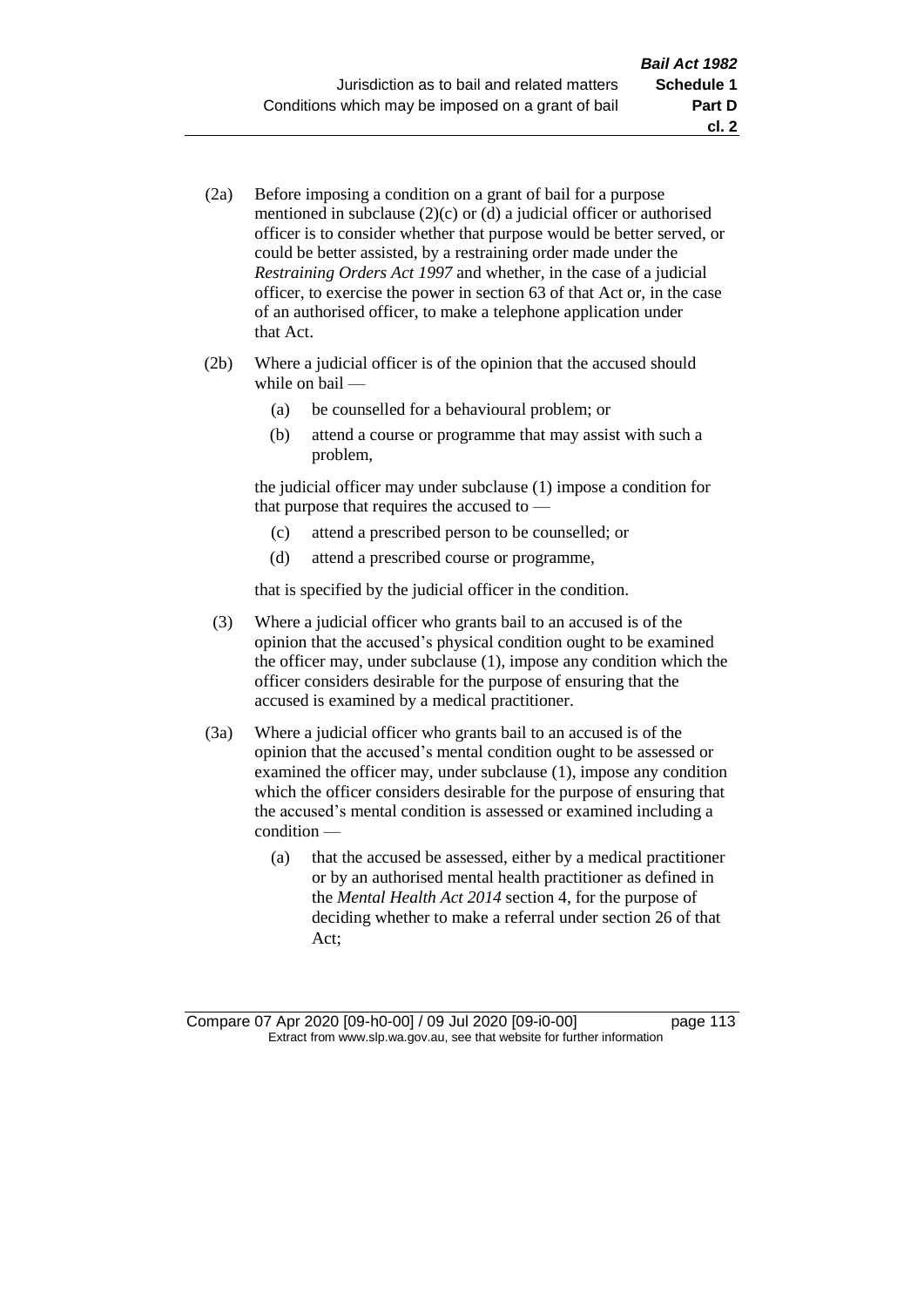- (b) that the accused be admitted to an authorised hospital (as defined in the *Mental Health Act 2014* section 4);
- (c) that the accused be examined by a psychiatrist.
- (4) Where a judicial officer is of the opinion that an accused is suffering from alcohol or drug abuse and is in need of care or treatment either on that account, or to enable him to be prepared for his trial, the judicial officer may, under subclause (1), impose any condition which he considers desirable for the purpose of ensuring that the accused receives such care or treatment, including that he lives in, or from time to time attends at, a specified institution or place in order to receive such care or treatment.
- (5) Where a judicial officer imposes a condition for a purpose mentioned in subclause (2b), (3), (3a) or (4), the judicial officer shall cause to be sent to the person who is to counsel, assess or examine the accused, or the place at which the accused is to attend, a statement of the reasons for imposing the condition.
- (6) Where a condition is imposed under this clause that an accused shall reside in premises established for the accommodation of persons to whom bail has been granted, that condition shall be deemed to include a further condition that the accused shall comply with such rules as are for the time being laid down for the maintenance of the good order of those premises, whether such rules are made under section 67 or by the authority responsible for the good order of the premises.
- (7) In this clause —

*medical practitioner* means a person registered under the *Health Practitioner Regulation National Law (Western Australia)* in the medical profession;

*psychiatrist* has the meaning given in the *Mental Health Act 2014* section 4.

*[Clause 2 amended: No. 45 of 1993 s. 10(3); No. 69 of 1996 s. 3; No. 54 of 1998 s. 12; No. 84 of 2004 s. 82; No. 22 of 2008 Sch. 3 cl. 4; No. 35 of 2010 s. 29; No. 25 of 2014 s. 35.]*

*[Clause 2. Modifications to be applied in order to give effect to Cross-border Justice Act 2008: clause altered 1 Nov 2009. See endnote 1M.]*

page 114 Compare 07 Apr 2020 [09-h0-00] / 09 Jul 2020 [09-i0-00] Extract from www.slp.wa.gov.au, see that website for further information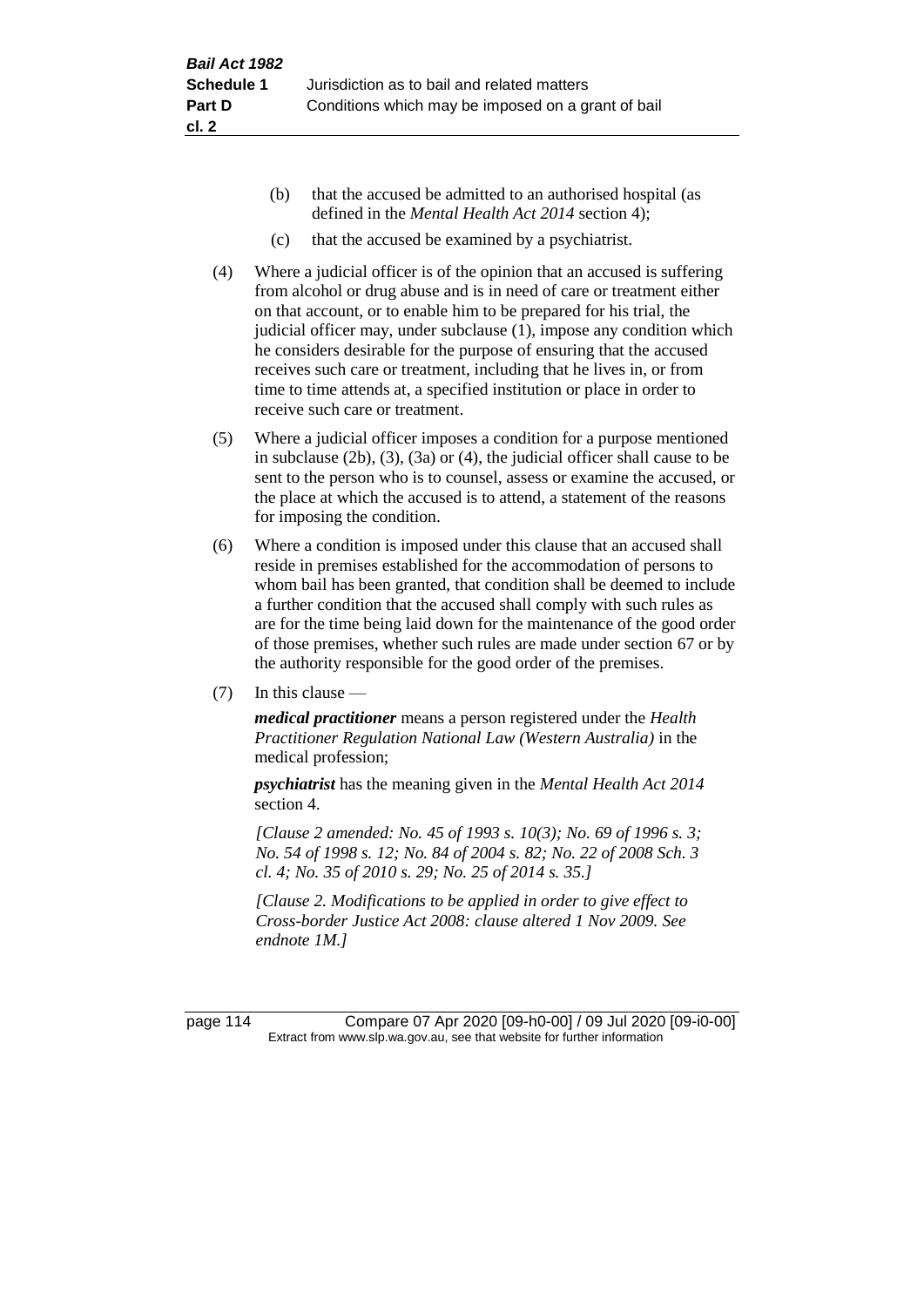#### **3. Home detention condition**

- (1) A judicial officer may, subject to this clause, impose a home detention condition as a condition on a grant of bail.
- (2) A home detention condition shall not be imposed unless the accused is over the age of 17 years and the judicial officer is satisfied —
	- (a) after considering a report from a community corrections officer about the accused and his circumstances, that the accused is suitable to be subject to a home detention condition; and
	- (b) that the place where it is proposed the accused will remain while subject to the home detention condition is a suitable place; and
	- (c) that unless a home detention condition is imposed, the accused will not be released on bail.
- (3) A home detention condition is a condition that while the accused is on bail the accused shall —
	- (a) remain at and not leave the place specified in the bail record form and in the bail undertaking (or in a notice under section 50E) until the time specified, or deemed by section 31(3) to be specified, in the bail undertaking except —
		- (i) to work in gainful employment approved by a community corrections officer; or
		- (ii) with the approval of a community corrections officer, to seek gainful employment; or
		- (iii) to obtain urgent medical or dental treatment for the accused; or
		- (iv) for the purpose of averting or minimizing a serious risk of death or injury to the accused or to another person; or
		- (v) to obey an order issued under a written law (such as a summons) requiring the accused's presence elsewhere; or
		- (vi) for a purpose approved of by a community corrections officer; or

Compare 07 Apr 2020 [09-h0-00] / 09 Jul 2020 [09-i0-00] page 115 Extract from www.slp.wa.gov.au, see that website for further information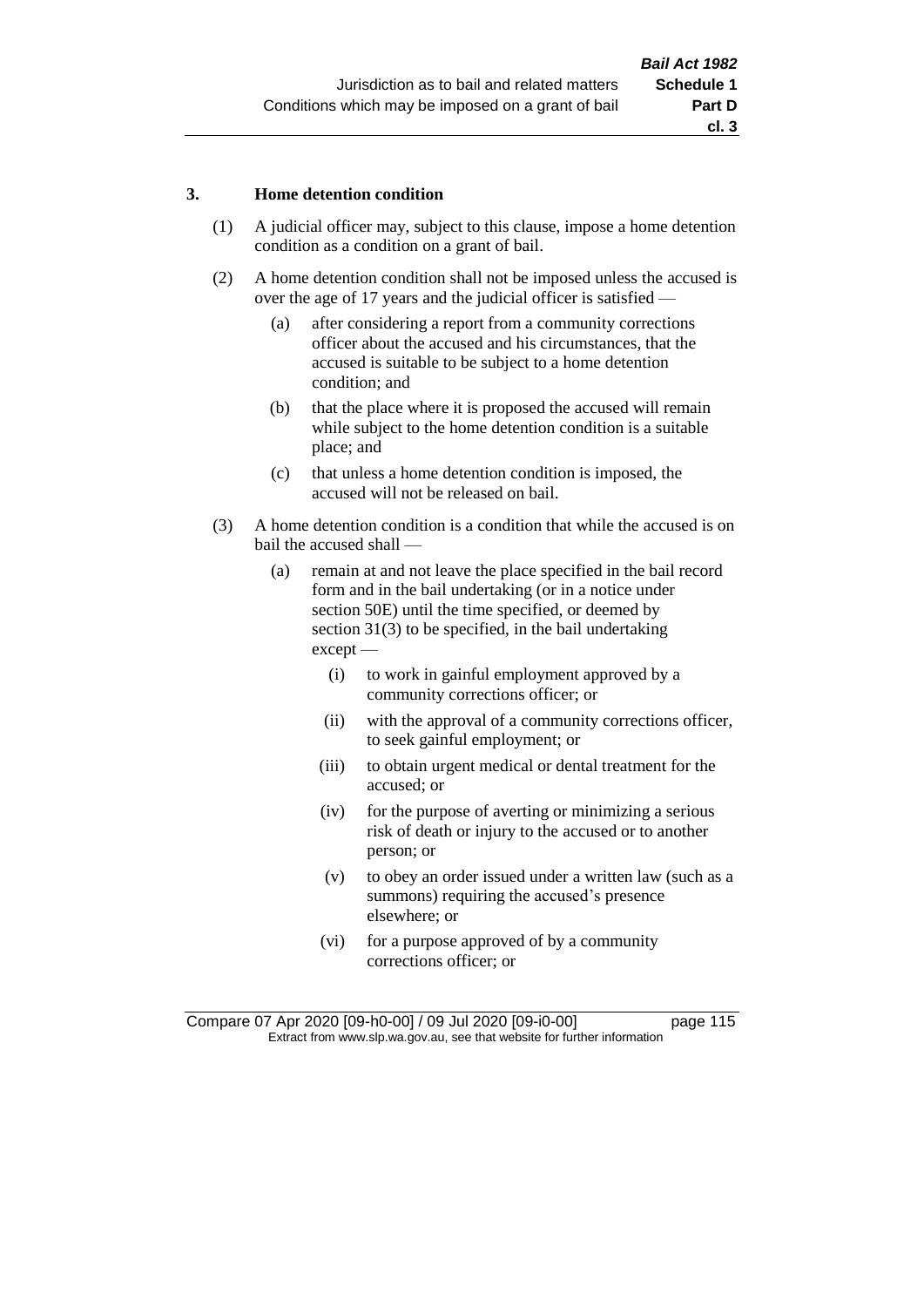- (vii) on the direction of a community corrections officer; and
- (b) not leave the State; and
- (c) comply with every reasonable direction of a community corrections officer; and
- (ca) if relevant, comply with any direction under subclause (4); and
- (d) comply with such of the conditions specified in the list provided under section 24A(4) as may be specified in a notice given under section 50E(b); and
- (e) when requested to do so, produce a copy of his bail undertaking and any notice by the CEO (corrections) under section 50E for inspection by a community corrections officer or a member of the Police Force.
- (4) A judicial officer who imposes a home detention condition under this clause may, if a community corrections officer under section 24A(4)(a) recommends that the accused is suitable for electronic monitoring, direct that the accused, while subject to a home detention condition —
	- (a) be subject to electronic monitoring under subclause (5) so as to allow the location of the accused to be monitored; and
	- (b) be under the supervision of a community corrections officer and comply with the directions of the community corrections officer under subclause (5).
- (5) For the purpose of the electronic monitoring of an accused, a community corrections officer may do any or all of the following —
	- (a) direct the accused to wear an approved electronic monitoring device; and
	- (b) direct the accused to permit the installation of an approved electronic monitoring device at the place where the accused is to remain; and
	- (c) give any other reasonable direction to the accused necessary for the proper administration of the electronic monitoring of the accused.

page 116 Compare 07 Apr 2020 [09-h0-00] / 09 Jul 2020 [09-i0-00] Extract from www.slp.wa.gov.au, see that website for further information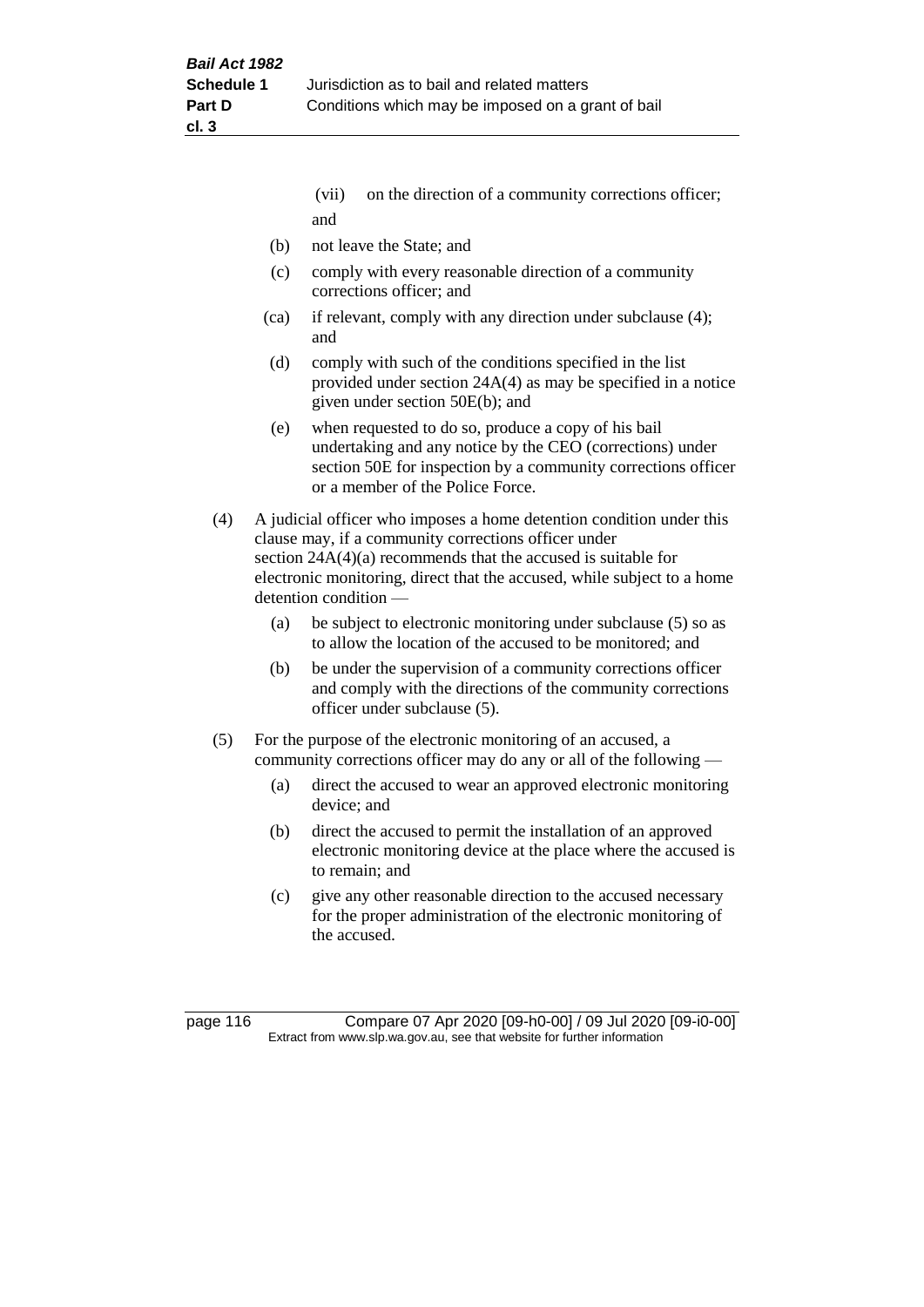- (6) A community corrections officer may suspend the electronic monitoring of an accused subject to direction under subclause (4) —
	- (a) while satisfied that it is not practicable to subject the accused to electronic monitoring; or
	- (b) while satisfied that it is not necessary for the accused to be subject to electronic monitoring.
- (7) A requirement that an accused subject to a home detention condition while on bail wear an electronic monitoring device cannot apply to a person who is under 18 years of age.

*[Clause 3 inserted: No. 61 of 1990 s. 15; amended: No. 31 of 1993 s. 9; No. 84 of 2004 s. 82; No. 65 of 2006 s. 53; No. 13 of 2020 s. 28.]*

*[Clause 3. Modifications to be applied in order to give effect to Cross-border Justice Act 2008: clause altered 1 Nov 2009. See endnote 1M.]*

Compare 07 Apr 2020 [09-h0-00] / 09 Jul 2020 [09-i0-00] page 117 Extract from www.slp.wa.gov.au, see that website for further information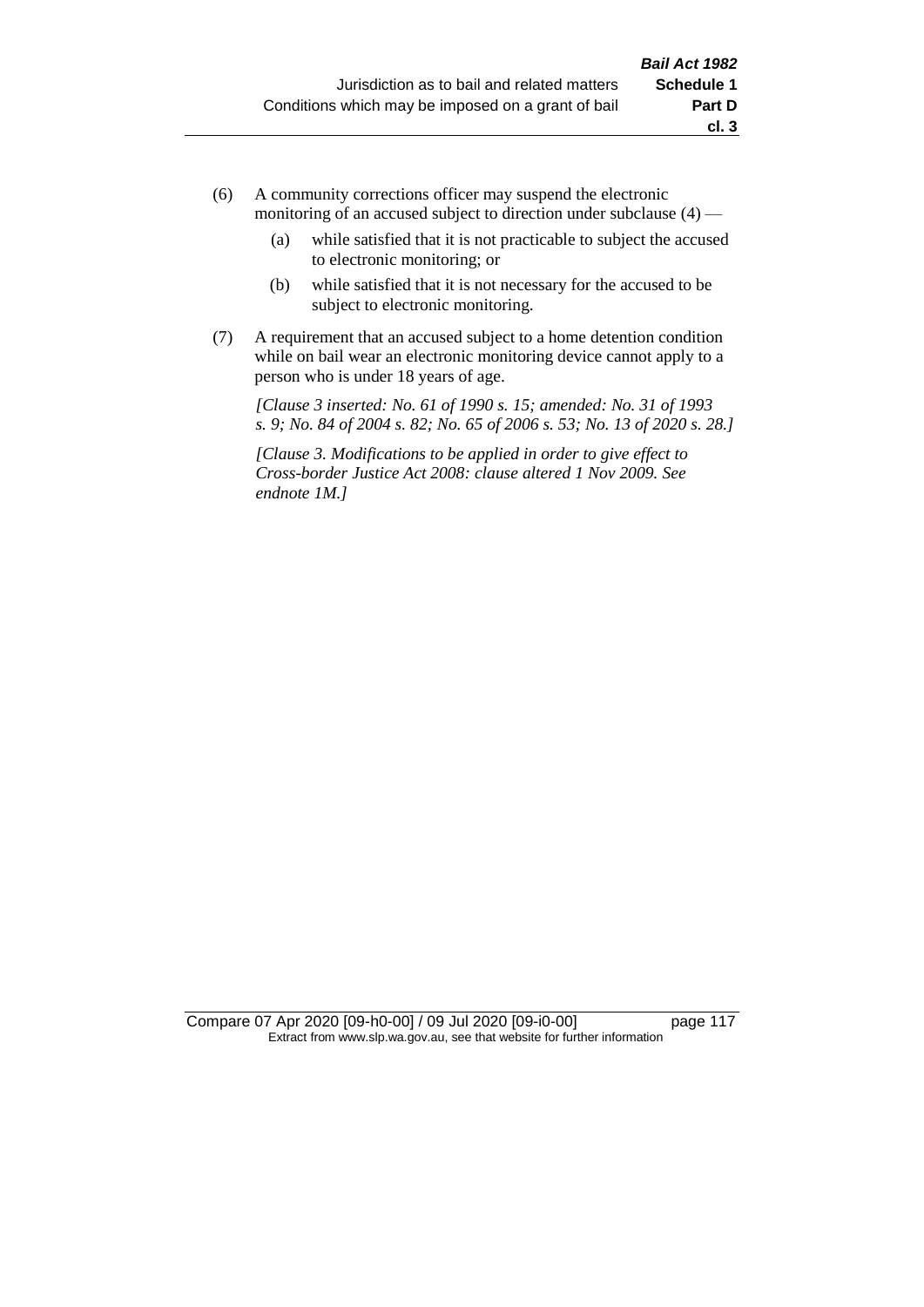**cl. 1**

## **Schedule 2 — Serious offences**

 $[s. 3(1)]$ 

*[Heading inserted: No. 6 of 2008 s. 42(1).]*

|    | <b>Enactment</b>         | <b>Description of offence</b>                                                    |
|----|--------------------------|----------------------------------------------------------------------------------|
| 1. | <b>The Criminal Code</b> |                                                                                  |
|    | s. $221E(1)$             | Participating in activities of<br>criminal organisation                          |
|    | s. $221F(1)$             | Instructing commission of offence<br>for benefit of criminal organisation        |
|    | s. 279                   | Murder                                                                           |
|    | s. 280                   | Manslaughter                                                                     |
|    | s. 281                   | Unlawful assault causing death                                                   |
|    | s. 283                   | Attempt to murder                                                                |
|    | s. 292                   | Disabling in order to commit<br>indictable offence                               |
|    | s. 294                   | Acts intended to cause grievous<br>bodily harm or to resist or prevent<br>arrest |
|    | s. 297                   | Grievous bodily harm                                                             |
|    | s. 301                   | Wounding and similar acts                                                        |
|    | s. $304(2)$              | Acts or omissions, with intent to<br>harm, causing bodily harm or<br>danger      |
|    | s. 317                   | Assault occasioning bodily harm                                                  |
|    | s. $317A(a)$             | Assault with intent to commit or<br>facilitate a crime                           |
|    | s. $317A(b)$             | Assault with intent to do grievous<br>bodily harm                                |
|    | s. 318                   | Serious assaults                                                                 |
|    | s. 323                   | Indecent assault                                                                 |
|    |                          |                                                                                  |

page 118 Compare 07 Apr 2020 [09-h0-00] / 09 Jul 2020 [09-i0-00] Extract from www.slp.wa.gov.au, see that website for further information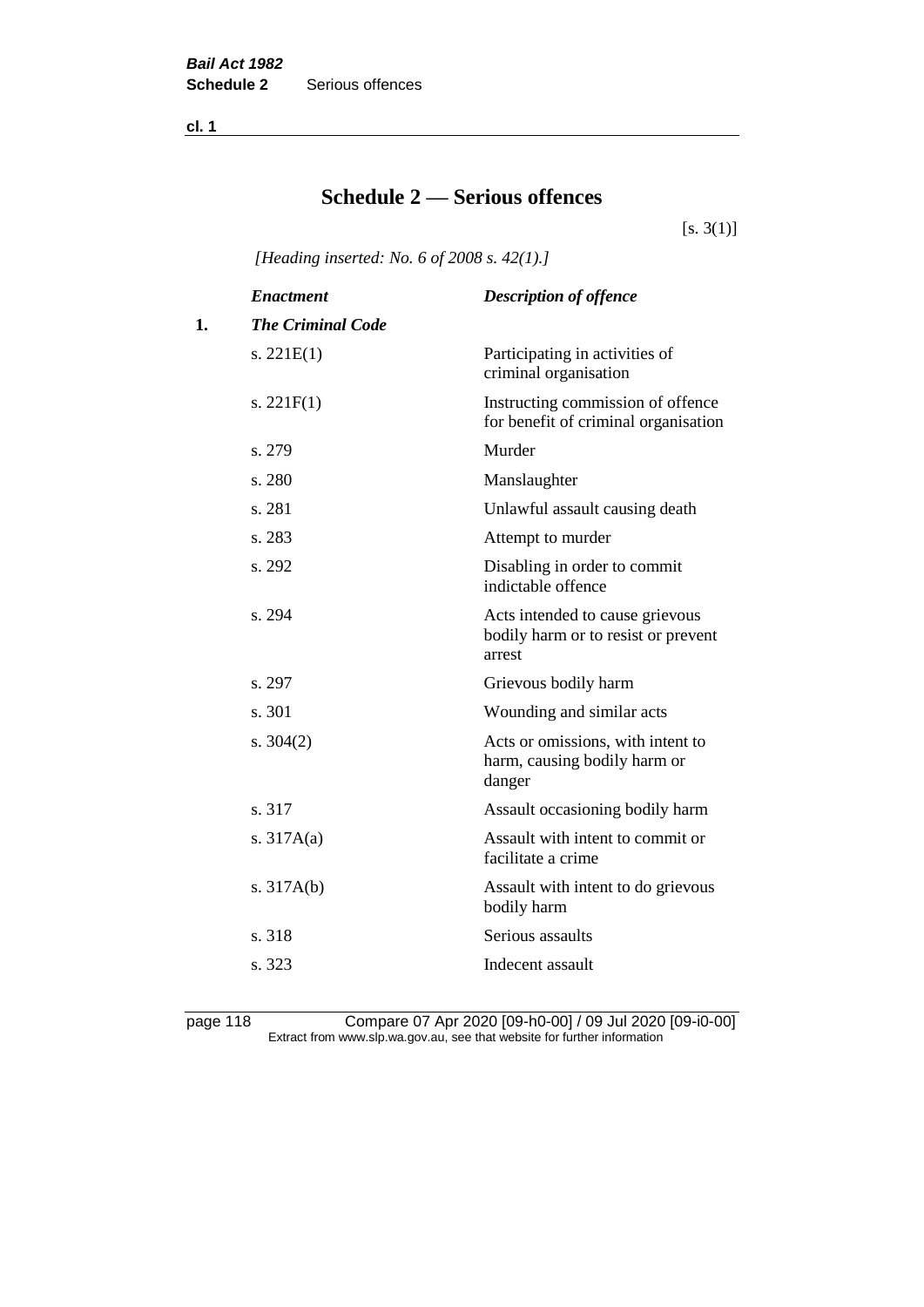|      | <b>Enactment</b>                               | <b>Description of offence</b>                                                                                                                      |
|------|------------------------------------------------|----------------------------------------------------------------------------------------------------------------------------------------------------|
|      | s. 324                                         | Aggravated indecent assault                                                                                                                        |
|      | s. 325                                         | Sexual penetration without consent                                                                                                                 |
|      | s. 326                                         | Aggravated sexual penetration<br>without consent                                                                                                   |
|      | s. 331B                                        | Sexual servitude                                                                                                                                   |
|      | s. 331C                                        | Conducting business involving<br>sexual servitude                                                                                                  |
|      | s. 331D                                        | Deceptive recruiting for<br>commercial sexual services                                                                                             |
|      | s. 332                                         | Kidnapping                                                                                                                                         |
|      | s. 333                                         | Deprivation of liberty                                                                                                                             |
|      | s. 338E                                        | <b>Stalking</b>                                                                                                                                    |
|      | s. 378                                         | Stealing a motor vehicle                                                                                                                           |
|      | s. 392                                         | Robbery                                                                                                                                            |
|      | s. 393                                         | Assault with intent to rob                                                                                                                         |
|      | s. 401                                         | <b>Burglary</b>                                                                                                                                    |
|      | s. 444                                         | Criminal damage, if the property is<br>destroyed or damaged by fire                                                                                |
| 2.   | <b>Bush Fires Act 1954</b>                     |                                                                                                                                                    |
|      | s. 32                                          | Wilfully lighting a fire or causing a<br>fire to be lit under such<br>circumstances as to be likely to<br>injure or damage a person or<br>property |
| 2AA. | <b>Criminal Organisations Control Act 2012</b> |                                                                                                                                                    |
|      | s. $99(1)$                                     | Association by controlled person<br>with another controlled person                                                                                 |
|      | s. $99(3)$                                     | Association by controlled person<br>with another controlled person<br>on 3 or more occasions within<br>3 month period                              |

Compare 07 Apr 2020 [09-h0-00] / 09 Jul 2020 [09-i0-00] page 119 Extract from www.slp.wa.gov.au, see that website for further information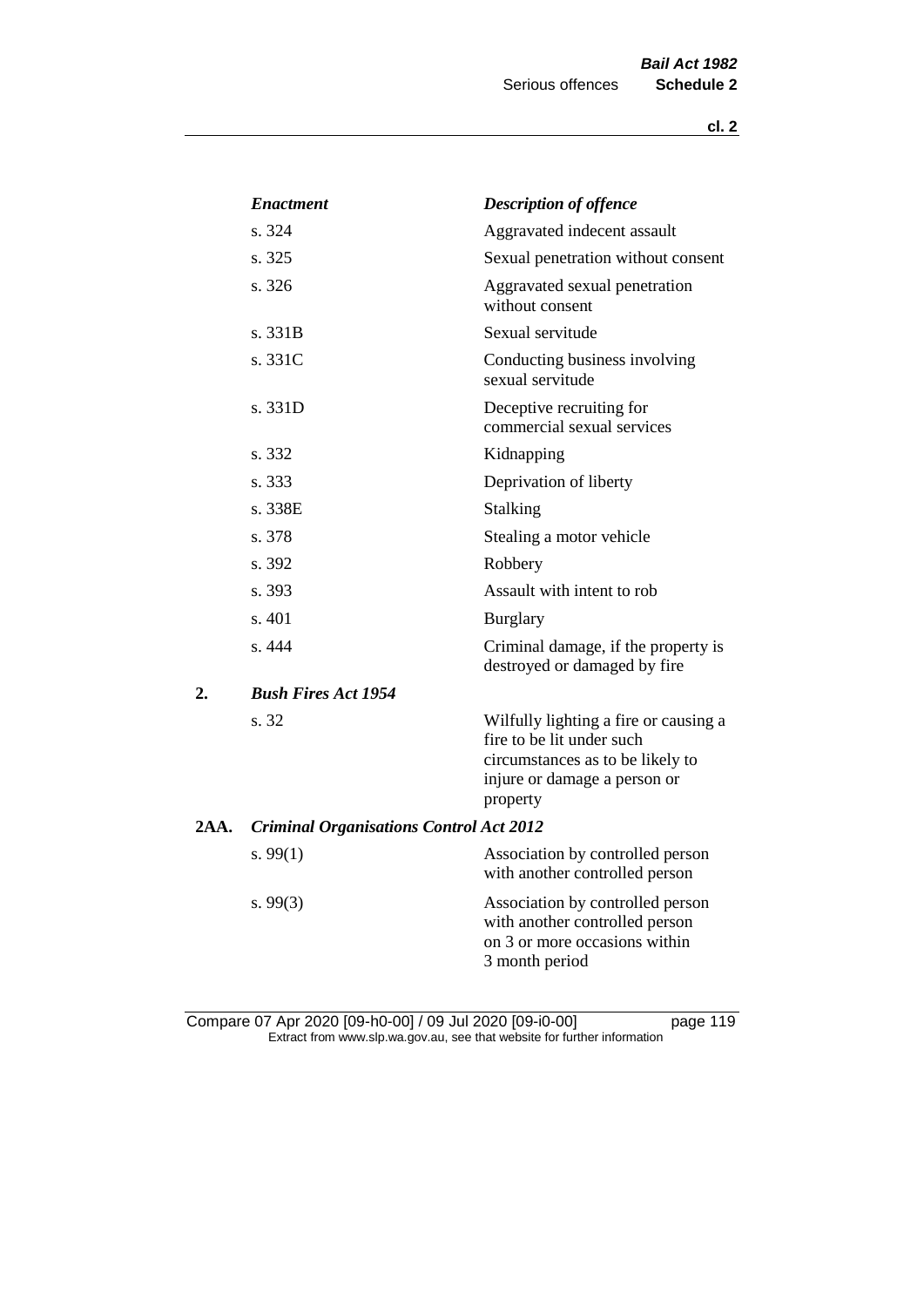**cl. 2a**

|     | <b>Enactment</b>                | <b>Description of offence</b>                                                                                                                                                                                                                                                                                                             |
|-----|---------------------------------|-------------------------------------------------------------------------------------------------------------------------------------------------------------------------------------------------------------------------------------------------------------------------------------------------------------------------------------------|
|     | s. 102                          | Offence for controlled person to<br>get funds to, from or for declared<br>criminal organisation                                                                                                                                                                                                                                           |
|     | s. 103                          | Other contravention of interim<br>control order or control order                                                                                                                                                                                                                                                                          |
|     | s. 106                          | Recruiting members for declared<br>criminal organisation                                                                                                                                                                                                                                                                                  |
|     | s. $107(2)$                     | Permitting premises to be<br>habitually used as place of resort<br>by members of declared criminal<br>organisation                                                                                                                                                                                                                        |
|     | s. $107(3)$                     | Being knowingly concerned in the<br>management of premises<br>habitually used as place of resort<br>by members of declared criminal<br>organisation                                                                                                                                                                                       |
| 2a. | <b>Misuse of Drugs Act 1981</b> |                                                                                                                                                                                                                                                                                                                                           |
|     | s. $6(1)$                       | Offences concerned with<br>prohibited drugs generally                                                                                                                                                                                                                                                                                     |
|     | s. $7(1)$                       | Offences concerned with<br>prohibited plants generally                                                                                                                                                                                                                                                                                    |
|     | s. $14(1)$                      | Possessing a quantity of a<br>category 1 item or a category 2<br>item in circumstances where the<br>life, health or safety of a child<br>under 16 years of age was<br>endangered, or bodily harm (as<br>defined in The Criminal Code<br>section $1(1)$ and $(4)$ ) was caused to<br>such a child, by the acts<br>constituting the offence |
|     | s. $33(1)(a)$                   | Attempting to commit an offence<br>under section $6(1)$ or $7(1)$                                                                                                                                                                                                                                                                         |

page 120 Compare 07 Apr 2020 [09-h0-00] / 09 Jul 2020 [09-i0-00] Extract from www.slp.wa.gov.au, see that website for further information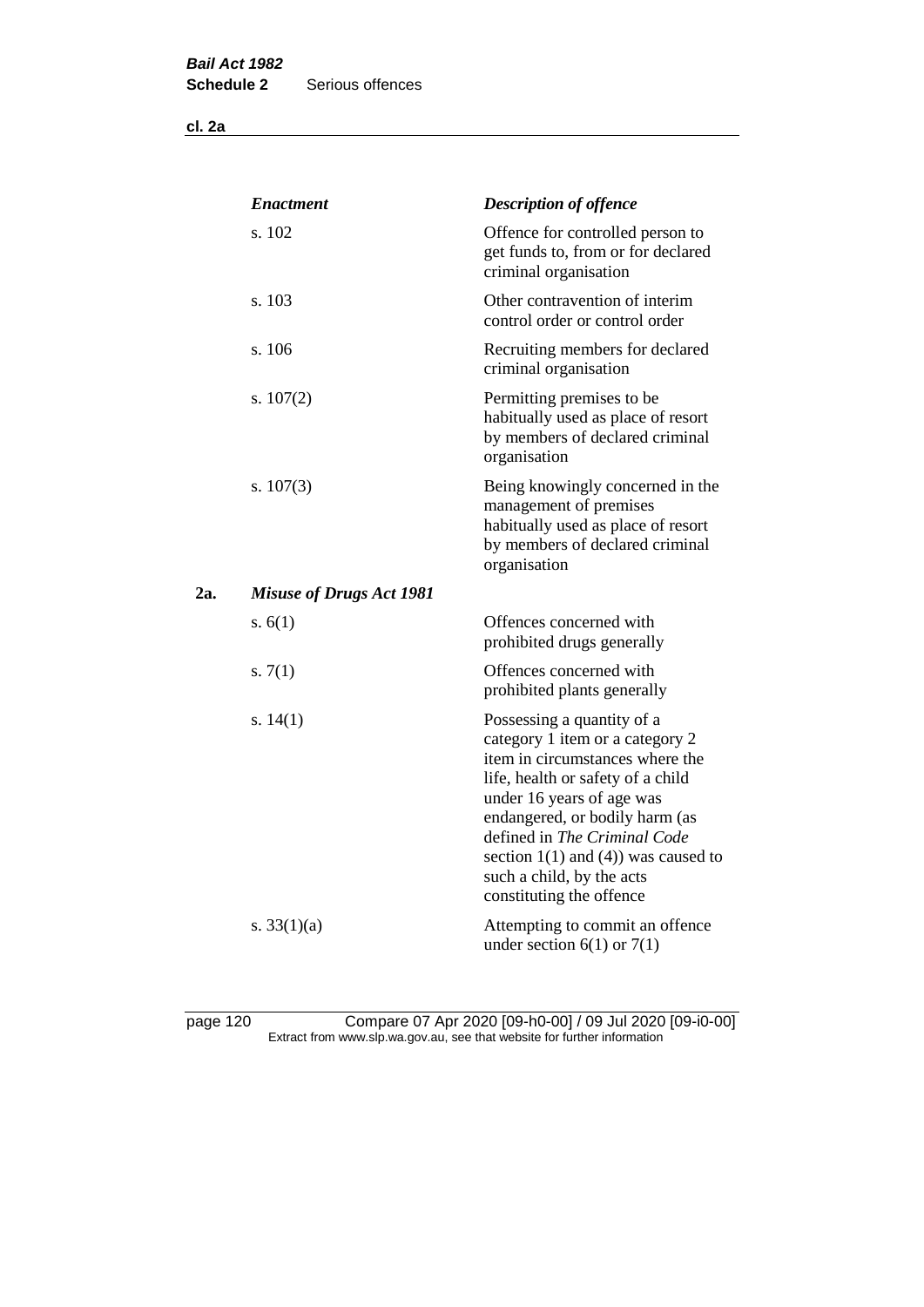|     | <b>Enactment</b>                                |       | <b>Description of offence</b>                                                                                                                                  |
|-----|-------------------------------------------------|-------|----------------------------------------------------------------------------------------------------------------------------------------------------------------|
|     | s. $33(2)(a)$                                   |       | Conspiracy to commit an offence<br>under s. $6(1)$ or $7(1)$                                                                                                   |
| 2b. | <b>Restraining Orders Act 1997</b>              |       |                                                                                                                                                                |
|     | s. $61(1)$                                      | order | Breach of a violence restraining                                                                                                                               |
|     | s. $61(2a)$                                     |       | Breach of a police order                                                                                                                                       |
|     | s. $86(2)$                                      |       | Breach of a Part VII order under<br>the Justices Act 1902 <sup>2</sup> —                                                                                       |
|     |                                                 | (a)   | that under section 86 of the<br><b>Restraining Orders Act 1997</b><br>is taken to be a misconduct<br>restraining order under that<br>Act; and                  |
|     |                                                 | (b)   | that shows on the face of the<br>order that the causing or<br>threatening of personal<br>injury by the accused was a<br>ground for the making of the<br>order. |
| 3.  | <b>Road Traffic Act 1974</b>                    |       |                                                                                                                                                                |
|     | s. 59                                           |       | Dangerous driving causing death,<br>injury, etc.                                                                                                               |
|     | s. 59A                                          | harm  | Dangerous driving causing bodily                                                                                                                               |
|     | $\sqrt{2}$<br><i>FC 1 1 1</i><br>$\sqrt{1 + M}$ |       | $(1001 \t 11 \t 11 \t 11 \t 02 \t 1004$                                                                                                                        |

*[Schedule 2 inserted: No. 45 of 1993 s. 11; amended: No. 82 of 1994 s. 13; No. 38 of 1998 s. 4(2); No. 54 of 1998 s. 15; No. 23 of 2001 s. 10(1); No. 4 of 2004 s. 24 and 26; No. 38 of 2004 s. 61; No. 62 of 2004 s. 9(1); No. 84 of 2004 s. 82; No. 6 of 2008 s. 42(2); No. 29 of 2008 s. 24(8); No. 47 of 2011 s. 19; No. 56 of 2011 s. 11; No. 49 of 2012 s. 172.]* 

Compare 07 Apr 2020 [09-h0-00] / 09 Jul 2020 [09-i0-00] page 121 Extract from www.slp.wa.gov.au, see that website for further information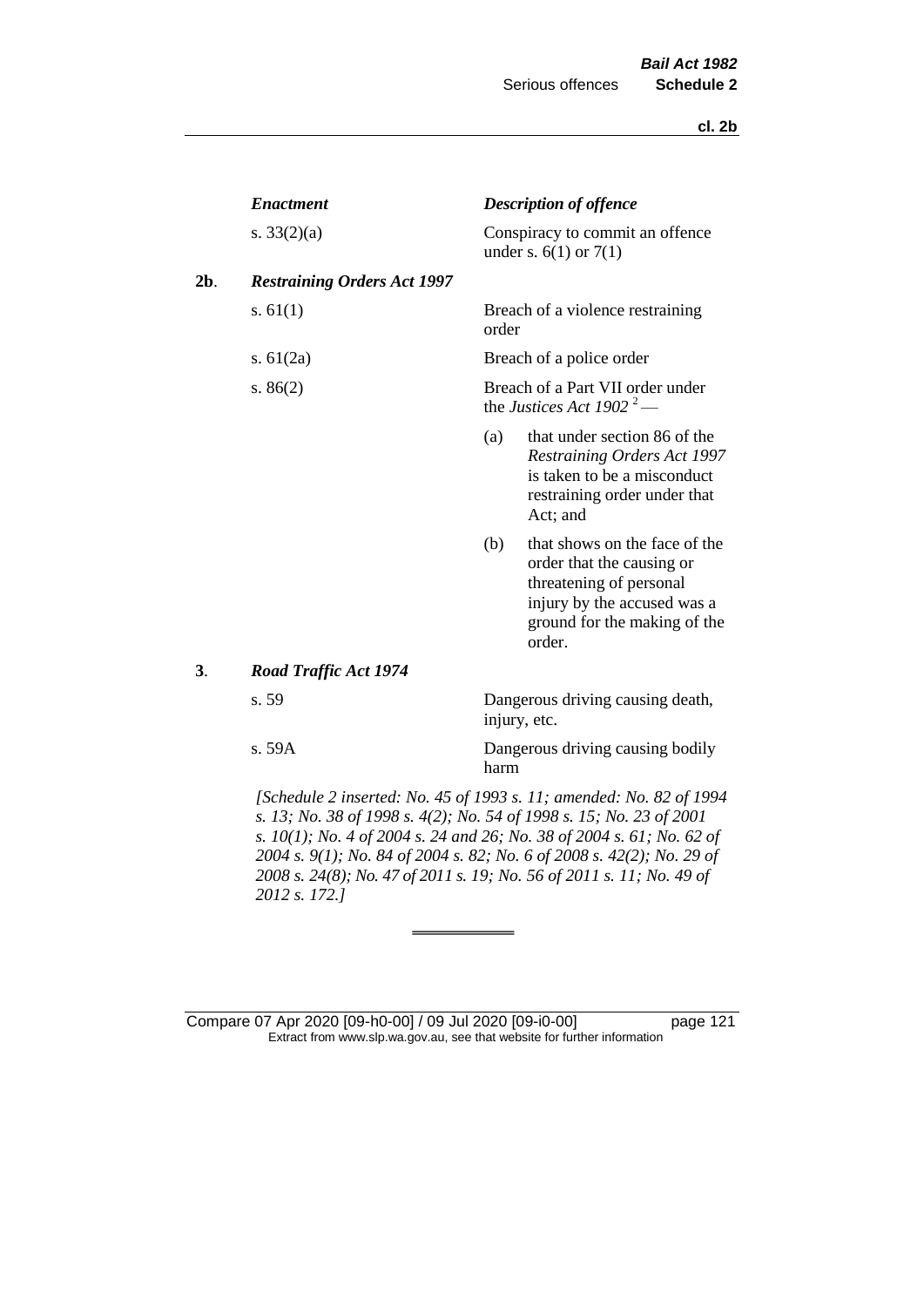# **Notes**

This is a compilation of the *Bail Act 1982* and includes amendments made by other written laws  $1M$ ,  $3, 4$ . For provisions that have come into operation, and for information about any reprints, see the compilation table. For provisions that have not yet come into operation see the uncommenced provisions table.

## **Compilation table**

| <b>Short title</b>                                                                                                                       | <b>Number</b><br>and year                              | <b>Assent</b> | <b>Commencement</b>                                                 |
|------------------------------------------------------------------------------------------------------------------------------------------|--------------------------------------------------------|---------------|---------------------------------------------------------------------|
| Bail Act 1982                                                                                                                            | 86 of 1982                                             | 18 Nov 1982   | 6 Feb 1989 (see s. 2 and<br>Gazette 27 Jan 1989 p. 263)             |
| <b>Acts Amendment</b><br>(Abolition of Capital<br>Punishment) Act 1984<br>Pt. III                                                        | 52 of 1984                                             | 5 Sep 1984    | 3 Oct 1984                                                          |
| <b>Bail Amendment</b><br>Act 1984 <sup>5</sup>                                                                                           | 74 of 1984<br>(as amended<br>by $15$ of<br>1988 s. 20) |               | 29 Nov 1984 6 Feb 1989 (see s. 2 and<br>Gazette 27 Jan 1989 p. 263) |
| <b>Bail Amendment</b><br>Act 1988                                                                                                        | 15 of 1988                                             | 6 Sep 1988    | 6 Feb 1989 (see s. 2 and<br>Gazette 27 Jan 1989 p. 263)             |
| Reprint of the Bail Act 1982 under the Reprints Act 1984 and the Bail Amendment<br>Act 1988 s. 21 $6$ (includes amendments listed above) |                                                        |               |                                                                     |
| Criminal Law<br>Amendment Act 1988<br>Pt. $4$                                                                                            | 70 of 1988                                             | 15 Dec 1988   | 6 Feb 1989 (see s. 2(2)(b) and<br>Gazette 27 Jan 1989 p. 263)       |
| <b>Acts Amendment</b><br>(Children's Court)<br>Act 1988 Pt. 13                                                                           | 49 of 1988                                             | 22 Dec 1988   | 1 Dec 1989 (see s. 2 and<br>Gazette 24 Nov 1989 p. 4327)            |
| Justices Amendment<br>Act 1989 s. 18                                                                                                     | 33 of 1989                                             | 22 Dec 1989   | 1 Jun 1991 (see s. 2 and<br>Gazette 17 May 1991 p. 2455)            |
| <b>Community Corrections</b><br><b>Legislation Amendment</b><br>Act 1990 Pt. 2                                                           | 61 of 1990                                             | 17 Dec 1990   | 3 Apr 1991 (see s. 2 and<br>Gazette 22 Mar 1991 p. 1209)            |
| Child Welfare<br>Amendment Act<br>$(No. 2)$ 1990 s. 15                                                                                   | 83 of 1990                                             | 22 Dec 1990   | 1 Aug 1991 (see s. 2 and<br>Gazette 1 Aug 1991 p. 3983)             |

page 122 Compare 07 Apr 2020 [09-h0-00] / 09 Jul 2020 [09-i0-00] Extract from www.slp.wa.gov.au, see that website for further information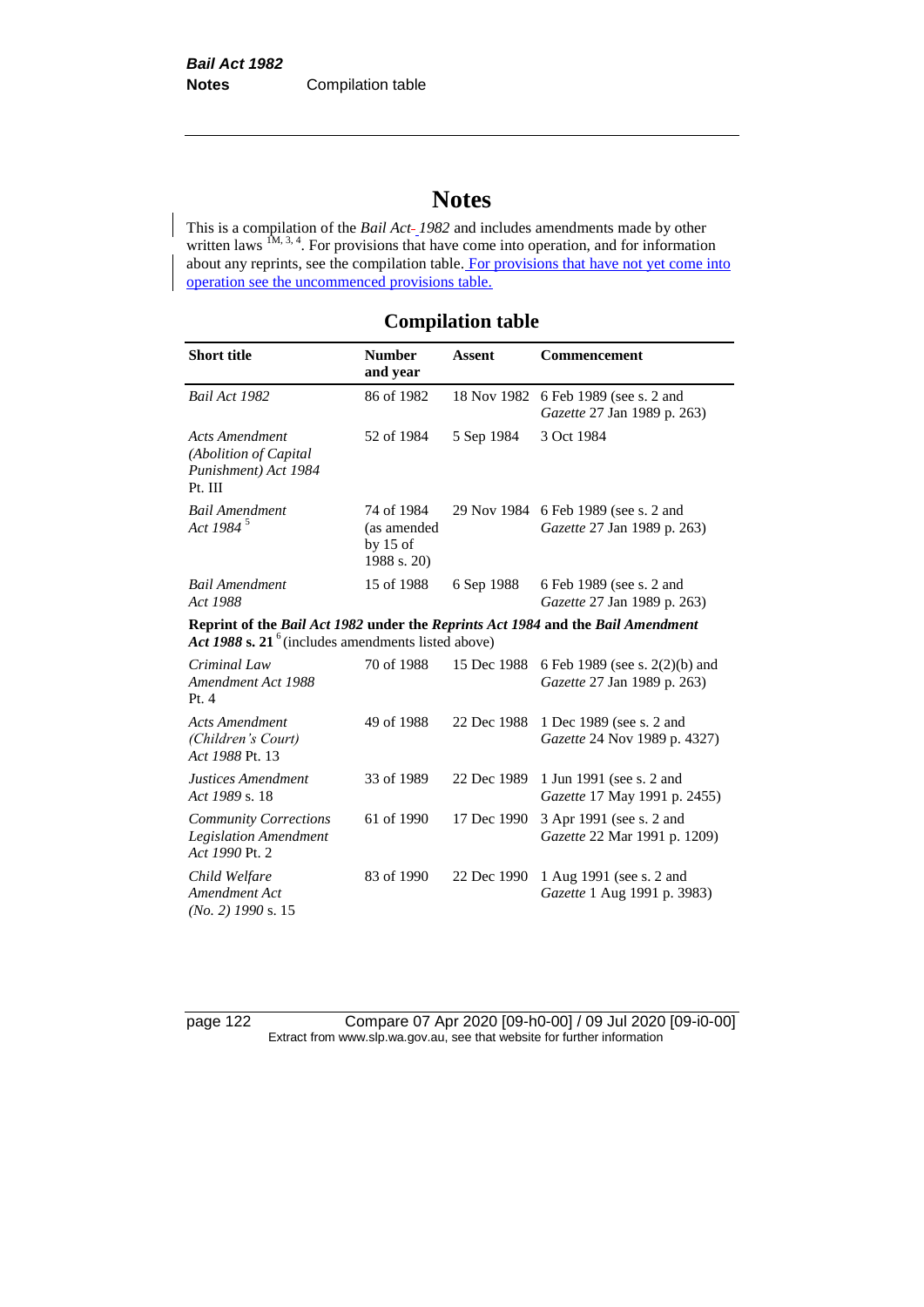| <b>Short title</b>                                                                                                                                                 | <b>Number</b><br>and year | Assent      | Commencement                                                                                                                                                 |
|--------------------------------------------------------------------------------------------------------------------------------------------------------------------|---------------------------|-------------|--------------------------------------------------------------------------------------------------------------------------------------------------------------|
| Children's Court of<br>Western Australia<br>Amendment Act<br>$(No. 2)$ 1991 s. 21                                                                                  | 15 of 1991                | 21 Jun 1991 | 9 Aug 1991 (see s. 2(2) and<br>Gazette 9 Aug 1991 p. 4101)                                                                                                   |
| Reprint of the Bail Act 1982 as at 17 Oct 1991 (includes amendments listed above)                                                                                  |                           |             |                                                                                                                                                              |
| <b>Acts Amendment (Sexual</b><br>Offences) Act 1992 Pt. 3                                                                                                          | 14 of 1992                | 17 Jun 1992 | 1 Aug 1992 (see s. 2 and<br>Gazette 28 Jul 1992 p. 3671)                                                                                                     |
| <b>Acts Amendment</b><br>(Ministry of Justice)<br>Act 1993 Pt. 3 <sup>7</sup>                                                                                      | 31 of 1993                | 15 Dec 1993 | 1 Jul 1993 (see s. 2)                                                                                                                                        |
| Criminal Procedure<br>Amendment Act 1993<br>Pt. 2 <sup>8</sup>                                                                                                     | 45 of 1993                | 20 Dec 1993 | Act other than s. 7-9 and<br>10(2)(b): 17 Jan 1994<br>(see s. $2(1)$ );<br>s. 7-9 and 10(2)(b): 4 Mar 1994<br>(see s. 2(2) and Gazette<br>4 Mar 1994 p. 915) |
| Criminal Law<br>Amendment Act 1994<br>s. $13(1)$ and $(2)$                                                                                                         | 82 of 1994                | 23 Dec 1994 | 20 Jan 1995 (see s. 2(2))                                                                                                                                    |
| Acts Amendment (Fines,<br>Penalties and<br><b>Infringement Notices</b> )<br>Act 1994 Pt. 3                                                                         | 92 of 1994                | 23 Dec 1994 | 1 Jan 1995 (see s. 2(1) and<br>Gazette 30 Dec 1994 p. 7211)                                                                                                  |
| Sentencing<br>(Consequential<br>Provisions) Act 1995 Pt. 5                                                                                                         | 78 of 1995                | 16 Jan 1996 | 4 Nov 1996 (see s. 2 and<br>Gazette 25 Oct 1996 p. 5632)                                                                                                     |
| Coroners Act 1996 s. 61                                                                                                                                            | 2 of 1996                 |             | 24 May 1996 7 Apr 1997 (see s. 2 and<br>Gazette 18 Mar 1997 p. 1529)                                                                                         |
| Mental Health<br>(Consequential<br>Provisions) Act 1996 Pt. 2                                                                                                      | 69 of 1996                |             | 13 Nov 1996 13 Nov 1997 (see s. 2)                                                                                                                           |
| Reprint of the Bail Act 1982 as at 13 Mar 1997 (includes amendments listed above<br>Act 1996) (corrections in Gazette 25 Jul 1997 p. 3909 and 14 Nov 1997 p. 6426) |                           |             | except those in the Coroners Act 1996 and the Mental Health (Consequential Provisions)                                                                       |
|                                                                                                                                                                    |                           |             | $\overline{57}$ $\overline{61007}$ $\overline{157}$ $\overline{1007}$ $\overline{157}$ $\overline{1007}$                                                     |

*Statutes (Repeals and Minor Amendments) Act 1997* s. 21 57 of 1997 15 Dec 1997 15 Dec 1997 (see s. 2(1)) *Criminal Law Amendment Act (No. 1) 1998* s. 4(2) 38 of 1998 25 Sep 1998 23 Oct 1998

Compare 07 Apr 2020 [09-h0-00] / 09 Jul 2020 [09-i0-00] page 123 Extract from www.slp.wa.gov.au, see that website for further information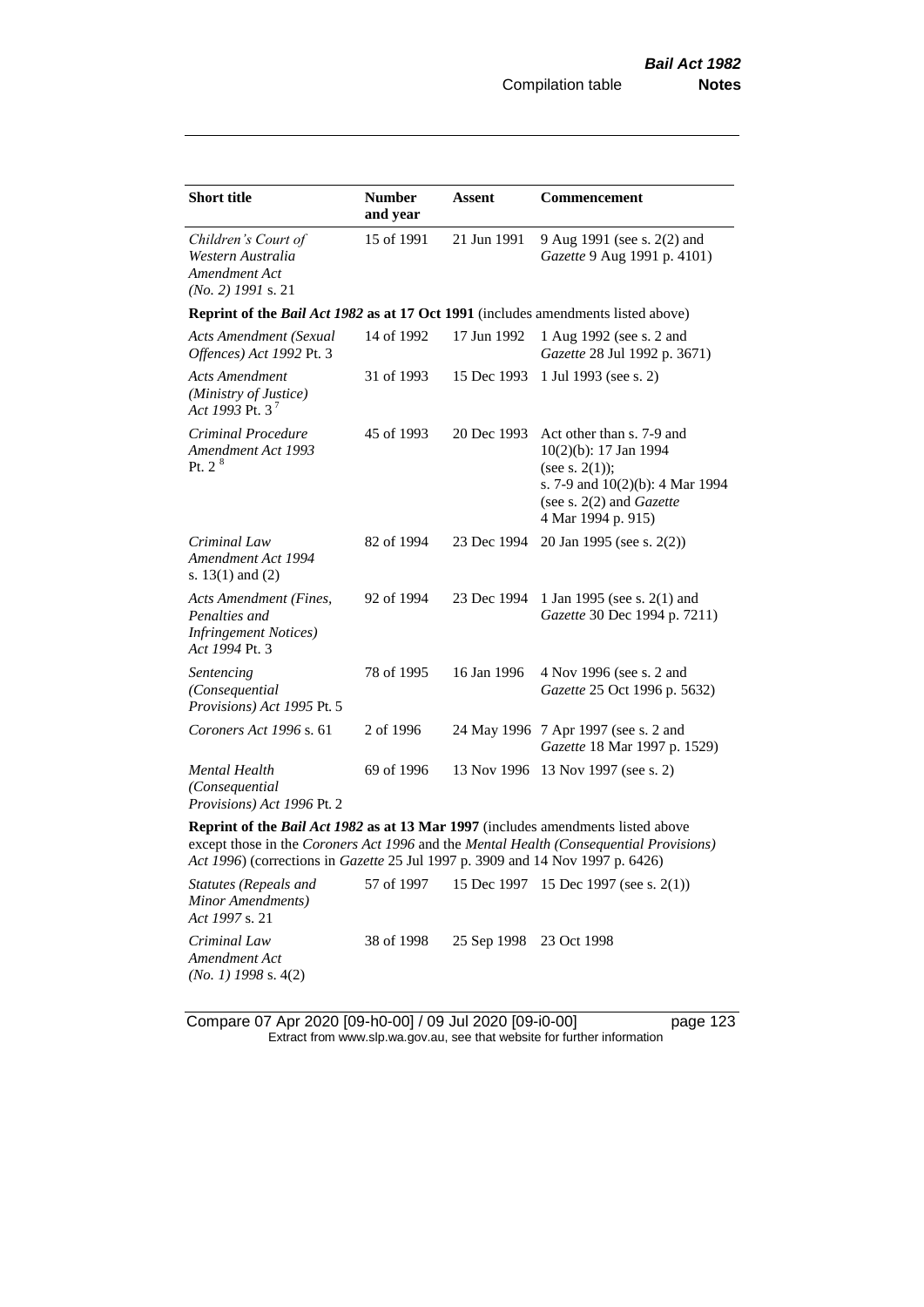| <b>Short title</b>                                                                                                                                        | <b>Number</b><br>and year | <b>Assent</b> | <b>Commencement</b>                                                                                                                                                                                                                  |
|-----------------------------------------------------------------------------------------------------------------------------------------------------------|---------------------------|---------------|--------------------------------------------------------------------------------------------------------------------------------------------------------------------------------------------------------------------------------------|
| <b>Bail Amendment</b><br>Act 1998 <sup>9</sup>                                                                                                            | 54 of 1998                | 11 Jan 1999   | s. 1 and 2: 11 Jan 1999;<br>Pt. 4 and 7: 15 May 1999<br>(see s. 2 and Gazette<br>11 May 1999 p. 1905);                                                                                                                               |
|                                                                                                                                                           |                           |               | Pt. 2, 3 and 5 (other than s. 12):<br>8 Mar 2000 (see s. 2 and<br>Gazette 7 Mar 2000 p. 1039);<br>s. 12: 1 Sep 2000 (see s. 2 and<br>Gazette 29 Aug 2000 p. 4985);<br>Pt. 6: 4 Dec 2000 (see s. 2 and<br>Gazette 4 Dec 2000 p. 6799) |
| <b>Reprint of the Bail Act 1982 as at 27 Aug 1999</b> (includes amendments listed above<br>except those in the Bail Amendment Act 1998 Pt. 2, 3, 5 and 6) |                           |               |                                                                                                                                                                                                                                      |
| Court Security and<br><b>Custodial Services</b><br>(Consequential<br>Provisions) Act 1999 Pt. 3                                                           | 47 of 1999                | 8 Dec 1999    | 18 Dec 1999 (see s. 2 and<br>Gazette 17 Dec 1999 p. 6175-6)                                                                                                                                                                          |
| Criminal Law Amendment<br>Act 2001 s. $10(1)$                                                                                                             | 23 of 2001                | 26 Nov 2001   | 24 Dec 2001                                                                                                                                                                                                                          |
| Criminal Investigation<br>(Identifying People)<br>Act 2002 Sch. 2 cl. 1                                                                                   | 6 of 2002                 | 4 Jun 2002    | 20 Nov 2002 (see s. 2 and<br>Gazette 19 Nov 2002 p. 5505)                                                                                                                                                                            |
| Criminal Law (Procedure)<br>Amendment Act 2002 Pt. 4<br>Div. 1                                                                                            | 27 of 2002                | 25 Sep 2002   | 27 Sep 2002 (see s. 2 and<br>Gazette 27 Sep 2002 p. 4875)                                                                                                                                                                            |
| Sentencing Legislation<br>Amendment and Repeal<br>Act 2003 s. 29(3) and 37                                                                                | 50 of 2003                | 9 Jul 2003    | s. 29(3): 31 Aug 2003 (see s. 2<br>and Gazette 29 Aug 2003<br>p. 3833);<br>s. 37: 15 May 2004 (see s. 2 and<br>Gazette 14 May 2004 p. 1445)                                                                                          |
| Acts Amendment and<br>Repeal (Courts and Legal<br>Practice) Act 2003 s. 88<br>and 121 <sup>10</sup>                                                       | 65 of 2003                | 4 Dec 2003    | 1 Jan 2004 (see s. 2 and Gazette<br>30 Dec 2003 p. 5722)                                                                                                                                                                             |
| Statutes (Repeals and<br>Minor Amendments)<br>Act 2003 s. 29                                                                                              | 74 of 2003                | 15 Dec 2003   | 15 Dec 2003 (see s. 2)                                                                                                                                                                                                               |
| Criminal Code Amendment<br>Act 2004 s. 24, 26 and 58                                                                                                      | 4 of 2004                 | 23 Apr 2004   | 21 May 2004 (see s. 2)                                                                                                                                                                                                               |

page 124 Compare 07 Apr 2020 [09-h0-00] / 09 Jul 2020 [09-i0-00] Extract from www.slp.wa.gov.au, see that website for further information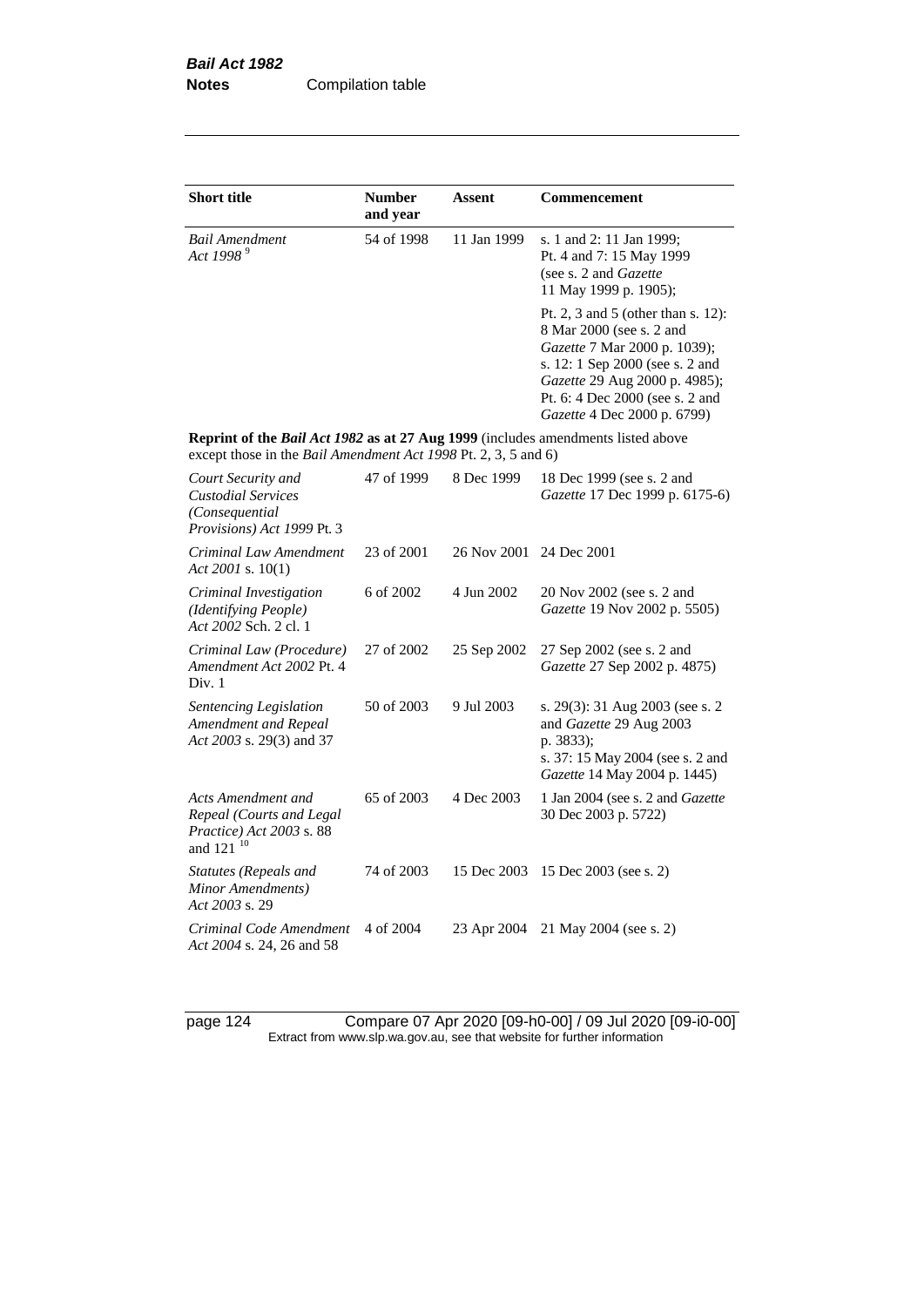| <b>Short title</b>                                                                                                                                                  | <b>Number</b><br>and year | <b>Assent</b> | Commencement                                                                                                                                                                                                                                                             |
|---------------------------------------------------------------------------------------------------------------------------------------------------------------------|---------------------------|---------------|--------------------------------------------------------------------------------------------------------------------------------------------------------------------------------------------------------------------------------------------------------------------------|
| Sentencing Legislation<br>Amendment Act 2004 s. 13                                                                                                                  | 27 of 2004                | 14 Oct 2004   | 31 May 2006 (see s. 2 and<br>Gazette 30 May 2006 p. 1965)                                                                                                                                                                                                                |
| Children and Community<br>Services Act 2004 Sch. 2<br>cl.3                                                                                                          | 34 of 2004                | 20 Oct 2004   | 1 Mar 2006 (see s. 2 and<br>Gazette 14 Feb 2006 p. 695)                                                                                                                                                                                                                  |
| <b>Acts Amendment (Family</b><br>and Domestic Violence)<br>Act 2004 Pt. 3                                                                                           | 38 of 2004                | 9 Nov 2004    | 1 Dec 2004 (see s. 2 and<br>Gazette 26 Nov 2004 p. 5309)                                                                                                                                                                                                                 |
| Acts Amendment (Court of<br>Appeal) Act 2004 s. 28                                                                                                                  | 45 of 2004                | 9 Nov 2004    | s. $28(1)$ , (2) and (4) (other than<br>the amendment to s. $7A(1)$ :<br>1 Feb 2005 (see. s. 2 and<br>Gazette 14 Jan 2005 p. 163);<br>s. $28(3)$ and $(4)$ (the<br>amendment to s. $7A(1)$ :<br>2 May 2005 (see. s. 2 and<br>Gazette 14 Jan 2005 p. 163)                 |
| <b>Courts Legislation</b><br>Amendment and Repeal<br>Act 2004 s. 141 $^{11}$                                                                                        | 59 of 2004                | 23 Nov 2004   | 1 May 2005 (see s. 2 and<br>Gazette 31 Dec 2004 p. 7128)                                                                                                                                                                                                                 |
| Misuse of Drugs<br>Amendment Act 2004 s. 9(1)                                                                                                                       | 62 of 2004                | 24 Nov 2004   | 1 Jan 2005 (see s. 2 and <i>Gazette</i><br>10 Dec 2004 p. 5965)                                                                                                                                                                                                          |
| Criminal Procedure and<br>Appeals (Consequential and<br>Other Provisions) Act 2004<br>Pt. 3 and s. 82 and 83                                                        | 84 of 2004                | 16 Dec 2004   | 2 May 2005 (see s. 2 and<br>Gazette 31 Dec 2004 p. 7129<br>(correction in Gazette<br>7 Jan 2005 p. 53))                                                                                                                                                                  |
| those in the Sentencing Legislation Amendment Act 2004, the Children and Community<br>Criminal Procedure and Appeals (Consequential and Other Provisions) Act 2004) |                           |               | Reprint 5: The Bail Act 1982 as at 1 Apr 2005 (includes amendments listed above except<br>Services Act 2004, the Acts Amendment (Court of Appeal) Act 2004 s. 28(3) and (4) (the<br>amendment to s. 7A(1)), the Courts Legislation Amendment and Repeal Act 2004 and the |
| Planning and Development<br>(Consequential and                                                                                                                      | 38 of 2005                | 12 Dec 2005   | 9 Apr 2006 (see s. 2 and<br>Gazette 21 Mar 2006 p. 1078)                                                                                                                                                                                                                 |

| (Consequential and<br><b>Transitional Provisions</b> )<br>Act 2005 s. 15      |            |            | <i>Gazette</i> 21 Mar 2006 p. 1078)                                         |
|-------------------------------------------------------------------------------|------------|------------|-----------------------------------------------------------------------------|
| Criminal Investigation<br><i>(Consequential Provisions)</i><br>Act 2006 Pt. 2 | 59 of 2006 |            | 16 Nov 2006 1 Jul 2007 (see s. 2 and <i>Gazette</i><br>22 Jun 2007 p. 2838) |
| <b>Prisons and Sentencing</b><br>Legislation Amendment<br>Act 2006 Pt. 5      | 65 of 2006 | 8 Dec 2006 | 4 Apr 2007 (see s. 2 and <i>Gazette</i><br>3 Apr 2007 p. 1491)              |

Compare 07 Apr 2020 [09-h0-00] / 09 Jul 2020 [09-i0-00] page 125 Extract from www.slp.wa.gov.au, see that website for further information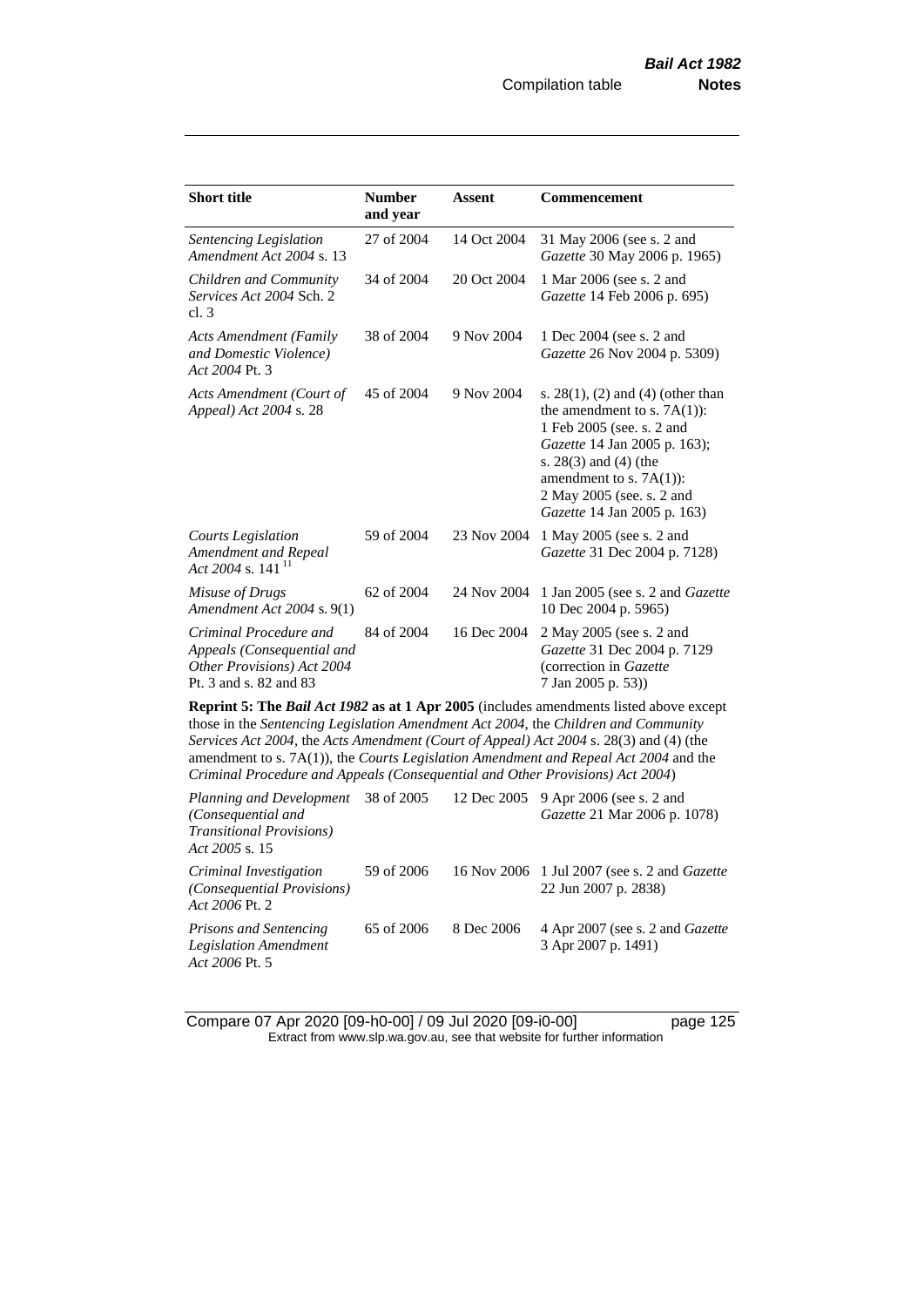| <b>Short title</b>                                                                                        | <b>Number</b><br>and year | Assent      | <b>Commencement</b>                                                                                                                                                                                                |
|-----------------------------------------------------------------------------------------------------------|---------------------------|-------------|--------------------------------------------------------------------------------------------------------------------------------------------------------------------------------------------------------------------|
| <b>Reprint 6: The Bail Act 1982 as at 14 Sep 2007</b> (includes amendments listed above)                  |                           |             |                                                                                                                                                                                                                    |
| Criminal Law and Evidence 2 of 2008<br>Amendment Act 2008 s. 56                                           |                           | 12 Mar 2008 | 27 Apr 2008 (see s. 2 and<br>Gazette 24 Apr 2008 p. 1559)                                                                                                                                                          |
| <b>Bail Amendment Act 2008</b><br>Pt. $2^{12}$                                                            | 6 of 2008                 | 31 Mar 2008 | 1 Mar 2009 (see s. 2(b) and<br>Gazette 27 Feb 2009 p. 511)                                                                                                                                                         |
| <b>Medical Practitioners</b><br>Act 2008 Sch. 3 cl. 4                                                     | 22 of 2008                | 27 May 2008 | 1 Dec 2008 (see s. 2 and<br>Gazette 25 Nov 2008 p. 4989)                                                                                                                                                           |
| Criminal Law Amendment<br>(Homicide) Act 2008 s. 24                                                       | 29 of 2008                | 27 Jun 2008 | 1 Aug 2008 (see s. 2(d) and<br>Gazette 22 Jul 2008 p. 3353)                                                                                                                                                        |
| Reprint 7: The Bail Act 1982 as at 6 Mar 2009 (includes amendments listed above)                          |                           |             |                                                                                                                                                                                                                    |
| Police Amendment<br>Act 2009 s. 12                                                                        | 42 of 2009                | 3 Dec 2009  | 13 Mar 2010 (see s. 2(b) and<br>Gazette 12 Mar 2010 p. 941)                                                                                                                                                        |
| <b>Health Practitioner</b><br><b>Regulation National Law</b><br>(WA) Act 2010 Pt. 5 Div. 4                | 35 of 2010                | 30 Aug 2010 | 18 Oct 2010 (see s. 2(b) and<br>Gazette 1 Oct 2010 p. 5075-6)                                                                                                                                                      |
| Electronic Transactions<br>Act 2011 s. 25                                                                 | 46 of 2011                | 25 Oct 2011 | 1 Aug 2012 (see s. 2(c) and<br>Gazette 31 Jul 2012 p. 3683)                                                                                                                                                        |
| <b>Statutes (Repeals and</b><br>Minor Amendments)<br>Act 2011 s. 19                                       | 47 of 2011                | 25 Oct 2011 | 26 Oct 2011 (see s. 2(b))                                                                                                                                                                                          |
| Misuse of Drugs<br>Amendment Act 2011 Pt. 3                                                               | 56 of 2011                | 21 Nov 2011 | 24 Mar 2012 (see s. 2(b) and<br>Gazette 23 Mar 2012 p. 1363)                                                                                                                                                       |
| those in the <i>Electronic Transactions Act 2011</i> )                                                    |                           |             | <b>Reprint 8: The Bail Act 1982 as at 6 Jul 2012</b> (includes amendments listed above except                                                                                                                      |
| Criminal Organisations<br>Control Act 2012 s. 172                                                         | 49 of 2012                | 29 Nov 2012 | 2 Nov 2013 (see s. 2(b) and<br>Gazette 1 Nov 2013 p. 4891)                                                                                                                                                         |
| <b>Courts and Tribunals</b><br>(Electronic Processes<br>Facilitation) Act 2013 Pt. 3<br>Div. 1 (s. 21-31) | 20 of 2013                | 4 Nov 2013  | Pt. 3 Div. 1 (other than s. 22,<br>23, 25 and 27-30):<br>25 Nov 2013 (see s. 2(b) and<br>Gazette 22 Nov 2013 p. 5391);<br>s. 22, 23, 25 and 27-30:<br>13 Sep 2014 (see s. 2(b) and<br>Gazette 12 Sep 2014 p. 3279) |
| Reprint 9: The Bail Act 1982 as at 1 May 2015 (includes amendments listed above)                          |                           |             |                                                                                                                                                                                                                    |
| Mental Health Legislation<br>Amendment Act 2014 Pt. 4<br>Div. 4 Subdiv. 2                                 | 25 of 2014                | 3 Nov 2014  | 30 Nov 2015 (see s. 2(b) and<br>Gazette 13 Nov 2014 p. 4632)                                                                                                                                                       |
| Restraining Orders and<br><b>Related Legislation</b>                                                      | 49 of 2016                |             | 29 Nov 2016 1 Jul 2017 (see s. 2(b) and                                                                                                                                                                            |

page 126 Compare 07 Apr 2020 [09-h0-00] / 09 Jul 2020 [09-i0-00] Extract from www.slp.wa.gov.au, see that website for further information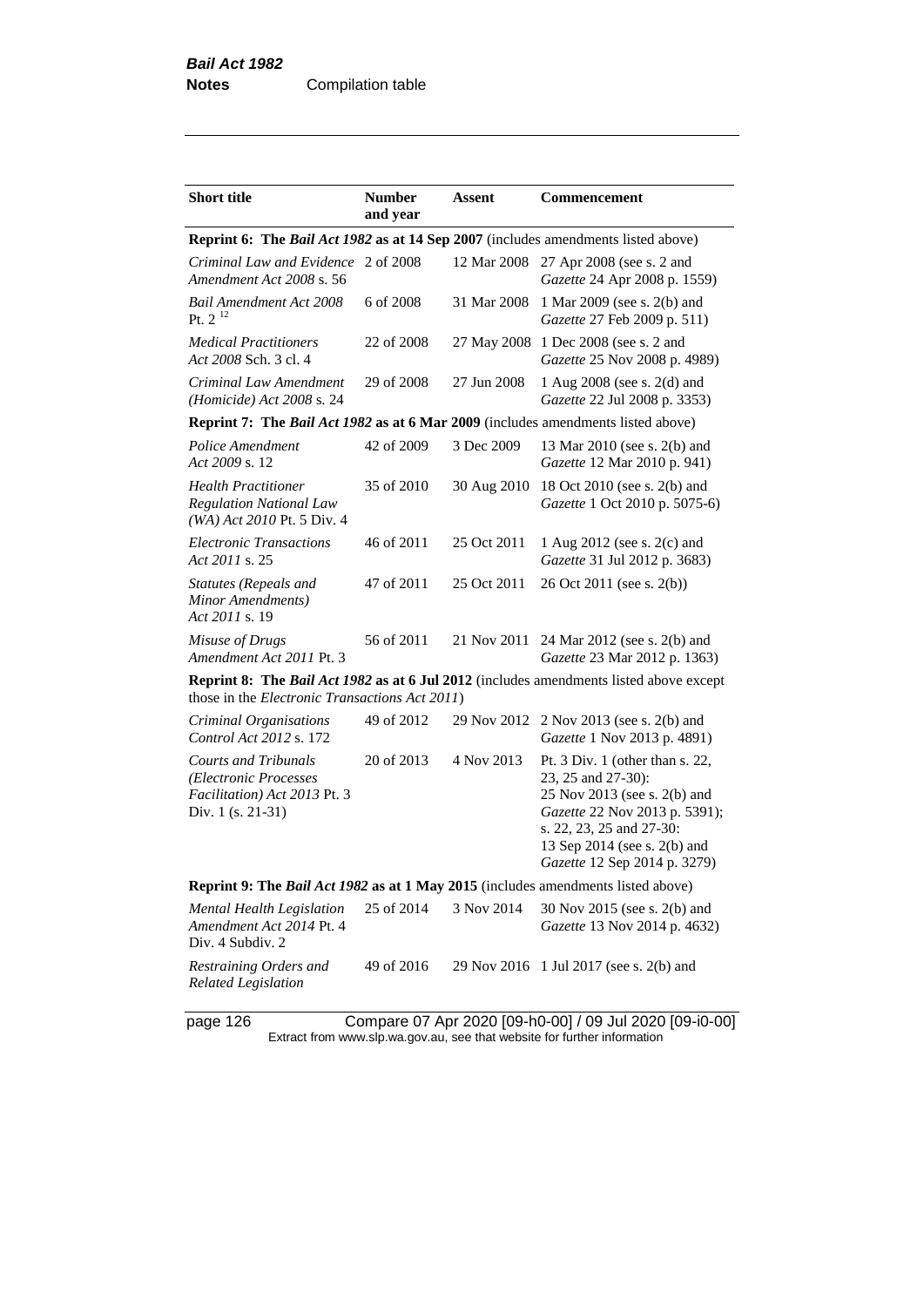| <b>Short title</b>                                      | <b>Number</b><br>and year | Assent | <b>Commencement</b>                      |
|---------------------------------------------------------|---------------------------|--------|------------------------------------------|
| Amendment (Family<br>Violence) Act 2016<br>Pt. 3 Div. 1 |                           |        | <i>Gazette</i> 7 Feb 2017 p. 1157)       |
| Dangerous Sexual                                        | 21 of 2017                |        | 13 Dec 2017 29 Mar 2018 (see s. 2(b) and |

| Dangerous Sexual<br><b>Offenders</b> Legislation<br>Amendment Act 2017 Pt. 2                  | 21 of 2017 |            | 13 Dec 2017 29 Mar 2018 (see s. 2(b) and<br>Gazette 16 Mar 2018<br>p. $916-17$                                                        |
|-----------------------------------------------------------------------------------------------|------------|------------|---------------------------------------------------------------------------------------------------------------------------------------|
| <b>Bail Amendment (Persons</b><br>Linked to Terrorism)<br>Act 2019                            | 15 of 2019 | 5 Jul 2019 | s. 1 and 2: 5 Jul 2019<br>(see s. $2(a)$ );<br>Act other than s. 1 and 2:<br>1 Jan 2020 (see 2(b) and<br>Gazette 15 Nov 2019 p. 4029) |
| <i>Family Violence Legislation</i> 13 of 2020<br>Reform (COVID-19<br>Response) Act 2020 Pt. 4 |            | 6 Apr 2020 | 7 Apr 2020 (see s. 2(b))                                                                                                              |

### **Uncommenced provisions table**

To view the text of the uncommenced provisions see *Acts as passed* on the WA Legislation website.

| <b>Short title</b>                                                            | <b>Number</b><br>and year | <b>Assent</b> | <b>Commencement</b>                     |
|-------------------------------------------------------------------------------|---------------------------|---------------|-----------------------------------------|
| <b>High Risk Serious</b><br>Offenders Act 2020 s. 117                         | 29 of 2020                | 9 Jul 2020    | To be proclaimed<br>(see s. $2(1)(c)$ ) |
| <b>Family Violence Legislation</b> 30 of 2020<br><i>Reform Act 2020 Pt. 5</i> |                           | 9 Jul 2020    | To be proclaimed<br>(see s. $2(1)(c)$ ) |

## **Other notes**

- <sup>1M</sup> Under the *Cross-border Justice Act 2008* section 14, in order to give effect to that Act, this Act must be applied with the modifications prescribed by the *Cross-border Justice Regulations 2009* Part 3 Division 3 as if this Act had been altered in that way. If a modification is to replace or insert a numbered provision, the new provision is identified by the superscript 1M appearing after the provision number. If a modification is to replace or insert a definition, the new definition is identified by the superscript 1M appearing after the defined term.
- <sup>1</sup> Repealed by the *Sentencing Legislation Amendment and Repeal Act 2003*.
- 2 The short title of the *Justices Act 1902* was changed to the *Criminal Procedure (Summary) Act 1902* by the *Courts Legislation Amendment and Repeal Act 2004*

Compare 07 Apr 2020 [09-h0-00] / 09 Jul 2020 [09-i0-00] page 127 Extract from www.slp.wa.gov.au, see that website for further information